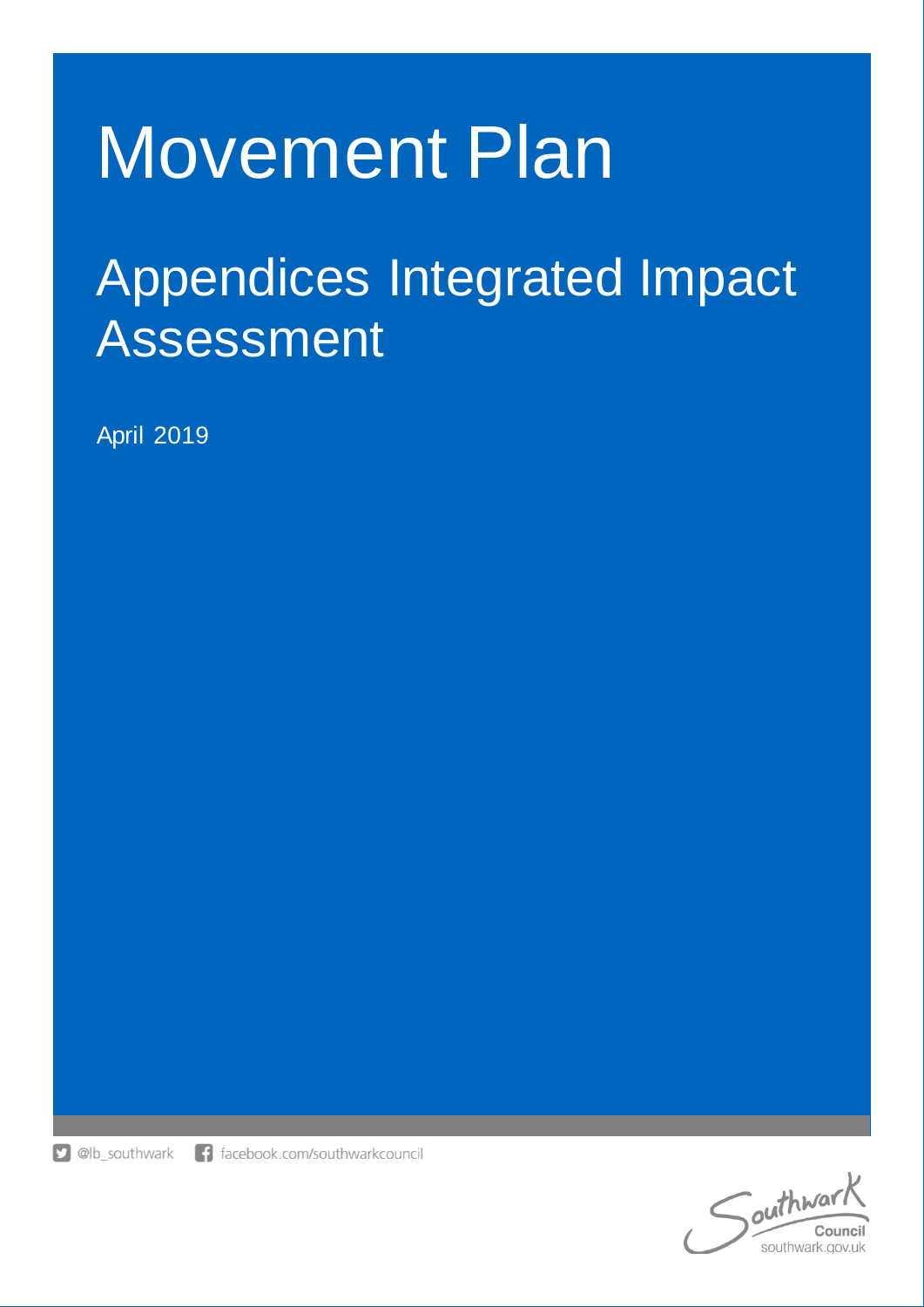# **Contents**

| Appendix 3 Relevant plans, strategies and programmes 33 |  |
|---------------------------------------------------------|--|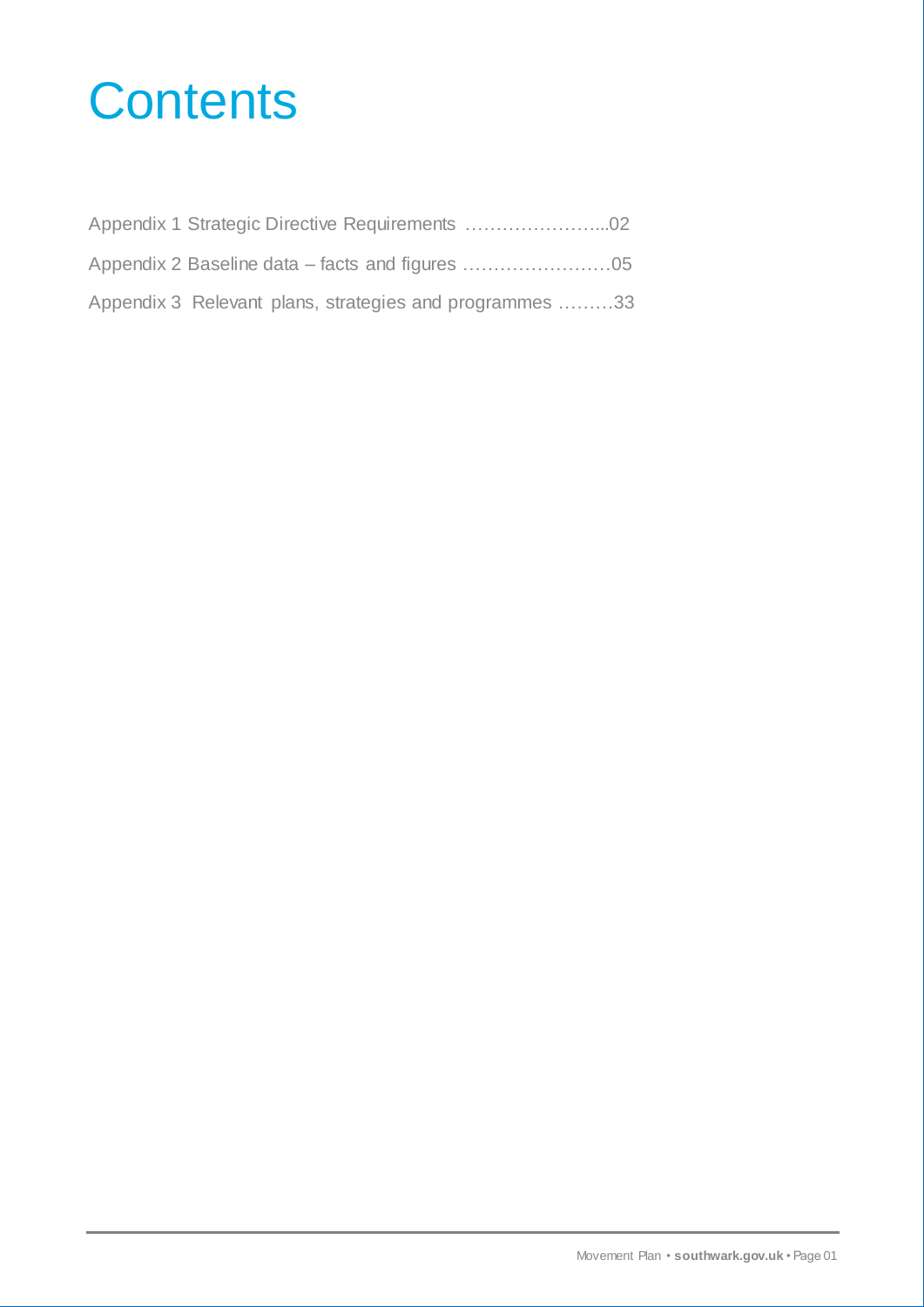# Appendix 1 Strategic Directive **Requirements**

| Strategic Environmental Assessment Regulations requirements checklist                                                                                                                                                                                                                                                                                                                                                                                                                                                                                                                                                                        | Plan-making stage                                                   |
|----------------------------------------------------------------------------------------------------------------------------------------------------------------------------------------------------------------------------------------------------------------------------------------------------------------------------------------------------------------------------------------------------------------------------------------------------------------------------------------------------------------------------------------------------------------------------------------------------------------------------------------------|---------------------------------------------------------------------|
| Preparation of environmental report (regulation 12)<br>Preparation of an environmental report that identifies describes and evaluates<br>the likely significant effects on the environment of implementing the plan or<br>programme and reasonable alternatives taking into account the objectives and<br>geographical scope of the plan or programme (regulation 12(2)).                                                                                                                                                                                                                                                                    | Stages A-C as<br>described in Table 2.1<br>of the IIA.              |
| The report shall include such of the information referred to in Schedule 2 as may<br>reasonably be required, taking into account current knowledge and methods of<br>assessment, the contents and level of detail in the plan or programme, its stage<br>in the decision- making process and the extent to which certain matters are more<br>appropriately assessed at different levels in the process to avoid duplication of<br>the assessment (regulation 12(3)). Information may be provided by reference to<br>relevant information obtained at other levels of decision-making or through other<br>EU legislation (regulation 12 (4)). |                                                                     |
| When deciding on the scope and level of detail of information to be included in<br>the environmental report the consultation bodies should be consulted.                                                                                                                                                                                                                                                                                                                                                                                                                                                                                     |                                                                     |
| The information referred to in Schedule 2 is:<br>a) An outline of the contents, main objectives of the plan or programme, and<br>relationship with other relevant plans and programmes.                                                                                                                                                                                                                                                                                                                                                                                                                                                      | Stage A as described<br>in Table 2.1 of the IIA -<br>Scoping stage. |
| b) The relevant aspects of the current state of the environment and the likely<br>evolution thereof without implementation of the plan or programme.                                                                                                                                                                                                                                                                                                                                                                                                                                                                                         | Stage A as described<br>in Table 2.1 of the IIA -<br>Scoping stage. |
| c) The environment characteristics of areas likely to be significantly affected.                                                                                                                                                                                                                                                                                                                                                                                                                                                                                                                                                             | Stage A as described<br>in Table 2.1 of the IIA -<br>Scoping stage. |
| d) Any existing environmental problems which are relevant to the plan or<br>programme including, in particular, those relating to any areas of a particular<br>environmental importance, such as areas designated pursuant to Directives<br>2009/147/EC (Conservation of Wild Birds) and 92/43/EEC (Habitats Directive).                                                                                                                                                                                                                                                                                                                     | Stage A as described<br>in Table 2.1 of the IIA -<br>Scoping stage. |
| e) The environmental protection objectives, established at international,<br>Community or national level, which are relevant to the plan or programme and the<br>way those objectives and any environmental considerations have been taken into<br>account during its preparation.                                                                                                                                                                                                                                                                                                                                                           | Stages A-B as<br>described in Table 2.1<br>of the IIA.              |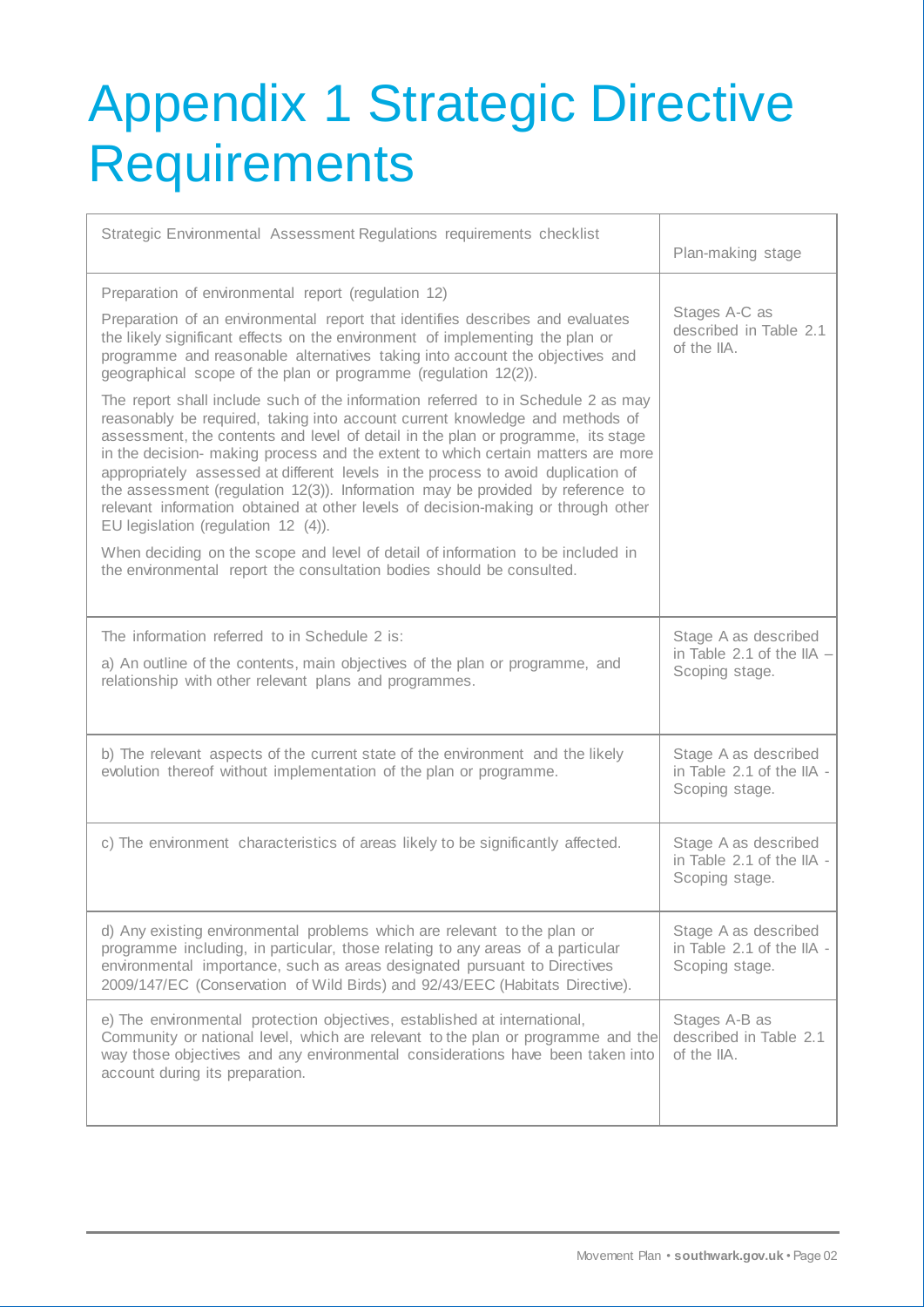| f) The likely significant effects on the environment, including on issues such as<br>biodiversity, population, human health, fauna, flora, soil, water, air, climatic<br>factors, material assets, cultural heritage including architectural and<br>archaeological heritage, landscapes and the interrelationship between the above<br>factors. These effects should include secondary, cumulative, synergistic, short,<br>medium and long-<br>term permanent and temporary, positive and negative effects. | Stage B as described in<br>Table 2.1 of the IIA.<br>(Section 6 of the IIA).                                |
|-------------------------------------------------------------------------------------------------------------------------------------------------------------------------------------------------------------------------------------------------------------------------------------------------------------------------------------------------------------------------------------------------------------------------------------------------------------------------------------------------------------|------------------------------------------------------------------------------------------------------------|
| g) The measures envisaged to prevent, reduce and as fully as possible offset any<br>significant adverse effects on the environment of implementing the plan or<br>programme.                                                                                                                                                                                                                                                                                                                                | Stages B-C as<br>described in Table 2.1<br>of the IIA. (Sections 6<br>and 7 of the IIA).                   |
| h) An outline of the reasons for selecting the alternatives dealt with, and a<br>description of how the assessment was undertaken including any difficulties (such<br>as technical deficiencies or lack of know-how) encountered in compiling the<br>required information.                                                                                                                                                                                                                                  | Stages A-C as<br>described in Table 2.1<br>of the IIA. (Scoping and<br>Sections 6 and 7 of the<br>$IIA$ ). |
| i) A description of measures envisaged concerning monitoring in accordance with<br>regulation 17.                                                                                                                                                                                                                                                                                                                                                                                                           | Stages A-C as<br>described in Table 2.1<br>of the IIA. (Scoping and<br>Section 8 of the IIA).              |
| j) A non-technical summary of the information provided under the above<br>headings.                                                                                                                                                                                                                                                                                                                                                                                                                         | Stage C as described<br>in Table 2.1 of the IIA.<br>(Non-technical<br>summary of the IIA).                 |
| Consultation procedures (regulation 13)<br>As soon as reasonably practicable after their preparation, the draft plan or<br>programme and environmental report shall be sent to the consultation bodies and<br>brought to the attention of the public, who should be invited to express their<br>opinion. The period within which opinions must be sent must be of such length as<br>will ensure an effective opportunity to express their opinion.                                                          | Stages A-D as<br>described in Table 2.1<br>of the IIA.<br>Stages A-D as                                    |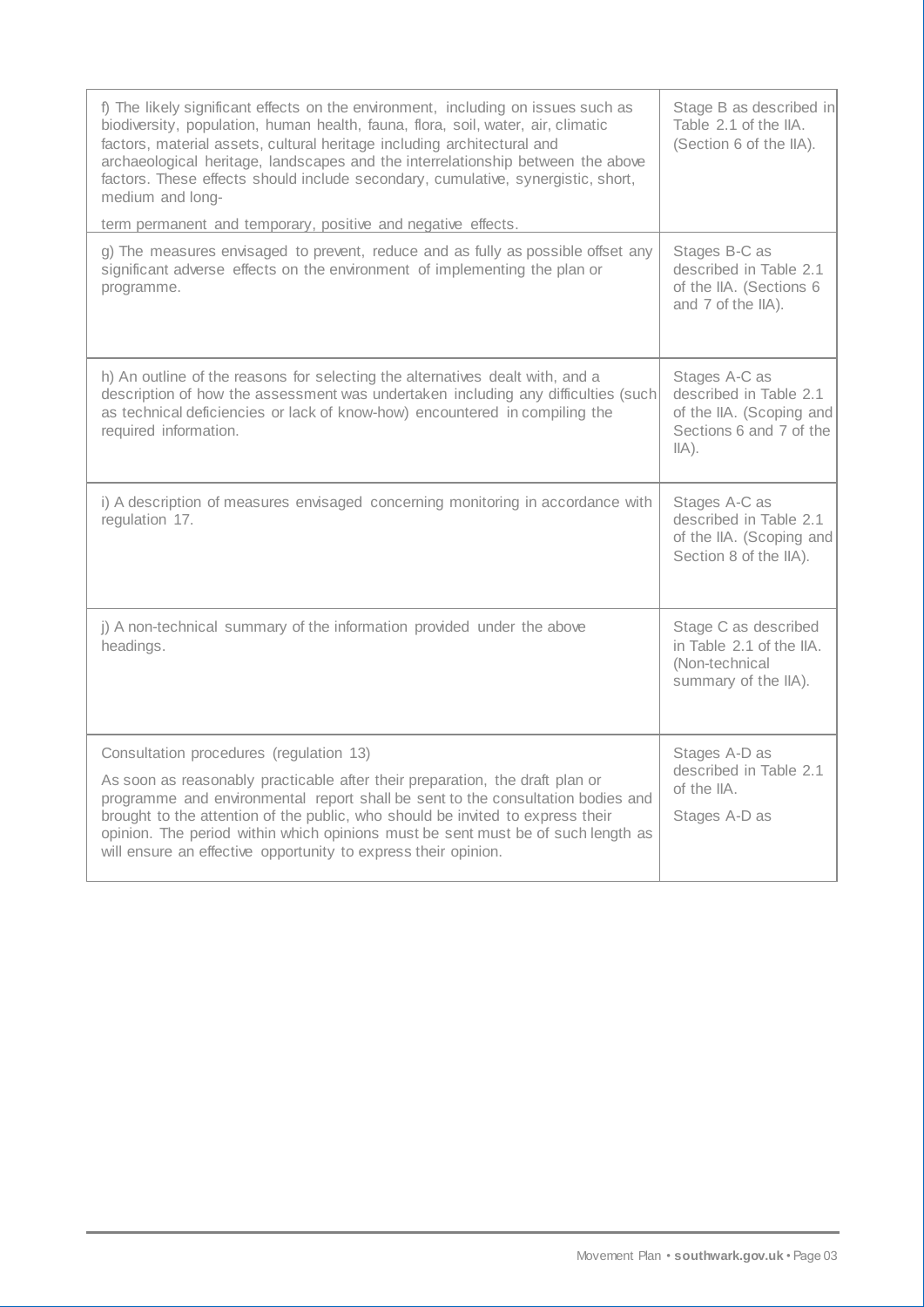| Information as to adoption of plan or programme (regulation 16) As soon as<br>reasonably practicable after the plan or programme is adopted, the consultation<br>bodies, the public and the Secretary of                                                                                                                                                                          | Stage E as described in<br>Table 2.1 of the IIA (to |
|-----------------------------------------------------------------------------------------------------------------------------------------------------------------------------------------------------------------------------------------------------------------------------------------------------------------------------------------------------------------------------------|-----------------------------------------------------|
| State (who will inform any other EU Member States consulted) shall be informed<br>and the following made available:                                                                                                                                                                                                                                                               | follow).                                            |
| the plan or programme adopted<br>$\bullet$                                                                                                                                                                                                                                                                                                                                        |                                                     |
| the environmental report<br>$\bullet$                                                                                                                                                                                                                                                                                                                                             |                                                     |
| a statement summarising:<br>$\bullet$                                                                                                                                                                                                                                                                                                                                             |                                                     |
| (a) how environmental considerations have been integrated into the plan or<br>programme;                                                                                                                                                                                                                                                                                          |                                                     |
| (b) how the environmental report has been taken into account;                                                                                                                                                                                                                                                                                                                     |                                                     |
| (c) how opinions expressed in response to:                                                                                                                                                                                                                                                                                                                                        |                                                     |
| (i)<br>the invitation referred to in regulation $13(2)(d)$ ;                                                                                                                                                                                                                                                                                                                      |                                                     |
| (ii)<br>action taken by the responsible authority in accordance with<br>regulation 13(4), have been taken into account;                                                                                                                                                                                                                                                           |                                                     |
| (d)<br>how the results of any consultations entered into under regulation 14(4)<br>have been taken into account;                                                                                                                                                                                                                                                                  |                                                     |
| (e)<br>the reasons for choosing the plan or programme as adopted, in the light<br>of the other reasonable alternatives dealt with; and                                                                                                                                                                                                                                            |                                                     |
| (f)<br>the measures that are to be taken to monitor the significant<br>environmental effects of the implementation of the plan or programme.<br>(regulation 16)                                                                                                                                                                                                                   |                                                     |
| Monitoring of implementation of plans or programmes (regulation 17)                                                                                                                                                                                                                                                                                                               |                                                     |
| Monitoring of significant environmental effects of the plan's or programme's<br>implementation with the purpose of identifying unforeseen adverse effects at an<br>early stage and being able to undertake appropriate remedial action (regulation<br>17 (1)). Monitoring arrangements may comprise or include arrangements<br>established for other purposes (regulation 17 (2). | Stage E as described                                |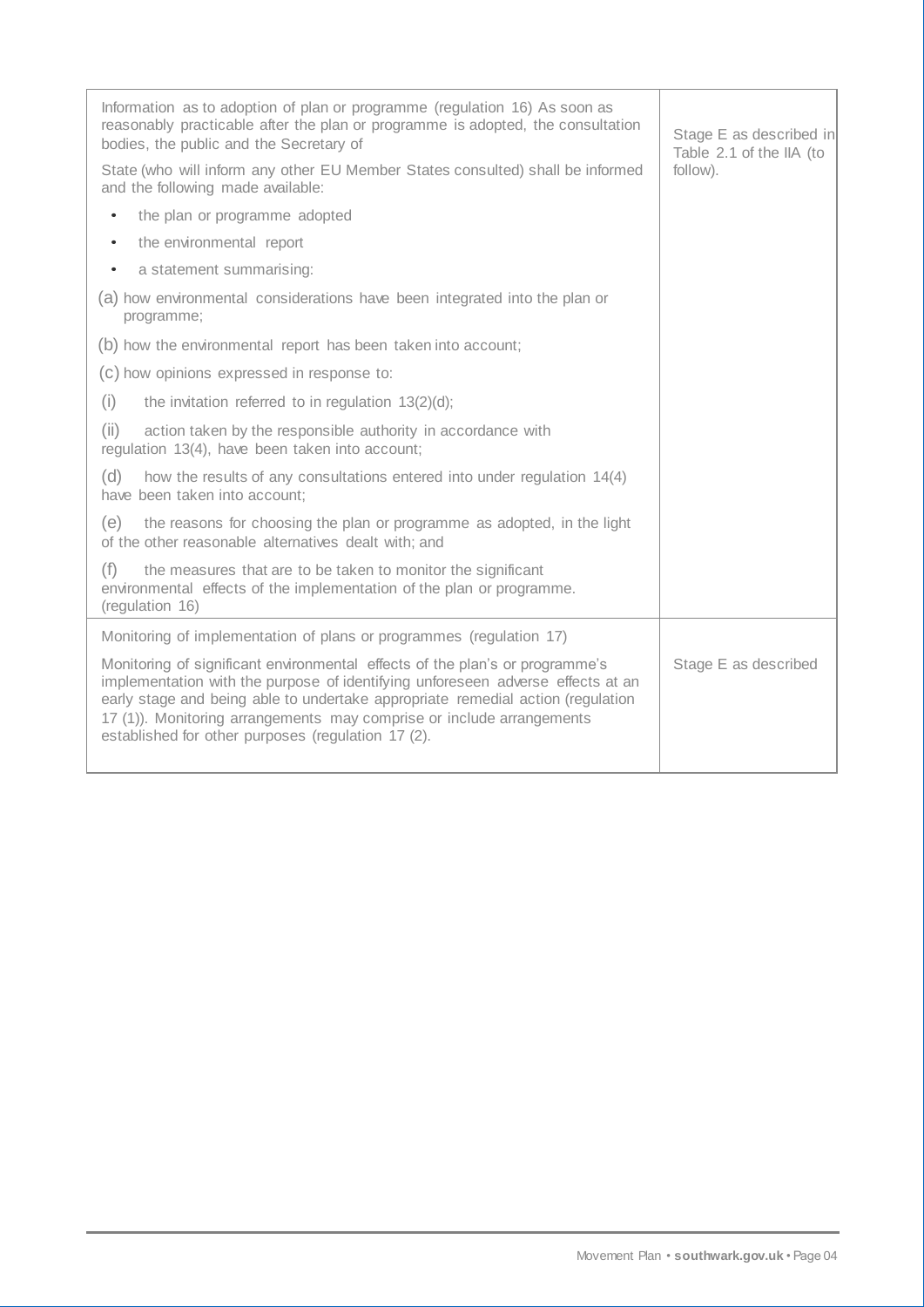# Appendix 2 Baseline data – facts and figures

## Introduction

- 1.1.1. The SEA Directive requires the collation of baseline information to provide a background to, and evidence base for, identifying sustainability problems and opportunities in the borough and providing the basis for predicting and monitoring effects of the Movement Plan. To make judgements about how the emerging content of the Movement Plan will progress or hinder sustainable development, it is essential to understand the economic, environmental and social circumstances in the borough today and their likely evolution in the future. The aim is to collect only relevant and sufficient data on the present and future state of the borough to allow the potential effects of the NSP to be adequately predicted.
- 1.1.2. The SA/ SEA Guidance provided by Government proposes a practical approach to data collection, recognising that information may not yet be available and that information gaps for future improvements should be reported as well as the need to consider uncertainties in data. Collection of baseline information should be continuous as the IIA process guides plan making and as new information becomes available.
- 1.1.3. A summary of the collated baseline information is provided below.

# Social Conditions

#### Population

- 1.1.4. Before January 2015, the largest London's population has ever been was in 1939 where it was around 8.6 million people. However, on the  $6<sup>th</sup>$  of January 2015, for the first time, London's population grew beyond its previous record, now estimated to be above the 1939 8.6m figure.<sup>1</sup> London is growing at a significant pace, and Southwark is part of this growth.
- 1.1.5. At the time of the 2011 census, Southwark's total population was 288,283.<sup>2</sup> The total population at the time of the 2001 census was 244,866.<sup>3</sup> This is an increase of 43,417 (18% increase).
- 1.1.6. The GLA projected Southwark's population in 2014 to be around 304,100.<sup>4</sup> In 2018, when the NSP will be adopted, the GLA projects this to be 326,400 and in 2033, the period up to which the New Southwark Plan will cover, the population of Southwark is estimated to be 370,400.<sup>5</sup> This represents a 28% increase on the 2011 population figure, and a 21% increase on the 2014 estimate.

#### Age groups of Southwark

1.1.7. The proportion of residents in each age group is as follows:

**Proportion of population by broad age band** mid-2012

|                  | $0 - 15$ years | 16-64 years | 65+ years |  |
|------------------|----------------|-------------|-----------|--|
|                  | $\%$           | $\%$        | $\%$      |  |
| <b>Southwark</b> | 18.6           | 73.6        | 7.8       |  |
| London           | 20.1           | 68.7        | 11.3      |  |
| England          | 18.9           | 64.1        | 16.9      |  |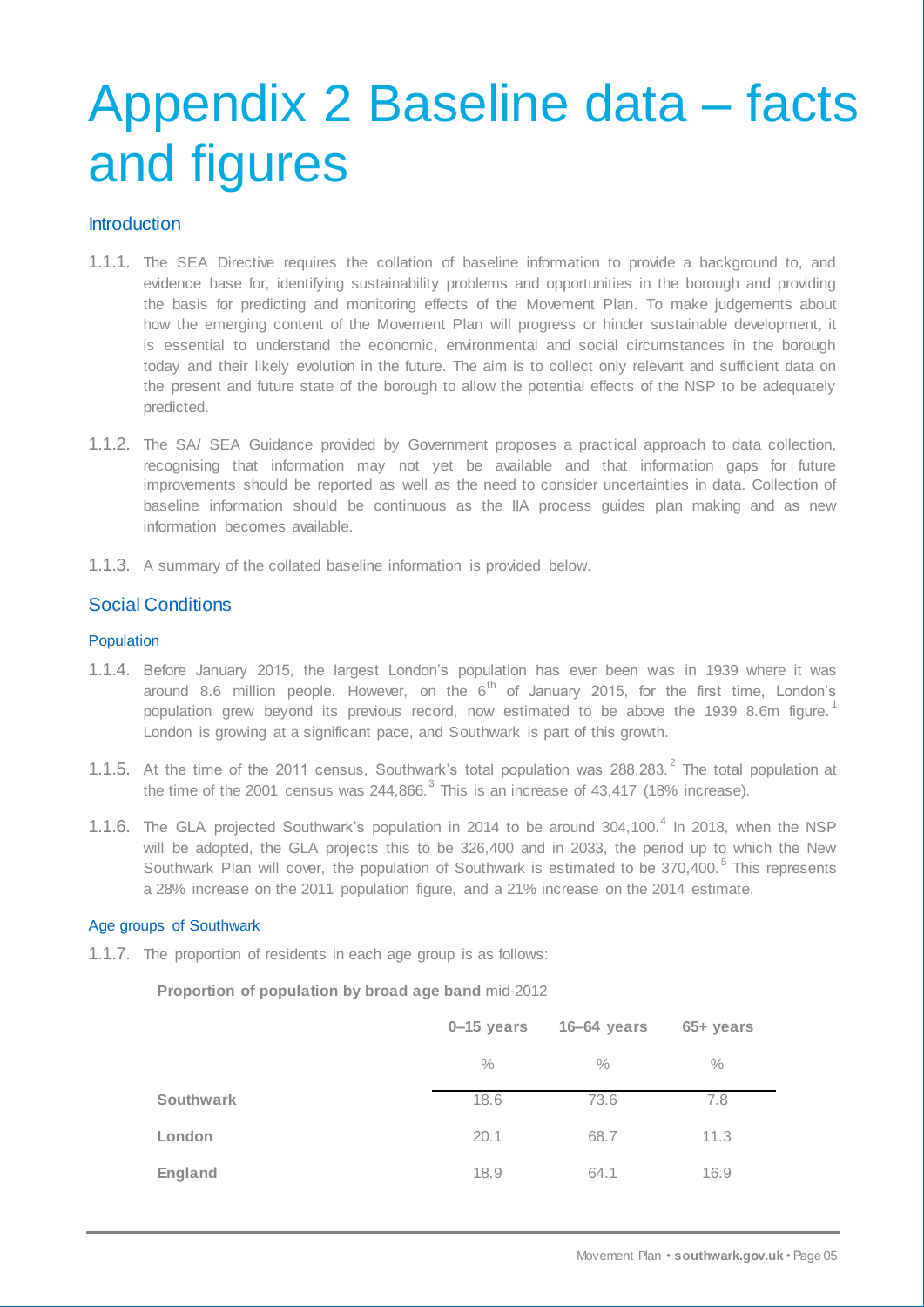Source: Office for National Statistics <sup>6</sup>

- 1.1.8. In Southwark, the proportion of the population aged between 16-64 years is 73.6% making it the largest age group in Southwark at 212,176 people. This is 4.9 percentage points (pp) higher than the London region as a whole, and 8.8pp higher than the UK as a whole. Southwark has a smaller proportion of people in the 0-15 (at 53,620 people) and 65+ (at 22,486 people) age groups than the London region and the UK as a whole. Between mid-2003 to mid-2012, the proportion of people in the 65+ age group decreased by 9.6%. This is the only age group to see a decrease. The 0-15 age group saw a 7.7% increase and 16-64 age group saw a 20.6% increase. The average age of a Southwark resident is 33.8 years.
- 1.1.9. In the coming years, it is anticipated that the proportion of the population aged 65+ will increase. In 2012, 27.6% of people in Southwark were aged 45 or more. By 2031 this is projected to increase to 31.2%. For the 65+ age bracket the projected increase is from  $7.8\%$  to 10.1%.

#### **Diversity**

1.1.10. 54.2% of Southwark's population can be categorised in the broad ethnic group of "white." This is largely on par with the London region, however this is significantly lower (31.2pp lower) than England as a whole. 45.8% of Southwark's population are part of an ethnic minority (sometimes referred to as BME or BaME – Black and Ethnic Minority Background). The largest broad ethnic group is Black/African/Caribbean/Black British at 26.9%. This is more than double the London region (13.3%) and is between 7 and 8 times higher than England, at 3.5%. The next largest ethnic group in Southwark is Asian/Asian British, at 9.4% of the total population of Southwark. This is almost half the London region, and only 1.6pp higher than England. "Mixed/multiple ethnic groups" and "other ethnic groups" are roughly in line with London-wide figures, (at only 1.2pp and 0.1pp more than London as whole, respectively). However, these figures are between 2 and 3 times higher for London and Southwark compared with England.

| Percentage of population by broad ethnic group 2011              |               |                                        |                                   |                                                                          |                          |
|------------------------------------------------------------------|---------------|----------------------------------------|-----------------------------------|--------------------------------------------------------------------------|--------------------------|
|                                                                  | White         | Mixed/<br>multiple<br>ethnic<br>groups | Asian/<br>Asian<br><b>British</b> | <b>Black</b><br>African/<br>Caribbean/<br><b>Black</b><br><b>British</b> | Other<br>ethnic<br>group |
|                                                                  | $\frac{0}{0}$ | $\frac{0}{0}$                          | $\frac{0}{0}$                     | $\frac{0}{0}$                                                            | $\%$                     |
| <b>Southwark</b>                                                 | 54.2          | 6.2                                    | 9.4                               | 26.9                                                                     | 3.3                      |
| London                                                           | 59.8          | 5.0                                    | 18.5                              | 13.3                                                                     | 3.4                      |
| <b>England</b>                                                   | 85.4          | 2.3                                    | 7.8                               | 3.5                                                                      | 1.0                      |
| Source: 2011 Census, Office for National Statistics <sup>8</sup> |               |                                        |                                   |                                                                          |                          |

<sup>1.1.11.</sup> 36.5% of Southwark's residents were born outside the UK. This is 2.9pp lower than inner London as a whole, and 0.7pp higher than London as a whole. The largest migrant population in Southwark is Nigerian, representing 4.7% of the population. The second largest is immigrant population is Jamaican, at 2.0%. Third are Irish, at 1.7%.

1.1.12. The main language for 19.6% of people age 3 years and over is something other than English. This is below the inner London rate of 25.2% and the London-wide figure of 22.1%<sup>9</sup>. This translates into 10.9% of households not having a member whose main language is English.<sup>10</sup>

**Density**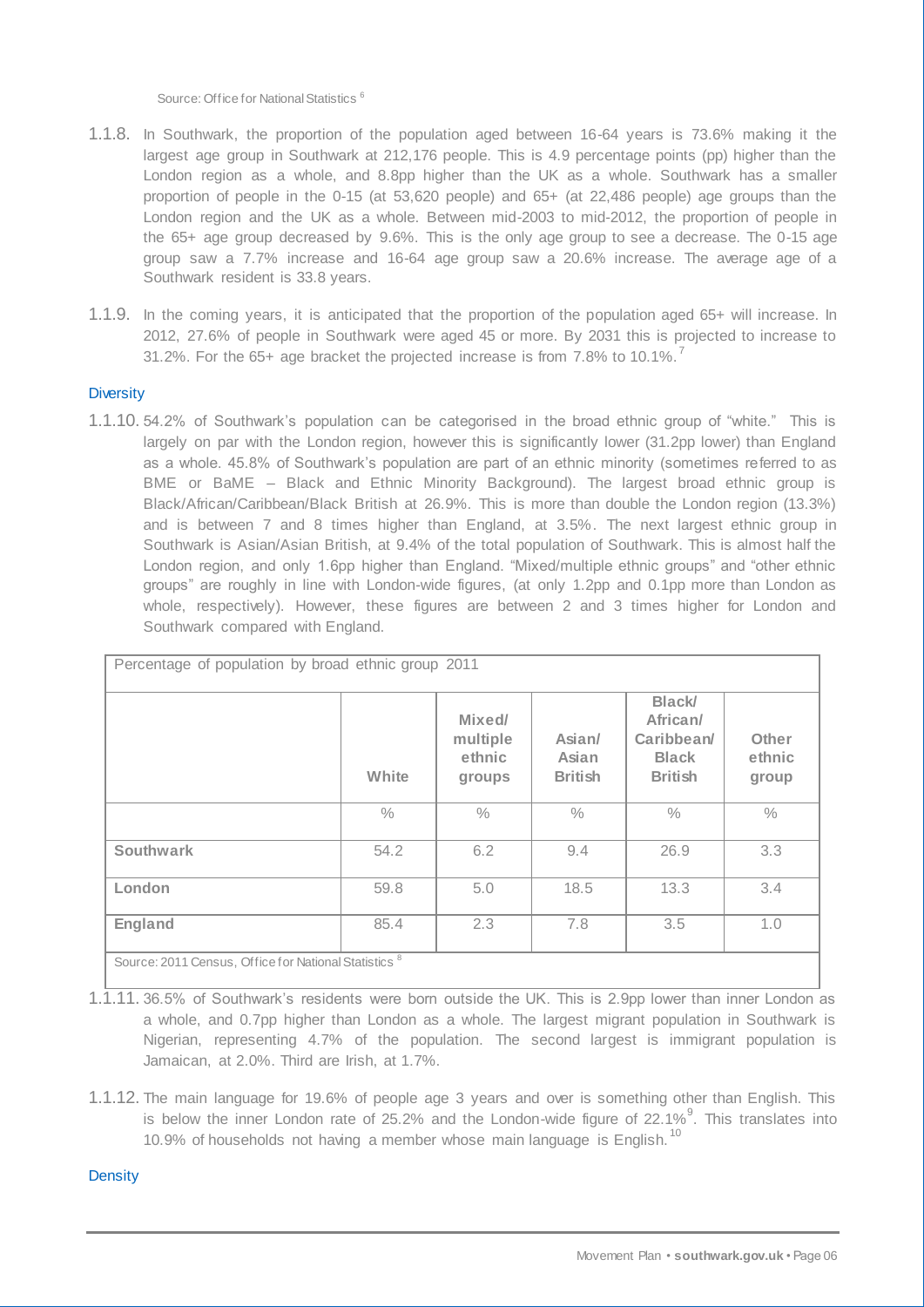- 1.1.13. Southwark has an average of 10,173 people per sq.  $km<sup>11</sup>$ . This is roughly in line with the inner London average of just below 10,410 people per sq. km. This is a slight increase (of 1.8%) on the 2001 figure of 9,990 people per sq. km. Southwark's population density is almost double that of the London average. Southwark and inner London's population density is roughly 25 times that of England as a whole. $^{12}$
- 1.1.14. The boundaries of Southwark cover 2,886 hectares. The number of people per hectare is 105.5 (the inner London figure being 106.4). London as a whole is 54.3 people per hectare.  $^{13}$

#### Faith

1.1.15. The majority of residents in Southwark who stated their religion in the 2011 Census were of Christian faith (52.5%) with the second highest category being 'No religion' (26.7%). By comparison 48% were of Christian faith in London and 59% nationally, with 21% of London residents expressing no religion and  $24.7\%$  nationally.<sup>14</sup>

#### **Deprivation**

- 1.1.16. The Indices of Multiple Deprivation (IMD) 2010 combines a number of indicators, chosen to cover a range of economic, social and housing issues, into a single deprivation score for each small area of roughly 1,500 residents (called Lower Super Output Areas - LSOAs) in England. This allows each area to be ranked relative to one another according to their level of deprivation.
- 1.1.17. Overall, Southwark ranked as 41<sup>st</sup> most deprived borough out of the 326 local authorities in England. This is a relative improvement from previous rankings when Southwark was ranked 26th in 2007. Southwark moved from  $6<sup>th</sup>$  most deprived borough in London in 2004, to  $9<sup>th</sup>$  in 2007, to 10<sup>th</sup> in 2010. 16 LSOAs (10%) in 2007 in Southwark fell within the 10% most deprived in England compared with 4 LSOAs (2%) in 2010. These are in East Walworth, South Bermondsey, Nunhead and the northern part of Livesey. The number of 20% most deprived LSOAs in Southwark fell from 79 (48%) in 2007 to 54 LSOAs (33%) in 2010. In terms of smaller pockets (LSOAs) our most deprived is only 148<sup>th</sup> lowest ranked in London and 1,853rd nationally. Amongst the 10% most deprived nationally, 12 LSOAs in Southwark improved their deprivation ranking, whilst only one worsened between 2007 and 2010. Figure 2 represents the IMD for Southwark.

#### IMD Indicators

- 1.1.18. The 2010 IMD is grouped into broad indicators, or domains, each of which is compiled from a number of sub-domains, some of which are described below, along with a summary of Southwark's ranking.
	- Income deprivation (including numbers of adults and children on a range of benefits) Southwark is ranked as  $25<sup>th</sup>$  most deprived borough in England compared to  $18<sup>th</sup>$  in 2007.
	- Employment deprivation (including numbers on a range of out of work benefits) Southwark is ranked 33rd in England compared with  $22<sup>nd</sup>$  in 2007. In London it was ranked  $4<sup>th</sup>$  most deprived borough compared with  $2^{nd}$  in London in 2007.
	- Health and disability (including figures on standardised measures of morbidity, disability and premature death) - Although the percentage of Super Output Areas (SOA) in the 10% most deprived increased from 2.42% in 2007 to 4.24% in 2010, the percentage of SOAs in the 20- 30% most deprived fell by 20.61% (from 56.36% in 2007 to 35.76% in 2010). Four of Southwark's SOAs were in the 80-100% least deprived in 2007, which increased to 10 SOAs in 2010.
	- Education, skills and training (including a range of school attainment figures for children and young people and those for adults with few/no qualifications) - There was a general improvement in Southwark's education, skills and training ranking between 2007 and 2010, with all LSOAs in Brunswick Park and Rotherhithe wards improving between the two IMD periods. Livesey, Newington and Peckham wards also had more than three quarters of its LSOAs improving their ranking over this period.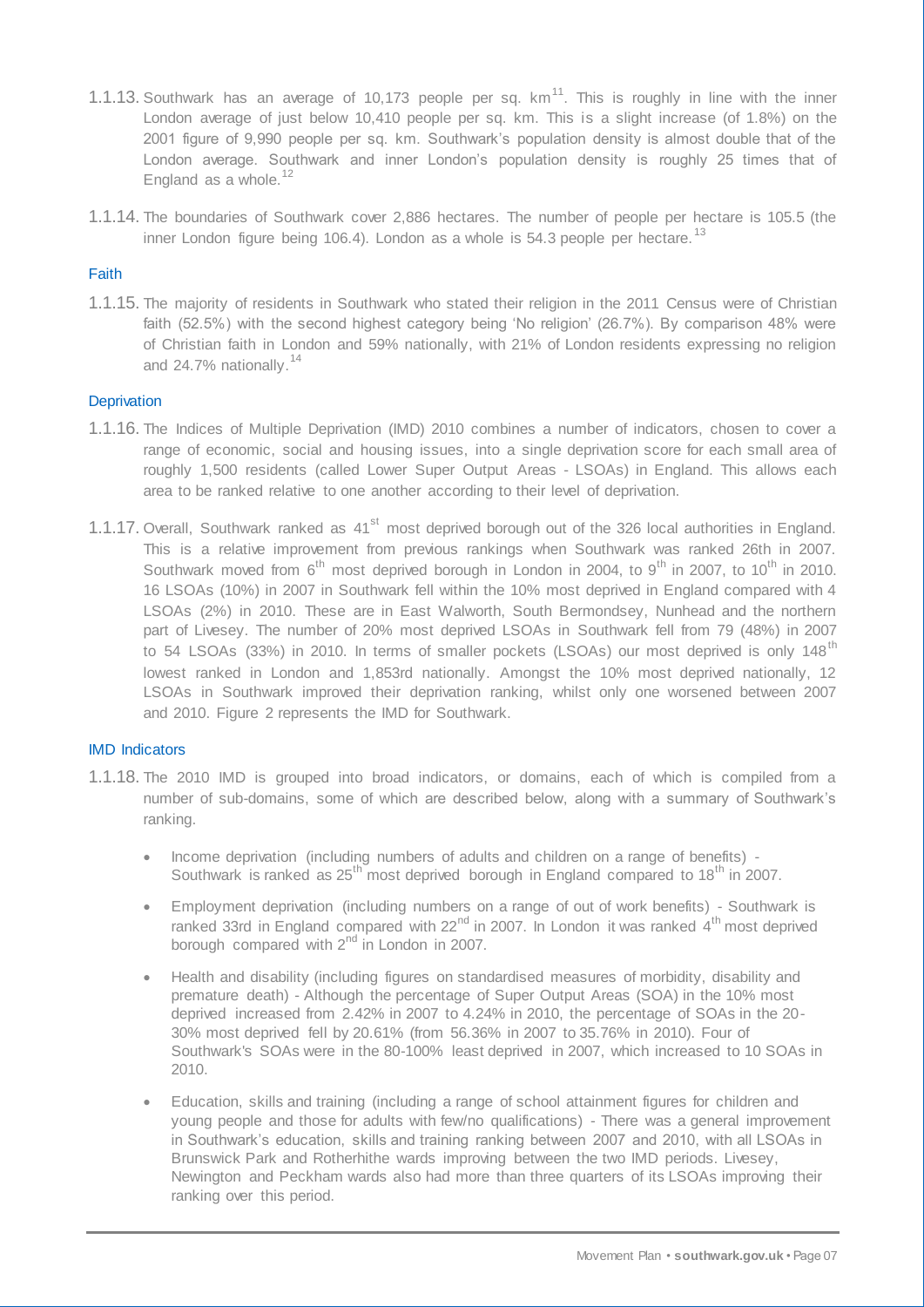Whilst College ward had improvements in more than half of its LSOAs, it also saw an increase in relative deprivation in three of its LSOAs. One LSOA in Camberwell Green ward became three deciles more deprived in this domain.

Over one third of LSOAs in South Bermondsey ward were in the bottom 30% nationally, followed by Grange ward which had one quarter of LSOAs falling into the bottom 30% nationally. Nearly all LSOAs in Village ward and over half the LSOAs in both Peckham Rye and Surrey Docks were in the 80-100% deciles.

Barriers to housing and other services (including the accessibility of housing and proximity of key local services) - Housing is a poorly performing category for Southwark with only six LSOAs not falling into the 20% most deprived nationally. Southwark now ranks 25<sup>th</sup> most deprived borough, moving from 19<sup>th</sup> in 2007. Most LSOAs remain in the most deprived 20% in England, although 32 LSOAs moved from the most deprived 20% to the second most deprived.

 Crime levels (including figures for recorded crime in four key areas: violence, burglary, theft and criminal damage) - In 2007, 29 (17.6%) of Southwark's 165 LSOAs were in the 5% most deprived nationally, ranking Southwark at 15<sup>th</sup> on the crime ranking. This compares with only 14 (8.5%) of Southwark's LSOAs being in the 5% most deprived in 2010. Southwark's ranking has improved from  $15<sup>th</sup>$  in 2007 to 50<sup>th</sup> in 2010. Within London, it is now the eighth highest ranked.

Overall, 92 of Southwark's LSOAs (55.8%) improved their crime rankings. These improvements were most notably in Camberwell, Dulwich and Rotherhithe. The areas with worse rankings than in 2007 are to the north of the borough, in Bermondsey and Walworth.

 Living Environment (includes separate scores for the quality of indoor living environment and outside living environment) - Overall, Southwark is the 9<sup>th</sup> worst ranked borough in terms of living environment. Southwark's indoor living environment (housing quality) score is generally in the 10-50% most deprived. However, the majority of the borough's outdoor environment is in the 5% most deprived in England.

#### Indices of Deprivation Affecting Older People Index (IDAOPI) 2010

1.1.19. About a quarter (45) of Southwark's 165 LSOAs fall within the 10% most deprived nationally. When considering the 30% most deprived nationally, 129 or four fifths of Southwark's LSOAs fall within this category. There is significant deprivation in all wards other than the most southerly wards College, Village, East Dulwich and Peckham Rye.

#### Indices of Deprivation Affecting Children Index (IDACI) 2010 Analysis

- 1.1.20. The IDACI is a subset of the Income Deprivation Domain and shows the proportion of children in each LSOA that live in families that are income deprived (i.e. in receipt of Income Support, incomebased Jobseeker's Allowance, Pension Credit (Guarantee) or Child Tax Credit below a given threshold).
	- Between 2007 and 2010, Southwark's proportion of children under 16 years living in deprivation decreased from 43% to 37%. Despite this improvement, two thirds of LSOAs were in the bottom 20% decile in London, and almost one quarter of all LSOAs were in the bottom 10% nationally.
	- Eight Southwark wards had all LSOAs falling into the bottom 30% nationally, with only East Dulwich and Village wards having no LSOAs in the bottom 30%. The pockets of greatest deprivation were in the middle/north-east of the borough. Livesey ward had the largest proportion of most deprived LSOAs (88%), with Rotherhithe and South Bermondsey wards both having half of LSOAs in the bottom 30% in Southwark.
	- Bermondsey and Rotherhithe Community Council had the highest number of the 10% deprived deciles but Peckham and Nunhead Community Council had the overall highest proportion of LSOAs in the bottom 30% for Southwark.
	- Around 40% of LSOAs decreased in their deprivation between 2007 and 2010, with eight LSOAs improving by 2 deciles.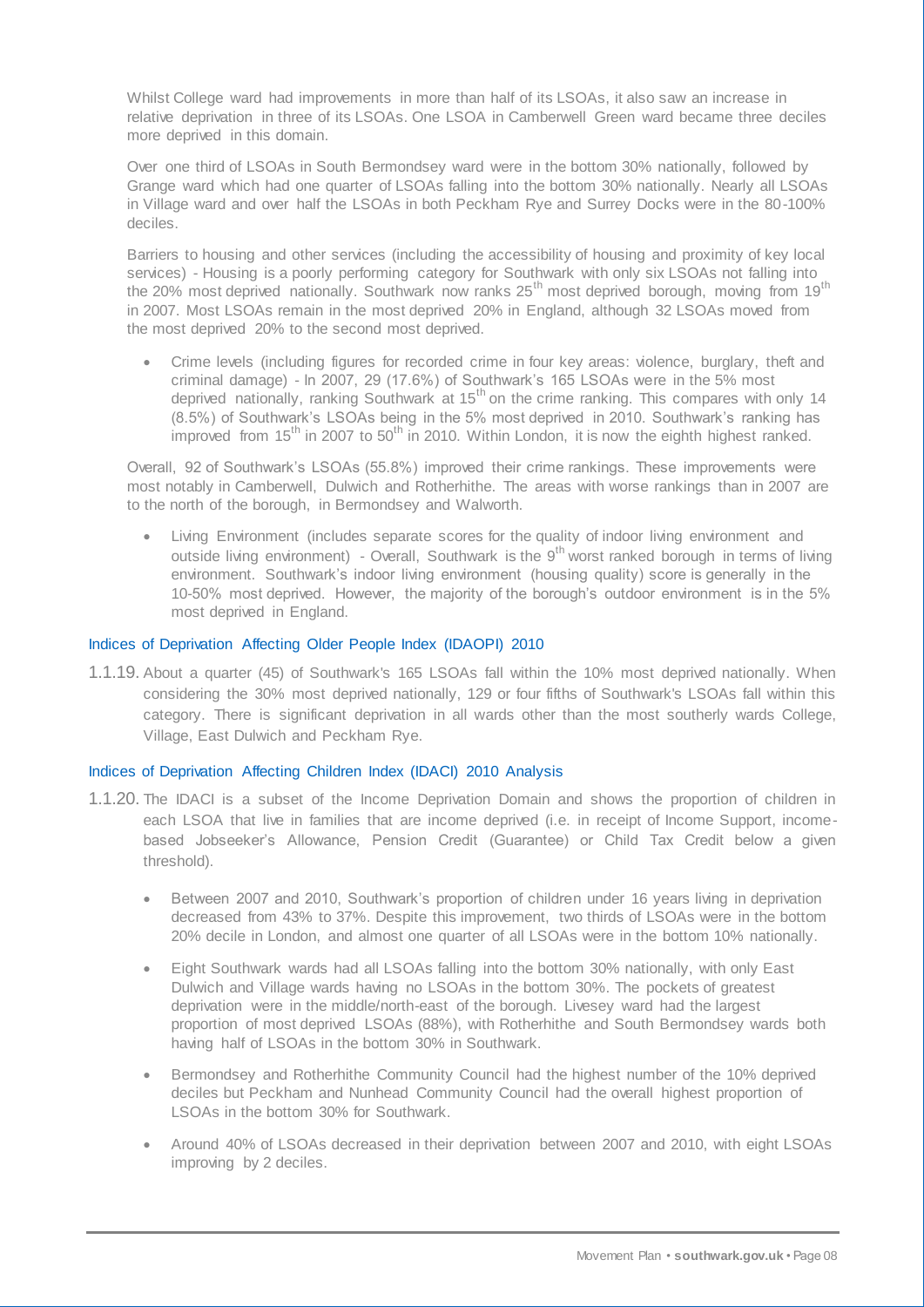- East Dulwich and Riverside wards improved the most between the two time periods, with five LSOAs in each improving by at least one decile. The Lane ward had two LSOAs which improved by two deciles and two LSOAs in The Lane ward improved by two deciles.
- Dulwich Community Council had the largest overall improvement, with nearly three quarters of LSOAs becoming less deprived by at least one decile. Despite these improvements however, Dulwich Community Council also had the highest proportion of LSOAs which became more deprived (10%, 2 LSOAs).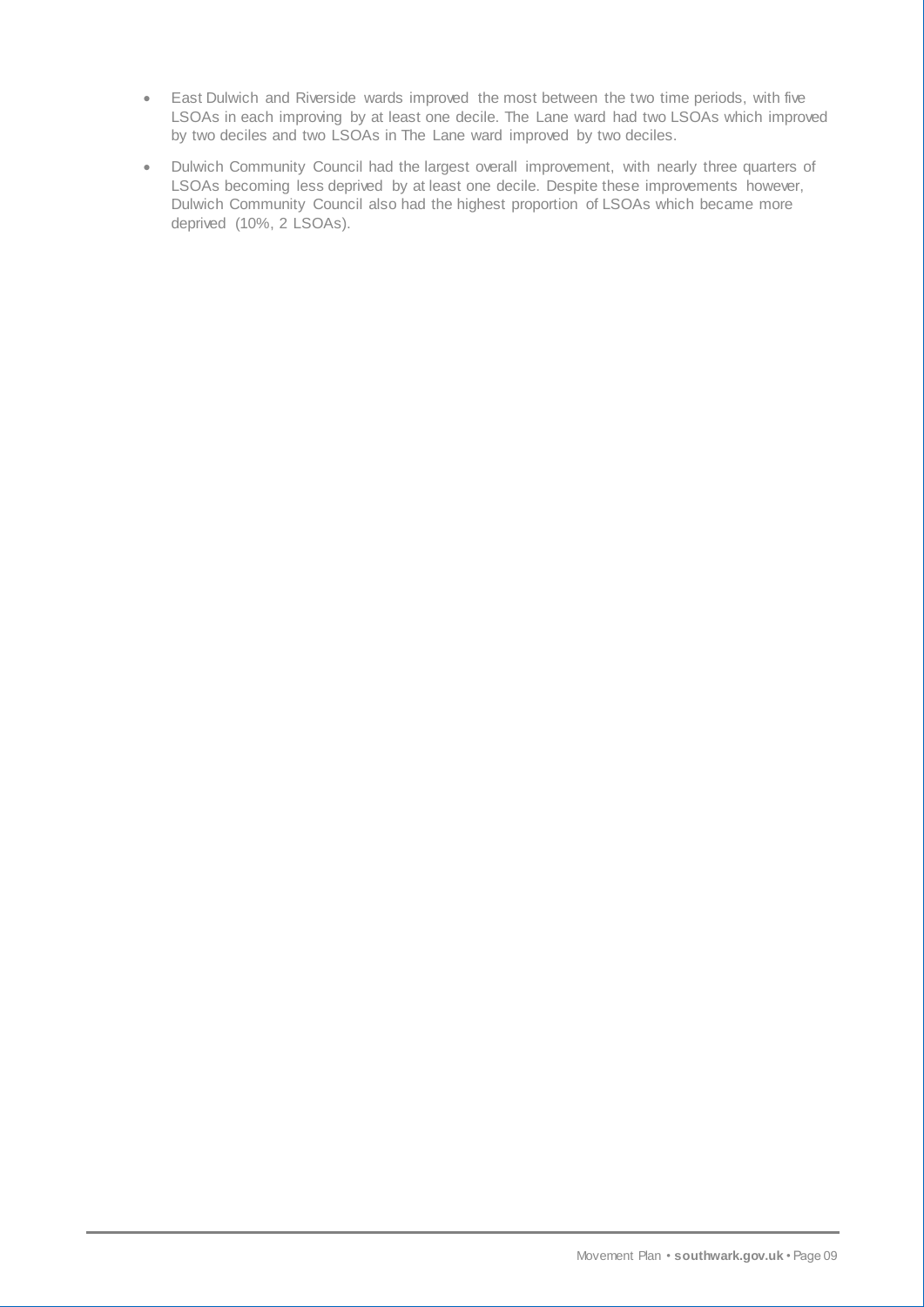# **Housing**

#### House Prices

1.1.21. London and Southwark's growing population has serious implications for housing. The increased demand for housing means effects on affordability and overcrowding. In 2013 the average house price in Southwark was £347,500<sup>16</sup>. This compares favourably with the inner London average of £400,000, however Southwark's average house price is more expensive than the London average of £321,000. Across England as a whole, the average house price was £187,000. This makes the cost of buying a house in Southwark around 1.85 times more expensive than in the rest of the UK.

#### Southwark's housing stock and tenure

- 1.1.22. Southwark Council is one of the largest landlords in the UK, being responsible for 39,780 dwellings within its boundaries. This equates to 32% of the total number of homes in the borough. This is a significantly higher proportion than Greater London as a whole, where 12.2% of the total housing stock is owned and managed by local authorities.<sup>17</sup>
- 1.1.23. In 2011, 30.6% of the 39,780 council homes in Southwark fell below the government's "dec ent homes standard." This is equates to 12,173 dwellings. Again this is significantly higher than the London-wide figure of 22.4% of council homes falling below the "decent homes standard."<sup>18</sup>
- 1.1.24. Housing provided by registered social landlords (RSLs), such as Housing Associations, make up 12.5% of the borough's housing stock, at 15,530 dwellings. This is roughly inline with the Londonwide figure of 11.4% of the city's housing stock  $^{19}$ .
- 1.1.25. The largest proportion of housing in Southwark is taken up by private dwellings, including owneroccupied and private rented housing, with 69,010 homes making up 55.5% of the total number of homes in the borough. This is significantly less than the London-wide figure of 76%, and England as a whole where 82.2% of housing is privately owned. $^{20}$
- 1.1.26. 32% of private dwellings are owner-occupied, while 23.5% are rented to private tenants. This compares with a much higher 51% owner occupied and similar 24% private rented for London as a whole. $21$
- 1.1.27. Flats are the dominant housing typology in Southwark, comprising over 75% of the borough's stock, with one and two-bed units make up two thirds of the stock. More than 30% of dwellings were built after 1972.<sup>22</sup>

#### New build homes (Use Class C3) in Southwark

- 1.1.28. Since 2011, the Mayor of London has expected Southwark to meet a target of 2005 net new homes every year up to 2021 to make a total of  $20,050^{23}$ . This includes new-build, conventional, self contained homes as well as non-conventional, non-self contained homes such as hostels, HMOs, care homes and student housing. For some boroughs, the Mayor expects empty homes bought back into use to count towards meeting their target. In prescribing his targets, the Mayor did not expect Southwark to deliver any new homes from bringing empty units back into use. However Southwark has consistently delivered new homes this way each year regardless. During each year since 2004/05, Southwark has bought an average of 157 empty homes back into use<sup>24</sup>.
- 1.1.29. To meet the housing target an average of 1875 (or 94%) of the 2005 are expected to be conventional, self contained homes. The remaining 130 homes (or 6%), according to the Mayor of London, are expected to be non-conventional, non-self contained homes, such as student housing<sup>25</sup>.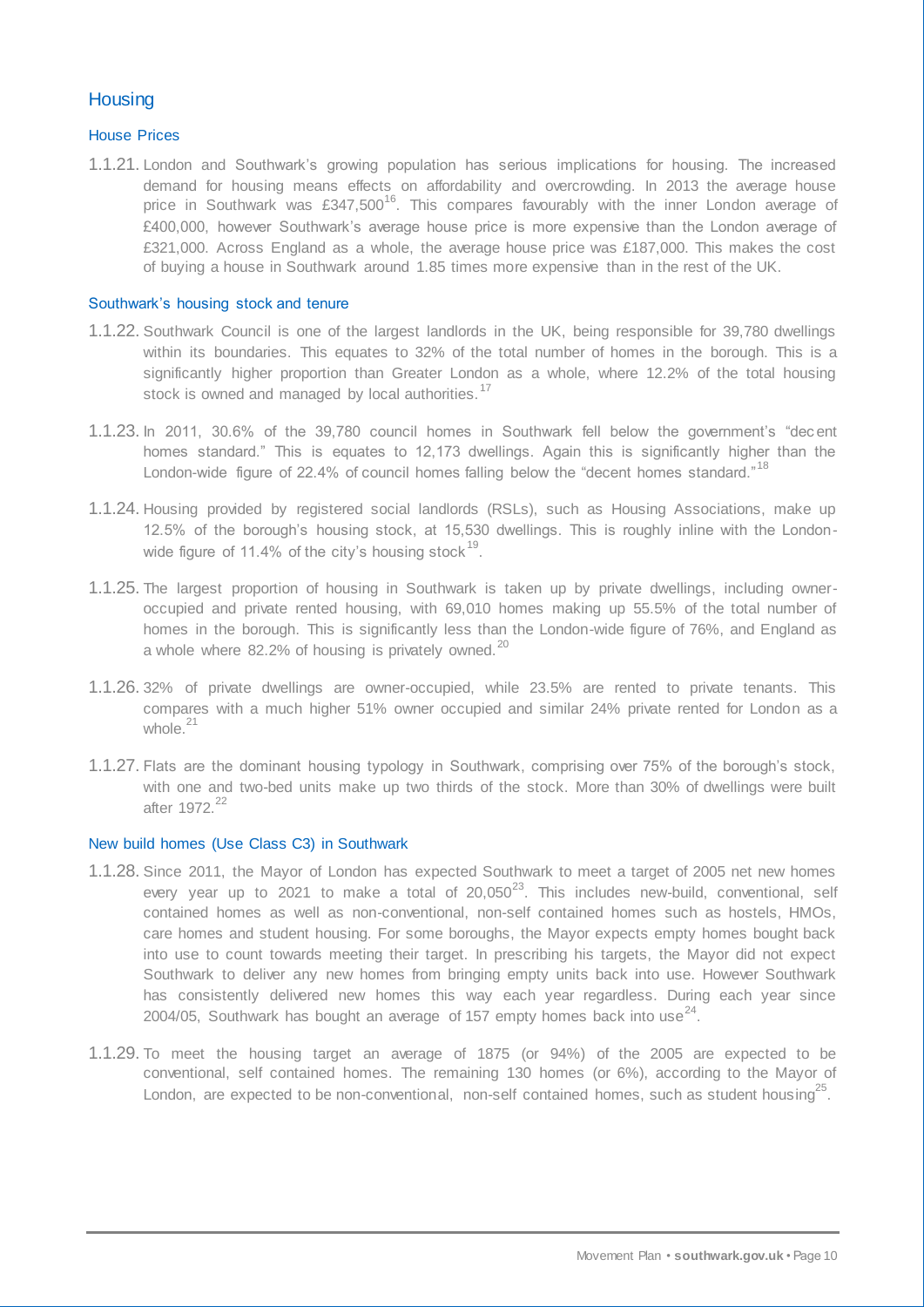- 1.1.30. In the past three years, Southwark has only met its target of 2005 once, in 2012/13, with 2008 new homes completed in the borough. However, this was not split by the expected 94% conventional/ 6% non-conventional. Not only were there 138 empty homes bought back (which are not included in the Mayor's target for Southwark) but only 1,069 self contained homes were completed, alongside 801 non-conventional homes<sup>26</sup>. This represents a proportional split of  $7\%$  for empty homes bought back into use, 53% for conventional homes completed and 40% of non-conventional (student housing). It is acknowledged that 2012/13 was an unusually high year for the completion of non-conventional (student) homes. Since 2011/12 the average amount of student housing delivered each year has been over half the 2012/13 amount, at 356 student rooms a year.
- 1.1.31. Last year Southwark saw 1,651 new conventional homes completed in the borough, which was the highest of all the London boroughs. 156 empty homes were bought back into use, and 7 nonconventional homes were completed. This gave an overall number of  $1814^{27}$ .
- 1.1.32. However, looking at the past three financial years as a whole, (2011/12, 2012/13 and 2013/14) Southwark has delivered the highest number of total conventional homes, the highest number of affordable homes (including shared-ownership, affordable rent and social rent) and the highest number of social rented homes out of all the London boroughs<sup>28</sup>.
- 1.1.33. The draft Further Alterations to the London Plan (FALP) has prescribed Southwark with an increased target of 2,736 new homes per year <sup>29</sup>.

#### Affordable housing and family-sized housing

- 1.1.34. Southwark's housing needs were most recently assessed in the South East London Strategic Housing Market Assessment (SHMA) 2014, which looked at the South East London sub-region as a whole. The SHMA 2014 recognised that the largest demand for housing in Southwark is for family and affordable housing, particularly social rented housing. In 2013, average house price in Southwark was 12.8 times the average full-time worker's earnings. This is higher than the London average of 11.8 times earnings.
- 1.1.35. Southwark has over 18,400 overcrowded households, representing over 15% of the borough's households. Almost 3% of these households fell into the "severely over crowed" capacity, being two or more bedrooms short of need. In 2013 there were 761 households classed as homeless and in temporary accommodation. The SHMA estimates an additional 2,232 households will have affordable housing need in the future. This is from newly formed households unable to buy on the open market as well as existing household falling into need due to changing circumstances. Southwark also has a backlog of over 19,000 households with an unmet need for affordable housing, with over 16,000 of these being overcrowded households. Overcrowding is known to have a negative effect, particularly with children, on physical health and mental well-being.<sup>30</sup>
- 1.1.36. The SHMA surmises that to meet the existing and future affordable housing need Southwark need to deliver around 800 affordable units per year. 67% of this figure would meet needs through being intermediate housing. According to the SHMA, the largest demand is for three and four bed units in the social and affordable rented sector. There is no additional requirement for one-bed units in the social and affordable rented sector. In the intermediate sector the greatest demand is for twobedroom units.
- 1.1.37. Since 2011/12, the yearly average number of affordable homes completed in Southwark was 496. This is 62% of the estimated need as identified in the SHMA. 496 new build affordable conventional homes equates to 39% of all new conventional homes built each year. Of this 39%, 26% have been for social rent. Since 2011/12, 35% of all new build affordable units in Southwark were family sized (three-bedrooms or more), at 515 family-sized affordable units of 1488 affordable units. 897 family sized units (market and affordable) have been delivered as part of the total 3808 units delivered since 2011/12, representing 24%.<sup>31</sup>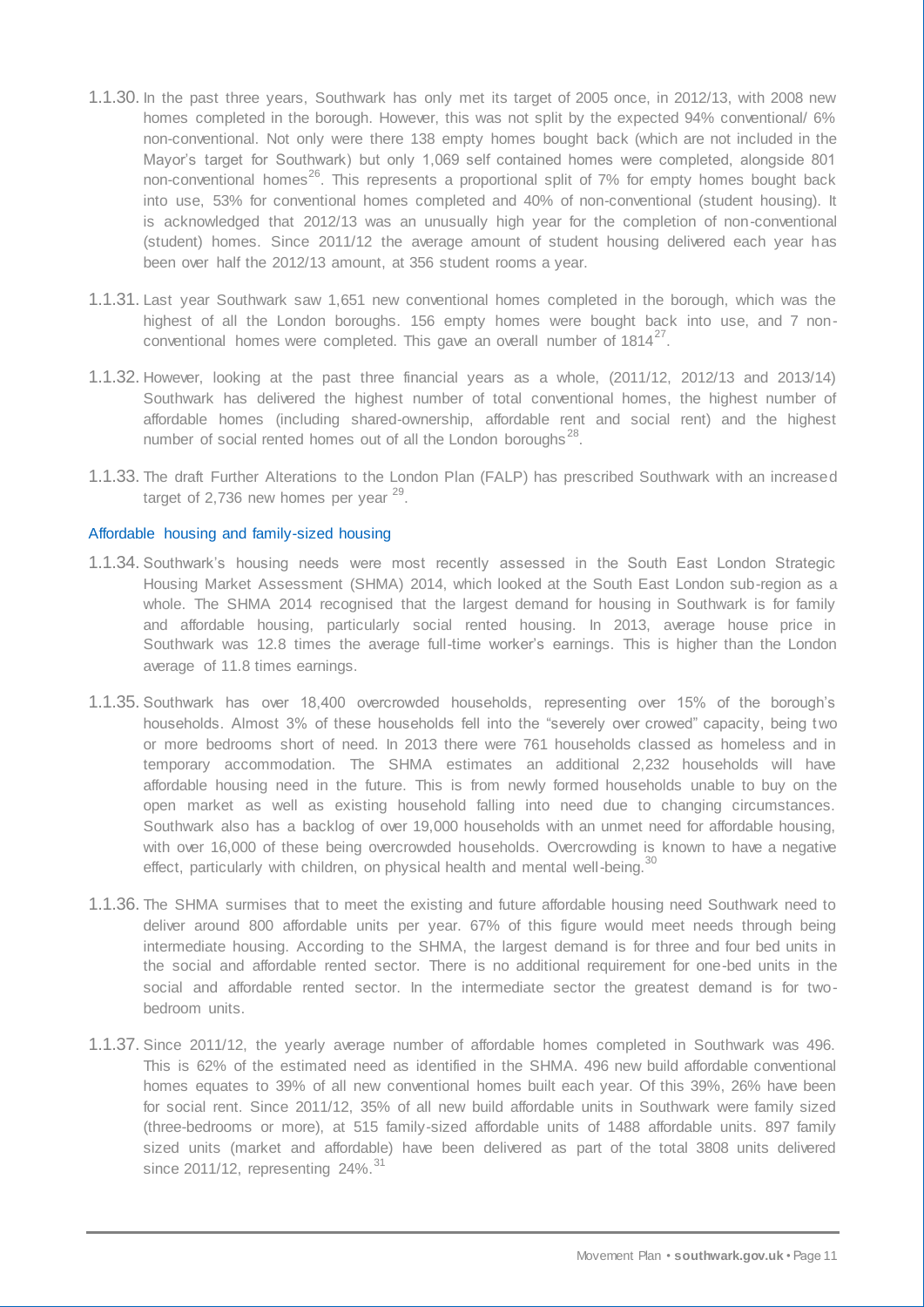#### Housing to meet specific-needs

- 1.1.38. Southwark is projected to have a 63% increase in the number of people aged 65+ between 2012 and 2032. There is also a 73% projected increase in the number of people aged 85+. Southwark has a below average supply of specialised elderly accommodation (compared with the average for South East London). 33% of elderly households in the borough are owner-occupied while 61% are in the social rented sector. Southwark has fewer elderly people with mobility issues than other South East London boroughs (with around 4,200) however this group is expected to increase by 17% between 2012 and 2020.<sup>32</sup>
- 1.1.39. Over the same period, the number of working age people with serious physical disability is expected to increase by 23% from 3,600 to almost 4,450. Current unmet need for wheelchair housing stands at close to 550 households.<sup>33</sup>
- 1.1.40. Of the 4,300 students living in halls of residence in South East London, more than half were in Southwark.<sup>34</sup> Over the past 10 years, close to 1,800 student rooms have been delivered in Southwark each year, with over 1000 of these completed since 2011/12.<sup>35</sup>
- 1.1.41. Together with Lewisham, Southwark has the most ethnically diverse population in the South East London sub-region. The borough has a significant number of African households. Compared to the population as a whole, a very high proportion of Black households (70%) are housed in the social/affordable rented sector and a small proportion of this group (17%) is in owner-occupation. A greater proportion of White households in Southwark are in the 64+ age group compared to the other ethnic groups in the borough.<sup>36</sup>

## Social Infrastructure

#### Education, Skills and Training

- 1.1.42. There are significant disparities in educational attainment and skills in Southwark. In 2012, 9.4% of people aged between 16 and 64 had no qualifications. This was a higher percentage than in London as a whole. However, the trend was downwards and Southwark's percentage had dropped 1.4% since 2009 (data source: Office for National Statistics/Nomis).
- 1.1.43. During the school year Sep 2011–Aug 2012 in Southwark, 60% of pupils at the end of KS4 were achieving 5+ A\*-C grades including English and Mathematics. This proportion was less than in London as a whole (62.5%). The proportion of boys achieving these standards (55%) was significantly lower than girls (65%) (data source: Department for Education).
- 1.1.44. However, it was also the case that in 2012 a higher percentage of people aged 16 to 64 in Southwark had achieved a Level 3 NVQ qualification (66.4%) than in London as a whole (63.2%). The disparity was greater at NVQ Level 4 with 55.5% of Southwark's population aged 16 to 64 attaining that standard, compared to only 47.6% in London and 34.2% in England (data source: Department for Business, Innovation and Skills).
- 1.1.45. In 2012, the proportion of 16 to 18 year-olds NEET (not in education, employment or training) in Southwark was 7.7% compared to 4.7% in London (data source: Department for Education).
- 1.1.46. The New Southwark Plan will need to support Southwark's aims of improving educational attainment, skills and aspirations of residents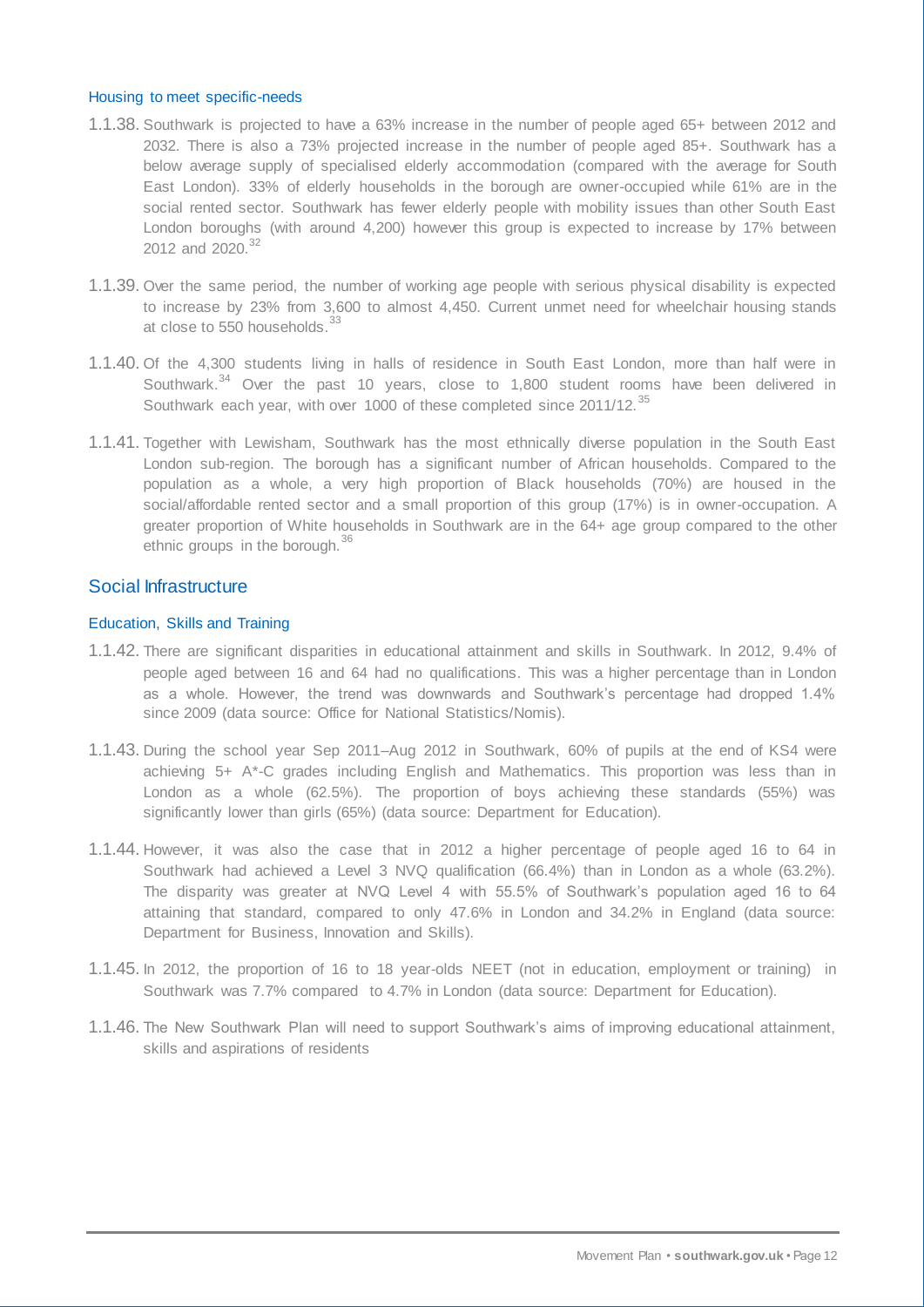#### School Redevelopment and Expansion

- 1.1.47. A school places strategy update to Southwark's cabinet in July 2014 reported that an additional 1,080 extra primary school reception places were created between 2009 and 2013 and that further places will be in place by September 2015 and 2016. Demand for primary places, particularly in the north of the borough, continues to rise. Further work is being undertaken by the council to ensure that additional places are available as demand rises.
- 1.1.48. The same cabinet report noted that whilst there is currently an overall surplus of secondary school places, a further 11 forms of entry (FE) for Year 7 pupils is forecast to be required across the borough by September 2018 with this rising to a further 19 FE by September 2019. Work is already underway across our existing secondary schools to assist and facilitate expansion so that many of our oversubscribed schools will be able to accommodate more students in the years ahead. In addition, the council is committed to opening a new secondary school in East Dulwich. Furthermore, the need for another new secondary school from September 2019 will be actively kept under review to enable delivery in an appropriate timescale.

#### Health Baseline

- 1.1.49. Southwark's Joint Health and Wellbeing Strategy 2013-14 reported that in general, health and wellbeing outcomes are improving for Southwark's residents, although significant inequalities remain. There are significant contrasts of poverty and wealth, with deprivation concentrated in the areas between the more affluent strip close to the river and Dulwich in the south. The majority of wards in Southwark, for example, appear in the bottom quarter in England for wellbeing scores, with only three ranking better than the national average for wellbeing.
- 1.1.50. Major health indicators such as mortality and life expectancy have improved (life expectancy at birth for males is 77.8 years compared to 78.6 years in London and 82.9 years for females compared to 83.1 years in London, January 2007-December 2009, ONS), although significant inequalities are evident across the population. The difference in life expectancy, for example, between the worst off and best off is 9.5 years for men and 6.9 years for women.
- 1.1.51. The number of deaths every year is falling, with the borough's rate now broadly in line with London's average. Despite overall numbers falling, deaths from lung cancer are rising, and the incidence and mortality for cervical cancer, although improving, remains worse than the national average. Major risk factors in early deaths include smoking, obesity, sedentary lifestyles and poor management of long term conditions such as hypertension or diabetes, all of which are impacted by ethnic and socioeconomic factors.
- 1.1.52. Nearly half of local adults, however, say they do no sport or active recreational pursuits, and these increasingly sedentary lifestyles are contributing to growing numbers of people with diabetes – there are estimated to be around 19,500 people with diabetes locally. In addition, the rates of obesity in childhood remain among the worst in London (the prevalence of obese children in year 6 in Southwark is 26.5% compared to 21.9% in London and 19% in England, September 2010-August 2011, ONS).
- 1.1.53. Poor mental health also has a significant impact on physical health. There is a greater concentration of mental health need in the centre of the borough than in the north or the south, corresponding both to higher levels of deprivation, and lower levels of employment (overall the ONS reports 8,751 accessing NHS specialist mental health services in the year April 2010-March 2011).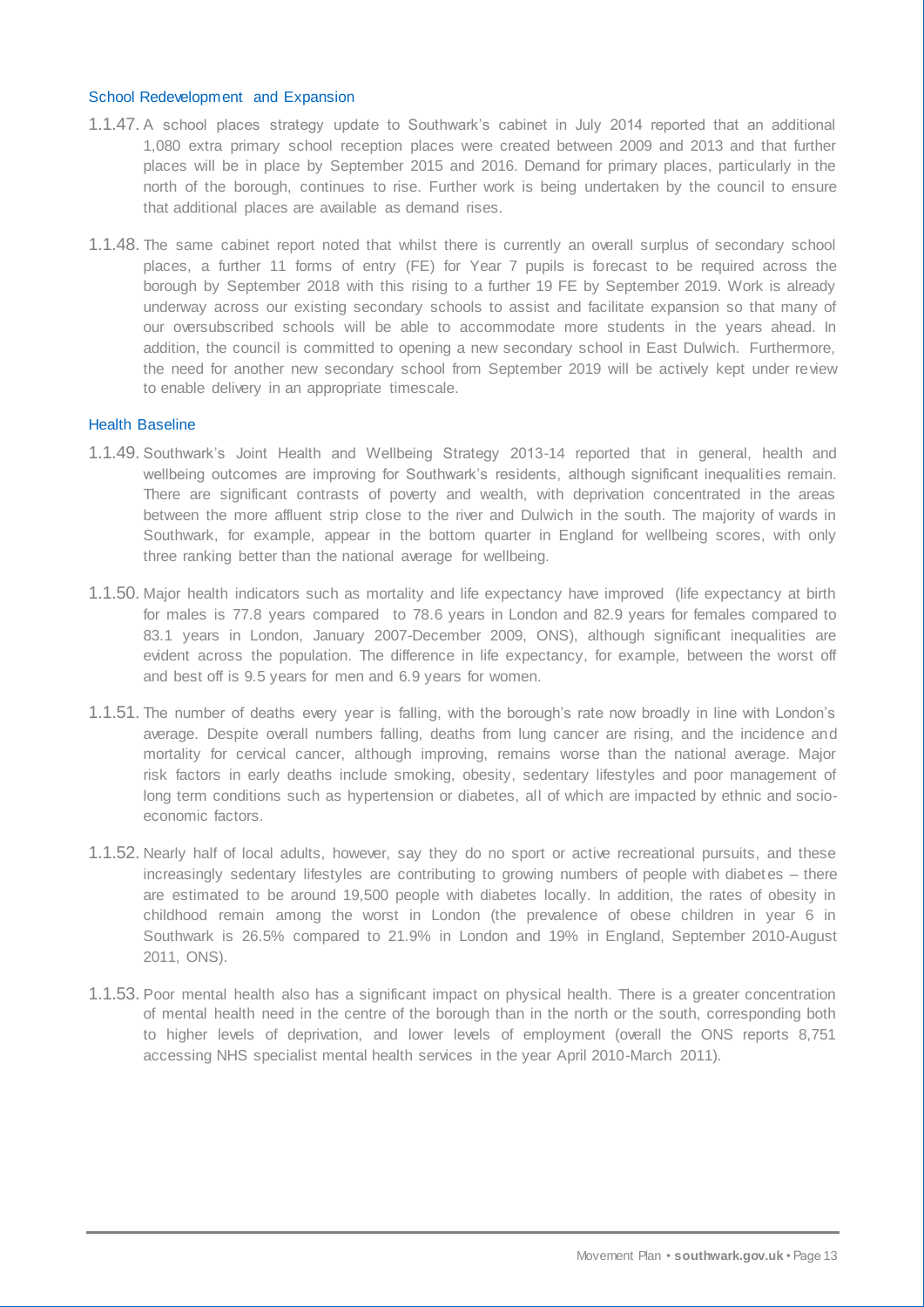- 1.1.54. Southwark's children and young people are in the main in good health. There are, however, high levels of child poverty, Southwark scores poorly on the index of wellbeing for children, and infant and child mortality are worse than the national average (infant mortality rates in Southwark are 5.3 per 1,000 live births compared to 4.4 per 1,000 in London and England, January 2008 to December 2010, ONS). In addition, although rates for key immunisations, such as diphtheria, tetanus, MMR and whooping cough, have improved in Southwark, they are still lower than for the rest of the country.
- 1.1.55. Southwark has fewer numbers of older people than the rest of London, although this is predicted to rise – with an extra 900 people aged 85 or over expected by 2020, which is an increase of nearly 30% on current levels. The number of people with disabilities and learning difficulties is also rising steadily, with those under 65 years predicted to increase to around 20,000 by 2025.
- 1.1.56. An ageing population brings health challenges, with the estimated 12,500 over-65s in Southwark living with a long term illness rising to over 17,000 by 2025. The borough has a higher prevalence of long term conditions for older people than national or London figures, which may reflect ethnic diversity and higher levels of deprivation. In addition, there are estimated to be around 1,800 people living with dementia, a figure that is predicted to rise by around 300 by 2020.

#### Community Uses

- 1.1.57. Growth in homes and jobs also generates a need for other community facilities including nursery and childcare space, premises for faith groups, libraries, museums and cultural spaces etc.
- 1.1.58. In the last 10 years a number of these types of facilities have been approved or are under construction, including:
	- Over 3,800sqm of nursery and child care space, including the 1,000sqm South Bermondsey Children's centre, on Tendra Road, SE1.
	- Nearly 2,000sqm of floorspace for faith groups, including a facility of 2050sqm in Ruby Street completed in 2005/06, a facility of 1,114sqm on Congreve Street completed in 2010- 11 and 846sqm of space on Spa Road, SE1 also completed in 2010-2011.
	- A net total of over 6,800sqm of space which has been used for a variety of purposes including the new Canada Water Library, which also provides a café and performance space and the White Cube Gallery in an old warehouse on Bermondsey Street. There are also several projects in the pipeline including a new library in Camberwell due to open in 2015 and the renovation of the Walworth Town Hall, following the fire in 2013. The vision for the town hall building includes provision of an enhanced Newington Library space, a space for the display of the Cuming collection and Southwark museum, a flexible space that could be used for a variety of purposes including community and civic events, exhibitions and performances and facilities for marriage, civil partnership and citizenship ceremonies undertaken by the Southwark registrar's service.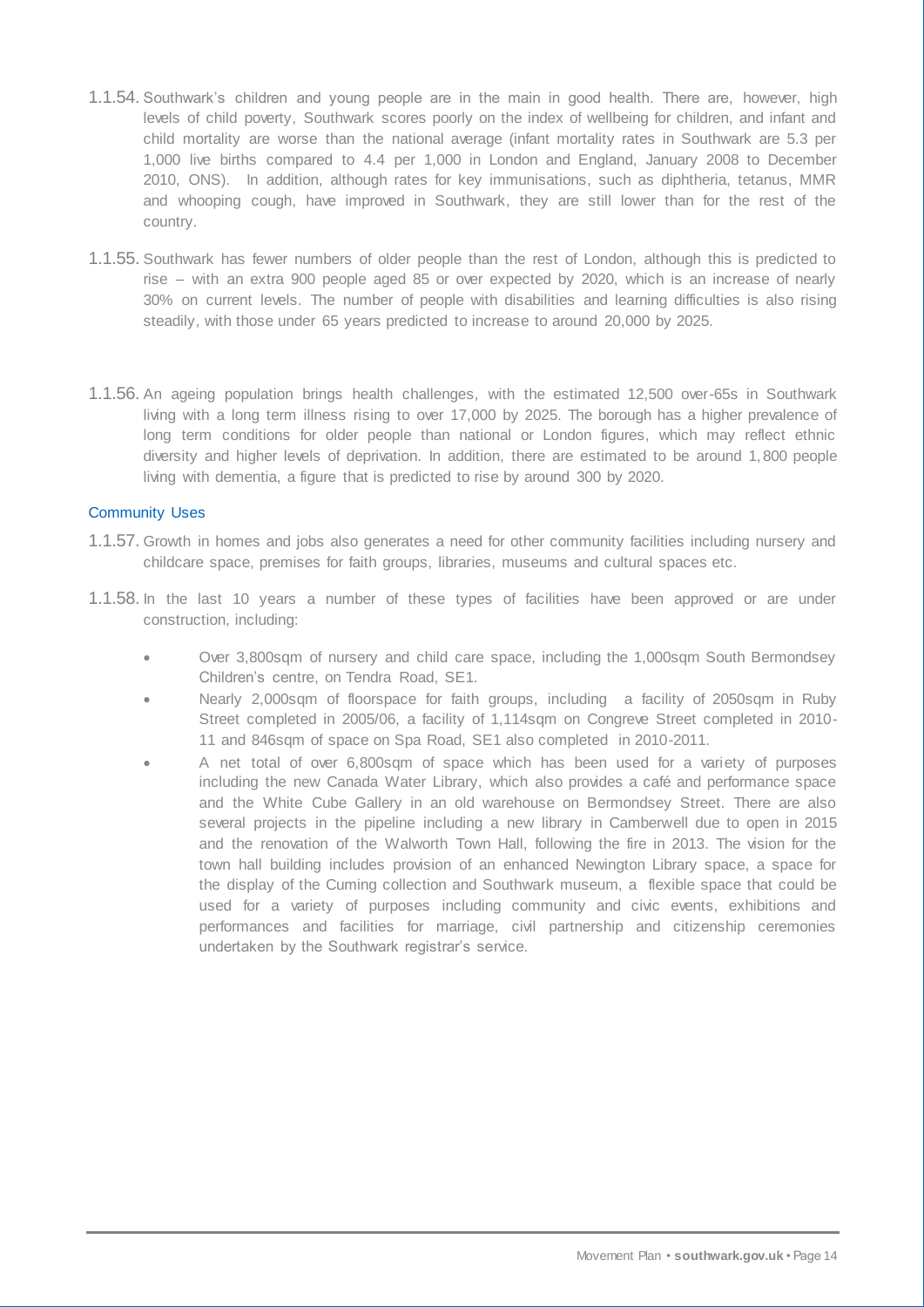# Economic conditions

#### Jobs and Businesses

- 1.1.59. In 2013, Southwark held over 197,000 "employee jobs" within its boundaries. This is an increase of 14% from the 2009 figure of 172,900. These figures however exclude self-employed people, government supported trainees and HM Forces. The total amount of jobs in Southwark came to 270,000 in 2012. This is up by 9% on the previous year in 2011, with 247,000 jobs in the borough.  $37$
- 1.1.60. Over 99% of the businesses in Southwark are micro and small-to-medium sized enterprises. This equated to a total of 12,575 micro-SMEs in 2014, having grown by 8% since 2011 from 11,670 businesses. The largest increase was in small-sized businesses (employing 10-49 people), which grew by 20% from 1,150 to 1,380. Medium sized-businesses (employing 50-249 people) grew by 15%, from 270 to 310, while micro-businesses (1 to 9 people) grew by 6% from 10,250 in 2011 to 10,885. Large businesses (employing 250 people or more) account for 0.7% of the borough's total, at 85. The total number of businesses in Southwark is 12,660.<sup>38</sup>

#### Economic Activity/Inactivity

- 1.1.61. Nearly two thirds (74%) of people in Southwark are aged 16-64 i.e. the age where they can be economically active. Of this percentage, 78% of 16-64 year olds are economically active. Of this 78%, 8% are unemployed, which is 1% higher than the London average. 71% of Southwark's working age population are employed, and of this 11% were self employed.<sup>3</sup>
- 1.1.62. The comparison of employment statistics between genders reveals that the proportion of females in employment is consistently less than males, either as employees or self employed. For example, 75% of economically active males in Southwark are in employment, compared with 66% of females. The difference between genders in the proportion of people that are employees (as opposed to selfemployed) isn't so stark, with 60% of males, compared to 58% of females. However, 14% of economically active males are self employed, which is double the proportion of economically active females that are self employed, at  $7\%$ .<sup>40</sup>
- 1.1.63. This is in contrast to the London-wide figures, where there is a higher proportion of economically active males employed than in Southwark, while there is a lower proportion of economically active females employed in London than in Southwark. The proportion of economically active females that are unemployed is less than males, at 9% vs. 10%.<sup>41</sup>
- 1.1.64. The largest sector of employment in Southwark is "professional occupations." This amounts to 30% of all jobs in the borough. This is 6% higher than London as a whole and 10% higher than Great Britain as a whole. This is followed by "associate technical and professional", at 21%.The third largest is "managers, directors and senior official," making up 11% of employment in the borough.<sup>42</sup>
- 1.1.65. The proportion of people with NVQ level qualifications has consistently increased in Southwark in recent years. 56% of people aged 16-64 have an NVQ level qualification at level 4 or above. 69% of people have achieved level 3 or above, 80% at level 2 and above, and 86% at level 1 and above. Since 2004, each of these levels has increased by between 18-19%. The proportion of people aged 16-64 with no qualifications dropped by almost half from 15% to 8% between 2004 and 2013.
- 1.1.66. Several other occupation groups, namely "elementary occupations", "caring leisure and other service occupations" and "administrative and secretarial" are all around 8-9%, making up the next largest sectors of employment in Southwark.<sup>44</sup>
- 1.1.67. In 2012 almost 79% of people in employment in Southwark were employed in the private sector, leaving 21% working in the public sector.<sup>45</sup> This is higher than the London-wide rate of 17% and the England-wide rate of 19%.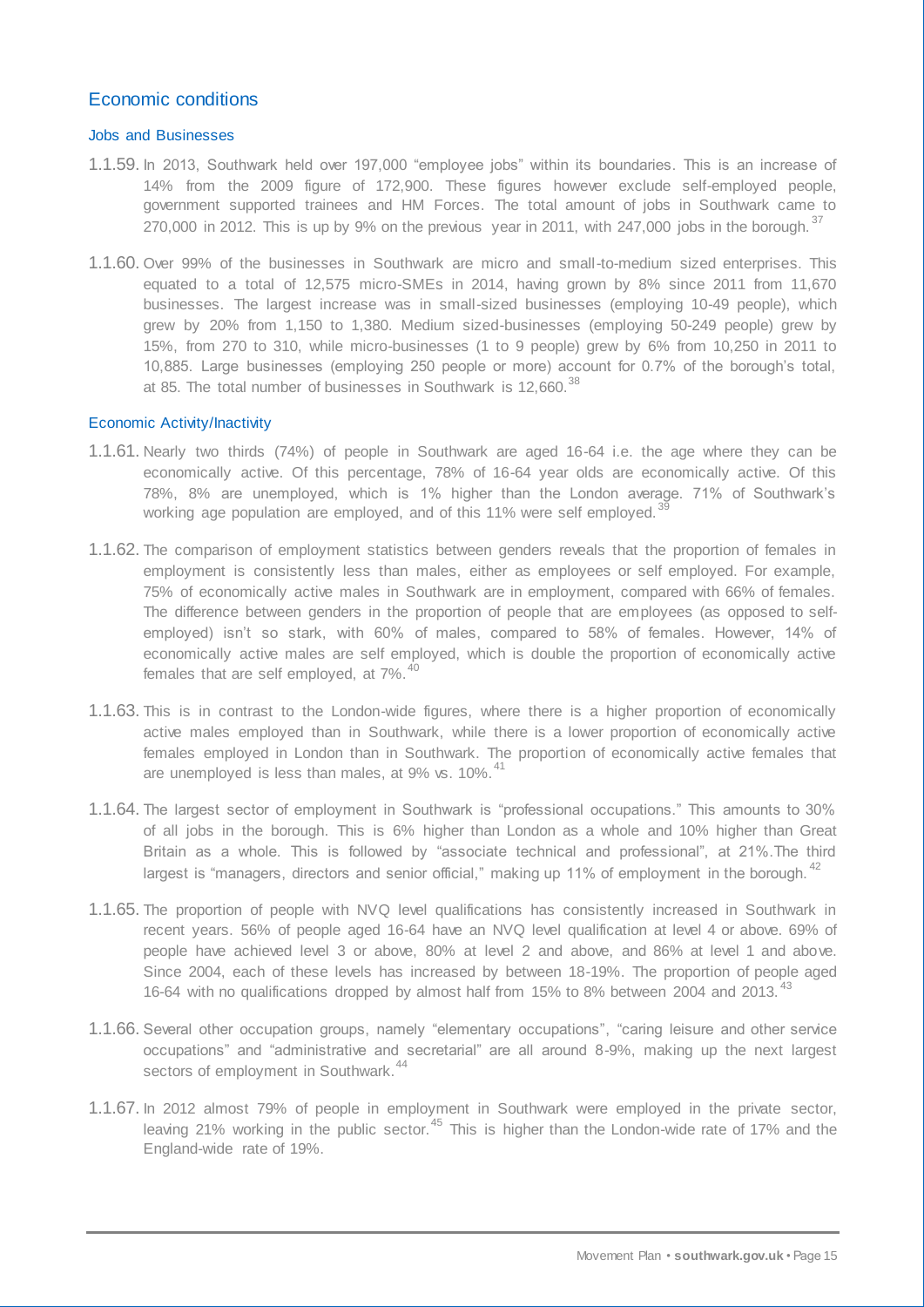- 1.1.68. Of the 8% of unemployed people 3% were claiming job seekers allowance (JSA), compared with 2% for London and UK as a whole. This compares favourably with 6% in 2011. A third of the 3% claiming JSA had been doing so for more than one year.<sup>46</sup>
- 1.1.69. 22% of people aged 16-64 are economically inactive, accounting for 46,700 people. This compares closely with the London rate of also around 22%. The largest sections of the borough's population that are economically inactive are 16,700 students, making up 36%. 24% are homebound with domestic and family duties (at 11,300 people) while over 19% are long term sick (9,100 people).
- 1.1.70. In total, 13% of 16-64 year olds are claiming key out-of–work benefits, amounting to 28,810 people. As well as JSA, this includes disabled, lone parents, cares and the bereaved. Employment and Support Allowance and Incapacity Benefit make up the largest share of out of work benefits claimed in Southwark, at 6%. Compared with the London-wide figures, Southwark is higher by at most 2%. The figures for UK as a whole are generally higher than London and in some cases Southwark also $48$

#### Retail and commercial floorspace

- 1.1.71. Southwark has a total of close to 270,500 sqm of commercial floor space within its town centres and other undesignated clusters. 44% of the actual sales floor space in the borough is for food and convenience goods (essential every day items) shops, while 56% of retail floor space is for nonessential, comparison goods. $61$  Southwark's town centres are partially defined by the existing amount of commercial floor space. These include:
	- Mayor town centres: Peckham (50,000 sqm), Elephant and Castle/Walworth Road (69,000sqm) and Canada Water (37,000 sqm) or;
	- District centres: Borough/Bankside/London Bridge (25,000 sqm), Camberwell (18,000 sqm) and Lordship Lane (in Dulwich) with 15,000 sqm) or;
	- Local centres: Nunhead Green/Evelina Road, Dulwich Village or the Blue, Bermondsey
- 1.1.72. Excluding food stores, Southwark has around 60,000 sqm net of convenience sales floor space in its town centres, relatively evenly spread between them. Southwark is well served by convenience food "superstore" supermarkets (of over 2,500 sqm net), having five within it's boundaries as well as having 10 large supermarkets over 1,000 sqm net, and three between 500 sqm net and 1,000 sqm net.<sup>6</sup>
- 1.1.73. Comparison goods floor space (items such as clothes, shoes, music and books) is estimated to be approximately 93,100 sqm net across the borough. Peckham is the main centre for comparison goods floor space, taking 21% of the share. 18% lies in Elephant and Castle/Walworth Road, and 15% in Canada Water. Outside of the town centres Old Kent Road accounts for under 19% of comparison sales floor space.<sup>63</sup>
- 1.1.74. Peckham, Elephant and Castle/Walworth Road and Canada Water all have a similar proportion of comparison goods shops when compared with the national average. Borough/Bankside and London Bridge both have less than half the national average.<sup>64</sup>

#### Retail spending patterns and forecasts

## **Convenience shopping**

1.1.75. Across the borough, retention of convenience shopping expenditure is above 80%. This comparatively high figure means that 80% of the population's expenditure available for convenience goods is spent in Southwark, meaning Southwark successfully caters for every day needs, particularly considering the presence of large food stores just outside of Southwark's boundary in Lambeth and Lewisham.<sup>65</sup>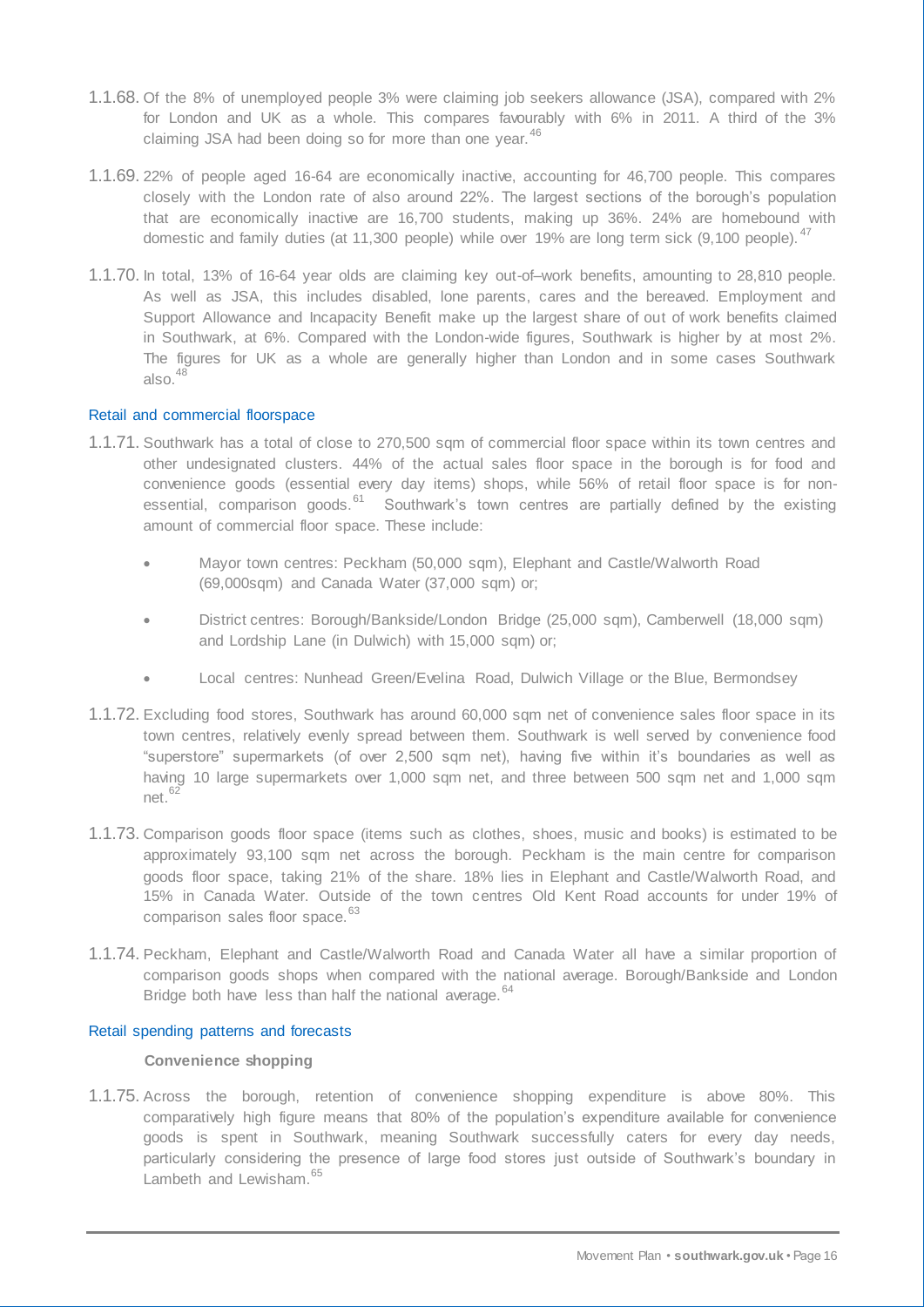#### **Comparison shopping:**

1.1.76. The retention of comparison goods expenditure is lower than the convenience goods shopping expenditure because residents are willing to travel further to get a better deal on items. For example Southwark residents are drawn to the West End (defined in the London Plan as an "International Centre") and the "metropolitan centres" of Bromley and Croydon (with a significantly larger catchment area than any major centre in Southwark). In the south of the borough, 38% of resident's capacity for comparison goods expenditure is retained in the borough, compared with 61% in the north of the borough.<sup>66</sup>

#### **Future retail expenditure and floor space demand**

1.1.77. Forecasts for spending on convenience goods in Southwark is set to increase by 22% from £1,185m in 2014 to £1,443m in 2031. Comparison goods spending is forecast to increase by 91% in the same period from £1,962m to £3,741m**\*.** Taking into account existing planning permissions and developments currently under construction, it is estimated that to meet demand up to 2031, an additional 310 sqm net of convenience floor space will need to be delivered in the borough each year. By 2031 this would total 5,280 sqm of net convenience goods floor space. To meet estimated demand for comparison goods floor space in the borough, it is proposed that an additional 25,422 sqm of net comparison goods floor space is delivered in the borough by 2031, equating to 1,500sqm each vear.<sup>67</sup>

#### Food/Beverage and Other Town Centre Uses

- 1.1.78. In Southwark, there is currently a more balanced mix of commercial uses within the designated town centres. Peckham has the highest proportion of A1 retail (71%) and A1 non-retail but a low proportion of drinking establishments (1%). 66% of units in Elephant and Castle/Walworth Road are A1 (with 51% retail and 15% non-retail). There is a smaller proportion of A1 units in Canada Water town centre (at 57%). The district town centres have a higher proportion of units in A3/A4/A5 units, totalling 34.4% versus the major town centres' average of 19% and local centres' 23%. The current retention rate for food and beverage expenditure varies across the borough from 52% to 60% in different areas. While this is reasonably high, there is scope to increase the retention rate through new development.<sup>70</sup>
- 1.1.79. It is estimated that Southwark will need an additional 9,300 sqm (gross) of food and beverage floor space by 2031 to meet demand. Depending on the future population of the area and its potential designation within the town centre hierarchy, the Old Kent Road also has the potential to increase its food and beverage offering.
- 1.1.80. Use Class A2 equates to "financial and professional services." This includes banks, building societies, estate agents and employment agencies as well as betting shops and pay day loan shops. They account for 9% of all units in Southwark's town centres. They make up a slightly higher proportion of units in district and local centres, at 10%, than in major centres where they occupy 8% of units.<sup>72</sup>
- 1.1.81. Southwark's 43 betting shops which are located within town centres account for 26% of all A2 uses and 2.4% of all A Class units. This is significantly higher than the national average of 1.5%. Peckham, Walworth Road, Camberwell and the Blue together have 28 betting shops between them, taking up the majority share of the borough's stock. 11 of Southwark's 15 payday loan shops are also concentrated in Peckham, Walworth and Camberwell.<sup>73</sup>
- 1.1.82. Southwark's 37 banks/building societies are concentrated in Peckham, Borough/Bankside and Camberwell, together having 18 of the 37 units in those town centres. Estate agents are also concentrated in Borough/Bankside and Camberwell, however the highest concentrations are in Canada Water and Lordship Lane. Together, these estate agents account for 36% of all A2 units in the borough's town centres, and  $3.2\%$  of all A Class units.<sup>74</sup>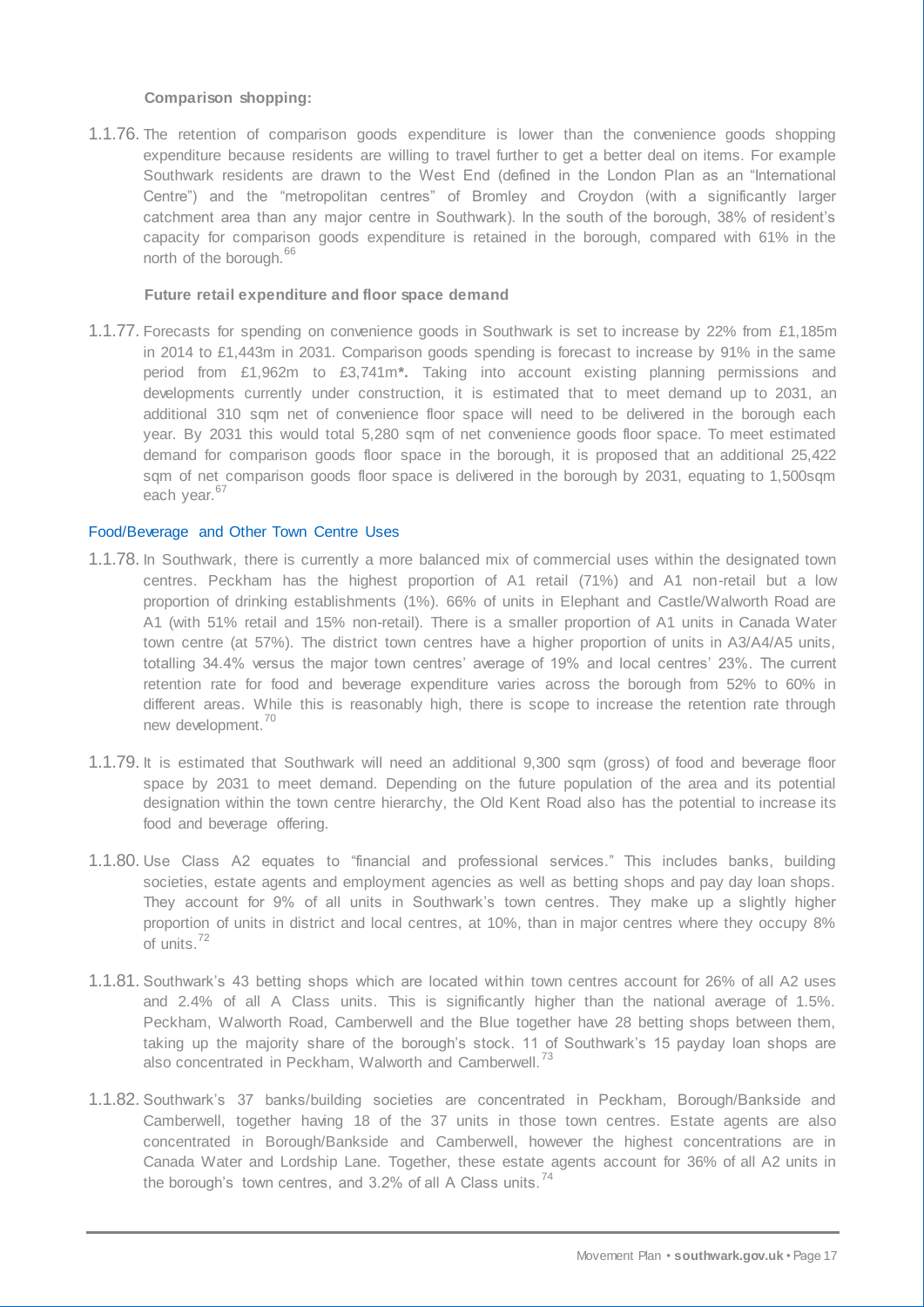#### Commercial Leisure Uses

- 1.1.83. Commercial leisure uses (also known as Use Class D2 "assembly and leisure") includes cinemas, theatres, bowling, bingo halls, health and fitness clubs. There is a high concentration of such uses in the north of the borough, particularly in a larger scale in Canada Water as part of the Surrey Quays Leisure Park. These types of uses and facilities can greatly enhance the liveability of a place and are an important part of the borough's cultural and entertainment and leisure offering.
- 1.1.84. Southwark's three cinemas are located at Surrey Quays Leisure Park, Peckham Multiplex and Short Wave in Bermondsey Square. There are currently two cinemas with planning permission in the borough in Dulwich in the south and as part of the redevelopment of the former Castle Industrial Estate on New Kent Road.
- 1.1.85. Southwark has a rich history of theatre. Theatres in Southwark include Shakespeare's Globe, The Rose, The Union, The Unicorn, Coronet, Southwark Playhouse, Theatre Peckham and Menier Chocolate Factory. Southwark currently has two bowling facilities, the Hollywood Bowl in Surrey Quays and Palace Superbowl in Elephant and Castle, totalling 54 lanes. Southwark also has two bingo halls, in Elephant and Castle and Surrey Quays.
- 1.1.86. Health and fitness clubs have expanded rapidly as public awareness about personal fitness has increased. The provision of health and fitness facilities can be, amongst other factors, a key determinate in increasing the opportunity to improve health and well-being through regular exercise. Southwark is well served by health and fitness facilities evenly throughout the whole of the borough. In total there are 11 private health clubs alongside 8 Southwark Council operated leis ure centres. The new Castle leisure centre at Elephant and Castle is currently being redeveloped and will open in spring 2015. Camberwell leisure centre was recently refurbished to provide improved facilities including a youth centre area.
- 1.1.87. Between 2011/12 and 2013/14 a net total of over 5,500 sqm of D2 floor space was provided in Southwark, equating to over 1,800 sqm per year. This includes four new gyms/health and fitness clubs which were delivered.<sup>81</sup>

# Environment Conditions

#### Climate change and Carbon Dioxide

- 1.1.88. Available scientific evidence supports the current understanding that global warming causes climate change. If global emissions of greenhouse gases due to human activity continue at today's levels, then average global temperatures could rise by 4°C by as early as 2060 and up to 6°C by the end of this century<sup>i</sup> . This has an adverse impact on weather patterns (including rainfall intensities and frequencies), and effort needs to be made to address this.
- 1.1.89. Carbon is emitted when fossil fuels are burnt. The table below gives a breakdown of where Carbon emissions come from in the borough.

| <b>Built Environment</b> | 84% | <b>Transport</b>     | 16% |
|--------------------------|-----|----------------------|-----|
| Work places              | 54% | Cars and motorcycles | 8%  |
| Homes                    | 30% | Freight              | 4%  |
|                          |     | Public transport     | 3%  |
|                          |     | <b>Taxis</b>         | 1%  |

Source: Southw ark Energy and Carbon Reduction Strategy 2011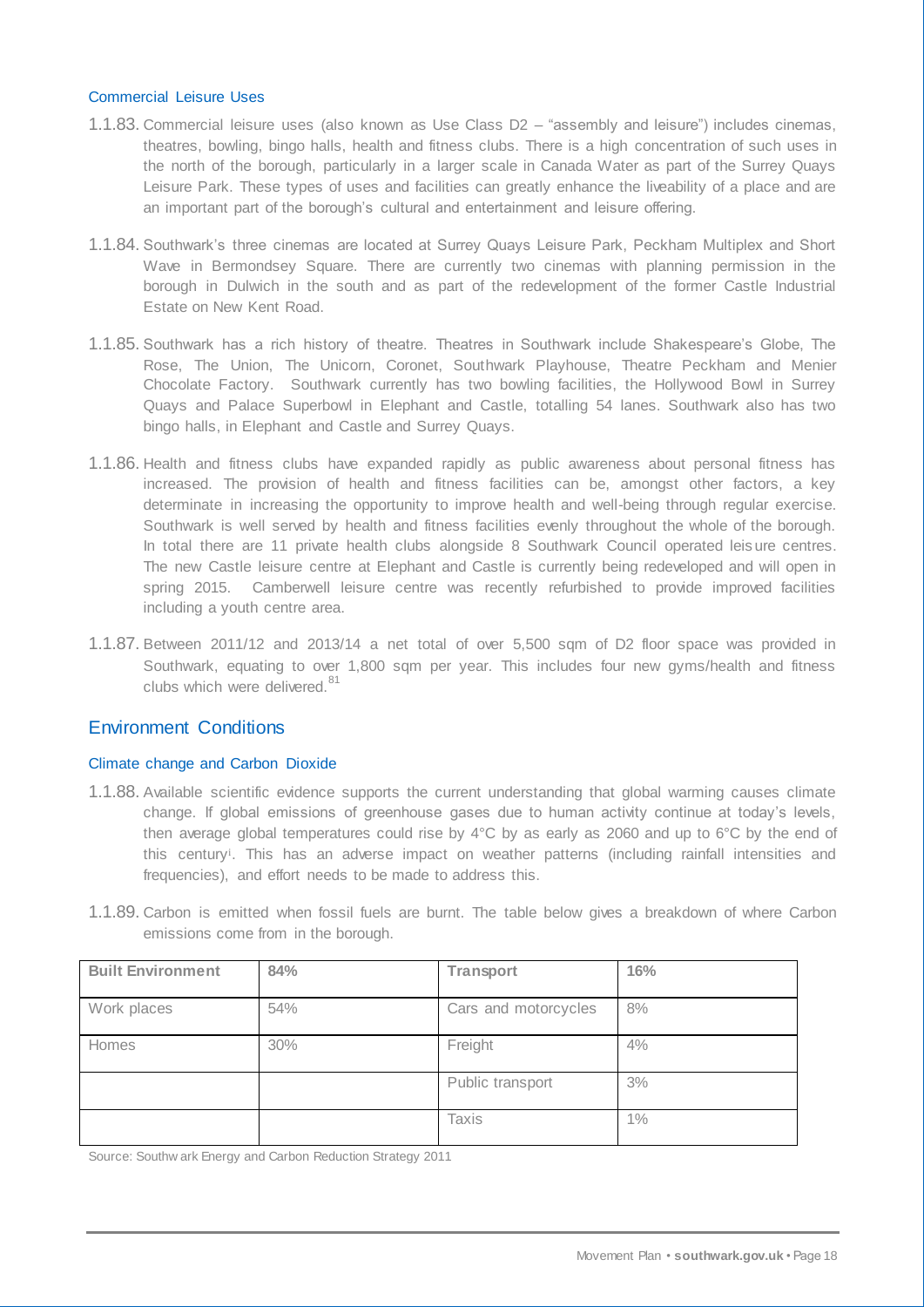1.1.90. In 2006, Southwark adopted a climate change strategy that aimed to reduce  $CO<sub>2</sub>$  emissions across the borough by 80% by 2050 and to pursue a decentralised energy strategy for the borough. Since then, climate change has risen considerably up the political agenda. In 2008, the government set legally binding reduction targets (34% by 2020 and 80% by 2050 on 1990 levels) and a new set of policies and financial mechanisms have been developed to effect the change required. However, since 2006 the economic downturn occurred and little movement has been recorded in the level of borough emissions. The council target set in 2006 was highly ambitious and based on optimistic assessments of the various energy reductions scenarios in existence at the time, and the capacity of the council and partners to deliver. Whilst the 2006 target remains the Council's long term goal, a set of interim targets were agreed by the Council in 2011, which reflect the current financial climate and give a clearer view of the energy reduction measures that are implementable in the medium term.

|                                                          | <b>Baseline</b><br>(tCO <sub>2</sub> ) | Current<br>(tCO <sub>2</sub> ) | Original<br>target             | Percentage<br>Reduction to<br>date | New proposed<br>target           |
|----------------------------------------------------------|----------------------------------------|--------------------------------|--------------------------------|------------------------------------|----------------------------------|
| Council<br>$\equiv$<br>operational estate<br>and schools | 41,036                                 | 37, 441                        | N/a                            | 8.4%                               | 26.6%<br>reduction<br>by<br>2016 |
| (2008/9 baseline)                                        |                                        |                                |                                |                                    |                                  |
| <b>Council Housing</b>                                   | 202,800                                | 187,850                        | N/a                            | 6.7%                               | 15% by 2022                      |
| (2005 baseline)                                          |                                        |                                |                                |                                    |                                  |
| <b>Borough</b>                                           | 1,690 000                              | 1,671,020                      | 80%<br>reduction<br>by<br>2050 | 1.1%                               | 22.4%<br>reduction<br>by<br>2020 |
| (2003 baseline)                                          |                                        |                                |                                |                                    |                                  |

1.1.91. The proposed new targets are set out in the right hand column of the table below;

Source: Southw ark Energy and Carbon Reduction Strategy 2011

- 1.1.92. A number of new heat networks or district heating schemes are being actively explored in the borough, in particular where there are large scale regenerations schemes – Elephant and Castle zero carbon growth/ the Aylesbury regeneration, north Southwark (SBEG) and a heat pipe to utilise waste heat from the SELCHP incinerator and displace the gas currently used to heat five Council estates. As part of a project to develop a heat map for the capital, the London Development Agency/ GLA identified the following areas as being particularly suited for new district heating schemes: Canada Water; North Southwark; Bermondsey; Southhampton Way Spa; Camberwell; Surrey Gardens; Peckham.
- 1.1.93. All new major developments are expected to meet the targets set out below. These targets are expressed as minimum improvements over the Target Emission Rate (TER) outlined in the national Building Regulations leading to zero carbon residential buildings from 2016 and zero carbon nondomestic buildings buildings from the 2019.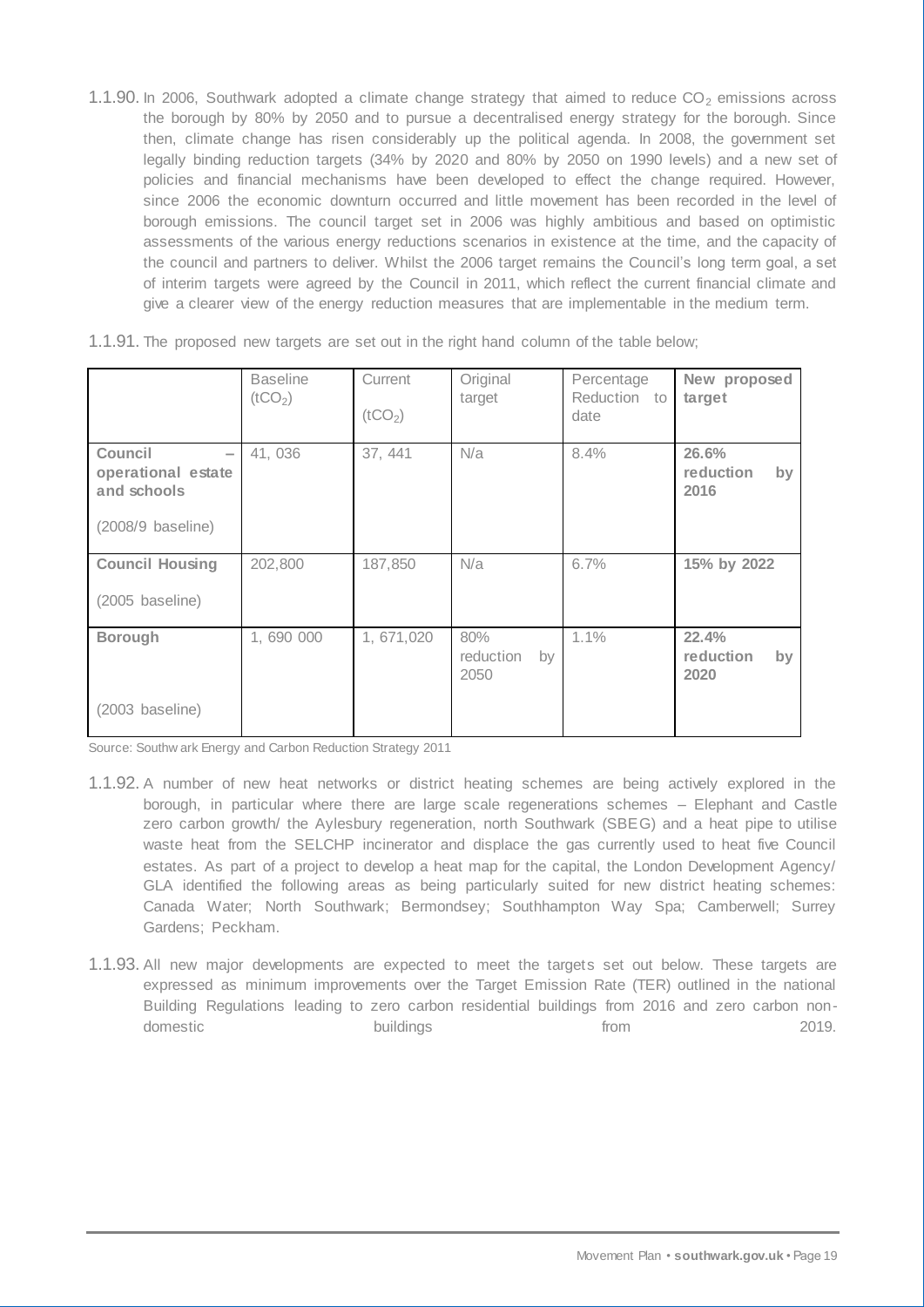| <b>Residential buildings:</b> |                                          |  |
|-------------------------------|------------------------------------------|--|
| Year                          | Improvement on 2013 Building Regulations |  |
| $2013 - 2016$                 | 35 per cent                              |  |
| $2016 - 2031$                 | Zero carbon                              |  |
|                               |                                          |  |
| Non-domestic buildings:       |                                          |  |
| Year                          | Improvement on 2013 Building Regulations |  |
| $2013 - 2016$                 | 35 per cent                              |  |
| $2016 - 2019$                 | 50%                                      |  |
| $2019 - 2031$                 | Zero carbon                              |  |

- 1.1.94. The Mayor has outlined in the Climate Change Mitigation and Energy Strategy projections for the installation of different renewable energy technologies to increase London's generation of both electricity and heat from such sources up to 2031. The Government has adopted a UK wide target for 15 per cent of total energy to be generated by renewable sources by 2020, and these projections represent London's contribution to this 2020 target and beyond. In Southwark, there is a presumption that all major development proposals will seek to reduce carbon dioxide emissions by at least 20 per cent through the use of on-site renewable energy generation wherever feasible. Development proposals should seek to utilise renewable energy technologies such as: biomass heating; cooling and electricity; renewable energy from waste; photovoltaics; solar water heating; wind and heat pumps.
- 1.1.95. London's transport-related CO2 emissions are predicted to fall by 16% by 2025, despite projected population and employment growth in excess of 10%. Drivers of this reduction include the on-going long-term trend of vehicle fuel efficiency improvements driven by EU legislation, regional measures to drive modal shift, the decarbonisation of grid electricity and related incentives for electric vehicles and UK policy to increase the share of bio-fuel in transport fuel from 5 to 10% in the lead up to the 2020 renewables target. The council already has a comprehensive focus on encouraging modal shift. This includes managing demand via car clubs, investing in cycling and walking infrastructure, cycle parking and working with public transport providers; encouraging sustainable travel choices through school and workplace travel plans and encouraging smarter driving to reduce emissions and improve air quality.
- 1.1.96. With 86.5% of the borough's carbon emissions not directly controlled by the Council, meeting CO2 reduction targets will only be fully achieved by influencing the borough's businesses, residents, landlords and building owners.
- 1.1.97. The scale of regeneration and estate renewal planned across the borough means that housing and commercial uses in particular will need to make a very large contribution to achieving our climate change targets.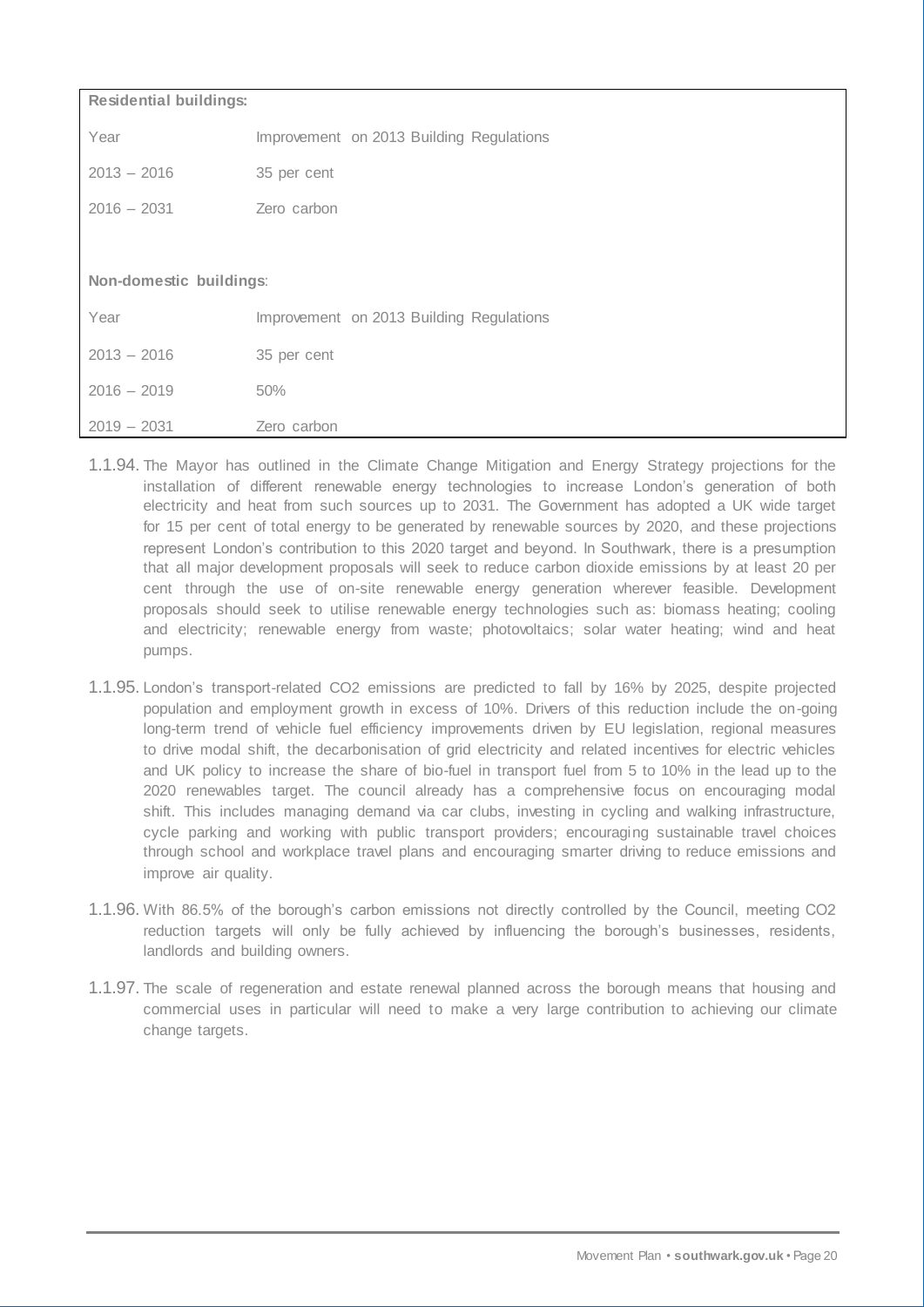#### Waste management

- 1.1.98. Government has set targets for local authorities to increase recycling rates and reduce the amount of waste going to landfill. The Mayor has also set waste targets for boroughs through the London Plan including the need to allocate enough land to process at least 243,000 tonnes (municipal as well as commercial) of waste by 2016, at least 275,000 tonnes by 2021 and at least 343,000 tonnes of waste by 2031. This will help meet the London-wide target of processing at least 85% of the city's waste within London by 2020.
- 1.1.99. Southwark's Waste Management Strategy, 2003-2021 sets out the council's proposals for moving Southwark towards more sustainable waste management. The key features include:
	- A reduction in the amount of municipal solid waste generated in Southwark to below 3% by 2005, and below 2% by 2010. In real terms, due to population growth the absolute amount of waste will rise but the strategy aims to deliver a decrease in the actual rate of growth.
	- Achievement of 30% recycling and composting standards for household waste by 2010-11 and 40% by 2015-16 and 50% standards by 2020-21
	- Recovery of value from 45% of municipal solid waste by 2010-11, 67% by 2015-16 and 75% by 2020-21.

Current performance

|                                                                    | 2010/11 | 2011/12 | 2012/13 |
|--------------------------------------------------------------------|---------|---------|---------|
| Total household waste collected (tonnes)                           | 110,236 | 106,121 | 111,081 |
| Recycling and composting rate (%)                                  | 25.14%  | 27.43%  | 30.41%  |
| Amount of municipal waste diverted from landfill (recovery rate %) | 63.34%  | 79.65%  | 69.49%  |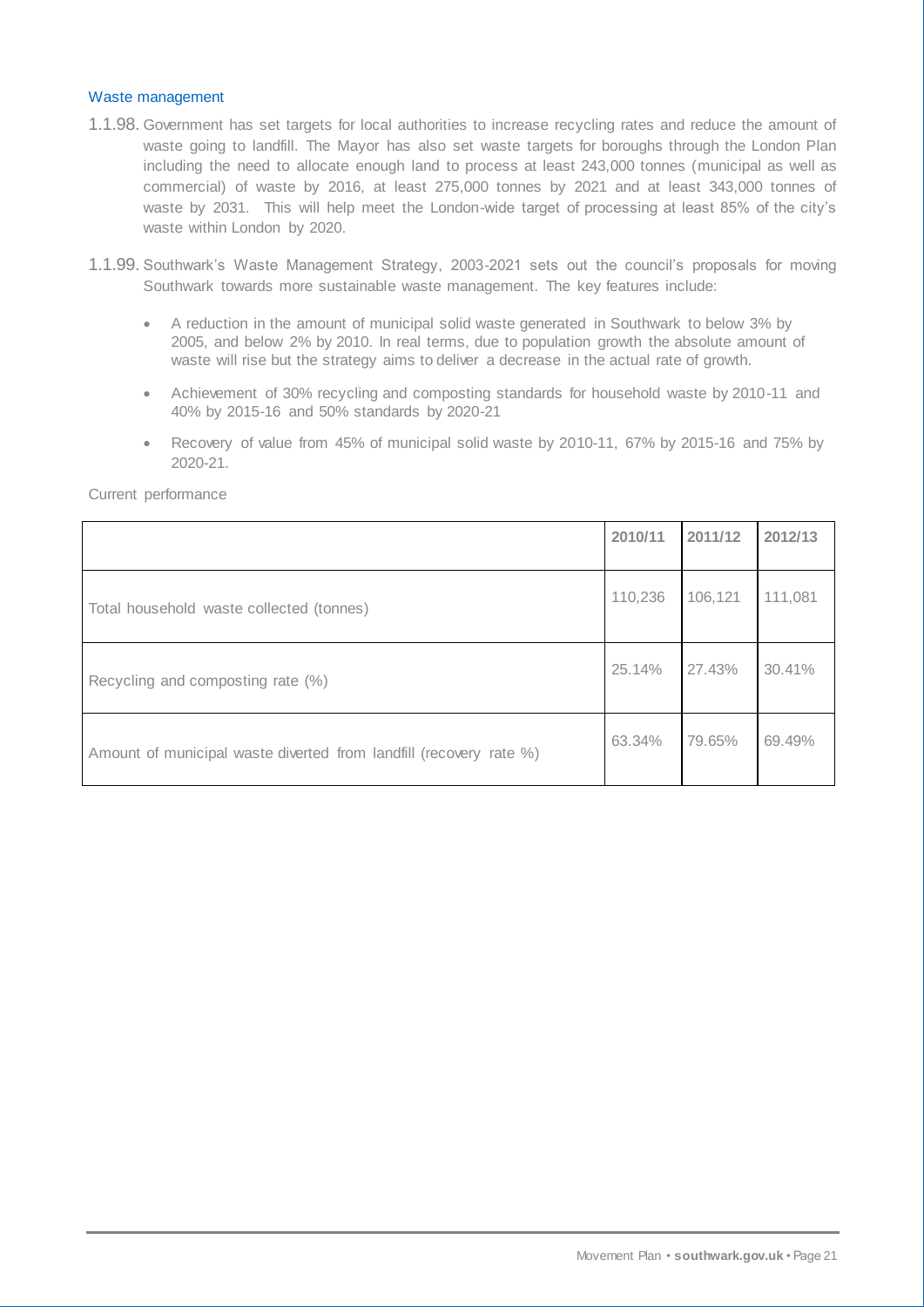- 1.1.100. To help deliver the council's strategic goals, a 25 year PFI contract was entered into in 2008 between the council and Veolia Environmental Services. Under the terms of the integrated contract, Veolia undertake all our waste and recycling collection, treatment and disposal operations.
- 1.1.101. In addition, a state of the art integrated waste management facility is now in operation on the Old Kent Road, and is being perated by Veolia.It is providing the required improvement in waste infrastructure identified by the council in its strategy. The new facility is playing a central role in helping to reduce the impact that Southwark's waste has on the environment. It is made up of several different facilities, including: Mechanical Biological Treatment Plan to treat residual waste; Materials Recovery Facility to sort commingled recyclables; Reuse and Recycling Centre for residents to deposit a wide range of items of household waste and recycling; Waste transfer station; Recycling Discovery Centre (Education Centre).
- 1.1.102. It is expected to facilitate a significant improvement in the borough's recycling levels as well as diverting most of the waste that would previously have gone to landfill. The new facility will help to meet Southwark's waste apportionment targets by processing 88,350 tonnes of waste per annum with the potential to treat further waste by converting it into biomass fuel. Using the GLA's generic standard, the residual part of the Old Kent Road gasworks site (5.4ha), may be capable of processing 286,200 tonnes of waste per annum.

#### Flood Risk

- 1.1.103. The primary sources of flood risk in the borough are surface water, groundwater, tidal, failure of water mains and sewers. Historically, there have been some recorded tidal flooding incidents from the River Thames dating as far back as 1828 to vulnerable communities. Tidal flooding also occurred in 2005, when the Thames Barrier was not shut in time, and sufficient warning was not provided to local residents close to the floodgates prior to the onset of flooding, causing flooding along the Southwark frontage and into some basements to a depth of between 4 and 6 inches.
- 1.1.104. The northern half of the borough is within the Thames flood plain, which contains over two thirds of Southwark's properties in well established communities. A large part of the borough is located within the indicative flood zone 3, which has the highest level of risk. The flood plain area also contains major regeneration and growth areas of importance to Southwark and London. However, it should be noted that all of the land in the borough is defended by the Thames Barrier and defences so that the risk from tidal flooding is a residual risk.
- 1.1.105. he Thames Catchment Flood Management Plan and Thames Estuary 2100 Project will help manage flood risk from the Thames over then next 50 to 100 years. Whilst the Thames Barrier and flood walls along the riverside provide a degree of protection, consideration needs to be given to their potential failure or inability to contain very high floods as a result of climate change.
- 1.1.106. The existing Strategic Flood Risk Assessment (SFRA) for the borough was prepared in 2008, and in line with the Flood Risk Regulations (Clause 17.4). A subsequent review is now required and will be prepared in 2015. This will be used to inform the flood risk policies in the emerging Local Plan (the New Southwark Plan). The primary objective of the SFRA is to inform the revision of flood risk policies, including the allocation of land for future development, within the emerging NSP. The SFRA has a broader purpose however, and in providing a robust depiction of flood risk across the borough, it can:
	- Inform the development of Council policy that will underpin decision making within the borough, particularly within areas that are affected by (and/or may adversely impact upon) flooding;
	- Assist the development management process by providing a more informed response to development proposals affected by flooding, influencing the design of future development within the borough;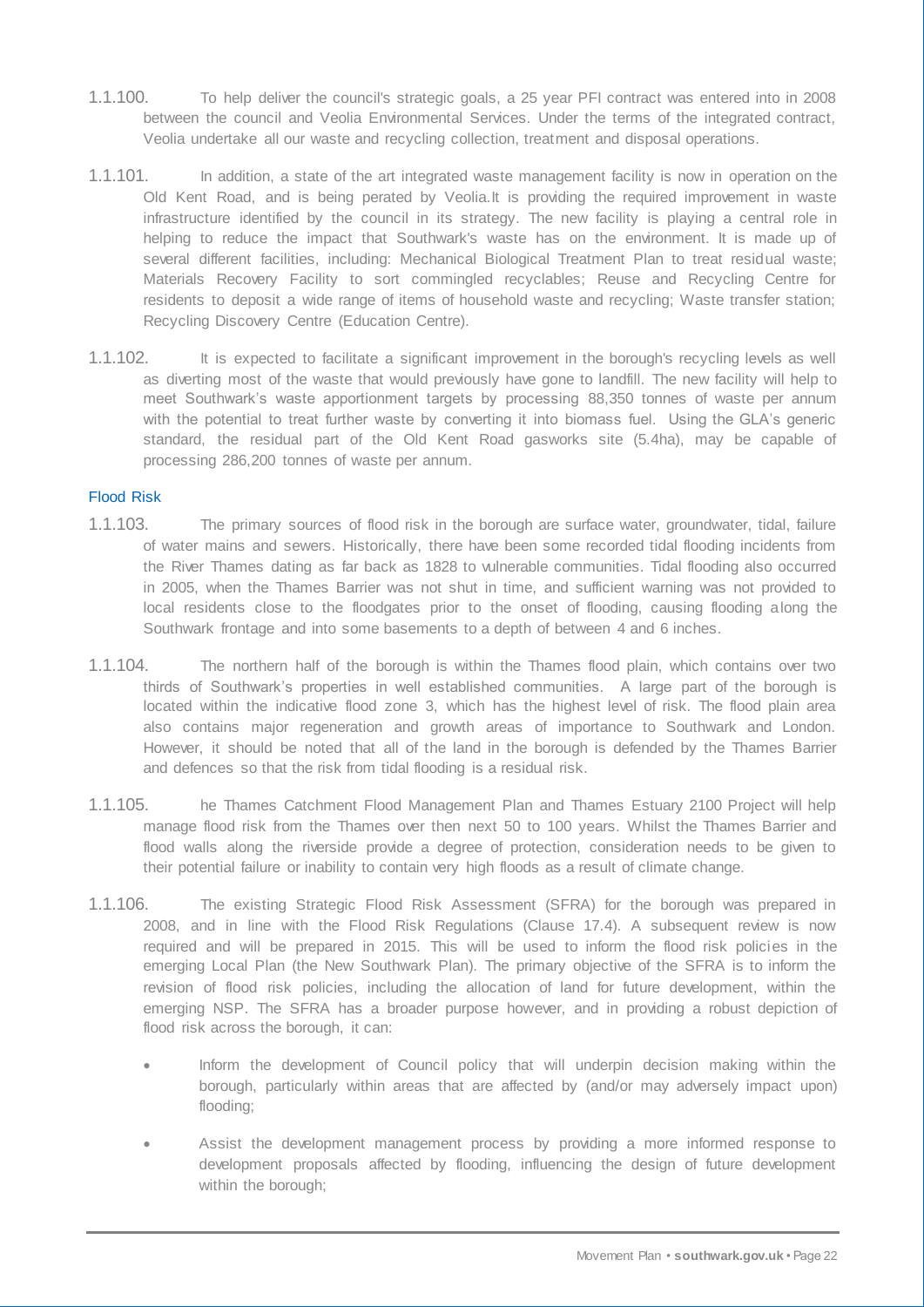- Help to identify and implement strategic solutions to flood risk, providing the basis for possible future flood attenuation works;
- Support and inform the Council's emergency planning response to flooding.

### Local Flood Risk

- 1.1.107. Climate change can affect local flood risk in several ways. Impacts will depend on local conditions and vulnerability. More intense rainfall causes more surface runoff, increasing localised flooding and erosion. In turn, this may increase pressure on drains, sewers and water quality. As London has become densely populated, green spaces such as gardens and parks act as big sponges for rainwater but in very heavy rain these can quickly become saturated creating a 'run off' of excess water.
- 1.1.108. Within Southwark the greatest number of residential and non-residential uses are at risk from significant surface water flooding (>0.5m) along the route of the 'hidden' River Effra and the River Peck and tributaries which run south to north through the borough. Significant ponding of surface water is also apparent along the central belt of the borough in the Camberwell and Peckham areas. Historic surface water flooding records indicate sewer flooding risk in the Dulwich area. Surface water also flows from Southwark and impacts downstream surface water flooding in the Lambeth in the south Brixton area it will therefore be important that the flood risk is managed at a catchment scale by both Councils.
- 1.1.109. The Council has undertaken a Surface Water Management Plan for the whole borough which includes consideration of flooding from sewers, drains, groundwater and runoff from land, small watercourses and ditches that occurs as a result of heavy rainfall. Analysis of the number of properties at risk of flooding has been undertaken for the rainfall event with a 1 in 100 probability of occurrence in any given year (1% Annual Exceedance Probability, AEP). A review of the results demonstrate that 33,220 residential properties and 2,870 non-residential properties could be at risk of surface water flooding of greater than 0.03m depth during a rainfall event with a 1 in 200 annual chance of occurring. Of those, approximately 560 residential properties and 80 non-residential properties are estimated to be at risk of flooding to a depth of greater than 0.5m during the same modelled rainfall event.
- 1.1.110. The output of the modelling exercise has been used to identify Local Flood Risk Zones (LFRZs) which represents an area of predicted flooding. The LFRZs identified in the borough include; Herne Hill; Kings College Hospital (Lambeth); Dulwich; Rail Cutting West of Denmark Hill Station; London Bridge Station and Guy's Hospital; Coleman Road / Newent; Comber Grove; South Old Kent Road Area and Brunswick Park.
- 1.1.111. Those areas identified to be at more significant risk, which require mitigation measures, have been labelled as Critical Drainage Areas (CDAs) which represent one or more LFRZs, their contributing catchment areas, and any features that may influence flooding within the CDAs.Within Southwark, 5 CDAs have been identified. These are Herne Hill, Central Southwark, Eastern Southwark, Camberwell and London Bridge, The assessment identified the southern part of the borough is at a higher risk than the northern part with 4 of the CDAs in the central to southern part of the borough and 1 in the north.
- 1.1.112. The council is investing in flood alleviation measures in Dulwich Park, Belair Park and Dulwich Sports Ground.
- 1.1.113. Southwark Council is responsible for managing the risk of flooding from surface and ground water in the borough. Thames Water is responsible for maintaining the sewer network across London. Together the Council and Thames Water are working in partnership, with the support of the Environment Agency.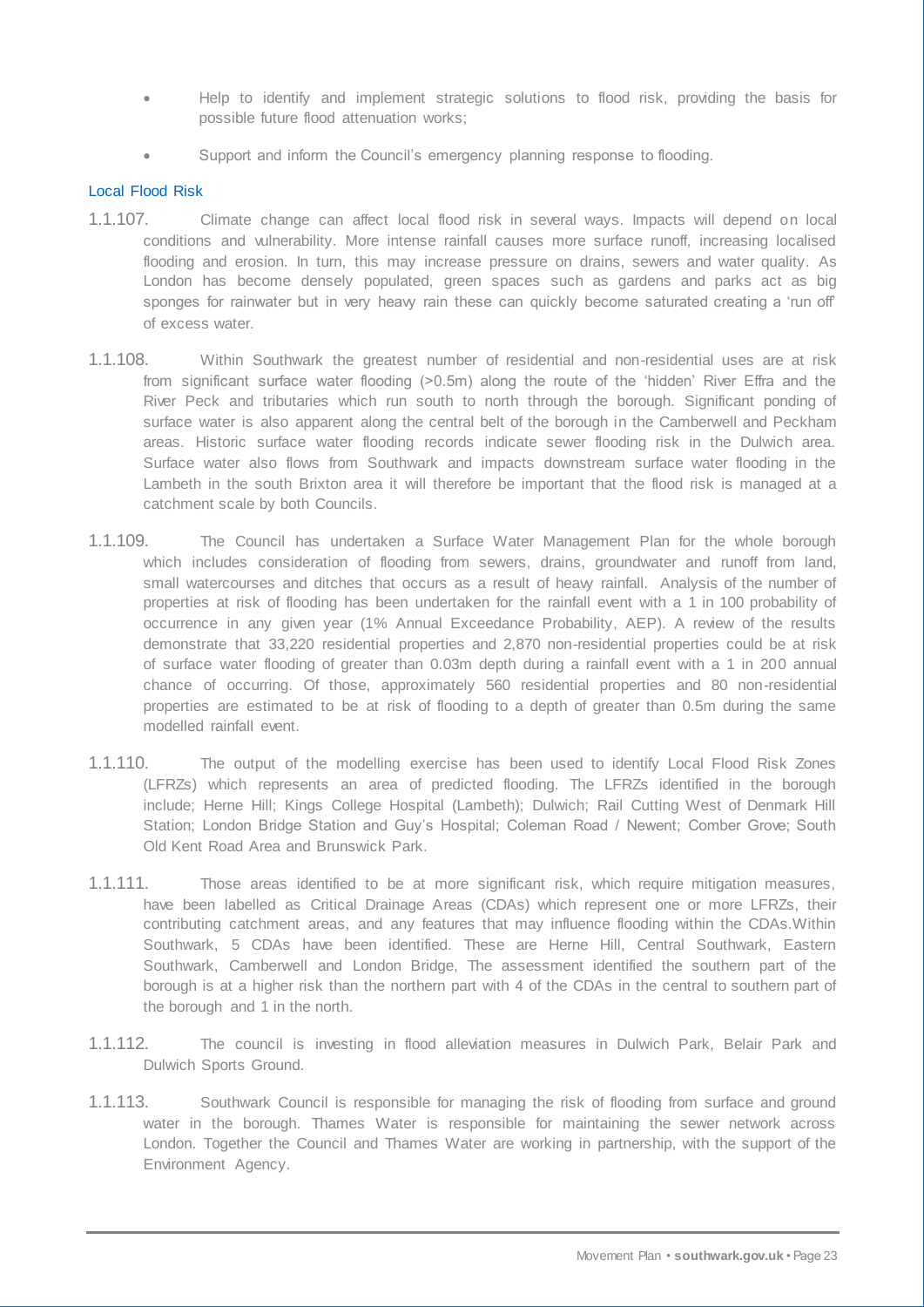1.1.114. A Local Flood Risk management strategy was published in August 2015. The strategy details how the council will manage the risk of flooding arising from surface water, groundwater and ordinary water courses across the borough consistent with the Flood and Water Management Act 2010 ("the Act") and the National Flood Risk Management Strategy. It will ensure that flooding risks are well managed in a coordinated way to balance the needs of communities, the economy and the environment.

### **Pollution**

- 1.1.115. Vehicle emissions are the cause of 50% of air pollution and estimated to cause 24,000 deaths per year in the UK<sup>83</sup>. Southwark has particularly high levels of air pollution, mainly caused by traffic. As a result, the entire borough north of the A205 has been declared an Air Quality Management Area and the establishment of an Air Quality Strategy and Improvement Plan (AQSIP) has been undertaken.
- 1.1.116. Southwark is required to periodically review and assess the effectiveness of the AQSIP and do this through regular Update and Screening Assessments (USA). The last Southwark USA was undertaken in 2006 and this identified that only two of the set targets, those for particulate matter less than 10 microns in diameter (PM<sub>10</sub>) and nitrogen dioxide (NO<sub>2</sub>), would be exceeded<sup>84</sup>. NO<sub>x</sub> emissions are primarily nitric oxide (NO) but this is converted into  $NO<sub>2</sub>$  in the atmosphere through chemical reactions with ozone  $(O_3)$ .
- 1.1.117. The most significant local pollutants,  $NO<sub>x</sub>$  and  $PM<sub>10</sub>$ , are mainly associated with vehicular emissions, especially those of buses, lorries, coaches and taxis. It is envisaged that these pollutants will reduce significantly over the next 15 years, through initiatives such as the London Low Emission Zone which covers all of Southwark, limiting access to heavy vehicles that can demonstrate compliance with strict emissions criteria and technological advances in reducing exhaust emissions.
- 1.1.118. As part of the work to deliver the Mayor's Air Quality Strategy, Transport for London have identified 187 air quality focus areas where high concentrations of NO2 coincide with high levels of human exposure, e.g. along high streets, near schools and at hospitals. Seven of these air quality focus areas are in Southwark. These are:
	- Walworth Road/Camberwell Road/Camberwell Green.
	- A2 Old Kent Road from East Street to Trafalgar Avenue.
	- Peckham High St and Clayton Road.
	- Tower Bridge Road A100.
	- London Bridge at Borough High Street.
	- Lower Road A200 Surrey Quays.
	- Elephant and Castle and Waterloo Road
- 1.1.119. Concentrations are not simply a function of the level of traffic but determined to a significant degree by congestion. The greatest traffic flows are on the A2 towards Walworth Road east and south of the Elephant and Castle respectively. Although concentrations are high the along these roads, concentrations along roads with fewer vehicles are comparable, due to increased congestion<sup>86</sup>.
- 1.1.120. The council has installed two air quality monitoring stations in 2010 in the borough. These monitoring stations will collect information on  $NO<sub>x</sub>$  and  $PM<sub>10</sub>$  and are located at:
	- Old Kent Road, by the gasworks
	- Elephant and Castle, at St Mary's Newington Church Yard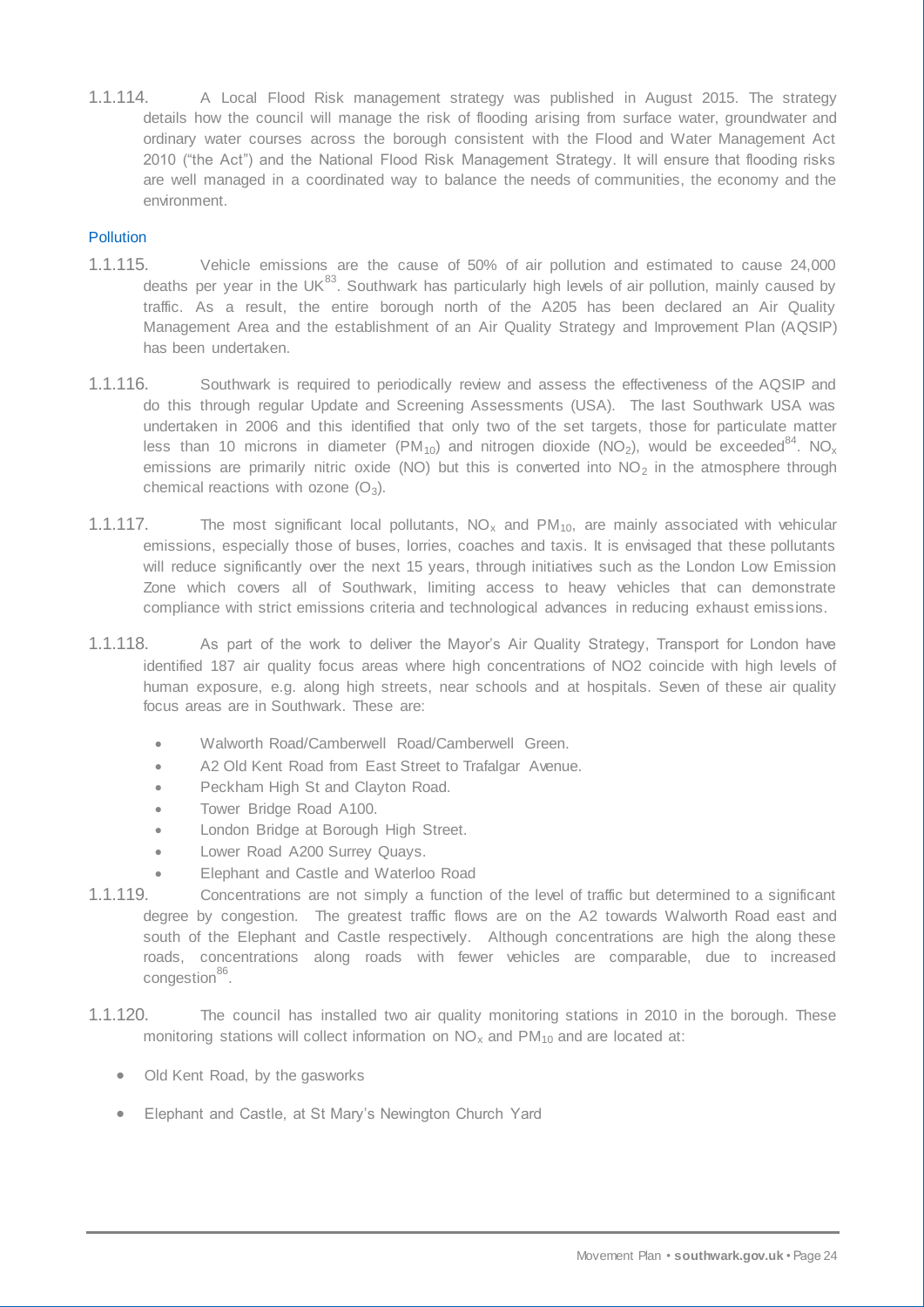- 1.1.121. These two air quality monitoring stations, however, only provide details for those specific locations. To complement the stations, it is proposed to use the outputs from the council's traffic count programme to look at trends in road borne traffic. Although traffic counts do not directly measure air quality, they can be used as a proxy measurement if we assume that as traffic volume increases, air quality will decrease<sup>87</sup>.
- 1.1.122. The Mayor has also recently published a Transport Emissions road map which focuses on how to reduce emissions from ground based transport in London. The Mayor is developing a proposal for an Ultra Low Emission Zone (ULEZ) in Central London. The ULEZ would cover the Congestion Charging Zone and come into effect from 2020. Subject to public consultation, ULEZ would set an emissions requirement for all types of vehicles entering central London with charges for noncompliance, discouraging all but the cleanest vehicles. The Mayor's Transport Emissions road map has identified an opportunity to apply the principles of the ULEZ in other areas of London. This could be in the form of Low Emission Neighbourhoods (LENs), which would be targeted in local hotspot areas of poor air quality.

#### **Noise**

- 1.1.123. Environmental Noise arising from transport and industry is an inevitable consequence of a vibrant urban society. Noise is subjective and different people react to it in different ways and what can cause annoyance to some people maybe barely noticeable for others. As the noise level increases it can interrupt conversation and disturb sleep. In general, noise can be classified into fairly broad categories; occupational noise, which is experienced at work, neighbour and neighbourhood noise, and environmental (ambient) noise.
- 1.1.124. The government published Noise Action Plans for agglomerations (large urban areas), major roads, and major railways in England in 2014, to meet the terms of the Environmental Noise (England) Regulations 2006, as amended, which transpose the Environmental Noise Directive (END). The purpose of Noise Action Plans is to assist in the management of environmental noise and its effects, including noise reduction if necessary, in the context of government policy on sustainable development. Noise Action Plans are based on the results of the strategic noise maps published in 2008. These Action Plans include details of the process for identifying important areas (noise 'hotspots') and an approach for identifying and managing quiet areas in agglomerations.
- 1.1.125. Managing noise includes improving and enhancing the acoustic environment and promoting appropriate soundscapes.

#### Soil and contaminated land

1.1.126. Contamination of land may threaten public health and safety, the natural environment, the built environment and economic activities, through its impacts on the users of the land, and on neighbouring users.

"Contaminated Land" is defined in the Environmental Protection Act (1990) (with amendments made in the Environment Act 1995 (Part 2A) and the Radioactive Contaminated Land (Modification of Enactments)(England) Regulations 2006) as: "*Any land which appears to the local authority in whose area it is situated to be in such a condition, by reason of substances in on or under the land, that: Significant harm is being caused or there is a significant possibility of such harm being caused; or Pollution of controlled waters is being, or is likely to be caused*"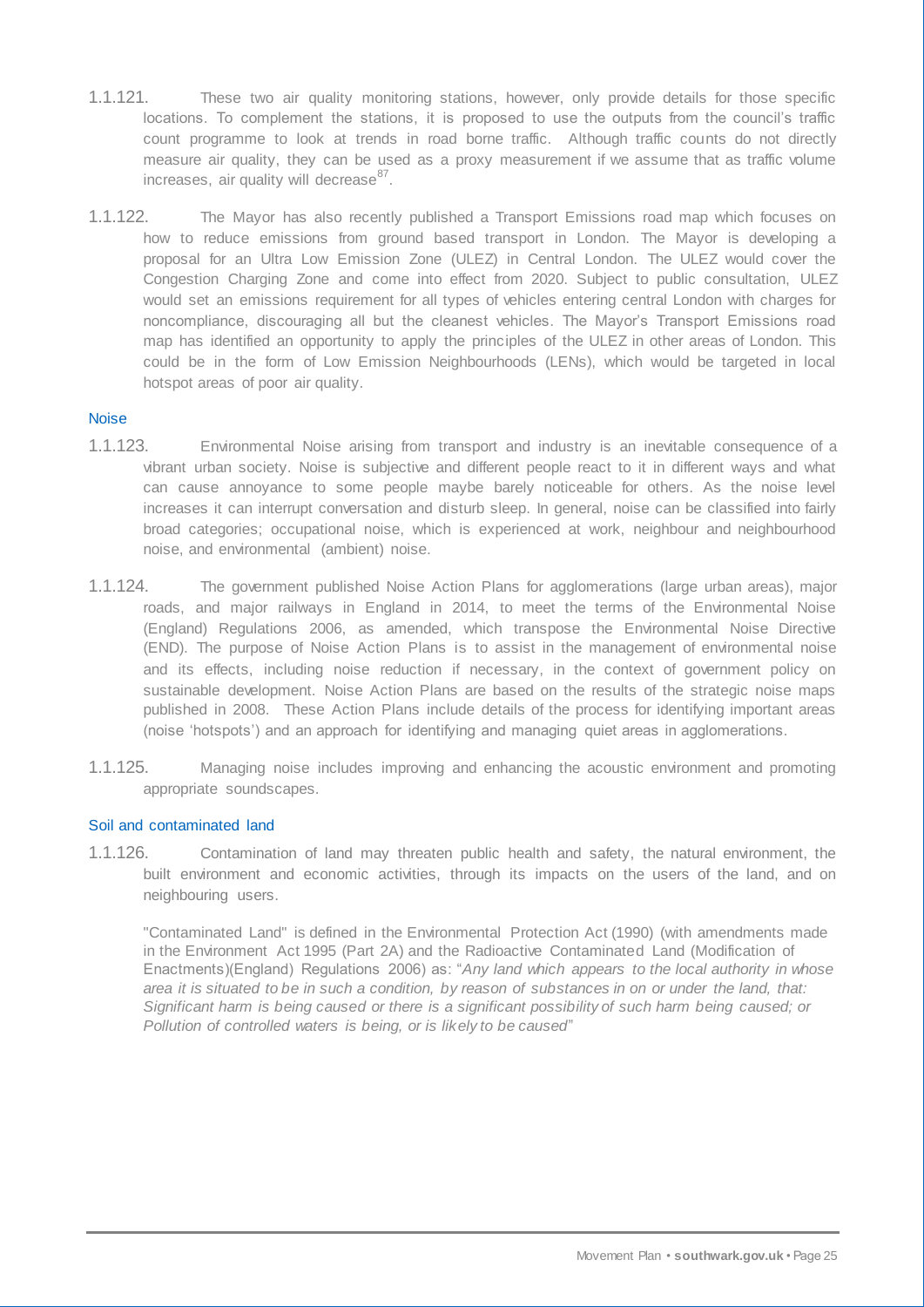#### Open Space and Biodiversity

- 1.1.127. Southwark is a borough that has a wealth of open space of different types including woodland, parks, community farms, Thames-side paths, and sports pitches. The survey of open spaces we prepared for our Open Space Strategy (2013) identified 215 open spaces in the borough which together comprise some 605.5 hectares of land, around 21% of the total land area in the borough. Around 58% are publically accessible.
- 1.1.128. There are significant variations in the amount of open space available in each area of the borough. There are around 252 hectares of open space in Dulwich, compared to 10 hectares in Borough, Bankside and London Bridge. This is reflected in the amount of publically accessible open space per 1,000 population:
	- Aylesbury and Walworth: 2.35 ha per 1,000 people
	- Bankside, Borough and London Bridge: 0.36 ha
	- Bermondsey and Old Kent Road: 0.18 ha
	- Camberwell: 0.27 ha per 1,000 people
	- Canada Water and Rotherhithe: 1.69 ha
	- Dulwich: 2.73 ha
	- Elephant and Castle: 0.7 ha
	- Peckham and Nunhead: 1.93 ha
- 1.1.129. Public parks are scattered reasonably well around the borough and with the exception of a small area in the north west of the borough and an area in the south, most residents live within a five minute walk of a public park.
- 1.1.130. A telephone survey carried out with the Open Space Strategy suggested that most people consider the quality of open spaces to be either good or very good, with highest satisfaction levels for allotments (92%), large open spaces (86%) and the Thames Path (88%).
- 1.1.131. With a projected population increase of 19% over the next fifteen years, and limited opportunities for the creation of new space, the challenge will be to maintain and improve the existing network of high quality open spaces to ensure that those that live and work in the borough experience the wide range of positive benefits associated with health and well-being, quality of life and cohesive communities that open space provides.

#### Play facilities

- 1.1.132. Open space provides an important role in serving children's play needs. It is widely acknowledged that the importance of children's play extends far beyond the activity itself. Play contributes towards child development through the development of a wide range of physical, social and emotional skills and abilities as well as having a positive impact on children's health.
- 1.1.133. The telephone survey carried out with the Open Space Strategy suggested that over 80% of respondents consider the quality of children's play space in the borough to be good or very good. The increase in population expected over the coming years will put pressure on the supply of children's playspace and it will be important to ensure that adequate provision for playspace is made with new developments.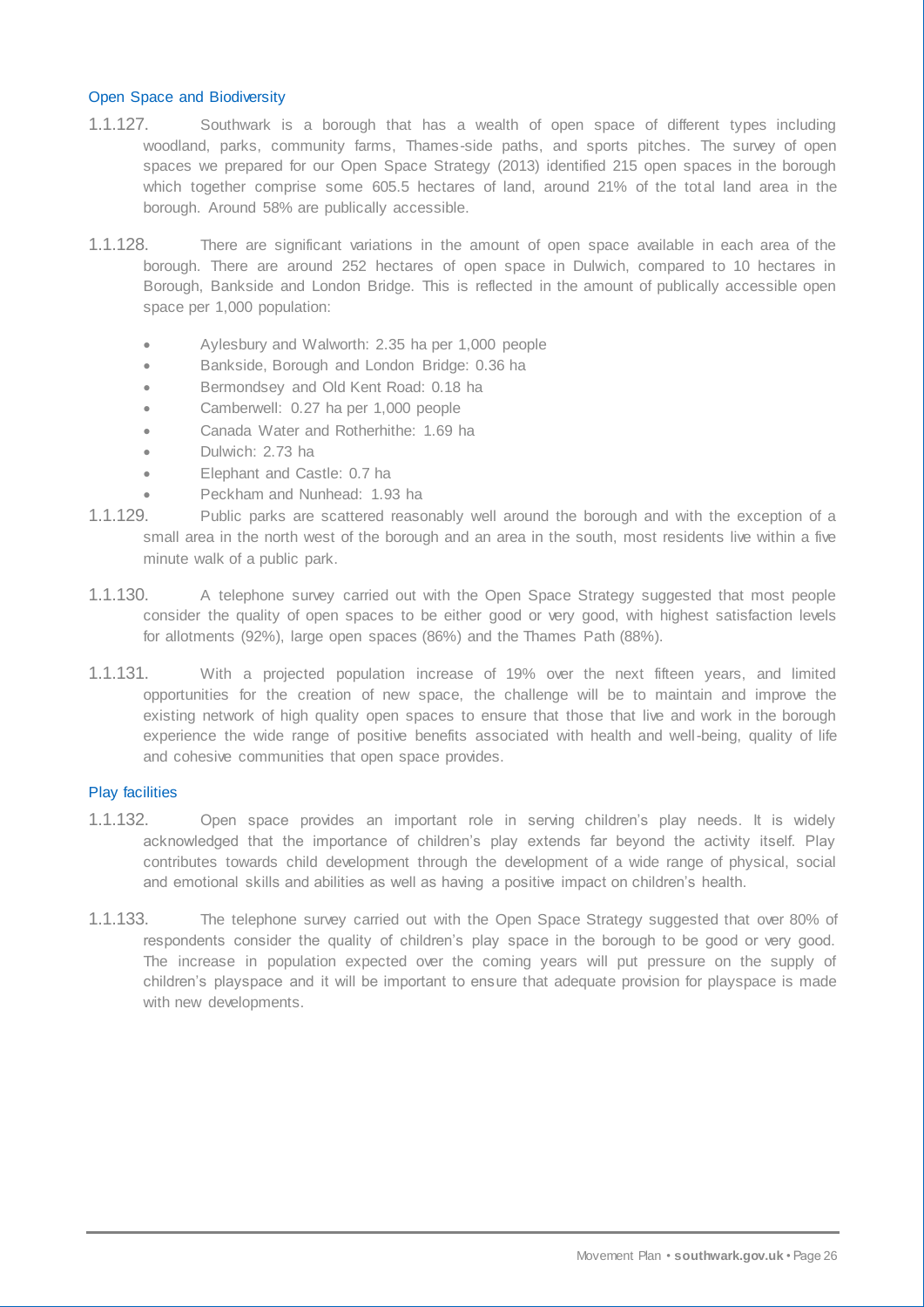#### **Biodiversity**

- 1.1.134. Southwark has many natural greenspaces and sites of importance for nature conservation. As with public parks, levels of greenspace vary in different areas of the borough:
	- Aylesbury and Walworth: 2.01 ha per 1,000 people
	- Bankside, Borough and London Bridge: 0.97 ha
	- Bermondsey and Old Kent Road: 0.29 ha
	- Camberwell: 0.42 ha per 1,000 people
	- Canada Water and Rotherhithe: 3.55 ha
	- Dulwich: 3.84 ha
	- Elephant and Castle: 0.31 ha
	- Peckham and Nunhead: 1.67 ha
- 1.1.135. Population increases over the next 15 years will make it important that the network and quality of natural greenspaces is enhanced where possible. Habitat loss is a major concern in the borough, with the constant demand for new homes and other buildings resulting in sites being lost to development. In addition, local wildlife is still under threat.
- 1.1.136. Southwark's Biodiversity Action Plan (2012) aims to provide a comprehensive overview of the biodiversity in Southwark and a clear direction in ensuring it is conserved, managed and enhanced. Birds, stag beetles, bats and amphibians are particularly at risk in Southwark. Many species of plants and animals are protected under European and national laws, including the Habitats Regulations 1994 and The Wildlife and Countryside Act 1981. The action plan is designed to be a valuable toolkit that provides a unified strategic framework for managing the borough's natural resources.

#### Quality in Design and Conservation of Historic Environment

- 1.1.137. Southwark has many places with their own unique character. The north west of the borough is a setting for activity and large scale development including tall buildings which give Southwark and London a distinct skyline. There are fewer and smaller open spaces and fewer trees and gardens, but there is a close relationship with the River Thames. Areas such as London Bridge and Elephant and Castle will be transformed by regeneration programmes and major new development.
- 1.1.138. Areas in the middle of the borough around Bermondsey, Walworth, Camberwell and Peckham are characterised by lower scale development, with a mixture of Victorian and Edwardian terraces, broken up by post-war estates, town centres and some newer housing development. The southern part of Southwark around Nunhead, Peckham Rye and Dulwich has very leafy and green residential neighbourhoods with large open spaces, gardens and tree-lined streets of houses and terraces rather than flats. Rotherhithe combines larger scale development located around Canada Water, with more suburban forms of development around the periphery of the Rotherhithe peninsula.
- 1.1.139. Throughout the borough there are many attractive and historic buildings, monuments and sites that reflect Southwark's rich history and add to the unique character and identity of places. We currently have 45 conservation areas and around 2,500 listed buildings and monuments. The Tower of London, a World Heritage Site, is located across the river from London Bridge. There are also archaeological remains that cannot be seen that provide important evidence of our past. We have identified 9 Archaeological Priority Zones (APZs) covering 679ha (23% of the borough).
- 1.1.140. Protecting and enhancing the character and historic value of places are important issues to be considered in the future growth and regeneration of the borough. Well designed buildings and spaces will help improve people's quality of life and make places more attractive. This can also help attract businesses to the area. It is important that the design of a development is carefully thought through and takes into account how the development is part of a wider place and how a place's uniqueness and historic value can be used to stimulate regeneration and improvements.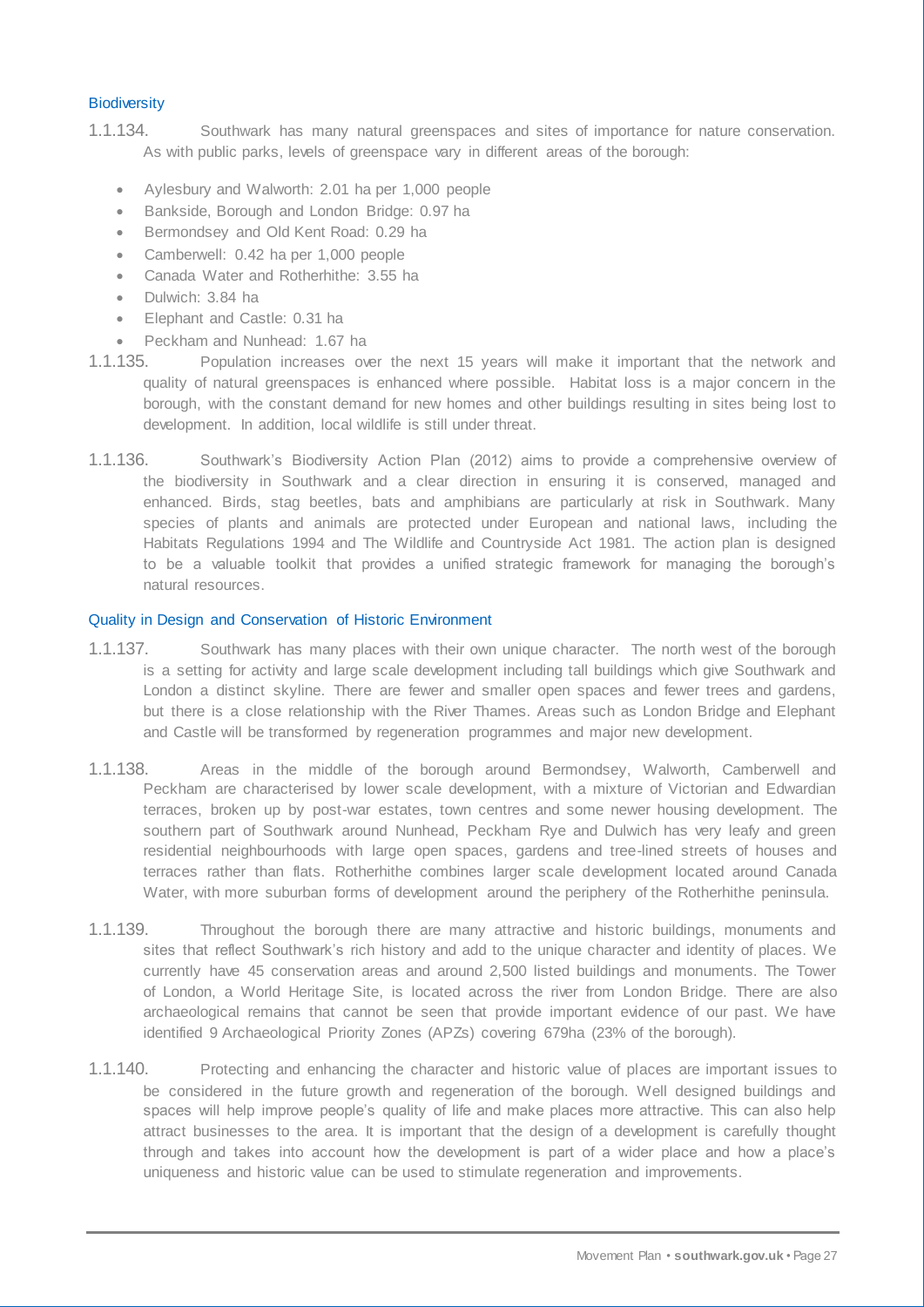# **Transport**

- 1.1.141. In 2011 Southwark adopted its Transport Plan. The most recent monitoring of the transport plan in 2017/18 shows that around 703,000 trips are made every day in the borough. Of people living in the borough, the main method of transport is walking. The mode share of trips for Southwark residents is:
	- $\bullet$  Rail  $-8\%$
	- Underground/DLR 9%
	- $\bullet$  Bus/tram  $-19\%$
	- Taxi/other public 1%
	- Car/motorcycle 23%
	- Cycle 3%
	- Walking 37%
- 1.1.142. Since 2011 private motor vehicle trips and bus trips have been decreasing as a percentage of the total trips and the percentage of trips on foot, rail and the underground/DLR has increased. Percentage trips cycling have remained fairly stable.
- 1.1.143. The number of casualties in which people are killed or seriously injured (KSI) appears to be decreasing and number of slight and all casualties has been stationary in recent years. Casualties are higher than the inner and greater London borough averages. The number of cyclist casualties is increasing in line with the growth in cycling.
- 1.1.144. The objectives of the Southwark Transport Plan included encouraging sustainable travel choices and promoting active lifestyles, increasing the share of walking and cycling trips, reducing the number of causalities and reducing CO2 emissions from road transport. With an increasing population and workforce in Southwark, it will be important that development contributes towards shaping sustainable travel choices, reducing pollution and improving safety in the future.

# **References**

London 2050 Bigger and Better, Greater London Authority [https://www.london.gov.uk/sites/default/files/London%20Infrastructure%20Plan%202050%20-](https://www.london.gov.uk/sites/default/files/London%20Infrastructure%20Plan%202050%20-%20presentation.pdf) [%20presentation.pdf](https://www.london.gov.uk/sites/default/files/London%20Infrastructure%20Plan%202050%20-%20presentation.pdf)

<sup>2</sup> 2011 Census, Office for National Statistics

[https://neighbourhood.statistics.gov.uk/dissemination/LeadKeyFigures.do?a=7&b=6275253&c=southwark&d](https://neighbourhood.statistics.gov.uk/dissemination/LeadKeyFigures.do?a=7&b=6275253&c=southwark&d=13&e=15&g=6337047&i=1001x1003x1032x1004&m=0&r=1&s=1424283849659&enc=1) [=13&e=15&g=6337047&i=1001x1003x1032x1004&m=0&r=1&s=1424283849659&enc=1](https://neighbourhood.statistics.gov.uk/dissemination/LeadKeyFigures.do?a=7&b=6275253&c=southwark&d=13&e=15&g=6337047&i=1001x1003x1032x1004&m=0&r=1&s=1424283849659&enc=1)

<sup>3</sup> 2001 Census, Office for National Statistics [https://neighbourhood.statistics.gov.uk/dissemination/LeadKeyFigures.do?a=7&b=6275253&c=southwark&d](https://neighbourhood.statistics.gov.uk/dissemination/LeadKeyFigures.do?a=7&b=6275253&c=southwark&d=13&e=15&g=6337047&i=1001x1003x1032x1004&m=0&r=1&s=1424283849659&enc=1)  $\frac{1}{1}$ [=13&e=15&g=6337047&i=1001x1003x1032x1004&m=0&r=1&s=1424283849659&enc=1](https://neighbourhood.statistics.gov.uk/dissemination/LeadKeyFigures.do?a=7&b=6275253&c=southwark&d=13&e=15&g=6337047&i=1001x1003x1032x1004&m=0&r=1&s=1424283849659&enc=1)

<sup>4</sup> London Borough Profiles, Greater London Authority *http://data.london.gov.uk/dataset/london-borough*[profiles](http://data.london.gov.uk/dataset/london-borough-profiles)

<sup>5</sup> GLA 2013 Round SHLAA Based Capped Population Projections (March 2014), Greater London Authority <http://data.london.gov.uk/dataset/gla-population-projections-custom-age-tables>

<sup>6</sup> Local Profiles, Neighborhood Statistics, Office for National Statistics [http://www.neighbourhood.statistics.gov.uk/dissemination/Info.do?page=analysisandguidance/analysisartic](http://www.neighbourhood.statistics.gov.uk/dissemination/Info.do?page=analysisandguidance/analysisarticles/local-authority-profiles.htm) le [s/local-authority-profiles.htm](http://www.neighbourhood.statistics.gov.uk/dissemination/Info.do?page=analysisandguidance/analysisarticles/local-authority-profiles.htm)

<sup>7</sup> South East London Strategic Housing Market Assessment 2014 (SHMA)

<sup>8</sup>Local Profiles, Neighborhood Statistics, Office for National Statistics [http://www.neighbourhood.statistics.gov.uk/dissemination/Info.do?page=analysisandguidance/analysisarticle](http://www.neighbourhood.statistics.gov.uk/dissemination/Info.do?page=analysisandguidance/analysisarticles/local-authority-profiles.htm) [s/local-authority-profiles.htm](http://www.neighbourhood.statistics.gov.uk/dissemination/Info.do?page=analysisandguidance/analysisarticles/local-authority-profiles.htm)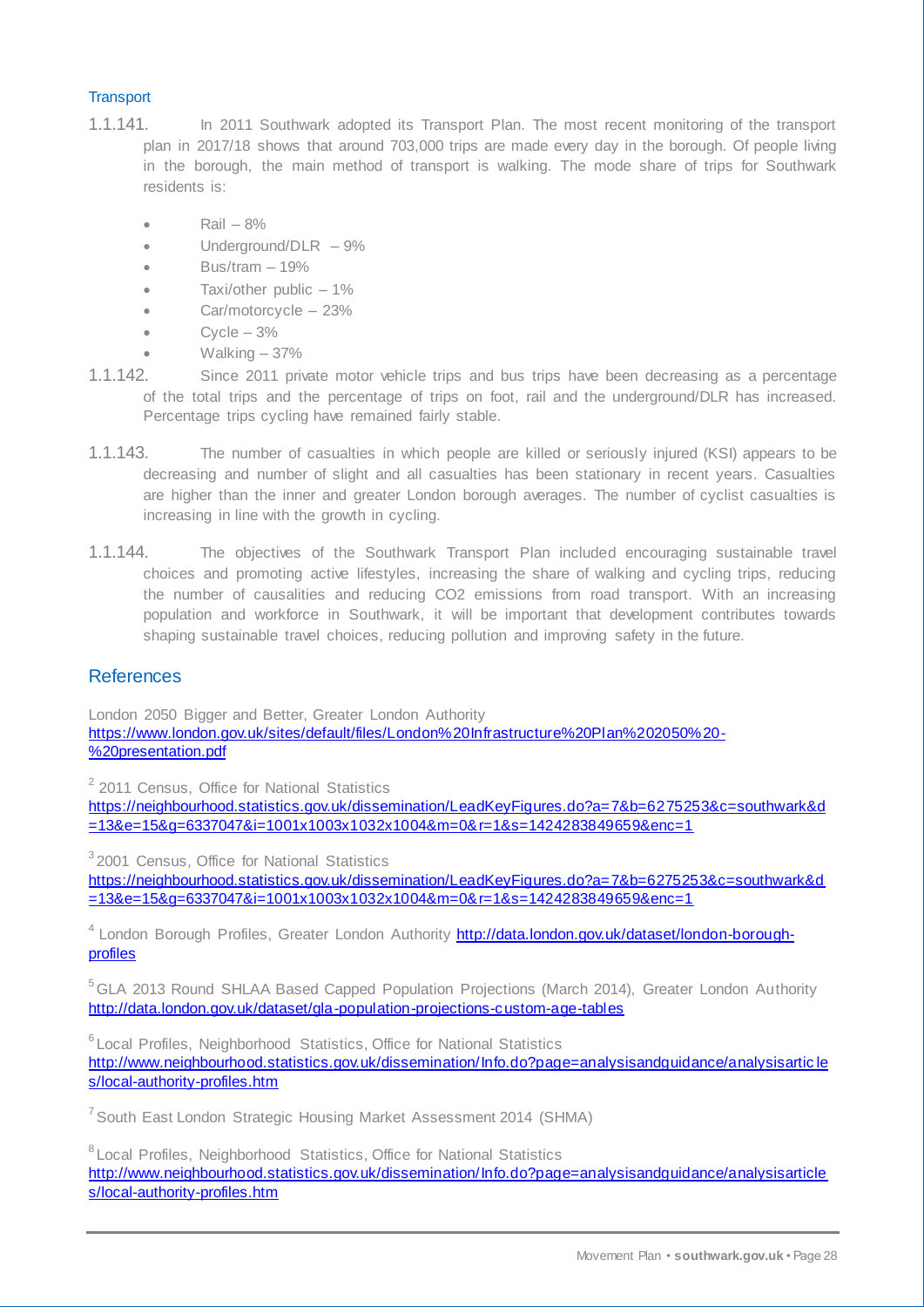<sup>9</sup> Local Profiles, Neighborhood Statistics, Office for National Statistics [http://www.neighbourhood.statistics.gov.uk/dissemination/Info.do?page=analysisandguidance/analysisarticle](http://www.neighbourhood.statistics.gov.uk/dissemination/Info.do?page=analysisandguidance/analysisarticles/local-authority-profiles.htm) [s/local-authority-profiles.htm](http://www.neighbourhood.statistics.gov.uk/dissemination/Info.do?page=analysisandguidance/analysisarticles/local-authority-profiles.htm)

<sup>10</sup> Ward Dashboard for 2014 Wards, Census Dashboard, Tools 2011 Census, Greater London Authority <http://data.london.gov.uk/census/tools/>

<sup>11</sup> Local Profiles, Neighborhood Statistics, Office for National Statistics [http://www.neighbourhood.statistics.gov.uk/dissemination/Info.do?page=analysisandguidance/analysisarticle](http://www.neighbourhood.statistics.gov.uk/dissemination/Info.do?page=analysisandguidance/analysisarticles/local-authority-profiles.htm) [s/local-authority-profiles.htm](http://www.neighbourhood.statistics.gov.uk/dissemination/Info.do?page=analysisandguidance/analysisarticles/local-authority-profiles.htm)

<sup>12</sup> London Borough Profiles, Greater London Authority **http://data.london.gov.uk/dataset/london-borough**[profiles](http://data.london.gov.uk/dataset/london-borough-profiles)

<sup>13</sup> Local Profiles, Neighborhood Statistics, Office for National Statistics [http://www.neighbourhood.statistics.gov.uk/dissemination/Info.do?page=analysisandguidance/analysisarticle](http://www.neighbourhood.statistics.gov.uk/dissemination/Info.do?page=analysisandguidance/analysisarticles/local-authority-profiles.htm) [s/local-authority-profiles.htm](http://www.neighbourhood.statistics.gov.uk/dissemination/Info.do?page=analysisandguidance/analysisarticles/local-authority-profiles.htm)

<sup>14</sup> Census 2011, Neighbourhood Statistics, Office for National Statistics, [https://neighbourhood.statistics.gov.uk/dissemination/LeadTableView.do?a=7&b=6275253&c=southwark&d=](https://neighbourhood.statistics.gov.uk/dissemination/LeadTableView.do?a=7&b=6275253&c=southwark&d=13&e=14&g=6337047&i=1001x1003x1004&m=0&r=1&s=1424288055034&enc=1&dsFamilyId=2579) [13&e=14&g=6337047&i=1001x1003x1004&m=0&r=1&s=1424288055034&enc=1&dsFamilyId=2579](https://neighbourhood.statistics.gov.uk/dissemination/LeadTableView.do?a=7&b=6275253&c=southwark&d=13&e=14&g=6337047&i=1001x1003x1004&m=0&r=1&s=1424288055034&enc=1&dsFamilyId=2579)

 $15$  Index of Multiple Deprivation 2010: high level analysis of Southwark results [https://www.southwarkstats.com/public/download/DIRECT/D0002/IMD2010\\_Southwark%20analysis%20repo](https://www.southwarkstats.com/public/download/DIRECT/D0002/IMD2010_Southwark%20analysis%20report_alldomians.pdf) [rt\\_alldomians.pdf](https://www.southwarkstats.com/public/download/DIRECT/D0002/IMD2010_Southwark%20analysis%20report_alldomians.pdf)

<sup>16</sup> London Borough Profiles, Greater London Authority [http://data.london.gov.uk/dataset/london-borough](http://data.london.gov.uk/dataset/london-borough-profiles)[profiles](http://data.london.gov.uk/dataset/london-borough-profiles)

<sup>17</sup> Local Profiles, Neighborhood Statistics, Office for National Statistics [http://www.neighbourhood.statistics.gov.uk/dissemination/Info.do?page=analysisandguidance/analysisarticle](http://www.neighbourhood.statistics.gov.uk/dissemination/Info.do?page=analysisandguidance/analysisarticles/local-authority-profiles.htm) [s/local-authority-profiles.htm](http://www.neighbourhood.statistics.gov.uk/dissemination/Info.do?page=analysisandguidance/analysisarticles/local-authority-profiles.htm)

<sup>18</sup> Local Profiles, Neighborhood Statistics, Office for National Statistics [http://www.neighbourhood.statistics.gov.uk/dissemination/Info.do?page=analysisandguidance/analysisarticl](http://www.neighbourhood.statistics.gov.uk/dissemination/Info.do?page=analysisandguidance/analysisarticles/local-authority-profiles.htm)e [s/local-authority-profiles.htm](http://www.neighbourhood.statistics.gov.uk/dissemination/Info.do?page=analysisandguidance/analysisarticles/local-authority-profiles.htm)

<sup>19</sup> Local Profiles, Neighborhood Statistics, Office for National Statistics [http://www.neighbourhood.statistics.gov.uk/dissemination/Info.do?page=analysisandguidance/analysisarticle](http://www.neighbourhood.statistics.gov.uk/dissemination/Info.do?page=analysisandguidance/analysisarticles/local-authority-profiles.htm) [s/local-authority-profiles.htm](http://www.neighbourhood.statistics.gov.uk/dissemination/Info.do?page=analysisandguidance/analysisarticles/local-authority-profiles.htm)

<sup>20</sup> Local Profiles, Neighborhood Statistics, Office for National Statistics [http://www.neighbourhood.statistics.gov.uk/dissemination/Info.do?page=analysisandguidance/analysisarticle](http://www.neighbourhood.statistics.gov.uk/dissemination/Info.do?page=analysisandguidance/analysisarticles/local-authority-profiles.htm) [s/local-authority-profiles.htm](http://www.neighbourhood.statistics.gov.uk/dissemination/Info.do?page=analysisandguidance/analysisarticles/local-authority-profiles.htm)

<sup>21</sup> London Borough Profiles, Greater London Authority **http://data.london.gov.uk/dataset/london-borough**[profiles](http://data.london.gov.uk/dataset/london-borough-profiles)

<sup>22</sup> South East London Strategic Housing Market Assessment 2014 (SHMA)

<sup>23</sup> London Plan 2011, Mayor of London

<sup>24</sup> Southwark Council Housing Department

<sup>25</sup> London Plan, 2011 Mayor of London

<sup>26</sup> London Development Database

<sup>27</sup> London Development Database/ Southwark Housing Department

<sup>28</sup> London Development Database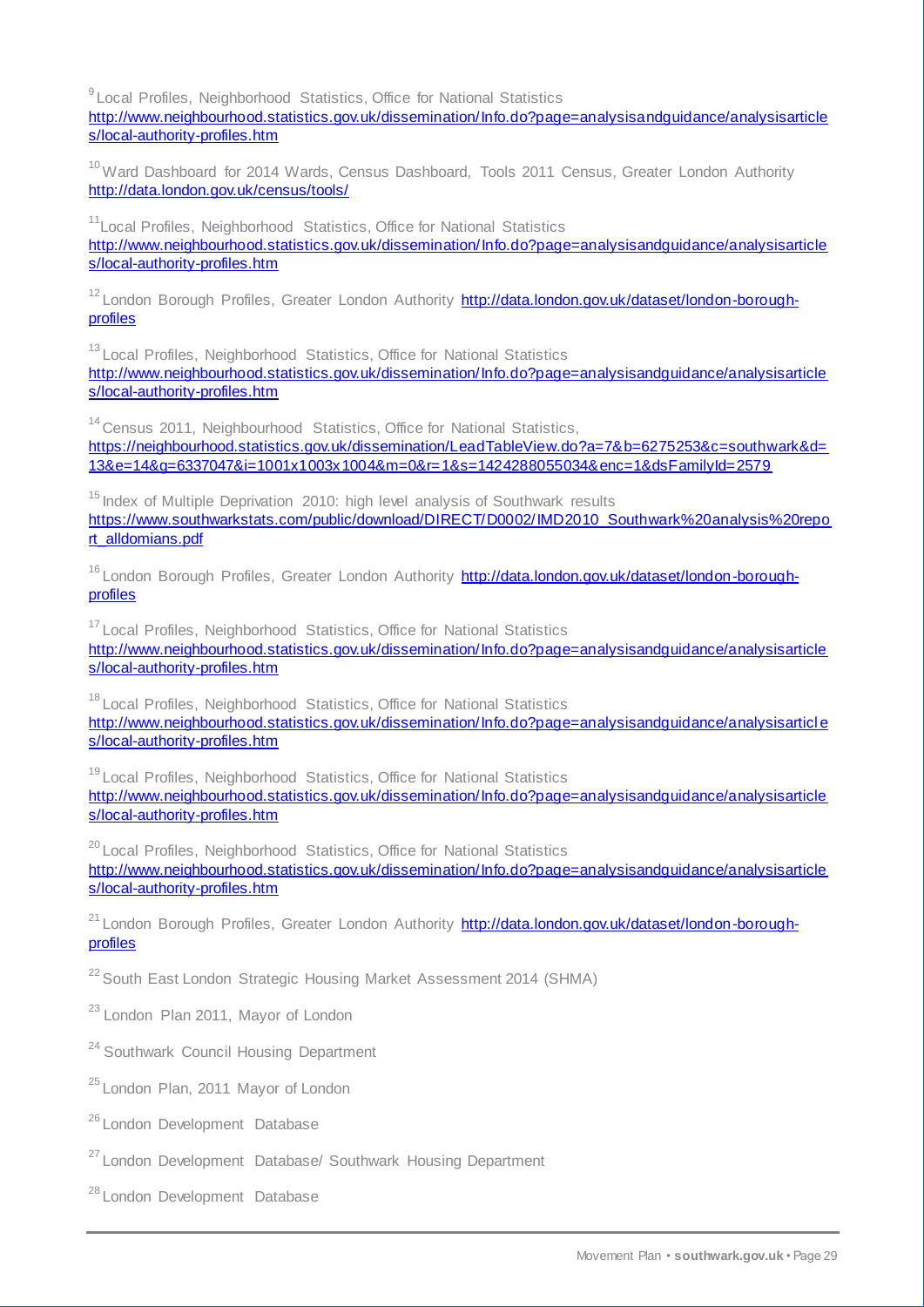<sup>29</sup> Draft Further Alterations to the London Plan, 2014, Mayor of London

 $30$  Chance of a Life Time: The Impact of Bad Housing on Children's Lives, Shelter [https://england.shelter.org.uk/\\_\\_data/assets/pdf\\_file/0016/39202/Chance\\_of\\_a\\_Lifetime.pdf](https://england.shelter.org.uk/__data/assets/pdf_file/0016/39202/Chance_of_a_Lifetime.pdf)

<sup>31</sup> London Development Database

<sup>32</sup> South East London Strategic Housing Market Assessment 2014 (SHMA)

<sup>33</sup> South East London Strategic Housing Market Assessment 2014 (SHMA)

<sup>34</sup> South East London Strategic Housing Market Assessment 2014 (SHMA)

<sup>35</sup> London Development Database

<sup>36</sup> South East London Strategic Housing Market Assessment 2014 (SHMA)

<sup>37</sup> Nomis Labour Market Statistics, Local Authority Profile <https://www.nomisweb.co.uk/reports/lmp/la/1946157256/report.aspx>

<sup>38</sup> Nomis Labour Market Statistics, Local Authority Profile <https://www.nomisweb.co.uk/reports/lmp/la/1946157256/report.aspx>

<sup>39</sup> Nomis Labour Market Statistics, Local Authority Profile <https://www.nomisweb.co.uk/reports/lmp/la/1946157256/report.aspx>

<sup>40</sup> Nomis Labour Market Statistics, Local Authority Profile <https://www.nomisweb.co.uk/reports/lmp/la/1946157256/report.aspx>

<sup>41</sup> Nomis Labour Market Statistics, Local Authority Profile <https://www.nomisweb.co.uk/reports/lmp/la/1946157256/report.aspx>

<sup>42</sup> Nomis Labour Market Statistics, Local Authority Profile <https://www.nomisweb.co.uk/reports/lmp/la/1946157256/report.aspx>

43 Nomis Labour Market Statistics, Local Authority Profile <https://www.nomisweb.co.uk/reports/lmp/la/1946157256/report.aspx>

44 Nomis Labour Market Statistics, Local Authority Profile <https://www.nomisweb.co.uk/reports/lmp/la/1946157256/report.aspx>

45 Local Profiles, Neighborhood Statistics, Office for National Statistics [http://www.neighbourhood.statistics.gov.uk/dissemination/Info.do?page=analysisandguidance/analysisarticle](http://www.neighbourhood.statistics.gov.uk/dissemination/Info.do?page=analysisandguidance/analysisarticles/local-authority-profiles.htm) [s/local-authority-profiles.htm](http://www.neighbourhood.statistics.gov.uk/dissemination/Info.do?page=analysisandguidance/analysisarticles/local-authority-profiles.htm)

<sup>46</sup> Nomis Labour Market Statistics, Local Authority Profile <https://www.nomisweb.co.uk/reports/lmp/la/1946157256/report.aspx>

<sup>47</sup> Nomis Labour Market Statistics, Local Authority Profile <https://www.nomisweb.co.uk/reports/lmp/la/1946157256/report.aspx>

<sup>48</sup> Nomis Labour Market Statistics, Local Authority Profile <https://www.nomisweb.co.uk/reports/lmp/la/1946157256/report.aspx>

49 Southwark Employment Land Review 2010

<sup>50</sup> London Office Policy Review, 2012 (2014 Update), Peter Brett Associates

[https://www.london.gov.uk/sites/default/files/LOPR%20update%20%28July%2020](https://www.london.gov.uk/sites/default/files/LOPR%20update%20%28July%202014%29.pdf) 14%29.pdf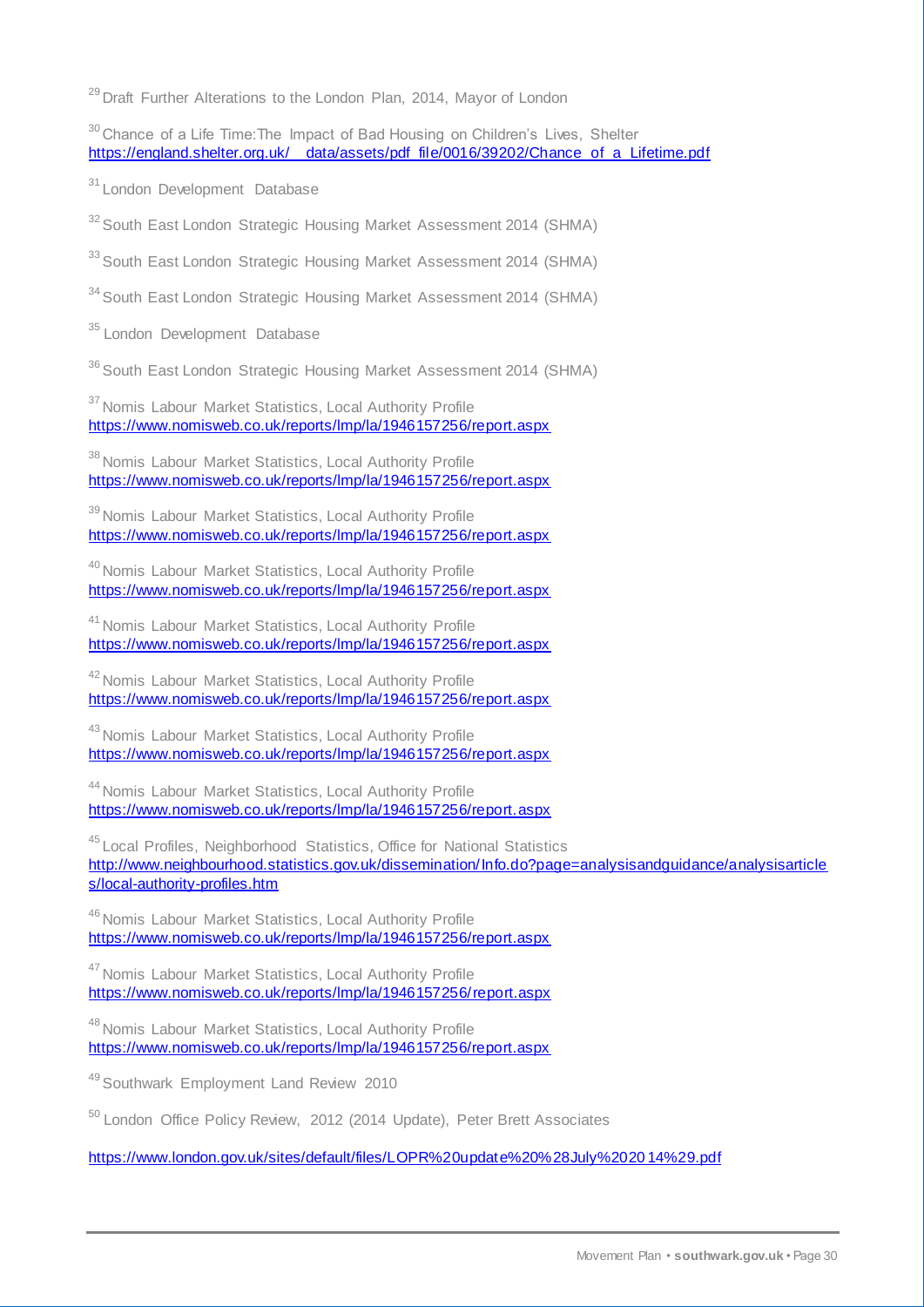<sup>51</sup>London Labour Market Projections, London Enterprise Panel, Greater London Authority <http://www.london.gov.uk/sites/default/files/llmp.pdf>

<sup>52</sup>London Development Database

<sup>53</sup> London Development Database

<sup>54</sup> London Development Database

<sup>55</sup> Clarence Centre for Enterprise and Innovation, London South Bank University <http://www.lsbu.ac.uk/business-and-partners/business/enterprise-centre>

56 Industry and Warehousing Lane Study 2014, GVA [http://www.southwark.gov.uk/downloads/download/3908/industry\\_and\\_warehousing\\_land\\_study\\_2014](http://www.southwark.gov.uk/downloads/download/3908/industry_and_warehousing_land_study_2014)

<sup>57</sup> Southwark Employment Land Review 2010

<sup>58</sup> Land for Industry and Transport SP[G https://www.london.gov.uk/priorities/planning/publications/land-for](https://www.london.gov.uk/priorities/planning/publications/land-for-industry-and-transport-spg)[industry-and-transport-spg](https://www.london.gov.uk/priorities/planning/publications/land-for-industry-and-transport-spg)

<sup>59</sup>London Development Database

<sup>60</sup> London Development Database

<sup>61</sup> Draft Retail Capacity Study 2015

<sup>62</sup> Draft Retail Capacity Study 2015

<sup>63</sup> Draft Retail Capacity Study 2015

<sup>64</sup> Draft Retail Capacity Study 2015

<sup>65</sup> Draft Retail Capacity Study 2015

<sup>66</sup> Draft Retail Capacity Study 2015

<sup>67</sup> Draft Retail Capacity Study 2015

<sup>68</sup> Draft Retail Capacity Study 2015

<sup>69</sup> Draft Retail Capacity Study 2015

<sup>70</sup> Draft Retail Capacity Study 2015

<sup>71</sup> Draft Retail Capacity Study 2015

<sup>72</sup> Draft Retail Capacity Study 2015

<sup>73</sup> Draft Retail Capacity Study 2015

<sup>74</sup> Draft Retail Capacity Study 2015

<sup>75</sup> London Development Database

<sup>76</sup> Understanding the Demand for and Supply of Visitor Accommodation in London to 2036, Greater London Authority [https://www.london.gov.uk/priorities/business-economy/publications/gla-economics/understanding](https://www.london.gov.uk/priorities/business-economy/publications/gla-economics/understanding-the-demand-for-and-supply-of-visitor-accommodation)[the-demand-for-and-supply-of-visitor-accommodation](https://www.london.gov.uk/priorities/business-economy/publications/gla-economics/understanding-the-demand-for-and-supply-of-visitor-accommodation)

<sup>77</sup> Hotel Demand Study, Greater London Authority [http://legacy.london.gov.uk/mayor/planning/docs/hotel](http://legacy.london.gov.uk/mayor/planning/docs/hotel-demand-study.pdf)[demand-study.pdf](http://legacy.london.gov.uk/mayor/planning/docs/hotel-demand-study.pdf)

<sup>78</sup> London Development Database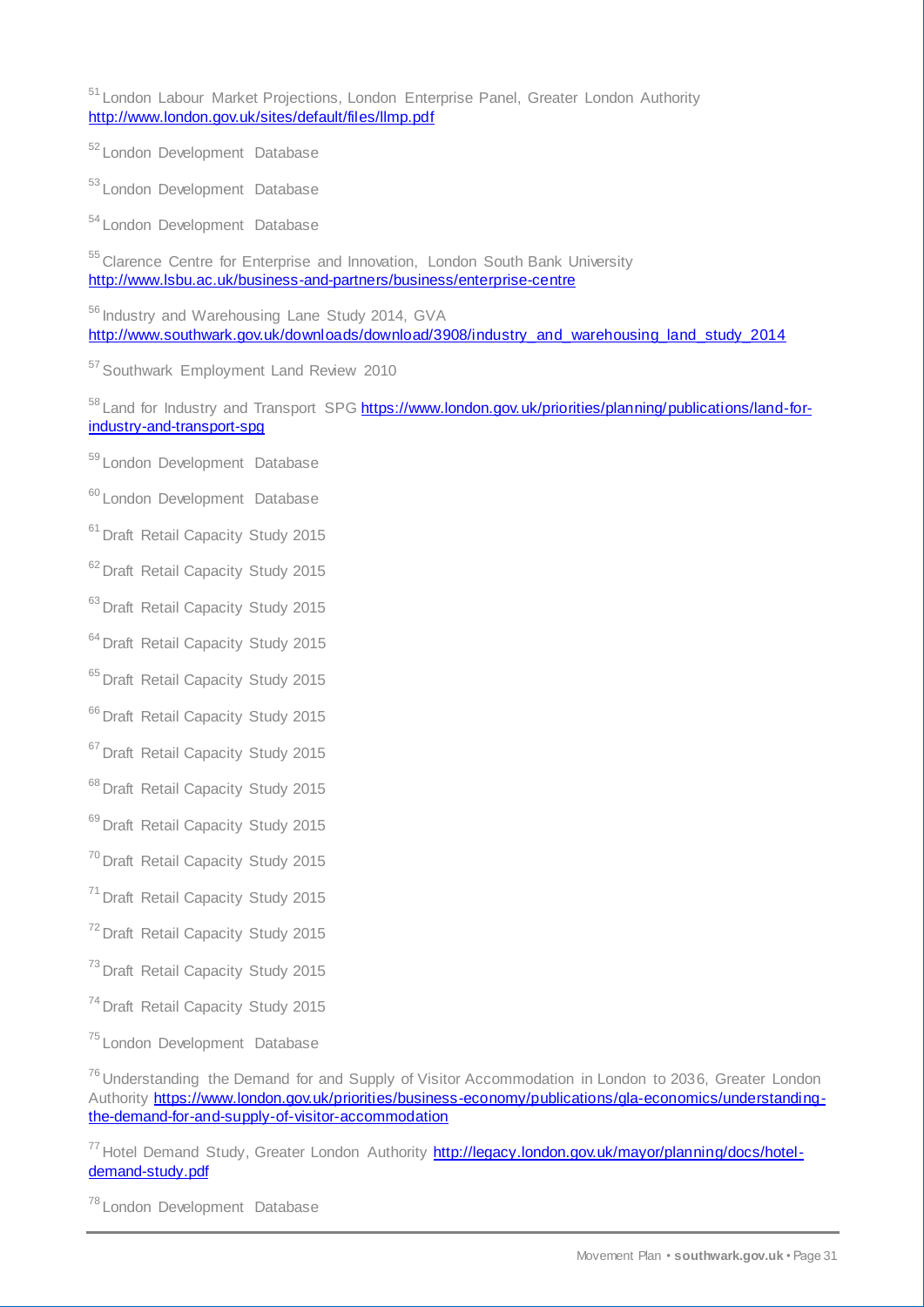<sup>79</sup> Understanding the Demand for and Supply of Visitor Accommodation in London to 2036, Greater London Authority [https://www.london.gov.uk/priorities/business-economy/publications/gla-economics/understanding](https://www.london.gov.uk/priorities/business-economy/publications/gla-economics/understanding-the-demand-for-and-supply-of-visitor-accommodation)[the-demand-for-and-supply-of-visitor-accommodation](https://www.london.gov.uk/priorities/business-economy/publications/gla-economics/understanding-the-demand-for-and-supply-of-visitor-accommodation)

- 80 London Development Database
- 81 London Development Database
- 82 Southwark Air Quality Strategy and Action Plan 2012
- 83 Southwark Air Quality Strategy and Action Plan 2012
- 84 Southwark Air Quality Strategy and Action Plan 2012
- 85 Southwark Air Quality Strategy and Action Plan 2012
- 86 Southwark Air Quality Strategy and Action Plan 2012
- 87 Southwark Transport Plan 2011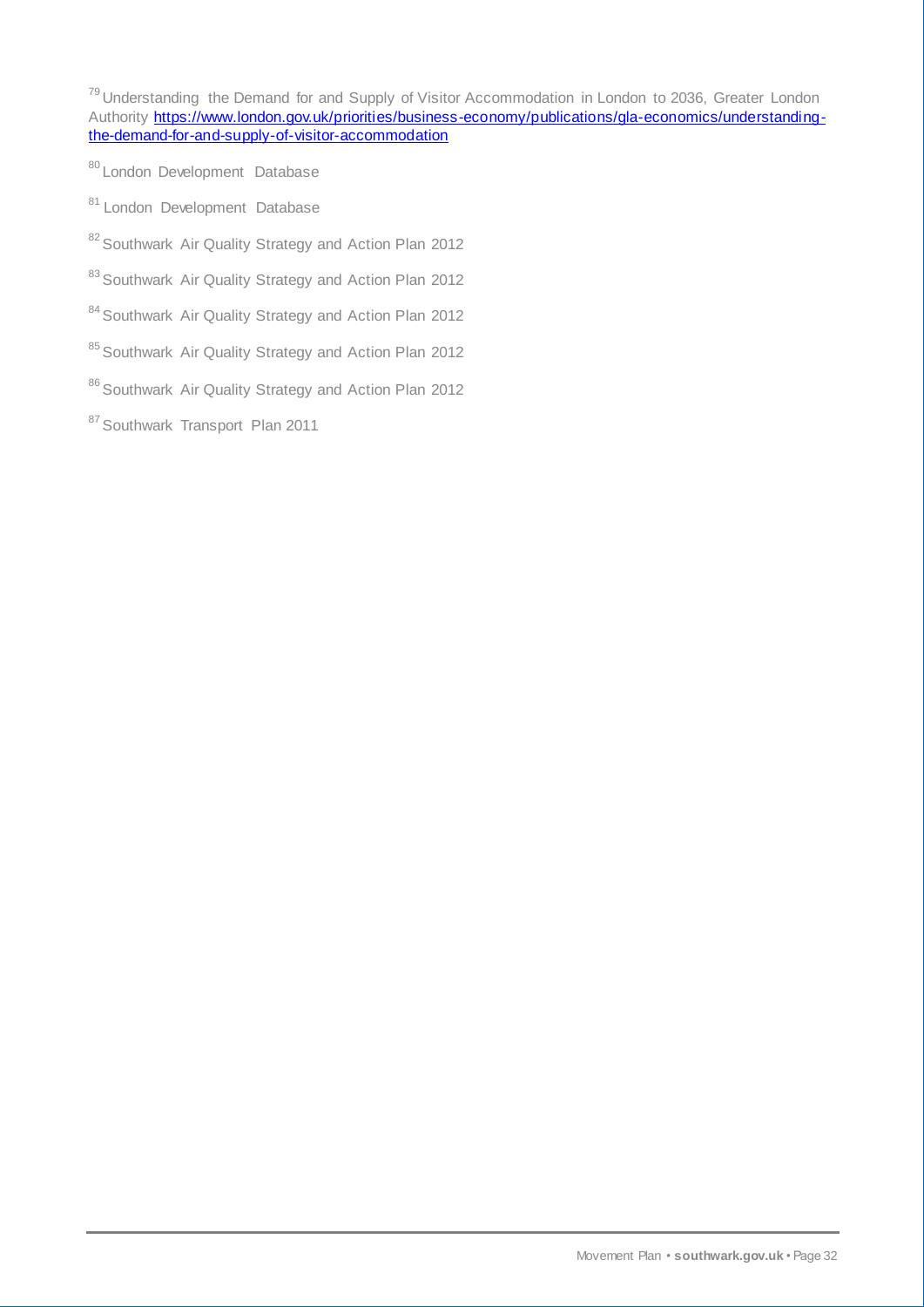# Appendix 3 Relevant plans, strategies and programmes

# **Global**

| Plan, Strategy or<br>Programme                        | Summary of objectives and targets                                                                                                                                                                                                                                                                                                                                                       |
|-------------------------------------------------------|-----------------------------------------------------------------------------------------------------------------------------------------------------------------------------------------------------------------------------------------------------------------------------------------------------------------------------------------------------------------------------------------|
| <b>WHO Age-friendly Cities</b><br><b>Guide (2007)</b> | The WHO Age-friendly Cities Guide highlights eight domains that cities and<br>communities can address to better adapt their structures and services to the needs<br>of older people: the built environment, transport, housing, social participation,<br>respect and social inclusion, civic participation and employment, communication,<br>and community support and health services. |

## European

| Plan, Strategy or<br>Programme                                              | Summary of objectives and targets                                                                                                                                                                                                                                                                                                                                                                                                                                                                                                                                                                                                                                                                                                                                                                                                                                              |
|-----------------------------------------------------------------------------|--------------------------------------------------------------------------------------------------------------------------------------------------------------------------------------------------------------------------------------------------------------------------------------------------------------------------------------------------------------------------------------------------------------------------------------------------------------------------------------------------------------------------------------------------------------------------------------------------------------------------------------------------------------------------------------------------------------------------------------------------------------------------------------------------------------------------------------------------------------------------------|
| <b>EU Biodiversity Strategy</b><br>to 2020 (2012)                           | The European Commission adopted an ambitious new strategy to halt the loss of<br>biodiversity and ecosystem services in the EU by 2020. There are six main targets,<br>and 20 actions to help Europe reach its goal. Biodiversity loss is an enormous<br>challenge in the EU, with around one in four species currently threatened with<br>extinction and 88% of fish stocks over-exploited or significantly depleted. The six<br>targets cover:                                                                                                                                                                                                                                                                                                                                                                                                                               |
|                                                                             | • Full implementation of EU nature legislation to protect biodiversity                                                                                                                                                                                                                                                                                                                                                                                                                                                                                                                                                                                                                                                                                                                                                                                                         |
|                                                                             | • Better protection for ecosystems, and more use of green infrastructure                                                                                                                                                                                                                                                                                                                                                                                                                                                                                                                                                                                                                                                                                                                                                                                                       |
|                                                                             | • More sustainable agriculture and forestry                                                                                                                                                                                                                                                                                                                                                                                                                                                                                                                                                                                                                                                                                                                                                                                                                                    |
|                                                                             | • Better management of fish stocks                                                                                                                                                                                                                                                                                                                                                                                                                                                                                                                                                                                                                                                                                                                                                                                                                                             |
|                                                                             | • Tighter controls on invasive alien species                                                                                                                                                                                                                                                                                                                                                                                                                                                                                                                                                                                                                                                                                                                                                                                                                                   |
|                                                                             | • A bigger EU contribution to averting global biodiversity loss                                                                                                                                                                                                                                                                                                                                                                                                                                                                                                                                                                                                                                                                                                                                                                                                                |
|                                                                             | The new Biodiversity Strategy follows on from the 2006 Biodiversity Action Plan.                                                                                                                                                                                                                                                                                                                                                                                                                                                                                                                                                                                                                                                                                                                                                                                               |
| <b>EU Biodiversity Action</b><br>Plan (2008) and 2010<br><b>Assessment</b>  | The EU Biodiversity Action Plan addresses the challenge of integrating biodiversity<br>concerns into other policy sectors in a unified way. It specifies a comprehensive plan<br>of priority actions and outlines the responsibility of community institutions and<br>Member Sates in relation to each. It also contains indicators to monitor progress and<br>a timetable for evaluations. The European Commission has undertaken to provide<br>annual reporting on progress in delivery of the Biodiversity Action Plan. A baseline<br>report was prepared in 2010 to take stock of the 2006 Biodiversity Action Plan and<br>assess the impactithas had on Europe's biodiversity. The report produced by the<br>European Environment Agency, provides the latest facts and figures on the state<br>and trends of different biodiversity and ecosystems components in the EU. |
| European Landscape<br>Convention (ratified by the<br>UK Government in 2006) | The European Landscape Convention (ELC) is the first international convention to<br>focus specifically on landscape, and is dedicated exclusively to the protection,<br>management and planning of all landscapes in Europe.                                                                                                                                                                                                                                                                                                                                                                                                                                                                                                                                                                                                                                                   |
|                                                                             | The ELC was signed by the UK government on 24 February 2006, ratified on the 21<br>November 2006, and became binding on 1 March 2007.                                                                                                                                                                                                                                                                                                                                                                                                                                                                                                                                                                                                                                                                                                                                          |
|                                                                             | The convention highlights the need to recognise landscape in law, to develop<br>landscape policies dedicated to the protection, management and creation of<br>landscapes, and to establish procedures for the participation of the general public<br>and other stakeholders in the creation and implementation of landscape policies. It<br>also encourages the integration of landscape into all relevant areas of policy,                                                                                                                                                                                                                                                                                                                                                                                                                                                    |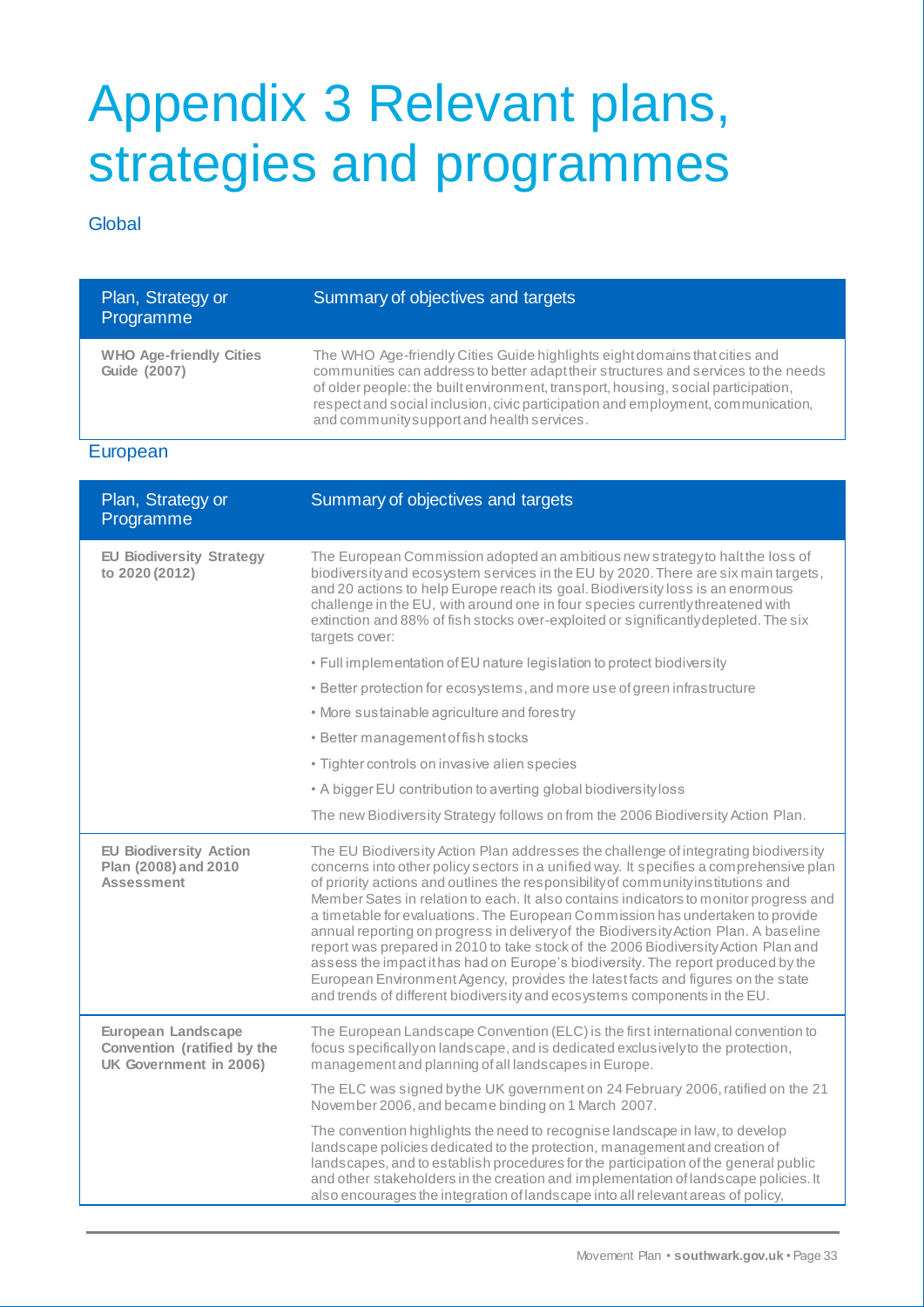|                                                                                                           | including cultural, economic and social policies                                                                                                                                                                                                                                                                                                                                                                                                                                                         |
|-----------------------------------------------------------------------------------------------------------|----------------------------------------------------------------------------------------------------------------------------------------------------------------------------------------------------------------------------------------------------------------------------------------------------------------------------------------------------------------------------------------------------------------------------------------------------------------------------------------------------------|
| <b>EU Sustainable</b><br><b>Development Strategy</b><br>2002 (revised 2006)<br>(reviewed 2009)            | The overall aim of the EU Sustainable Development Strategy is to identify and<br>develop action to enable the EU to achieve a continuous long-term improvement of<br>quality of life through the creation of sustainable communities able to manage and<br>use resources efficiently, able to tap the ecological and social innovation potential of<br>the economy and in the end able to ensure prosperity, environmental protection and<br>social cohesion                                             |
| <b>EU Directives</b>                                                                                      |                                                                                                                                                                                                                                                                                                                                                                                                                                                                                                          |
| <b>Air Quality Directive</b><br>2008/50/EC                                                                | This Directive is on ambient air quality and cleaner air for Europe and includes the<br>following key elements:                                                                                                                                                                                                                                                                                                                                                                                          |
|                                                                                                           | . The merging of most of existing legislation into a single directive (except for the<br>fourth daughter directive) with no change to existing air quality objectives*                                                                                                                                                                                                                                                                                                                                   |
|                                                                                                           | . New air quality objectives for PM2.5 (fine particles) including the limit value and<br>exposure related objectives - exposure concentration obligation and exposure<br>reduction target                                                                                                                                                                                                                                                                                                                |
|                                                                                                           | • The possibility to discount natural sources of pollution when assessing compliance<br>againstlimitvalues                                                                                                                                                                                                                                                                                                                                                                                               |
|                                                                                                           | • The possibility for time extensions of three years (PM10) or up to five years (NO2,<br>benzene) for complying with limit values, based on conditions and the assessment<br>by the European Commission.                                                                                                                                                                                                                                                                                                 |
|                                                                                                           | * Framework Directive 96/62/EC, 1-3 daughter Directives 1999/30/EC, 2000/69/EC,<br>2002/3/EC, and Decision on Exchange of Information 97/101/EC.                                                                                                                                                                                                                                                                                                                                                         |
| Assessment and<br><b>Management of</b><br><b>Environmental Noise</b><br>(END Directive 2002/49/EC)        | The Environmental Noise Directive or END concerns noise from road, rail and air<br>traffic and from industry. It focuses on the impact of such noise on individuals,<br>complementing existing EU legislation which sets standards for noise emissions from<br>specific sources. The Directive requires:                                                                                                                                                                                                 |
|                                                                                                           | • the determination of exposure to environmental noise, through noise mapping                                                                                                                                                                                                                                                                                                                                                                                                                            |
|                                                                                                           | • provision of information on environmental noise and its effects on the public                                                                                                                                                                                                                                                                                                                                                                                                                          |
|                                                                                                           | • adoption of action plans, based upon noise mapping results, which should be<br>designed to manage noise issues and effects, including noise reduction if necessary                                                                                                                                                                                                                                                                                                                                     |
|                                                                                                           | • preservation by the member states of environmental noise quality where it is good.                                                                                                                                                                                                                                                                                                                                                                                                                     |
|                                                                                                           | The Directive requires mapping and action planning in relation to noise from major<br>roads, major railways, major airports and in agglomerations (large urban areas).                                                                                                                                                                                                                                                                                                                                   |
| <b>Conservation on Natural</b><br><b>Habitats and of Wild Fauna</b><br>and Flora (Directive<br>92/43/EEC) | The main aim of this Directive is to promote the maintenance of biodiversity, taking<br>account of economic, social, cultural and regional requirements. While the Directive<br>makes a contribution to the general objective of sustainable development; it ensures<br>the conservation of a wide range of rare, threatened or endemic species, including<br>around 450 animals and 500 plants. Some 200 rare and characteristic habitat types<br>are also targeted for conservation in their own right |
| <b>Conservation of Wild Birds</b><br><b>Directive 2009/147/EC</b>                                         | This Directive ensures far-reaching protection for all of Europe's wild birds,<br>identifying 194 species and sub-species among them as particularly threatened and<br>in need of special conservation measures.                                                                                                                                                                                                                                                                                         |
| <b>Energy Performance of</b><br><b>Buildings (EU Directive</b><br>2010/31/EU)                             | The objective of this Directive is to promote the improvement of the energy<br>performance of buildings within the Community, taking into account outdoor climatic<br>and local conditions, as well as indoor climate requirements and cost effectiveness<br>considering;                                                                                                                                                                                                                                |
|                                                                                                           | This Directive lays down requirements as regards:                                                                                                                                                                                                                                                                                                                                                                                                                                                        |
|                                                                                                           | (a) the general framework for the energy performance of buildings;                                                                                                                                                                                                                                                                                                                                                                                                                                       |
|                                                                                                           | (b) the application of minimum requirements on the energy performance of new<br>buildings;                                                                                                                                                                                                                                                                                                                                                                                                               |
|                                                                                                           | (c) the application of minimum requirements on the energy performance of large<br>existing buildings that are subject to major renovation;                                                                                                                                                                                                                                                                                                                                                               |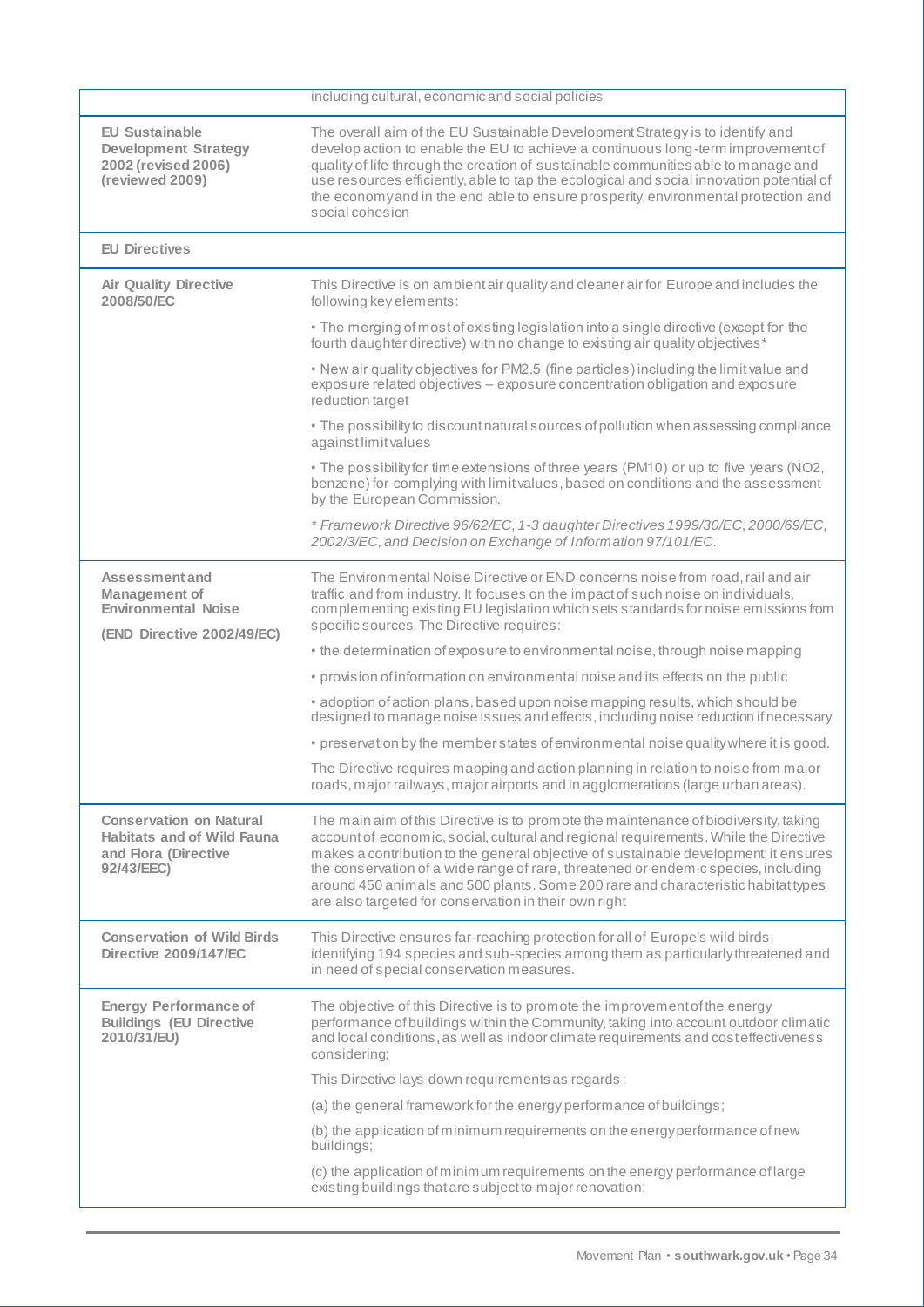|                                                                                         | (d) energy certification of buildings; and                                                                                                                                                                                                                                                                                                                                                                                                                                                                                                                                                       |
|-----------------------------------------------------------------------------------------|--------------------------------------------------------------------------------------------------------------------------------------------------------------------------------------------------------------------------------------------------------------------------------------------------------------------------------------------------------------------------------------------------------------------------------------------------------------------------------------------------------------------------------------------------------------------------------------------------|
|                                                                                         | (e) achieving a 20% share of energy from renewable sources by 2020                                                                                                                                                                                                                                                                                                                                                                                                                                                                                                                               |
| <b>Environmental Impact</b><br><b>Assessment (EIA)</b>                                  | The newly amended Environmental Impact Assessment (EIA) Directive<br>(2014/52/EU) entered into force on 15 May 2014 to simplify the rules for assessing<br>the potential effects of projects on the environment. It is in line with the drive for<br>smarter regulation, so it reduces the administrative burden. It also improves the level<br>of environmental protection, with a view to making business decisions on public and<br>private investments more sound, more predictable and sustainable in the longer<br>term.                                                                   |
|                                                                                         | It applies to a wide range of defined public and private projects, which are defined in<br>Annexes I and II. All projects listed in Annex I are considered as having significant<br>effects on the environment and require an EIA. For projects listed in Annex II, the<br>national authorities have to decide whether an EIA is needed. This is done by the<br>"screening procedure", which determines the effects of projects on the basis of<br>thresholds/criteria or a case by case examination.                                                                                            |
| <b>Floods Directive</b><br>(EU Directive 2007/60/EC)                                    | This Directive requires Member States to assess if all water course and coast lines<br>are at risk from flooding, to map the flood extent and assets and humans at risk in<br>these areas and to take adequate and coordinated measures to reduce this flood<br>risk. This Directive also reinforces the rights of the public to access this information<br>and to have a say in the planning process.                                                                                                                                                                                           |
| <b>Groundwater Directive (EU</b><br><b>Directive 2006/118/EC)</b>                       | This Directive establishes specific measures as provided for in Article 17(1) and (2)<br>of Directive 2000/60/EC in order to prevent and control groundwater pollution. These<br>measures include in particular:                                                                                                                                                                                                                                                                                                                                                                                 |
|                                                                                         | (a) criteria for the assessment of good groundwater chemical status; and                                                                                                                                                                                                                                                                                                                                                                                                                                                                                                                         |
|                                                                                         | (b) criteria for the identification and reversal of significant and sustained upward<br>trends and for the definition of starting points for trend reversals. This Directive also<br>complements the provisions preventing or limiting inputs of pollutants into<br>groundwater already contained in Directive 2000/60/EC, and aims to prevent the<br>deterioration of the status of all bodies of groundwater.                                                                                                                                                                                  |
| <b>Landfill Directive</b><br>1999/31/EC                                                 | The objective of the Directive is to prevent or reduce as far as possible negative<br>effects on the environment from the landfilling of waste, by introducing stringent<br>technical requirements for waste and landfills.                                                                                                                                                                                                                                                                                                                                                                      |
|                                                                                         | The Directive is intended to prevent or reduce the adverse effects of the landfill of<br>waste on the environment, in particular on surface water, groundwater, soil, air and<br>human health.                                                                                                                                                                                                                                                                                                                                                                                                   |
| Promotion of the use of<br>Biofuels or other<br>Renewable Fuels for<br><b>Transport</b> | Objective to promote the use of bio-fuels or other renewable fuels to replace diesel<br>or petrol for transport purposes in each Member State, with a view to contributing to<br>objectives such as meeting climate change commitments, environmentally friendly<br>security of supply and promoting renewable energy sources                                                                                                                                                                                                                                                                    |
| (EU Directive 2003/30/EC)                                                               |                                                                                                                                                                                                                                                                                                                                                                                                                                                                                                                                                                                                  |
| <b>Renewable Energy</b><br>(EU Directive 2009/28/EC)                                    | The Directive on renewable energy sets ambitious targets for all Member States,<br>such that the EU will reach a 20% share of energy from renewable sources by 2020<br>and a 10% share of energy specifically in the transport sector. It also improves the<br>legal framework for promoting renewable electricity, requires national action plans<br>that establish pathways for the development of renewable energy sources including<br>bio-energy, creates cooperation mechanisms to help achieve the targets cost<br>effectively and establishes the sustainability criteria for bio-fuels. |
| <b>Strategic Environmental</b><br><b>Assessment</b><br>(SEA Directive 2001/42/EC)       | Requires the formal Strategic Environmental Assessment (SEA) of certain plans and<br>programmes that are likely to have significant effects on the environment. An SEA is<br>mandatory for plans/programmes which are:                                                                                                                                                                                                                                                                                                                                                                           |
|                                                                                         | • are prepared for agriculture, forestry, fisheries, energy, industry, transport, waste/<br>water management, telecommunications, tourism, town & country planning or land<br>use and which set the framework for future development consent of projects listed in<br>the EIA Directive, or                                                                                                                                                                                                                                                                                                      |
|                                                                                         | • have been determined to require an assessment under the Habitats Directive.                                                                                                                                                                                                                                                                                                                                                                                                                                                                                                                    |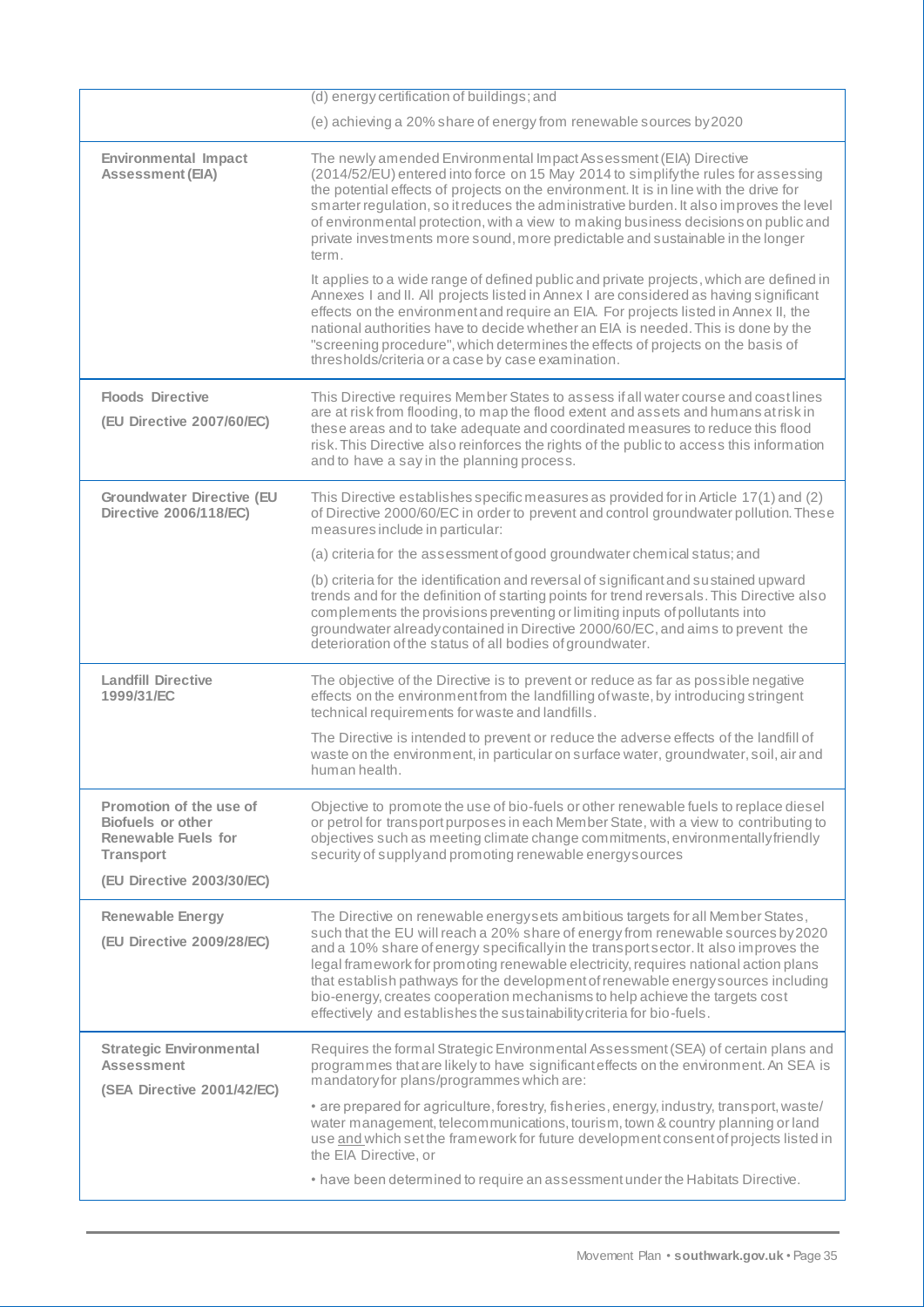| Urban Waste Water<br><b>Directive</b><br>(91/271/EEC)                     | The Council Directive 91/271/EEC concerning urban waste-water treatment was<br>adopted on 21 May 1991. Its objective is to protect the environment from the adverse<br>effects of urban waste water discharges and discharges from certain industrial<br>sectors (see Annex III of the Directive) and concerns the collection, treatment and<br>discharge of Domestic waste water, Mixture of waste water and Waste water from<br>certain industrial sectors (see Annex III of the Directive) |
|---------------------------------------------------------------------------|-----------------------------------------------------------------------------------------------------------------------------------------------------------------------------------------------------------------------------------------------------------------------------------------------------------------------------------------------------------------------------------------------------------------------------------------------------------------------------------------------|
| <b>Waste Framework</b><br>Directive (2008/98/EC)                          | To set up a system for the co-ordinated management of waste within the European<br>Community in order to limit was te production.                                                                                                                                                                                                                                                                                                                                                             |
|                                                                           | Member states must promote the prevention, recycling and conversion of wastes<br>with a view to their reuse.                                                                                                                                                                                                                                                                                                                                                                                  |
| <b>Industrial Emissions</b><br><b>Directive (Directive</b><br>2010/75/EU) | This directive commits European Union member states to control and reduce the<br>impact of industrial emissions on the environment.                                                                                                                                                                                                                                                                                                                                                           |

## **National**

| Plans, Strategy or<br>Programme                                                                                               | Summary of objectives and targets                                                                                                                                                                                                                                                                                                                                                                                                                                                                                                                                         |
|-------------------------------------------------------------------------------------------------------------------------------|---------------------------------------------------------------------------------------------------------------------------------------------------------------------------------------------------------------------------------------------------------------------------------------------------------------------------------------------------------------------------------------------------------------------------------------------------------------------------------------------------------------------------------------------------------------------------|
| Legislation                                                                                                                   |                                                                                                                                                                                                                                                                                                                                                                                                                                                                                                                                                                           |
| <b>Air Quality</b><br><b>Standards</b><br>Regulations (2010)                                                                  | These regulations transpose into English law the requirements of Directives 2008/50/EC<br>and 2004/107/EC on ambient air quality                                                                                                                                                                                                                                                                                                                                                                                                                                          |
| <b>Building</b><br><b>Regulations:</b><br><b>England and Wales</b>                                                            | Part L - Conservation of fuel and power The legal framework and Approved<br>Documents for Part L (Conservation of fuel and power; 2013) were last revised by<br>amendments that came into effect in 2016. DCLG has published:                                                                                                                                                                                                                                                                                                                                             |
| (Part L1A $-$<br><b>Conservation of fuel</b><br>and power in new<br>dwellings, 2016) and                                      | The 2016 edition of Approved Document L1A, Conservation of fuel and power in new<br>dwellings, is the current edition for use in England. It came into effect in April 2016<br>and incorporates the 2013 edition.                                                                                                                                                                                                                                                                                                                                                         |
| (Part G Sanitation,<br>hot water safety and<br>water efficiency,<br>2016) and Part H<br>Drainage and waste<br>disposal, 2015) | Part G (Sanitation, hot water safety and water efficiency). The 2016 edition contains<br>changes to the water efficiency requirements. In particular, it introduces an optional<br>requirement of 110 litres/person/day where required by planning permission, and an<br>alternative fittings-based approach to demonstrating compliance. It also includes the<br>water-efficiency calculation methodology for new dwellings, approved by the<br>Secretary of State. This edition incorporates previous amendments. It amends the<br>2015 edition of Approved Document G. |
|                                                                                                                               | Part H (Drainage and waste disposal)                                                                                                                                                                                                                                                                                                                                                                                                                                                                                                                                      |
|                                                                                                                               | The 2015 edition of Approved Document H (Drainage and Waste Disposal) contains<br>changes to guidance on waste disposal. It also incorporates previous amendments.<br>The 2015 edition takes effect on 1 October 2015 for use in England*. The 2002<br>edition, as amended, will continue to apply to work started before 1 October 2015 or<br>work subject to a building notice, full plans application or initial notice submitted<br>before that date.                                                                                                                 |
| <b>Climate Change Act</b><br>(2008)                                                                                           | The Climate Change Act creates a new approach to managing and responding to climate<br>change in the UK, by:                                                                                                                                                                                                                                                                                                                                                                                                                                                              |
|                                                                                                                               | · setting ambitious, legally binding targets                                                                                                                                                                                                                                                                                                                                                                                                                                                                                                                              |
|                                                                                                                               | • raking powers to help meet those targets                                                                                                                                                                                                                                                                                                                                                                                                                                                                                                                                |
|                                                                                                                               | • strengthening the institutional framework                                                                                                                                                                                                                                                                                                                                                                                                                                                                                                                               |
|                                                                                                                               | • enhancing the UK's ability to adapt to the impact of climate change                                                                                                                                                                                                                                                                                                                                                                                                                                                                                                     |
|                                                                                                                               | • establishing clear and regular accountability to the UK Parliament and to the devolved<br>legislatures                                                                                                                                                                                                                                                                                                                                                                                                                                                                  |
| Community<br><b>Infrastructure Levy</b>                                                                                       | The Community Infrastructure Levy (the levy) came into force in April 2010. It allows local<br>authorities in England and Wales to raise funds from developers undertaking new building                                                                                                                                                                                                                                                                                                                                                                                   |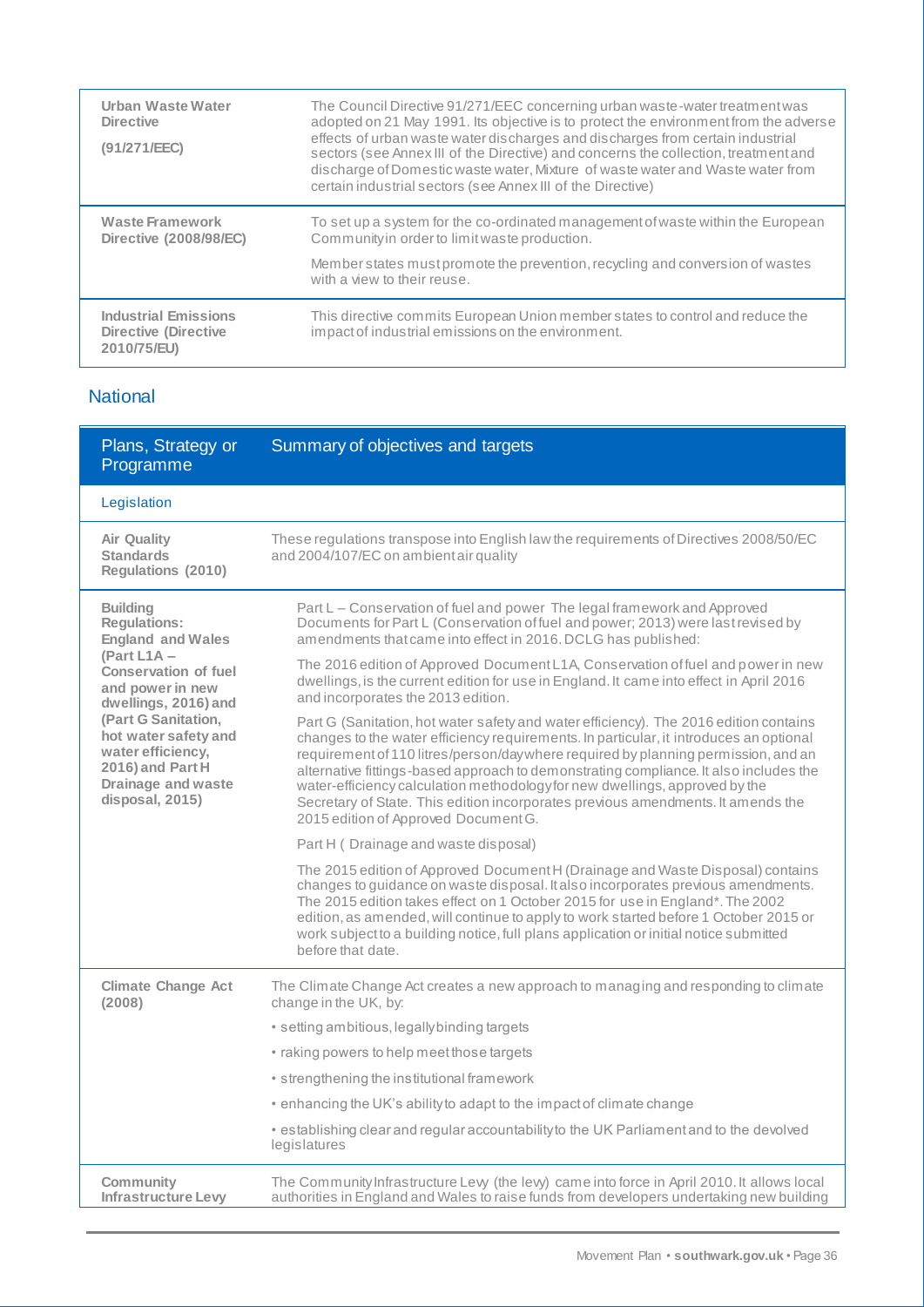| Regulations (2010)<br>(as amended)                                                    | projects in their area. The money can be used to fund a wide range of infrastructure that is<br>needed as a result of development. This includes new or safer road schemes, flood<br>defences, schools, hospitals and other health and social care facilities, park improvements,<br>green spaces and leisure centres.                                                                                                                                                                                                                                                                                                                                                           |
|---------------------------------------------------------------------------------------|----------------------------------------------------------------------------------------------------------------------------------------------------------------------------------------------------------------------------------------------------------------------------------------------------------------------------------------------------------------------------------------------------------------------------------------------------------------------------------------------------------------------------------------------------------------------------------------------------------------------------------------------------------------------------------|
| <b>Civil Contingencies</b><br><b>Act 2004 (CCA)</b>                                   | Legislation that aims to provide a single framework for civil protection. The Act and<br>accompanying non-legislative measures, delivers a single framework for civil protection in<br>the country. The National Flood and Coast Erosion Management Strategy (July 2011)<br>require communities to prepare flood action plans and link with the Cabinet Office's<br>initiative to develop wider community resilience to threats and hazards. Part 1 of the Act<br>and supporting Regulations and statutory guidance establish a clear set of roles and<br>responsibilities for those involved in emergency preparation and response at the local level.<br>They are required to: |
|                                                                                       | • assess the risk of emergencies occurring and use this to inform contingencyplanning; put<br>in place emergencyplans;                                                                                                                                                                                                                                                                                                                                                                                                                                                                                                                                                           |
|                                                                                       | · put in place Business Continuity Management arrangements;                                                                                                                                                                                                                                                                                                                                                                                                                                                                                                                                                                                                                      |
| The CROW Act 2000                                                                     | An Act to make new provision for public access to the countryside; to amend the law<br>relating to public rights of way; to enable traffic regulation orders to be made for the<br>purpose of conserving an area's natural beauty; to make provision with respect to the<br>driving of mechanicallypropelled vehicles elsewhere than on roads; to amend the law<br>relating to nature conservation and the protection of wildlife; to make further provision with<br>respect to areas of outstanding natural beauty; and for connected purposes.                                                                                                                                 |
| Energy Act 2016                                                                       | The Energy Act provides for some of the key elements of the Government's Programme for<br>Government and its Annual Energy Statement. The Act provides energy efficiency<br>measures to homes and businesses, and a framework to enable and secure low-carbon<br>energy supplies and fair competition in the energy markets.                                                                                                                                                                                                                                                                                                                                                     |
| Environmental<br><b>Assessment of Plans</b><br>and Programmes<br>regulations 2004     | Provides the regulations for the implementation of the Strategic Environmental Assessment<br>Directive (EU/2001/42/EC) for certain plans and programmes that are likely to have<br>significant environmental impacts.                                                                                                                                                                                                                                                                                                                                                                                                                                                            |
| <b>The Environmental</b><br>Noise (England)<br>(Amendment)<br><b>Regulations 2010</b> | The regulations transpose the EU Directive 2002/49/EC that relates to the assessment and<br>management of environmental noise.                                                                                                                                                                                                                                                                                                                                                                                                                                                                                                                                                   |
| Growth and<br><b>Infrastructure Act</b><br>2013                                       | An Act to make provision in connection with facilitating or controlling the following, namely,<br>the provision or use of infrastructure, the carrying-out of development, and the compulsory<br>acquisition of land; to make provision about when rating lists are to be compiled; to make<br>provision about the rights of employees of companies who agree to be employee<br>shareholders; and for connected purposes.                                                                                                                                                                                                                                                        |
| <b>Infrastructure Act</b><br>2015                                                     | An Act to make provision in connection with facilitating or controlling the following, namely,<br>strategic highways companies and the funding of transport services by land, town and<br>country planning, the HCA and Mayoral development corporations.                                                                                                                                                                                                                                                                                                                                                                                                                        |
| Human Rights Act<br>1998                                                              | An Act to give further effect to rights and freedoms guaranteed under the European<br>Convention on Human Rights.                                                                                                                                                                                                                                                                                                                                                                                                                                                                                                                                                                |
| Local Democracy,<br>Economic<br>Development and<br><b>Construction Act</b><br>2009    | The Act seeks to create greater opportunities for community and individual involvement in<br>local decision-making. It also provides for greater involvement of local authorities in local<br>and regional economic development.                                                                                                                                                                                                                                                                                                                                                                                                                                                 |
| <b>Local Government</b>                                                               | This act received Royal Assentin July 2000 and is made up of three parts:                                                                                                                                                                                                                                                                                                                                                                                                                                                                                                                                                                                                        |
| Act 2000                                                                              | • Part I introduces a new power for local authorities to promote the economic, social or<br>environmental wellbeing of an area.                                                                                                                                                                                                                                                                                                                                                                                                                                                                                                                                                  |
|                                                                                       | • Part II requires that all local authorities move away from the traditional committee style of<br>decision making in which all members had a formal decision-making role, to one of four<br>executive models. These are; leader or cabinet, mayor or cabinet, mayor or council                                                                                                                                                                                                                                                                                                                                                                                                  |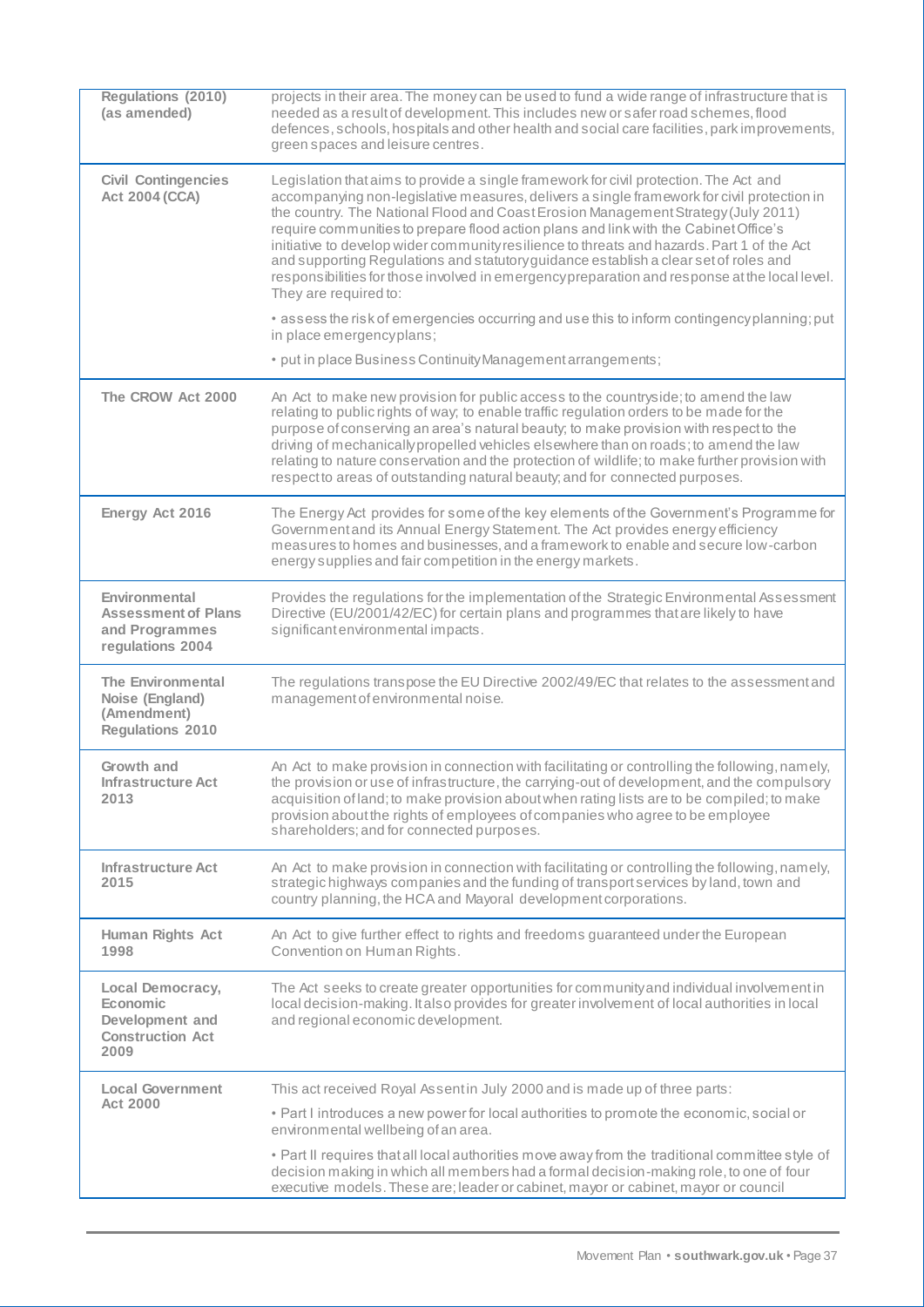| • Part III introduces a new ethical framework for councils, including a requirement to adopt<br>a code of conduct for members and implement a standards committee. The general<br>functions of the standards committee are to promote and maintain high standards of<br>conduct within the local authority, and to assist members of the authority to observe the<br>code of conduct.<br>Localism Act (2011)<br>An Act to make provision about the functions and procedures of local and certain other<br>authorities; to make provision about the functions of the Commission for Local<br>Administration in England; to enable the recovery of financial sanctions imposed by the<br>Court of Justice of the European Union on the United Kingdom from local and public<br>authorities; to make provision about local government finance; to make provision about<br>town and country planning, the Community Infrastructure Levy and the authorisation of<br>nationally significant infrastructure projects; to make provision about social and other<br>housing; to make provision about regeneration in London; and for connected purposes.<br>Equality Act (2010)<br>This act replaced previous anti-discrimination laws with a single act to make the law<br>simpler and to remove inconsistencies. This makes the law easier for people to understand<br>and comply with. The act also strengthened protection in some situations.<br>The act covers nine protected characteristics, which cannot be used as a reason to treat<br>people unfairly. Every person has one or more of the protected characteristics, so the act<br>protects everyone against unfair treatment. The protected characteristics are:<br>• Age<br>• Disability<br>• gender reassignment<br>• marriage and civil partnership<br>• pregnancy and maternity<br>• race<br>• religion or belief<br>• sex<br>• sexual orientation<br><b>Flood and Water</b><br>This Act provides a more comprehensive management of flood risk for people, homes and<br>businesses, protects water supplies to the consumer and helps safeguard community<br><b>Management Act</b><br>groups from unaffordable rises in surface water drainage charges. The Act introduces into<br>(2010)<br>law the concept of flood risk management rather than 'flood defence' and provides the<br>framework for delivery of flood and coastal erosion risk management through national and<br>local risk strategies. The Act establishes a SuDS approving body (SAB). The SAB will have<br>responsibility for the approval of proposed drainage systems in new developments and<br>redevelopments (in accordance with National Standards for Sustainable Drainage). The<br>Act requires Lead Local Flood Authorities (LLFA's) to maintain a register and record<br>important flood risk management strategies and to investigate flooding to determine which<br>authority has responsibility.<br>This act identifies a London Squares which are to be provided protection from<br><b>London Squares</b><br><b>Preservation Act,</b><br>development.<br>1931<br><b>Natural Environment</b><br>The Natural Environment White Paper recognises that a healthy natural environment is the<br>foundation of sustained economic growth, prospering communities and personal wellbeing.<br>White Paper (2011)<br>It sets out how the value of nature can be mainstreamed across our society by facilitating<br>local action; strengthening the connections between people and nature; creating a green<br>economyand showing leadership in the EU and internationally. It set out 92 specific<br>commitments for action.<br><b>Natural Environment</b><br>The Natural Environment and Rural Communities Act is designed to help achieve a rich<br>and Rural<br>and diverse natural environment and thriving rural communities through modernised and<br>simplified arrangements for delivering Government policy. The Act was published by<br><b>Communities Act</b><br>Parliament and is accompanied by a set of explanatory notes, a Regulatory Impact<br>(2006)<br>Assessment and a policy statement.<br>These Regulations amend the Neighbourhood Planning Act Regulations 2017 which made<br>The Neighbourhood | manager, or alternative arrangements. |
|-------------------------------------------------------------------------------------------------------------------------------------------------------------------------------------------------------------------------------------------------------------------------------------------------------------------------------------------------------------------------------------------------------------------------------------------------------------------------------------------------------------------------------------------------------------------------------------------------------------------------------------------------------------------------------------------------------------------------------------------------------------------------------------------------------------------------------------------------------------------------------------------------------------------------------------------------------------------------------------------------------------------------------------------------------------------------------------------------------------------------------------------------------------------------------------------------------------------------------------------------------------------------------------------------------------------------------------------------------------------------------------------------------------------------------------------------------------------------------------------------------------------------------------------------------------------------------------------------------------------------------------------------------------------------------------------------------------------------------------------------------------------------------------------------------------------------------------------------------------------------------------------------------------------------------------------------------------------------------------------------------------------------------------------------------------------------------------------------------------------------------------------------------------------------------------------------------------------------------------------------------------------------------------------------------------------------------------------------------------------------------------------------------------------------------------------------------------------------------------------------------------------------------------------------------------------------------------------------------------------------------------------------------------------------------------------------------------------------------------------------------------------------------------------------------------------------------------------------------------------------------------------------------------------------------------------------------------------------------------------------------------------------------------------------------------------------------------------------------------------------------------------------------------------------------------------------------------------------------------------------------------------------------------------------------------------------------------------------------------------------------------------------------------------------------------------------------------------------------------------------------------------------------------------------------------------------------------------------------------------------------------------------------------------------------------------------------------------------------------------------------------------------------------------------------------------------------------------------------------------------------------------------------------------------------------------------------------------------------------------------------------------------------------------------------------------------------------------------------------------------------------------------------------------------------------------------------------------------------------------------------------|---------------------------------------|
|                                                                                                                                                                                                                                                                                                                                                                                                                                                                                                                                                                                                                                                                                                                                                                                                                                                                                                                                                                                                                                                                                                                                                                                                                                                                                                                                                                                                                                                                                                                                                                                                                                                                                                                                                                                                                                                                                                                                                                                                                                                                                                                                                                                                                                                                                                                                                                                                                                                                                                                                                                                                                                                                                                                                                                                                                                                                                                                                                                                                                                                                                                                                                                                                                                                                                                                                                                                                                                                                                                                                                                                                                                                                                                                                                                                                                                                                                                                                                                                                                                                                                                                                                                                                                                                             |                                       |
|                                                                                                                                                                                                                                                                                                                                                                                                                                                                                                                                                                                                                                                                                                                                                                                                                                                                                                                                                                                                                                                                                                                                                                                                                                                                                                                                                                                                                                                                                                                                                                                                                                                                                                                                                                                                                                                                                                                                                                                                                                                                                                                                                                                                                                                                                                                                                                                                                                                                                                                                                                                                                                                                                                                                                                                                                                                                                                                                                                                                                                                                                                                                                                                                                                                                                                                                                                                                                                                                                                                                                                                                                                                                                                                                                                                                                                                                                                                                                                                                                                                                                                                                                                                                                                                             |                                       |
|                                                                                                                                                                                                                                                                                                                                                                                                                                                                                                                                                                                                                                                                                                                                                                                                                                                                                                                                                                                                                                                                                                                                                                                                                                                                                                                                                                                                                                                                                                                                                                                                                                                                                                                                                                                                                                                                                                                                                                                                                                                                                                                                                                                                                                                                                                                                                                                                                                                                                                                                                                                                                                                                                                                                                                                                                                                                                                                                                                                                                                                                                                                                                                                                                                                                                                                                                                                                                                                                                                                                                                                                                                                                                                                                                                                                                                                                                                                                                                                                                                                                                                                                                                                                                                                             |                                       |
|                                                                                                                                                                                                                                                                                                                                                                                                                                                                                                                                                                                                                                                                                                                                                                                                                                                                                                                                                                                                                                                                                                                                                                                                                                                                                                                                                                                                                                                                                                                                                                                                                                                                                                                                                                                                                                                                                                                                                                                                                                                                                                                                                                                                                                                                                                                                                                                                                                                                                                                                                                                                                                                                                                                                                                                                                                                                                                                                                                                                                                                                                                                                                                                                                                                                                                                                                                                                                                                                                                                                                                                                                                                                                                                                                                                                                                                                                                                                                                                                                                                                                                                                                                                                                                                             |                                       |
|                                                                                                                                                                                                                                                                                                                                                                                                                                                                                                                                                                                                                                                                                                                                                                                                                                                                                                                                                                                                                                                                                                                                                                                                                                                                                                                                                                                                                                                                                                                                                                                                                                                                                                                                                                                                                                                                                                                                                                                                                                                                                                                                                                                                                                                                                                                                                                                                                                                                                                                                                                                                                                                                                                                                                                                                                                                                                                                                                                                                                                                                                                                                                                                                                                                                                                                                                                                                                                                                                                                                                                                                                                                                                                                                                                                                                                                                                                                                                                                                                                                                                                                                                                                                                                                             |                                       |
|                                                                                                                                                                                                                                                                                                                                                                                                                                                                                                                                                                                                                                                                                                                                                                                                                                                                                                                                                                                                                                                                                                                                                                                                                                                                                                                                                                                                                                                                                                                                                                                                                                                                                                                                                                                                                                                                                                                                                                                                                                                                                                                                                                                                                                                                                                                                                                                                                                                                                                                                                                                                                                                                                                                                                                                                                                                                                                                                                                                                                                                                                                                                                                                                                                                                                                                                                                                                                                                                                                                                                                                                                                                                                                                                                                                                                                                                                                                                                                                                                                                                                                                                                                                                                                                             |                                       |
|                                                                                                                                                                                                                                                                                                                                                                                                                                                                                                                                                                                                                                                                                                                                                                                                                                                                                                                                                                                                                                                                                                                                                                                                                                                                                                                                                                                                                                                                                                                                                                                                                                                                                                                                                                                                                                                                                                                                                                                                                                                                                                                                                                                                                                                                                                                                                                                                                                                                                                                                                                                                                                                                                                                                                                                                                                                                                                                                                                                                                                                                                                                                                                                                                                                                                                                                                                                                                                                                                                                                                                                                                                                                                                                                                                                                                                                                                                                                                                                                                                                                                                                                                                                                                                                             |                                       |
|                                                                                                                                                                                                                                                                                                                                                                                                                                                                                                                                                                                                                                                                                                                                                                                                                                                                                                                                                                                                                                                                                                                                                                                                                                                                                                                                                                                                                                                                                                                                                                                                                                                                                                                                                                                                                                                                                                                                                                                                                                                                                                                                                                                                                                                                                                                                                                                                                                                                                                                                                                                                                                                                                                                                                                                                                                                                                                                                                                                                                                                                                                                                                                                                                                                                                                                                                                                                                                                                                                                                                                                                                                                                                                                                                                                                                                                                                                                                                                                                                                                                                                                                                                                                                                                             |                                       |
|                                                                                                                                                                                                                                                                                                                                                                                                                                                                                                                                                                                                                                                                                                                                                                                                                                                                                                                                                                                                                                                                                                                                                                                                                                                                                                                                                                                                                                                                                                                                                                                                                                                                                                                                                                                                                                                                                                                                                                                                                                                                                                                                                                                                                                                                                                                                                                                                                                                                                                                                                                                                                                                                                                                                                                                                                                                                                                                                                                                                                                                                                                                                                                                                                                                                                                                                                                                                                                                                                                                                                                                                                                                                                                                                                                                                                                                                                                                                                                                                                                                                                                                                                                                                                                                             |                                       |
|                                                                                                                                                                                                                                                                                                                                                                                                                                                                                                                                                                                                                                                                                                                                                                                                                                                                                                                                                                                                                                                                                                                                                                                                                                                                                                                                                                                                                                                                                                                                                                                                                                                                                                                                                                                                                                                                                                                                                                                                                                                                                                                                                                                                                                                                                                                                                                                                                                                                                                                                                                                                                                                                                                                                                                                                                                                                                                                                                                                                                                                                                                                                                                                                                                                                                                                                                                                                                                                                                                                                                                                                                                                                                                                                                                                                                                                                                                                                                                                                                                                                                                                                                                                                                                                             |                                       |
|                                                                                                                                                                                                                                                                                                                                                                                                                                                                                                                                                                                                                                                                                                                                                                                                                                                                                                                                                                                                                                                                                                                                                                                                                                                                                                                                                                                                                                                                                                                                                                                                                                                                                                                                                                                                                                                                                                                                                                                                                                                                                                                                                                                                                                                                                                                                                                                                                                                                                                                                                                                                                                                                                                                                                                                                                                                                                                                                                                                                                                                                                                                                                                                                                                                                                                                                                                                                                                                                                                                                                                                                                                                                                                                                                                                                                                                                                                                                                                                                                                                                                                                                                                                                                                                             |                                       |
|                                                                                                                                                                                                                                                                                                                                                                                                                                                                                                                                                                                                                                                                                                                                                                                                                                                                                                                                                                                                                                                                                                                                                                                                                                                                                                                                                                                                                                                                                                                                                                                                                                                                                                                                                                                                                                                                                                                                                                                                                                                                                                                                                                                                                                                                                                                                                                                                                                                                                                                                                                                                                                                                                                                                                                                                                                                                                                                                                                                                                                                                                                                                                                                                                                                                                                                                                                                                                                                                                                                                                                                                                                                                                                                                                                                                                                                                                                                                                                                                                                                                                                                                                                                                                                                             |                                       |
|                                                                                                                                                                                                                                                                                                                                                                                                                                                                                                                                                                                                                                                                                                                                                                                                                                                                                                                                                                                                                                                                                                                                                                                                                                                                                                                                                                                                                                                                                                                                                                                                                                                                                                                                                                                                                                                                                                                                                                                                                                                                                                                                                                                                                                                                                                                                                                                                                                                                                                                                                                                                                                                                                                                                                                                                                                                                                                                                                                                                                                                                                                                                                                                                                                                                                                                                                                                                                                                                                                                                                                                                                                                                                                                                                                                                                                                                                                                                                                                                                                                                                                                                                                                                                                                             |                                       |
|                                                                                                                                                                                                                                                                                                                                                                                                                                                                                                                                                                                                                                                                                                                                                                                                                                                                                                                                                                                                                                                                                                                                                                                                                                                                                                                                                                                                                                                                                                                                                                                                                                                                                                                                                                                                                                                                                                                                                                                                                                                                                                                                                                                                                                                                                                                                                                                                                                                                                                                                                                                                                                                                                                                                                                                                                                                                                                                                                                                                                                                                                                                                                                                                                                                                                                                                                                                                                                                                                                                                                                                                                                                                                                                                                                                                                                                                                                                                                                                                                                                                                                                                                                                                                                                             |                                       |
|                                                                                                                                                                                                                                                                                                                                                                                                                                                                                                                                                                                                                                                                                                                                                                                                                                                                                                                                                                                                                                                                                                                                                                                                                                                                                                                                                                                                                                                                                                                                                                                                                                                                                                                                                                                                                                                                                                                                                                                                                                                                                                                                                                                                                                                                                                                                                                                                                                                                                                                                                                                                                                                                                                                                                                                                                                                                                                                                                                                                                                                                                                                                                                                                                                                                                                                                                                                                                                                                                                                                                                                                                                                                                                                                                                                                                                                                                                                                                                                                                                                                                                                                                                                                                                                             |                                       |
|                                                                                                                                                                                                                                                                                                                                                                                                                                                                                                                                                                                                                                                                                                                                                                                                                                                                                                                                                                                                                                                                                                                                                                                                                                                                                                                                                                                                                                                                                                                                                                                                                                                                                                                                                                                                                                                                                                                                                                                                                                                                                                                                                                                                                                                                                                                                                                                                                                                                                                                                                                                                                                                                                                                                                                                                                                                                                                                                                                                                                                                                                                                                                                                                                                                                                                                                                                                                                                                                                                                                                                                                                                                                                                                                                                                                                                                                                                                                                                                                                                                                                                                                                                                                                                                             |                                       |
|                                                                                                                                                                                                                                                                                                                                                                                                                                                                                                                                                                                                                                                                                                                                                                                                                                                                                                                                                                                                                                                                                                                                                                                                                                                                                                                                                                                                                                                                                                                                                                                                                                                                                                                                                                                                                                                                                                                                                                                                                                                                                                                                                                                                                                                                                                                                                                                                                                                                                                                                                                                                                                                                                                                                                                                                                                                                                                                                                                                                                                                                                                                                                                                                                                                                                                                                                                                                                                                                                                                                                                                                                                                                                                                                                                                                                                                                                                                                                                                                                                                                                                                                                                                                                                                             |                                       |
|                                                                                                                                                                                                                                                                                                                                                                                                                                                                                                                                                                                                                                                                                                                                                                                                                                                                                                                                                                                                                                                                                                                                                                                                                                                                                                                                                                                                                                                                                                                                                                                                                                                                                                                                                                                                                                                                                                                                                                                                                                                                                                                                                                                                                                                                                                                                                                                                                                                                                                                                                                                                                                                                                                                                                                                                                                                                                                                                                                                                                                                                                                                                                                                                                                                                                                                                                                                                                                                                                                                                                                                                                                                                                                                                                                                                                                                                                                                                                                                                                                                                                                                                                                                                                                                             |                                       |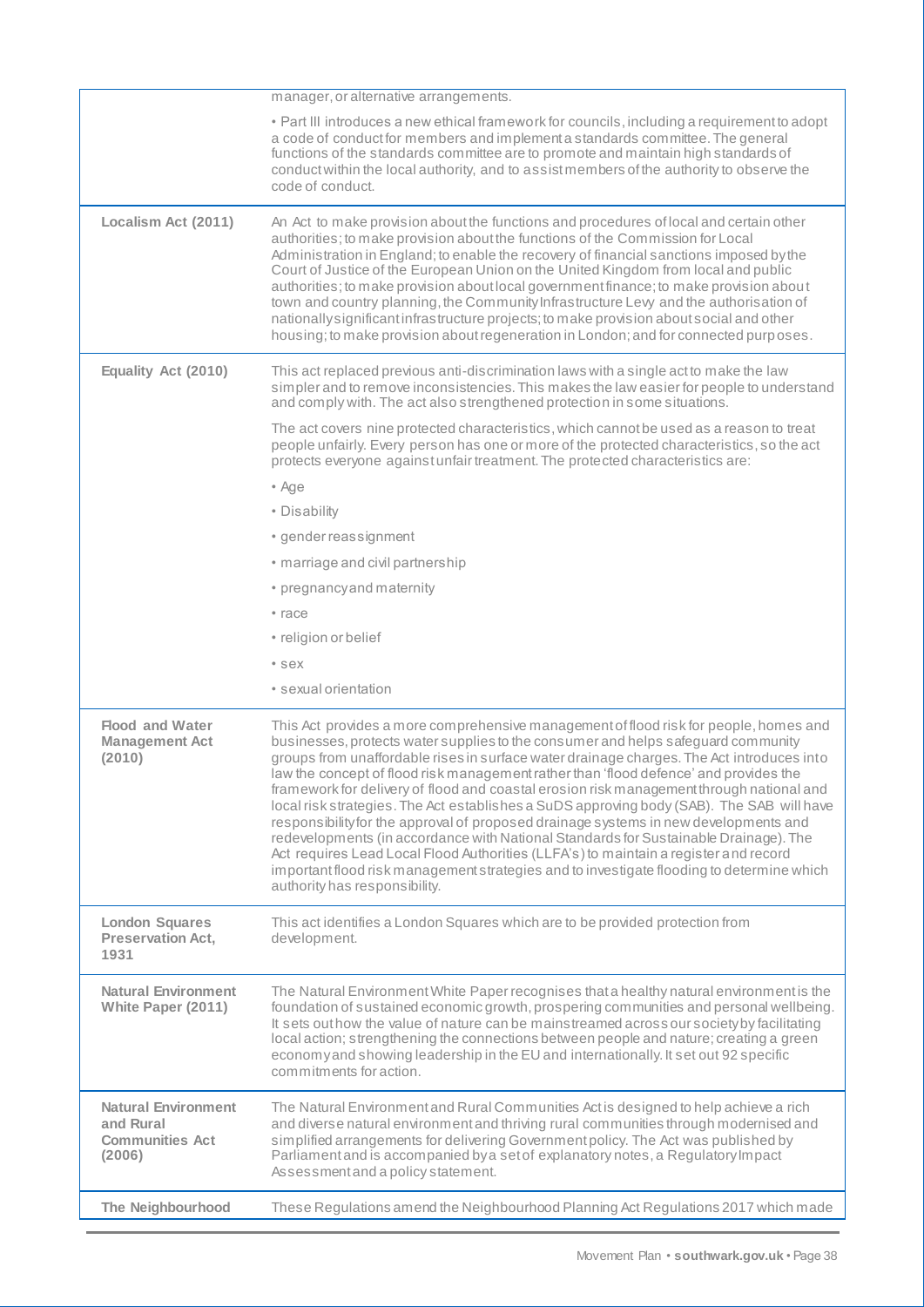| <b>Planning Act</b><br><b>Regulations 2017 (as</b><br>amended)                                                                             | provision for neighbourhood planning as provided in the Localism Act 2011                                                                                                                                                                                                                                                                                                                                                                                                                                                                                                                                                                |
|--------------------------------------------------------------------------------------------------------------------------------------------|------------------------------------------------------------------------------------------------------------------------------------------------------------------------------------------------------------------------------------------------------------------------------------------------------------------------------------------------------------------------------------------------------------------------------------------------------------------------------------------------------------------------------------------------------------------------------------------------------------------------------------------|
| Planning Act (2008)                                                                                                                        | The Planning Act 2008 was granted Royal Assent on 26 November 2008. The Act<br>introduced a new stream-lined system for decisions on applications to build nationally<br>significant infrastructure projects (NSIPs) in England and Wales, alongside further reforms<br>to the town and country planning system and the introduction of a Community<br>Infrastructure Levy (CIL).                                                                                                                                                                                                                                                        |
| <b>Planning and</b><br>Compulsory<br>Purchase Act (2004)                                                                                   | The Act received Royal Assenton 13 May 2004 and the provisions of the Act were<br>introduced through a series of Commencement Orders and Regulations. The Act<br>strengthened the focus on sustainability, transparency, flexibility and speed. The aim of the<br>Act is to give effect to the Government's policy on the reform of the planning system, the<br>principal features of which are set out in the policy statement Sustainable communities:<br>Delivering through planning which was published on 23 July 2002.                                                                                                             |
| <b>Planning and Energy</b><br>Act (2008)                                                                                                   | This Act allows local councils to set targets in their areas for on-site renewable energy, on-<br>site low carbon electricity and energy efficiency standards in addition to national<br>requirements. It requires developers to source at least 10% of any new building's energy<br>from renewable sources.                                                                                                                                                                                                                                                                                                                             |
| Energy Act (2016)                                                                                                                          | This Act makes provisions about energy sources and the necessary infrastructure<br>requirements.                                                                                                                                                                                                                                                                                                                                                                                                                                                                                                                                         |
| <b>Planning (Listed</b><br><b>Buildings and</b><br><b>Conservation Areas)</b><br>Act (1990)                                                | This Act consolidates certain enactments relating to special controls in respect of buildings<br>and areas of special architectural or historic interest.                                                                                                                                                                                                                                                                                                                                                                                                                                                                                |
| <b>Pollution Prevention</b><br>and Control Act 1999                                                                                        | This Act gives the Secretary of State the power to make regulations providing for a new<br>pollution control system to meet the requirements of European Council Directives on<br>Integrated Pollution Prevention and Control and for other measures to prevent and control<br>pollution.                                                                                                                                                                                                                                                                                                                                                |
| <b>Sustainable</b><br><b>Communities Act</b><br>(2007) (Amendment)<br><b>Act 2010</b>                                                      | The Sustainable Communities Act 2007 provides local authorities and local communities<br>with the opportunity to ask central government to devolve more power to them in order to<br>improve the sustainability of their local area. The amendment improves the process to<br>allow communities a greater say in how their proposed changes can happen.                                                                                                                                                                                                                                                                                  |
| <b>Town and Country</b><br>Planning Act (1990)                                                                                             | The Town and Country Planning Act 1990 is an act of the British Parliament regulating the<br>development of land in England and Wales                                                                                                                                                                                                                                                                                                                                                                                                                                                                                                    |
| The Town and<br><b>Country Planning</b><br>(Environmental<br><b>Impact Assessment)</b><br><b>Regulations 2017</b>                          | These regulations are used to determine whether a planning application will require an<br>Environmental Impact Assessment (EIA). These Regulations replace the Town and<br>Country Planning (Environmental Impact assessment (England and Wales) Regulations<br>1999 (SI No. 293) ("the 1999 regulations") and subsequent amending instruments. The<br>Town and Country Planning (Environmental impact Assessment) (Mineral Permissions and<br>Amendment) (England) Regulations 2008 remain in force. These Regulations, except for<br>the provisions relating to projects serving national defence purposes, extend to England<br>only. |
| The Town and<br><b>Country Planning</b><br>(Environmental<br>Assessment and<br><b>Permitted</b><br>Development)<br><b>Regulations 1995</b> | These Regulations are concerned with the further implementation in England and Wales of<br>Council Directive 85/337/EEC.                                                                                                                                                                                                                                                                                                                                                                                                                                                                                                                 |
| The Town and<br><b>Country Planning</b><br><b>(General Permitted</b><br>Development)<br>(England) Order                                    | The main purpose of this Order is to grant planning permission for certain classes of<br>development without any requirement for an application to be made under Part III of the<br>Town and Country Planning Act 1990.                                                                                                                                                                                                                                                                                                                                                                                                                  |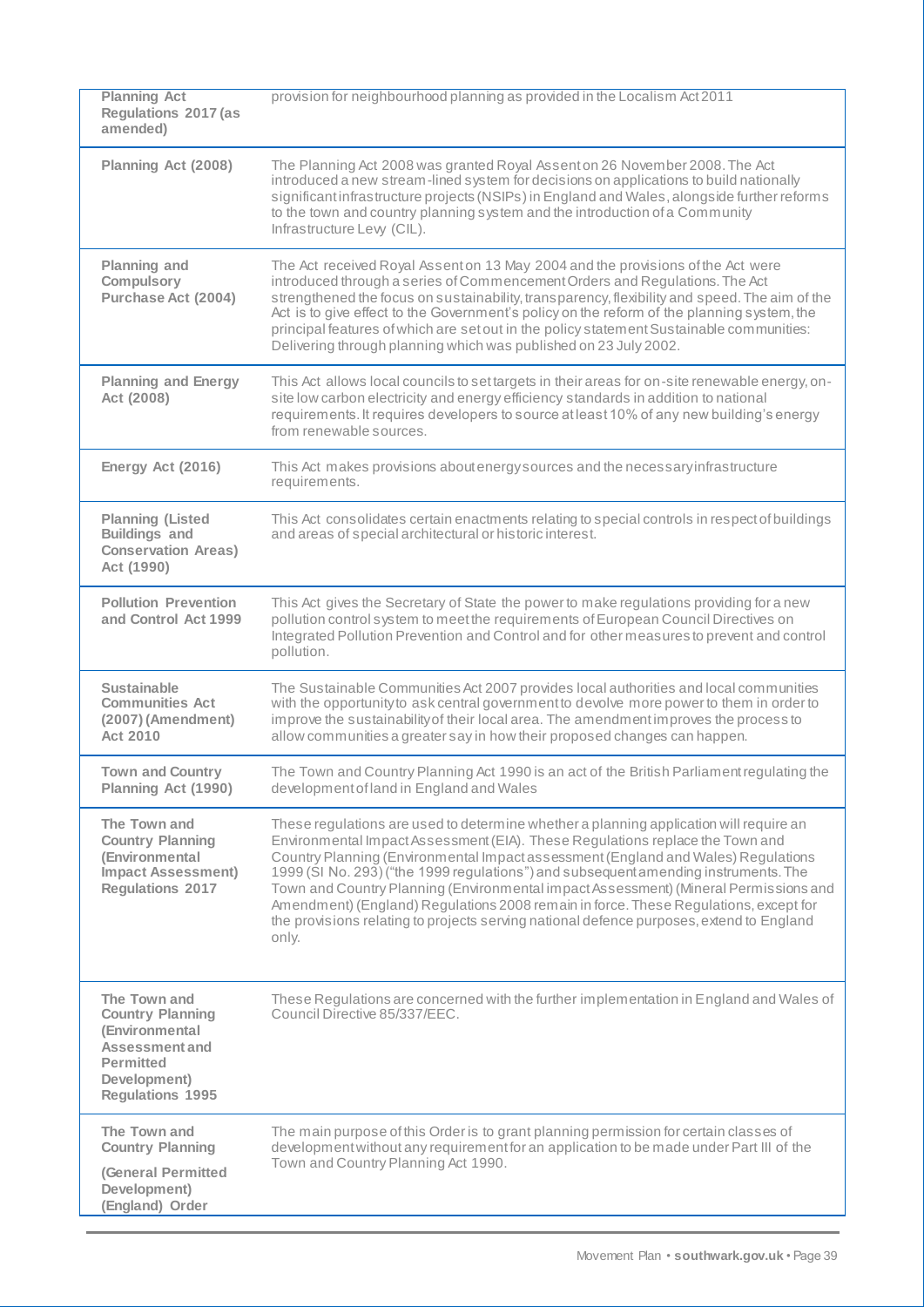| 2015 (as amended)                                                                                                                     |                                                                                                                                                                                                                                                                                                                                                                                                                                                                                                                                                                                                                                                                                                                                                                                                                                                                                                                                                                                                                                               |
|---------------------------------------------------------------------------------------------------------------------------------------|-----------------------------------------------------------------------------------------------------------------------------------------------------------------------------------------------------------------------------------------------------------------------------------------------------------------------------------------------------------------------------------------------------------------------------------------------------------------------------------------------------------------------------------------------------------------------------------------------------------------------------------------------------------------------------------------------------------------------------------------------------------------------------------------------------------------------------------------------------------------------------------------------------------------------------------------------------------------------------------------------------------------------------------------------|
| The Town and<br><b>Country Planning</b><br>(Compensation)<br>(England)<br><b>Regulations 2015</b>                                     | The Town and Country Planning (Compensation) (England) Regulations 2015 ("the<br>Compensation Regulations") amend the Town and Country Planning (Compensation)<br>(England) (Amendments) Regulations 2014 to limit the circumstances in which<br>compensation is payable in the event that the new permitted development rights are<br>withdrawn.                                                                                                                                                                                                                                                                                                                                                                                                                                                                                                                                                                                                                                                                                             |
| The Town and<br><b>Country Planning</b><br>(Local Planning)<br>(England)<br><b>Regulations 2012</b>                                   | These regulations amend the Town and Country Planning (Local Development) (England)<br>Regulations 2009, in response to the enactment of the Localism Act 2011                                                                                                                                                                                                                                                                                                                                                                                                                                                                                                                                                                                                                                                                                                                                                                                                                                                                                |
| The Town and<br><b>Country Planning</b><br>(Major Infrastructure<br><b>Project Inquiries</b><br>Procedure)<br>(England) Rules<br>2005 | These rules outline the procedures to be followed for local inquiries into 1) applications for<br>planning permission or 2) the approval of local planning authorities for major developments<br>deemed to have national or regional importance.                                                                                                                                                                                                                                                                                                                                                                                                                                                                                                                                                                                                                                                                                                                                                                                              |
| The Town and<br><b>Country Planning</b><br>(Modification and<br>Discharge of<br>Planning<br>Obligations)<br><b>Regulations 1992</b>   | This Regulation gives further detail to the procedure for appeals against enforced planning<br>obligations.                                                                                                                                                                                                                                                                                                                                                                                                                                                                                                                                                                                                                                                                                                                                                                                                                                                                                                                                   |
| The Town and<br><b>Country Planning</b><br>(Tree Preservation)<br>(England)<br><b>Regulations 2012</b>                                | Local planning authorities protect trees in the interests of amenity by making Tree<br>Preservation Orders (TPOs). Provisions are spread across primary and various secondary<br>legislation and different rules apply depending on when the TPO is made.                                                                                                                                                                                                                                                                                                                                                                                                                                                                                                                                                                                                                                                                                                                                                                                     |
| The Town and<br><b>Country Planning</b><br>(Use Classes) Order<br>1987 (as amended)                                                   | This Order revokes and replaces the Town and Country Planning Order 1972 as amended<br>by the Town and Country Planning Order 1983.                                                                                                                                                                                                                                                                                                                                                                                                                                                                                                                                                                                                                                                                                                                                                                                                                                                                                                           |
| The Wildlife and<br>Countryside act<br>1981, as amended                                                                               | Consolidates and amends existing national legislation to implement the Convention on the<br>Conservation of European Wildlife and Natural Habitats (Bern Convention) and Council<br>Directive 79/409/EEC on the conservation of wild birds (Birds Directive) in Great Britain<br>(NB Council Directive 79/409/EEC has now been replaced by Directive 2009/147/EC of the<br>European Parliament and of the Council of 30 November 2009 on the conservation of wild<br>birds (codified version)).                                                                                                                                                                                                                                                                                                                                                                                                                                                                                                                                               |
| <b>Planning Framework</b>                                                                                                             |                                                                                                                                                                                                                                                                                                                                                                                                                                                                                                                                                                                                                                                                                                                                                                                                                                                                                                                                                                                                                                               |
| <b>National Planning</b><br><b>Policy Framework</b><br>2018                                                                           | The Government produced a simplified national planning policy framework in 2012 setting<br>out their priorities for the planning system in England in a single, concise document<br>covering all major forms of development proposals handled by local authorities. All the<br>national planning policies set out in PPSs, MPSs, PPGs and MPGs were superseded by<br>the NPPF. The NPPF sets out the Government's planning policies for England and how<br>these are expected to be applied. It set out the Government's requirements for the planning<br>system only to the extent that it is relevant, proportionate and necessary to do so. It<br>provided a framework within which local people and their accountable councils can<br>produce their own distinctive local and neighbourhood plans, which reflect the needs and<br>priorities of their communities.<br>This document was replaced by a 2018 NPPF which emphasised the importance of<br>housing delivery, the definition of affordable housing, and re-enforces the role of |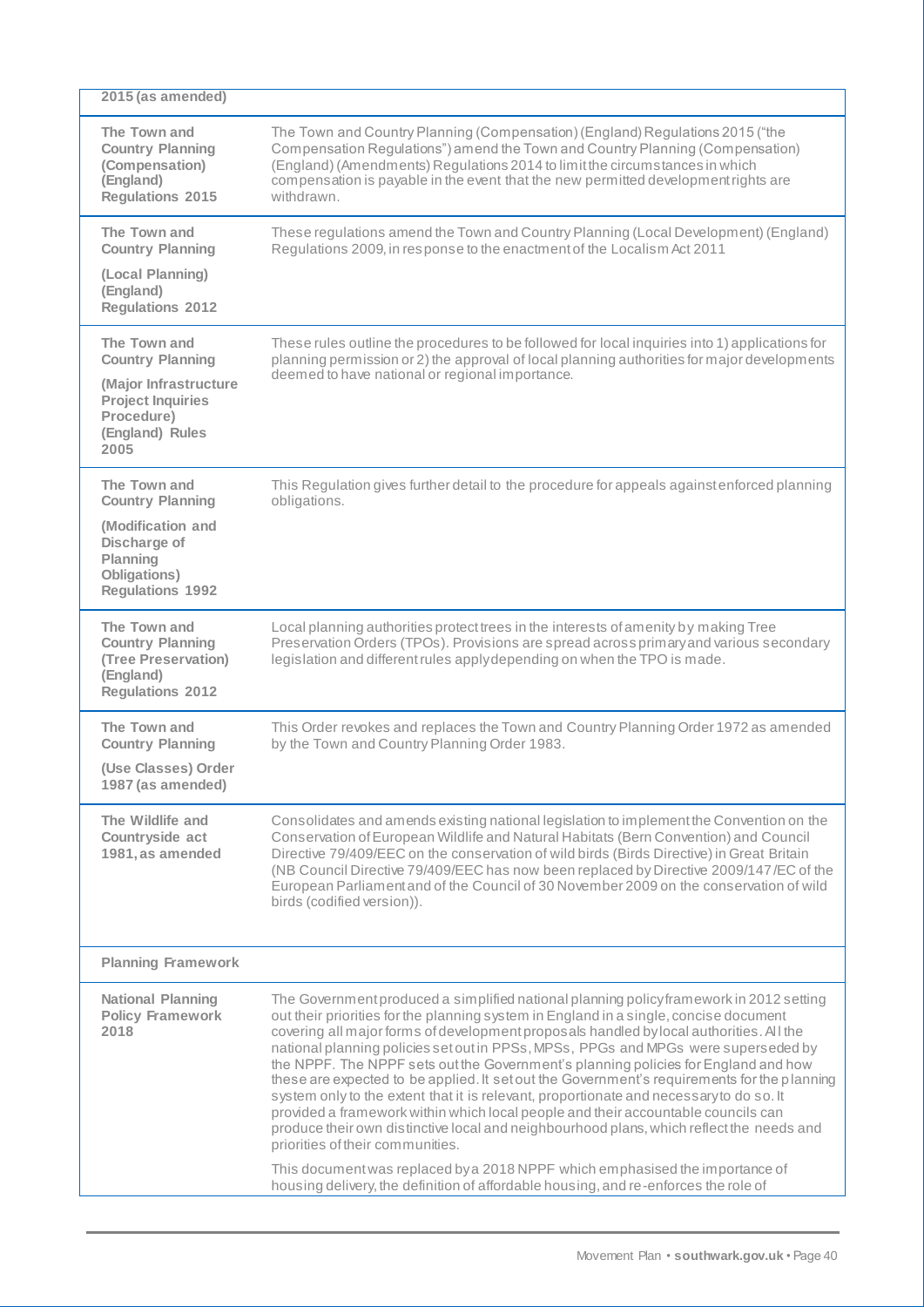|                                                                                                                                                                                                                | neighbourhood planning.                                                                                                                                                                                                                                                                                                                                                                                                                                                                                                                                                                                                   |
|----------------------------------------------------------------------------------------------------------------------------------------------------------------------------------------------------------------|---------------------------------------------------------------------------------------------------------------------------------------------------------------------------------------------------------------------------------------------------------------------------------------------------------------------------------------------------------------------------------------------------------------------------------------------------------------------------------------------------------------------------------------------------------------------------------------------------------------------------|
| <b>National Planning</b><br><b>Practice Guidance</b><br>(NPPG) (2014)                                                                                                                                          | An online resource to aid in the application of the NPPF.                                                                                                                                                                                                                                                                                                                                                                                                                                                                                                                                                                 |
| Government<br><b>Strategies</b>                                                                                                                                                                                |                                                                                                                                                                                                                                                                                                                                                                                                                                                                                                                                                                                                                           |
| The Air Quality<br><b>Strategy for</b><br>England, Scotland,<br><b>Wales and Northern</b><br>Ireland - Volume 1<br>(2011)                                                                                      | The Strategy: sets out a way forward for work and planning on air quality issues; sets out<br>the air quality standards and objectives to be achieved; introduces a new policy framework<br>for tackling fine particles; identifies potential new national policymeasures which, when<br>modelled, could give further health benefits and move closer towards meeting the<br>Strategy's objectives.                                                                                                                                                                                                                       |
| (Draft) Clean Air<br>Strategy (2018)                                                                                                                                                                           | The (draft) Strategy aims to tackle all sources of air pollution, making our air healthier to<br>breathe, protecting nature and boosting the economy. This draft Strategy sets out the<br>comprehensive action that is required from across all parts of government and society to<br>meet these goals.                                                                                                                                                                                                                                                                                                                   |
| Biodiversity - The<br><b>UK Action Plan</b><br>(1994)                                                                                                                                                          | The Action Plan is the UK Government's response to the Convention on Biological<br>Diversity (CBD) signed in 1992. It describes the UK's biological resources and commits a<br>detailed plan for the protection of these resources. The first lists of Priority Species and<br>Habitats were published by Government in 1995 as part of the UK Biodiversity Action Plan<br>(UK BAP). They included over 300 species of which 11 were butterflies and 53 were<br>moths.                                                                                                                                                    |
| <b>Biodiversity and</b><br>Geological<br><b>Conservation:</b><br><b>Statutory obligations</b><br>and their impact<br>within the planning<br>system.-<br>Government circular<br>06/05                           | This circular provides administrative guidance on the application of the law relating to<br>planning and nature conservation as it applies in England. It complements the national<br>planning policyin the National Planning Policy Framework and the Planning Practice<br>Guidance.                                                                                                                                                                                                                                                                                                                                     |
| Conserving<br>Biodiversity - the UK<br>approach (DEFRA<br>2007)                                                                                                                                                | This statement has been prepared by the UK Biodiversity Standing Committee1 on behalf<br>of the UK Biodiversity Partnership. Its purpose is to set out the vision and approach to<br>conserving biodiversity within the UK's devolved framework for anyone with a policy<br>interest in biodiversity conservation. It sets out an approach to biodiversity conservation<br>that is designed not only to meet the commitment to halt the loss of biodiversity by 2010,<br>but to guide action well into the second decade of the 21st century at a time when the<br>challenges faced by the natural environment are great. |
| Strategic plan for the<br>next four years:<br><b>Better outcomes by</b><br>2020 (2016)                                                                                                                         | This plan states how PHE will balance the challenges and opportunities to delivering a<br>public health system that works. It clarifies the role of local authorities in health<br>improvement, health protection and population healthcare. It also states Las and PHE will<br>work together to achieve the desired outcomes.                                                                                                                                                                                                                                                                                            |
| Sustainable,<br><b>Resilient, Healthy</b><br>People & Places: A<br><b>Sustainable</b><br><b>Development</b><br><b>Strategy for the NHS,</b><br><b>Public Health and</b><br><b>Social Care System</b><br>(2014) | A plan to continuallyimprove health and wellbeing for now and future generations in a<br>sustainable fashion, taking into account constraints on resources. It describes the<br>opportunities to reduce our environmental impacts, improve our natural environmental,<br>increase readiness for changing times and climates, and strengthen social cohesion. The<br>strategy is intended the discussions taking place across the NHS, public health and social<br>care about future approaches to improving health and more integrated models of care.                                                                    |
| Departments of<br>Health and<br><b>Transport-Active</b><br><b>Travel Strategy 2010</b>                                                                                                                         | The Department of Health and Department for Transport jointly published a new Active<br>Travel Strategy. The strategy highlights plans to put walking and cycling at the heart of<br>local transport and public health strategies over the next decade. The guiding principles for<br>the strategy are that walking and cycling should be everyday ways of getting around – not<br>just for their own sake but also because of what they can do to improve public health,<br>tackle congestion, reduce carbon emissions and improve the local environment                                                                 |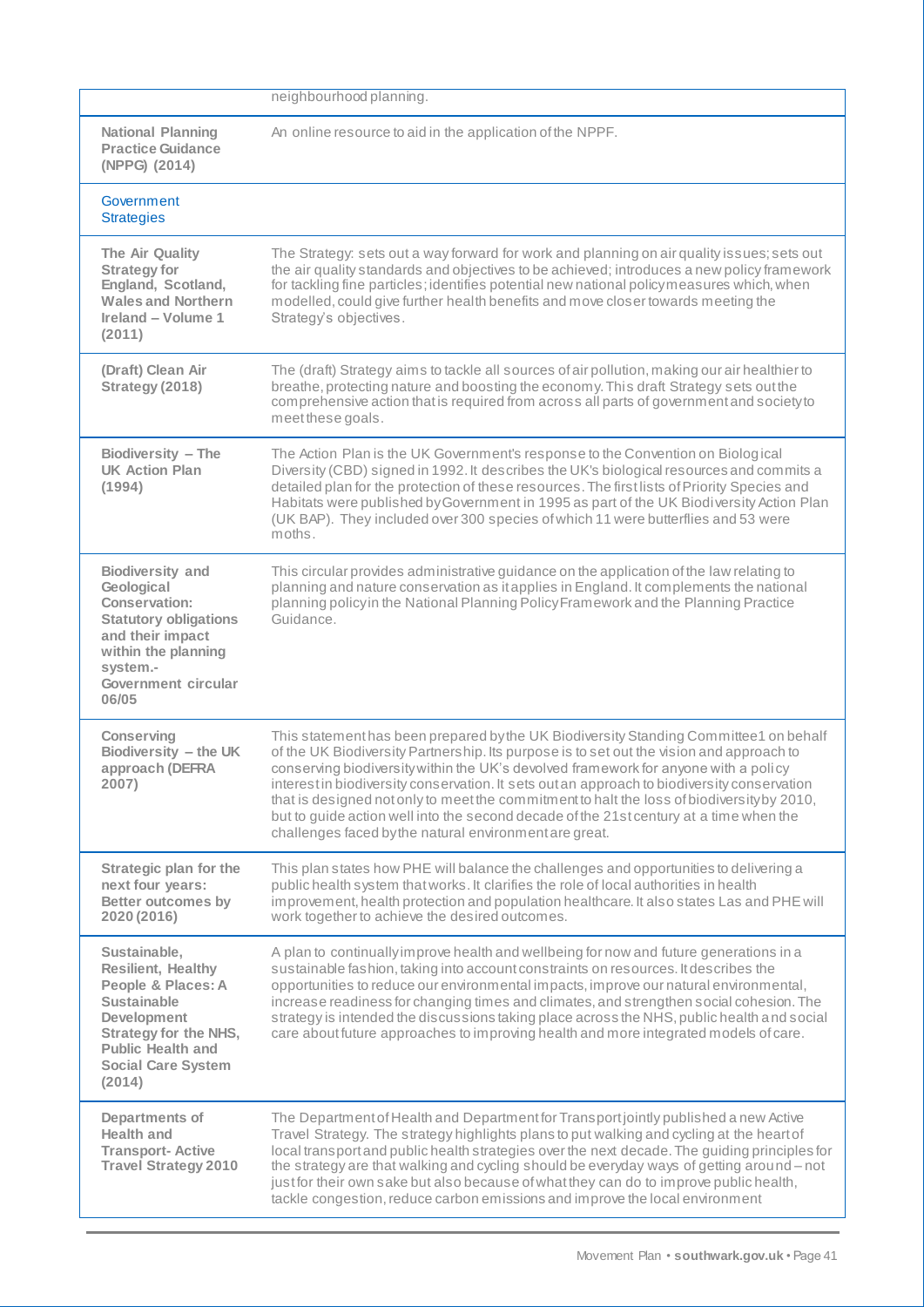| <b>Working Together to</b><br><b>Promote Active</b><br>Travel: A briefing for<br>local authorities<br>(2016)                      | This briefing has been written for transport planners, others concerned with the built<br>environment, and public health practitioners. It looks at the impact of current transport<br>systems and sets out the many benefits of increasing physical activity through active                                                                                                                                                                          |
|-----------------------------------------------------------------------------------------------------------------------------------|-------------------------------------------------------------------------------------------------------------------------------------------------------------------------------------------------------------------------------------------------------------------------------------------------------------------------------------------------------------------------------------------------------------------------------------------------------|
|                                                                                                                                   | travel. It suggests that while motorised road transport has a role in supporting the<br>economy, a rebalancing of our travel system is needed.                                                                                                                                                                                                                                                                                                        |
| <b>Healthy Weight</b><br><b>Healthy Lives: A</b><br><b>Cross Government</b><br><b>Strategy for England</b><br>(2008)              | This cross-government strategy is the first step in a sustained programme to support<br>people to maintain a healthy weight. It will be followed by a public annual report that<br>assesses progress, looks at the latest evidence and trends, and makes recommendations<br>for further action.                                                                                                                                                       |
| <b>Biodiversity 2020: A</b><br>strategy for<br>England's wildlife<br>and ecosystem<br>services and its<br>outcomes and<br>actions | This new, ambitious biodiversity strategy for England builds on the Natural Environment<br>White Paper and provides a comprehensive picture of how we are implementing our<br>international and EU commitments. It sets out the strategic direction for biodiversity policy<br>for the next decade on land (including rivers and lakes) and at sea.                                                                                                   |
| <b>Noise Policy</b><br><b>Statement for</b><br><b>England</b><br>(DEFRA 2010)                                                     | This statement sets out the long term vision of Government noise policy, which is to<br>promote good health and a good quality of life through the management of noise within the<br>context of Government policy on sustainable development. The policy seeks to make<br>explicit the implicit underlying principles and aims regarding noise management and control<br>that are to be found in existing policy documents, legislation and guidance. |
| Plan for Growth -<br>(March 2011)                                                                                                 | The Government's economic policy objective is to achieve strong, sustainable and<br>balanced growth that is more evenly shared across the country and between industries.<br>The Plan for Growth contains four overarching ambitions that will ensure the progress is<br>made towards achieving this economic objective. The ambitions are:                                                                                                           |
|                                                                                                                                   | 1. to create the most competitive tax system in the G20;                                                                                                                                                                                                                                                                                                                                                                                              |
|                                                                                                                                   | 2. to make the UK one of the best places in Europe to start, finance and grow a business;                                                                                                                                                                                                                                                                                                                                                             |
|                                                                                                                                   | 3. to encourage investment and exports as a route to a more balanced economy; and                                                                                                                                                                                                                                                                                                                                                                     |
|                                                                                                                                   | 4. to create a more educated workforce that is the most flexible in Europe.                                                                                                                                                                                                                                                                                                                                                                           |
| Government<br>Progress in<br><b>Mainstreaming</b><br><b>Sustainable</b><br>Development - 2013                                     | This document sets out the progress made towards the Government's vision for<br>sustainable development, action to tackle climate change, protecting and enhancing the<br>natural environment, and fairness and improving wellbeing, and building a Big Society. It<br>sets out a number of Sustainable Development Indicators that enables scrutiny of<br>Government progress.                                                                       |
| <b>Strategic Review of</b><br><b>Health Inequalities in</b><br><b>England Post 2010</b><br>(The Marmot Review)                    | In November 2008, Professor Sir Michael Marmot was asked by the Secretary of State for<br>Health to chair an independent review to propose the most effective evidence-based<br>strategies for reducing health inequalities in England from 2010. The strategy will include<br>policies and interventions that address the social determinants of health inequalities.                                                                                |
|                                                                                                                                   | The Review had four tasks                                                                                                                                                                                                                                                                                                                                                                                                                             |
|                                                                                                                                   | 1 Identify, for the health inequalities challenge facing England, the evidence most relevant<br>to underpinning future policy and action                                                                                                                                                                                                                                                                                                              |
|                                                                                                                                   | 2 Show how this evidence could be translated into practice                                                                                                                                                                                                                                                                                                                                                                                            |
|                                                                                                                                   | 3 Advise on possible objectives and measures, building on the experience of the current<br>PSA target on infant mortality and life                                                                                                                                                                                                                                                                                                                    |
|                                                                                                                                   | expectancy                                                                                                                                                                                                                                                                                                                                                                                                                                            |
|                                                                                                                                   | 4 Publish a report of the Review's work that will contribute to the development of a post-<br>2010 health inequalities strategy.                                                                                                                                                                                                                                                                                                                      |
| Government<br><b>Construction</b><br><b>Strategy 2016-2020</b><br>(March 2016)                                                    | The strategy sets out the Government's plan to develop its capability as a construction<br>client and act as an exemplary client across the industry. It will help departments meet the<br>challenges of inflationary pressure in a rising market by driving increased construction<br>productivity and understanding stages in programmes where efficiencies can be achieved.                                                                        |
| <b>Adapting to climate</b>                                                                                                        | The National Adaptation Programme sets out what government, businesses and society                                                                                                                                                                                                                                                                                                                                                                    |
|                                                                                                                                   |                                                                                                                                                                                                                                                                                                                                                                                                                                                       |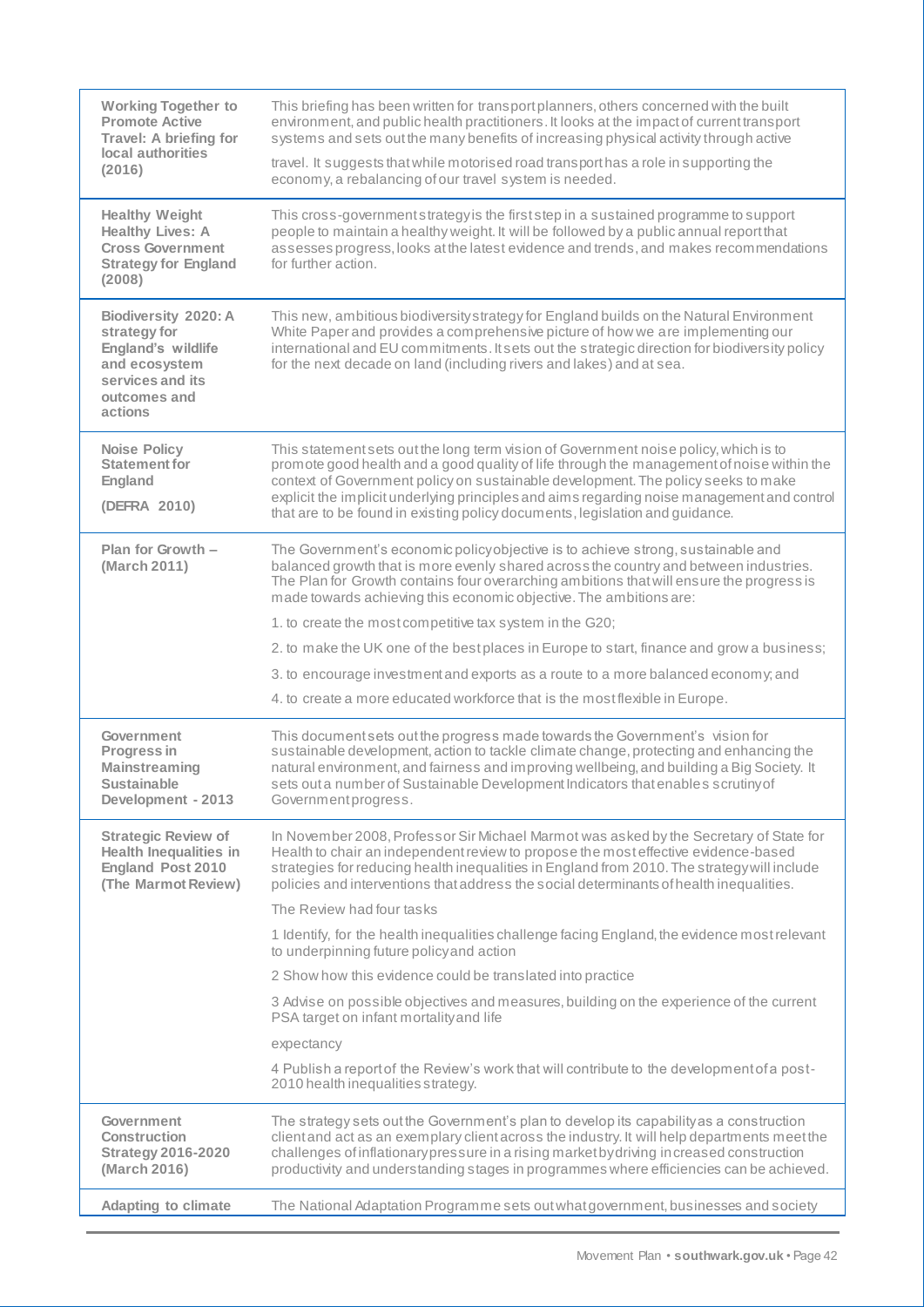| change: national<br>adaptation<br>programme (2013)                                                                                                      | are doing to become more climate ready. It contains a register of actions which includes all<br>the actions agreed in the programme so far. It also aligns risks identified in the Climate<br>Change Risk Assessment to actions being undertaken or to be undertaken and the<br>times cales according to each theme.                                                                                                                              |
|---------------------------------------------------------------------------------------------------------------------------------------------------------|---------------------------------------------------------------------------------------------------------------------------------------------------------------------------------------------------------------------------------------------------------------------------------------------------------------------------------------------------------------------------------------------------------------------------------------------------|
| The Carbon Plan:<br>Delivering our low<br>carbon future (2011)                                                                                          | This plan sets out how the UK will achieve decarbonisation within the framework of our<br>energy policy: to make the transition to a low carbon economy while maintaining energy<br>security, and minimising costs to consumers, particularly those in poorer households.                                                                                                                                                                         |
| <b>UK Renewable</b><br><b>Energy Strategy</b><br>(2009)                                                                                                 | The Renewable Energy Strategy sets a path towards increasing UK generation of<br>renewable projects. It sets out the actions the Government are taking to ensure the targets<br>of producing 15% of UK energy needs from renewable energy sources by 2020 are met.                                                                                                                                                                                |
|                                                                                                                                                         | To achieve this the strategy calls for;                                                                                                                                                                                                                                                                                                                                                                                                           |
|                                                                                                                                                         | • 30% of electricity supplyto come from renewable sources, including 2% from micro-<br>generation                                                                                                                                                                                                                                                                                                                                                 |
|                                                                                                                                                         | • 12% of heat supply to come from renewable sources                                                                                                                                                                                                                                                                                                                                                                                               |
|                                                                                                                                                         | • 10% of transport supply from renewable sources                                                                                                                                                                                                                                                                                                                                                                                                  |
| <b>UK Sustainable</b><br><b>Procurement Action</b><br>Plan (2007)                                                                                       | The Government launched a package of actions to deliver the step change needed to<br>ensure that supply chains and public services will be increasingly low carbon, low waste<br>and water efficient, respect biodiversity and deliver wider sustainable development goals.                                                                                                                                                                       |
|                                                                                                                                                         | The Action Plan puts in place clear lines of accountabilities and reporting, and develops<br>plans to raise the standards and status of procurement practice in Government which will<br>strengthen delivery of these targets.                                                                                                                                                                                                                    |
| <b>Sustainable</b><br>Procurement<br><b>National Action Plan:</b><br><b>Recommendations</b><br>from the Sustainable<br><b>Procurement Task</b><br>Force | The strategy recognises the importance in moving towards a more sustainable economy<br>and the national action plan analyses the key barriers to sustainable procurement and how<br>to overcome them. The plan makes recommendations for sustainable action and details<br>the actions which must be taken with milestones for getting started and clear target dates<br>for the future.                                                          |
| <b>Future Water: The</b><br>Government's Water<br><b>Strategy for England</b><br>(2011)                                                                 | This includes: sustainable delivery of secure water supplies, an improved and protected<br>water environment, fair, affordable and cost-reflective water charges, reduced water sector<br>greenhouse gas emissions and more sustainable and effective management of surface<br>water.                                                                                                                                                             |
| <b>Waste Management</b><br>Plan for England<br>(2013)                                                                                                   | The waste management plan for England (WMPE) provides an analysis of the current<br>waste management situation in England and fulfils the mandatory requirements of article<br>28 of the revised Waste Framework Directive (rWFD). The plan does not introduce new<br>policies or change the landscape of how waste is managed in England. Its core aim is to<br>bring current waste management policies under the umbrella of one national plan. |
| National Flood and                                                                                                                                      | Objectives are to:                                                                                                                                                                                                                                                                                                                                                                                                                                |
| <b>Coast Erosion</b><br>Management                                                                                                                      | • ensure a clear understanding of the risks of flooding and coastal erosion                                                                                                                                                                                                                                                                                                                                                                       |
| Strategy (July 2011)                                                                                                                                    | • set out clear and consistent plans for risk management                                                                                                                                                                                                                                                                                                                                                                                          |
|                                                                                                                                                         | · manage flood and coastal erosion risks in an appropriate way                                                                                                                                                                                                                                                                                                                                                                                    |
|                                                                                                                                                         | • ensure that emergencyplans and responses to flood incidents are effective                                                                                                                                                                                                                                                                                                                                                                       |
|                                                                                                                                                         | • help communities to recover more quickly and effectively after incidents.                                                                                                                                                                                                                                                                                                                                                                       |
| <b>National Flood</b><br><b>Emergency</b>                                                                                                               | In planning and preparing for a flooding emergency, the Government's strategic objectives<br>are to:                                                                                                                                                                                                                                                                                                                                              |
| <b>Framework for</b><br>England (2014)                                                                                                                  | • protect human life and alleviate suffering; and, as far as possible, property and the<br>environment:                                                                                                                                                                                                                                                                                                                                           |
|                                                                                                                                                         | . support the continuity of everyday activity and the restoration of disrupted services at the<br>earliest opportunity; and                                                                                                                                                                                                                                                                                                                       |
|                                                                                                                                                         | • uphold the rule of law and the democratic process.                                                                                                                                                                                                                                                                                                                                                                                              |
| <b>Prevention is better</b>                                                                                                                             | This document sets out the Waste Prevention Programme for England. It articulates the                                                                                                                                                                                                                                                                                                                                                             |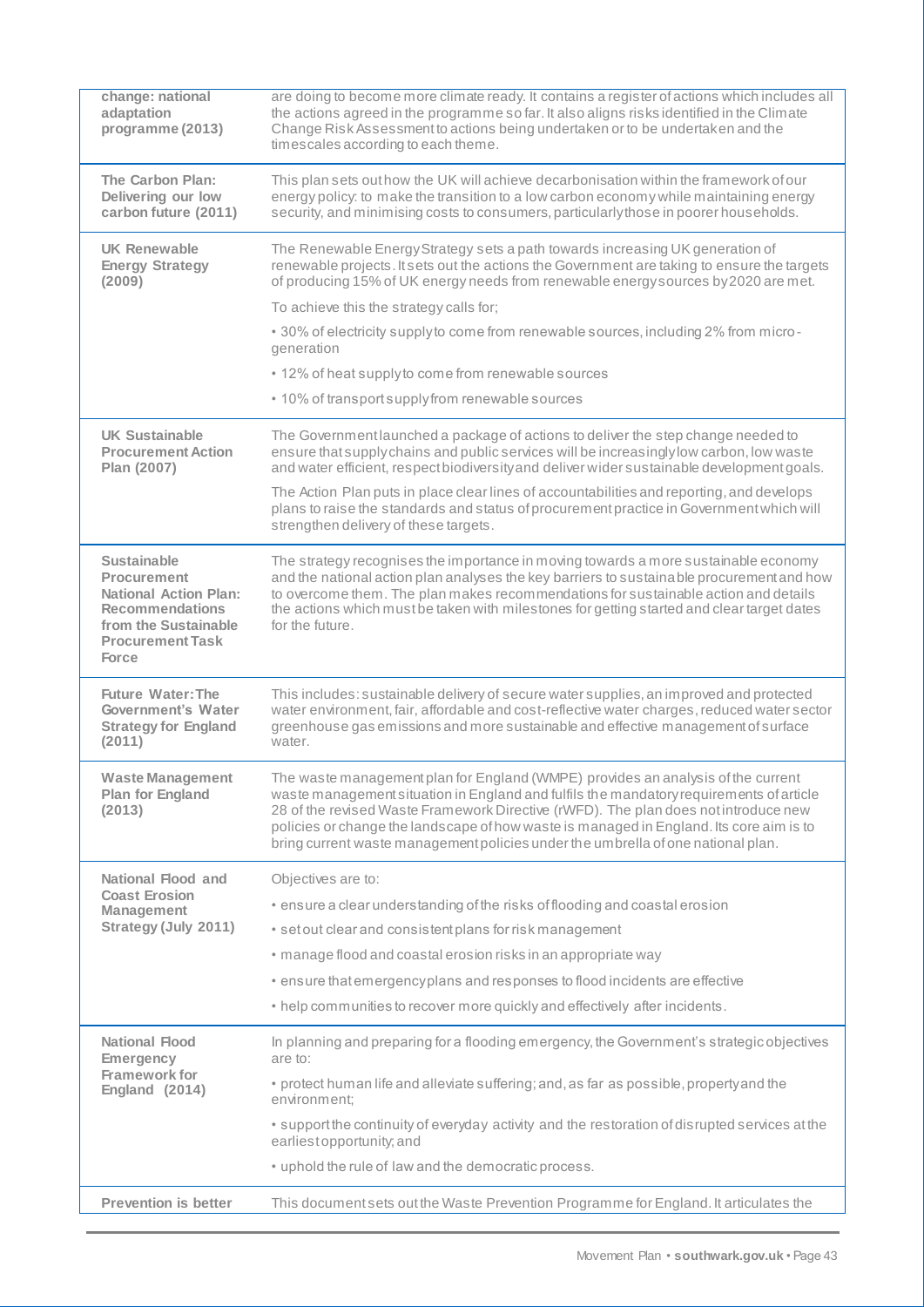| than cure: the role of<br>waste prevention in<br>moving to a more<br>resource efficient<br>economy. (2013)                   | actions for government and others which together will move us towards reducing waste.<br>The aim of the Programme is to improve the environment and protect human health by<br>supporting a resource efficient economy, reducing the quantity and impact of waste<br>produced whilst promoting sustainable economic growth.                                                                                                                                                                                                                                                                                                                                                                          |
|------------------------------------------------------------------------------------------------------------------------------|------------------------------------------------------------------------------------------------------------------------------------------------------------------------------------------------------------------------------------------------------------------------------------------------------------------------------------------------------------------------------------------------------------------------------------------------------------------------------------------------------------------------------------------------------------------------------------------------------------------------------------------------------------------------------------------------------|
| <b>NHS Five Year</b><br>Forward View (2014)                                                                                  | The NHS Five Year Forward View was published on 23 October 2014 and sets out a vision<br>for the future of the NHS. It has been developed by the partner organisations that deliver<br>and oversee health and care services including NHS England, Public Health England,<br>Monitor, Health Education England, the Care Quality Commission and the NHS Trust<br>Development Authority. Patient groups, clinicians and independent experts have also<br>provided their advice to create a collective view of how the health service needs to change<br>over the next five years if it is to close the widening gaps in the health of the population,<br>quality of care and the funding of services. |
| Next steps on the<br>NHS five year<br>forward view (2017)                                                                    | The plan sets out the NHS' main national service improvement priorities over the next two<br>years, within the constraints of what is necessary to achieve financial balance across the<br>health service.                                                                                                                                                                                                                                                                                                                                                                                                                                                                                           |
| A Practical Guide to<br>the Strategic<br>Environmental<br><b>Assessment</b><br>Directive (2005)                              | Practical guidance, published in September 2005, on applying European Directive<br>2001/42/EC "on the assessment of the effects of certain plans and programmes on the<br>environment"                                                                                                                                                                                                                                                                                                                                                                                                                                                                                                               |
| <b>BREEAM (Building</b><br>Research<br><b>Establishment</b><br>Environmental<br><b>Assessment Method)</b><br>(2008)          | BREEAM addresses wide-ranging environmental and sustainability issues and enables<br>developers and designers to prove the environmental credentials of their buildings. It uses<br>a straightforward scoring system that is transparent, easy to understand and supported by<br>evidence-based research; has a positive influence on the design, construction and<br>management of buildings and sets and maintains a robust technical standard with rigorous<br>quality assurance and certification. It is an optional scheme for new development to<br>consider.                                                                                                                                  |
| <b>Environment Agency</b><br>- Creating a better<br>place: Our ambition<br>to 2020 (published<br>2016; updated 2018)         | The plan lays out an ambition to create a better place for people and wildlife by protecting<br>the environment and promote sustainable development. This will be done by putting people<br>and wildlife first and supporting local priorities in a recognition of the importance of place<br>and community.                                                                                                                                                                                                                                                                                                                                                                                         |
| <b>Environment Agency</b><br>- Climate Change,<br>adapting for<br>tomorrow (2009)                                            | This report shows how the Environment Agency are working, often in partnership with<br>others, to help communities and businesses adapt, while still protecting the natural<br>environment.                                                                                                                                                                                                                                                                                                                                                                                                                                                                                                          |
| <b>Environment Agency</b><br>- Flood risk<br>assessments:<br>climate change<br>allowances (2016)                             | Guidance on how climate change could affect flood risk to new development.                                                                                                                                                                                                                                                                                                                                                                                                                                                                                                                                                                                                                           |
| <b>Environment Agency</b><br>- Building a better<br>environment. Our<br>role in development<br>and how we can help<br>(2013) | This guide provides advice on making sure development contributes to the long-term<br>environmental quality of our country. The guide gives practical advice on each of the<br>environmental issues that may affect a site. This ranges from how you can reduce flood<br>risk through to creating quality green space in your development. It gives pointers for<br>building sustainable, cost-effective homes, helping create an environment in which people<br>will really want to live. It also provides examples of sites where this good practice has<br>already been applied.                                                                                                                  |
| <b>Environment Agency</b><br><b>State of Environment</b><br><b>Report for</b><br>Southwark (2010)                            | This report provides a snapshot of the environment in the London Borough of Southwark. It<br>outlines trends and changes in the environment, and highlights some of the work being<br>carried out in the local areas to improve the environment, and people's experience of it.<br>The report has been compiled as an extension of the London State of the Environment<br>report to provide a local focus on the boroughs and the health of their environment.                                                                                                                                                                                                                                       |
| Environment<br>Agency: State of the<br><b>Environment Report</b>                                                             | This report looks at the quality of London's environment today and over a time period back<br>to 2000. The report uses a series of indicators to illustrate this change including climate                                                                                                                                                                                                                                                                                                                                                                                                                                                                                                            |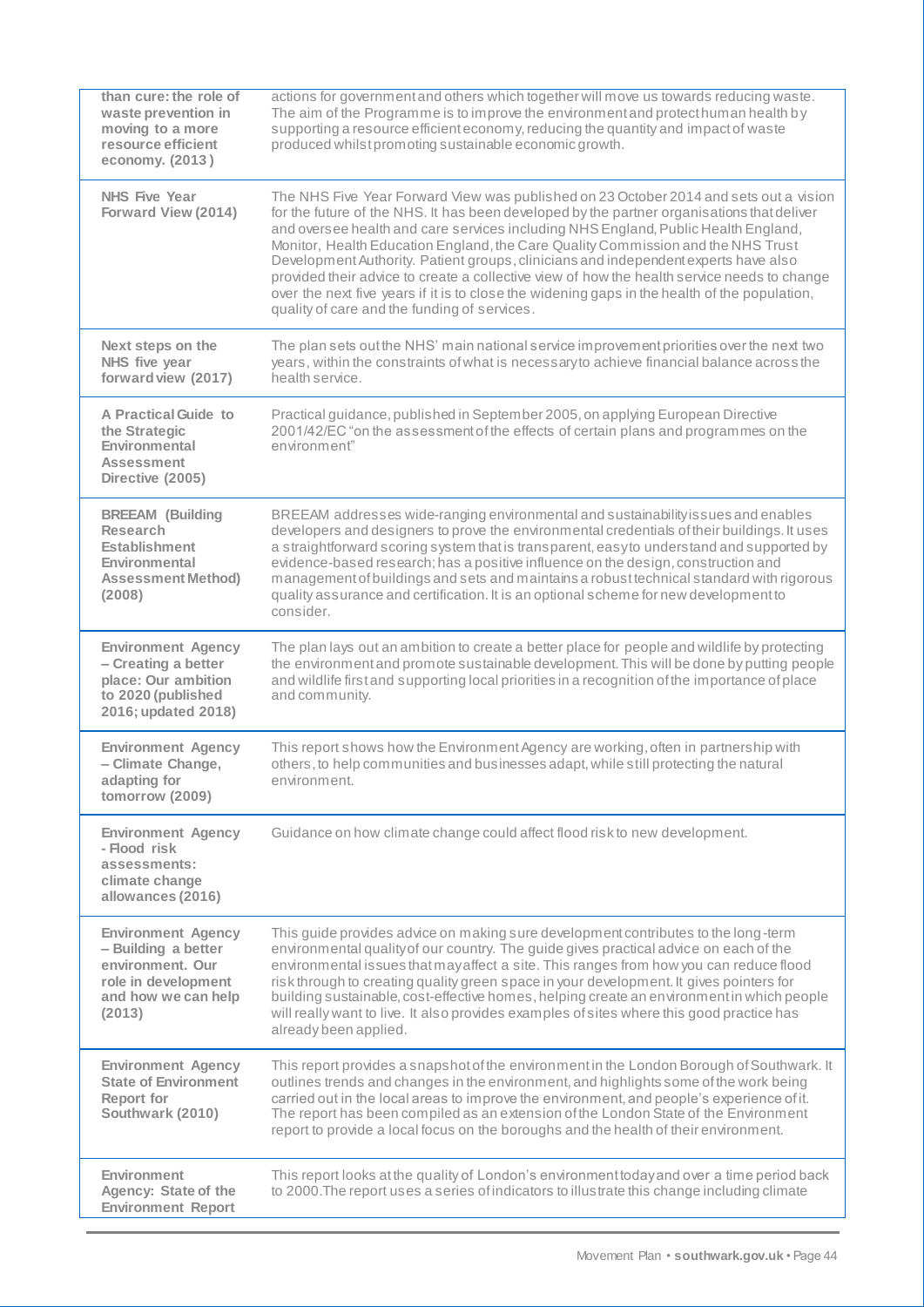| for London<br>(published 2011;<br>updated 2013)                                                                                                                                  | change, biodiversity and green infrastructure.                                                                                                                                                                                                                                                                                                                                                                                                                                            |
|----------------------------------------------------------------------------------------------------------------------------------------------------------------------------------|-------------------------------------------------------------------------------------------------------------------------------------------------------------------------------------------------------------------------------------------------------------------------------------------------------------------------------------------------------------------------------------------------------------------------------------------------------------------------------------------|
| <b>Environment</b><br>Agency: guidance<br>for developments<br>requiring planning<br>permission and<br>environmental<br>permits 2012                                              | This guidance sets out how the Environment Agency will respond to planning consultations<br>that require an environmental permit under the Environmental Permitting (England and<br>Wales) Regulations 2010 (EPR).                                                                                                                                                                                                                                                                        |
| <b>Environment Agency</b><br>Policy paper:<br><b>Preliminary flood</b><br>risk assessments<br>and flood risk areas<br>(2011) and Map of<br><b>Flood Risk areas in</b><br>England | The Environment Agency (EA) is responsible for managing flood risk from main rivers, the<br>sea and reservoirs. Lead local flood authorities, unitary authorities or county councils, are<br>responsible for local sources of flood risk, in particular surface water, groundwater and<br>ordinary watercourses. To manage flood risk both EA and lead local flood authorities must<br>follow a 6 year cycle of planning. The current planning cycle runs from 2010 to 2015.              |
| <b>Environment Agency</b><br><b>Greenroof Toolkit</b>                                                                                                                            | Environment Agency on-line toolkit which sets out guidance for site specific opportunities,<br>green roof design and technical assessment The vision is that developers will promote the<br>use of green roofs to:                                                                                                                                                                                                                                                                        |
|                                                                                                                                                                                  | • create a better and more sustainable London                                                                                                                                                                                                                                                                                                                                                                                                                                             |
|                                                                                                                                                                                  | • deliver better quality places to live and work                                                                                                                                                                                                                                                                                                                                                                                                                                          |
|                                                                                                                                                                                  | • create a low-carbon city                                                                                                                                                                                                                                                                                                                                                                                                                                                                |
|                                                                                                                                                                                  | • adapt to and mitigate the effects of climate change                                                                                                                                                                                                                                                                                                                                                                                                                                     |
| Environment<br>Agency:<br>Groundwater<br><b>Protection:</b><br><b>Principles and</b><br><b>Practice (GP3) (2013)</b>                                                             | The GP3 documentis a key Environment Agency reference for LPAs, developers and land<br>owners. It sets out our approach to groundwater protection and management and what we<br>want others to do. It covers our high-level approach, the technical background to our work<br>and an introduction to the tools we use. It also describes the legal framework the EA works<br>within and the approaches and positions it takes to regulate and influence certain activities<br>and issues. |
| <b>Environment</b><br>Agency: Guiding<br>principles for land<br>contamination (2010)                                                                                             | The GPLC documents were developed initially for landowners, developers, advisors and<br>practitioners involved in redevelopment and evaluation of land contamination. These<br>documents refer to relevant UK guidance and highlight specific steps and considerations<br>involved in evaluating risks associated with land and water contamination.                                                                                                                                      |
| Water for Life (2011)<br><b>Government White</b><br>paper                                                                                                                        | The Water White Paper focuses on the challenges facing the water sector, including<br>maintaining water supplies, keeping bills affordable and reducing regulation. It recognises<br>the need to protect rivers, streams and lakes from pollution and unsustainable abstraction,<br>and acknowledges the critical importance of water supply and sewerage infrastructure.                                                                                                                 |
| Forestry<br>commission - The<br>case for trees in<br>development and the<br>urban environment                                                                                    | This document aims to inspire people involved in planning policy and practice to become<br>champions and advocates for trees.                                                                                                                                                                                                                                                                                                                                                             |
| Neighbourhood<br>Planning (2013), as<br>amended                                                                                                                                  | Information on what neighbourhood planning is, why it matters, how it works, and sources<br>of advice and support available for communities.                                                                                                                                                                                                                                                                                                                                              |
| <b>English Indices of</b><br>Deprivation 2015                                                                                                                                    | The Index of Multiple Deprivation 2015 combines a number of indicators, chosen to cover a<br>range of economic, social and housing issues, into a single deprivation score for each<br>small area in England. This allows each area to be ranked relative to one another<br>according to their level of deprivation.                                                                                                                                                                      |
| Living Streets - UK<br>Charity for everyday<br>walking. Making the<br><b>Case for Investment</b>                                                                                 | This document provides an extensive report detailing the key investments in the walking<br>environment, in addition to outlining the benefits of walking friendlyplaces and the<br>identified cost of effectiveness.                                                                                                                                                                                                                                                                      |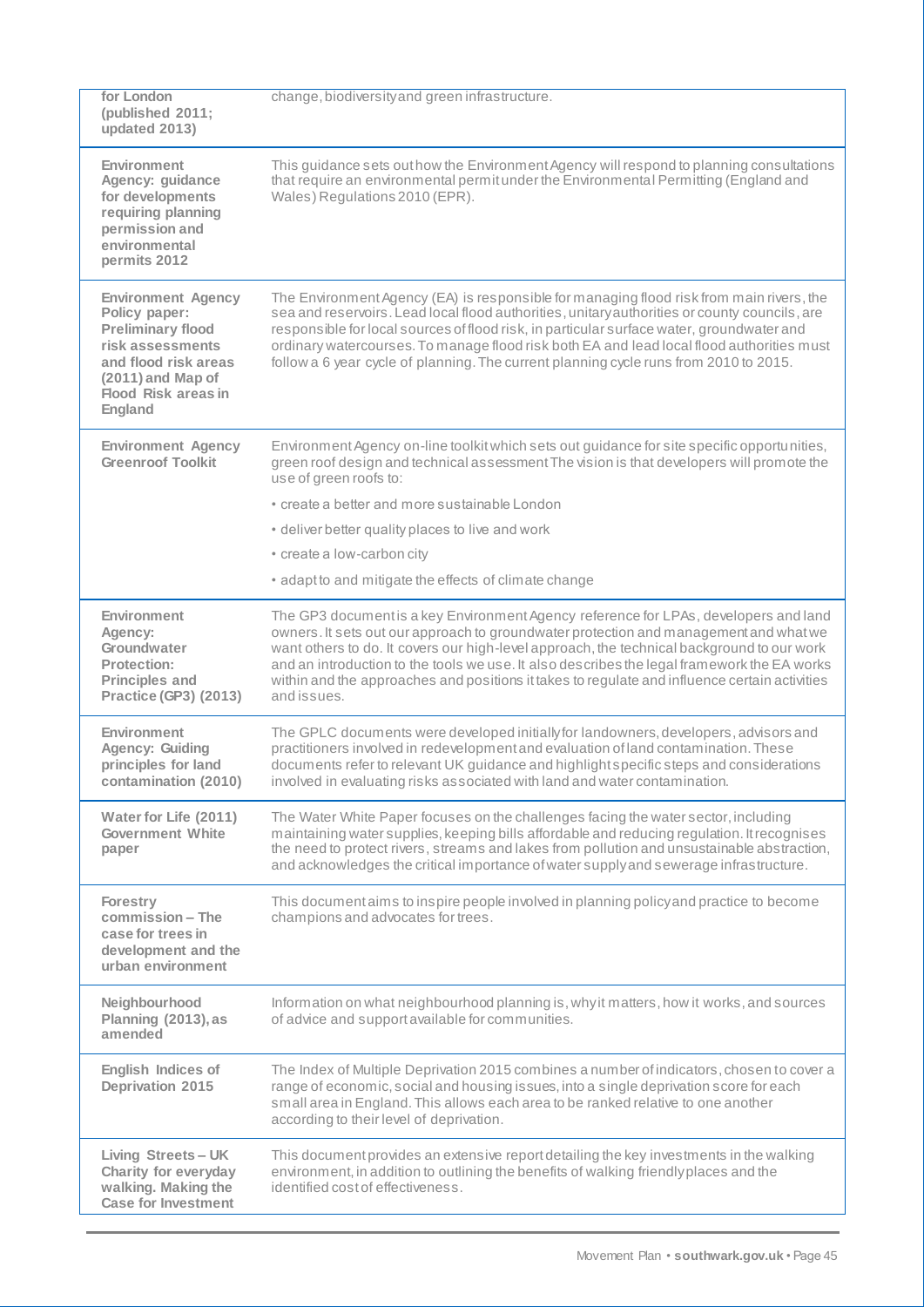| in the Walking<br>Environment A<br>review of the<br>evidence (2011).                                                                        |                                                                                                                                                                                                                                                                                                                                                                                                                                                                                                                                                                                                                                                                                                                                                                                                                                                                                                             |
|---------------------------------------------------------------------------------------------------------------------------------------------|-------------------------------------------------------------------------------------------------------------------------------------------------------------------------------------------------------------------------------------------------------------------------------------------------------------------------------------------------------------------------------------------------------------------------------------------------------------------------------------------------------------------------------------------------------------------------------------------------------------------------------------------------------------------------------------------------------------------------------------------------------------------------------------------------------------------------------------------------------------------------------------------------------------|
| How to get more<br>children walking to<br>school                                                                                            | This document comprises of the recommendations of the physical and financial benefits of<br>walking for everyone, captured from a 'Walk to School outreach project carried out with<br>various boroughs across England and Wales.                                                                                                                                                                                                                                                                                                                                                                                                                                                                                                                                                                                                                                                                           |
| A best practice<br>guide by Living<br><b>Streets</b>                                                                                        |                                                                                                                                                                                                                                                                                                                                                                                                                                                                                                                                                                                                                                                                                                                                                                                                                                                                                                             |
| <b>Model Procedures</b><br>for the Management<br>of Contaminated                                                                            | The Model Procedures for the Management of Land Contamination, CLR 11, have been<br>developed to provide the technical framework for applying a risk management process<br>when dealing with land affected by contamination.                                                                                                                                                                                                                                                                                                                                                                                                                                                                                                                                                                                                                                                                                |
| <b>Land-Environment</b><br>Agency.                                                                                                          | The process involves identifying, making decisions on, and taking appropriate action to<br>deal with land contamination in a way that is consistent with government policies and<br>legislation within the UK.                                                                                                                                                                                                                                                                                                                                                                                                                                                                                                                                                                                                                                                                                              |
| Natural England: A<br>natural development                                                                                                   | The Natural Development Project launched on 3 November 2009 to demonstrate how both<br>large and small scale development can                                                                                                                                                                                                                                                                                                                                                                                                                                                                                                                                                                                                                                                                                                                                                                                |
| (2009)                                                                                                                                      | incorporate green infrastructure in practice. Natural England and key players in the<br>development sector formed a partnership to understand how to value, design and create<br>quality green infrastructure. The partnership aims to demonstrate how - at different scales<br>and locations – the contribution of the natural environment in regeneration can move from<br>that of traditional landscaping to one of providing vital spaces for people, wildlife, health,<br>wellbeing, and climate change adaptation. The Natural Development project will provide a<br>focus for our engagement with real sites and enable us to practically demonstrate positive<br>planning with developers. It will work to highlight opportunities and overcome barriers to<br>success and enable sharing of best practice to support the mainstreaming of green<br>infrastructure in development and regeneration. |
|                                                                                                                                             | Over the coming months and years the project will collect and share:                                                                                                                                                                                                                                                                                                                                                                                                                                                                                                                                                                                                                                                                                                                                                                                                                                        |
|                                                                                                                                             | Case Studies, focusing on a range of sites - initially in the Thames Gateway, and widening<br>out as the project progresses.                                                                                                                                                                                                                                                                                                                                                                                                                                                                                                                                                                                                                                                                                                                                                                                |
|                                                                                                                                             | Commentary on problems, opportunities, and issues for large and small scale<br>developments.                                                                                                                                                                                                                                                                                                                                                                                                                                                                                                                                                                                                                                                                                                                                                                                                                |
|                                                                                                                                             | Technical information relating to our work with developers across the country.                                                                                                                                                                                                                                                                                                                                                                                                                                                                                                                                                                                                                                                                                                                                                                                                                              |
| <b>Biodiversity</b><br><b>Planning Toolkit</b><br>(2011)                                                                                    | The Toolkit provides information on the issues to be considered at the forward planning<br>stage, including gathering a sufficient evidence base, biodiversity opportunity mapping,<br>green infrastructure provision, setting spatial biodiversity objectives and targets and<br>identifying potential for biodiversity enhancements.                                                                                                                                                                                                                                                                                                                                                                                                                                                                                                                                                                      |
| <b>English Heritage</b><br><b>Conservation</b><br>Principles: for the<br>sustainable<br>management of the<br>historic environment<br>(2008) | This document contains policies and guidance for the sustainable management of the<br>historic environment.                                                                                                                                                                                                                                                                                                                                                                                                                                                                                                                                                                                                                                                                                                                                                                                                 |
| <b>Historic England</b><br>Note 8:<br><b>Sustainability</b><br>appraisal and<br>strategic<br>environmental<br>assessment (2016)             | This guidance focuses on SEA/SA for development plans, building on existing Government<br>advice, it is equally applicable to the preparation of SEAs for other types of documents,<br>such as Local Transport Plans and Water Resource Management Plans.                                                                                                                                                                                                                                                                                                                                                                                                                                                                                                                                                                                                                                                   |
| Conservation<br>Bulletin 47:<br>Characterisation,<br><b>English Heritage</b>                                                                | A bulletin that explores the subject of characterisation and sets out some examples of<br>studies of local character.                                                                                                                                                                                                                                                                                                                                                                                                                                                                                                                                                                                                                                                                                                                                                                                       |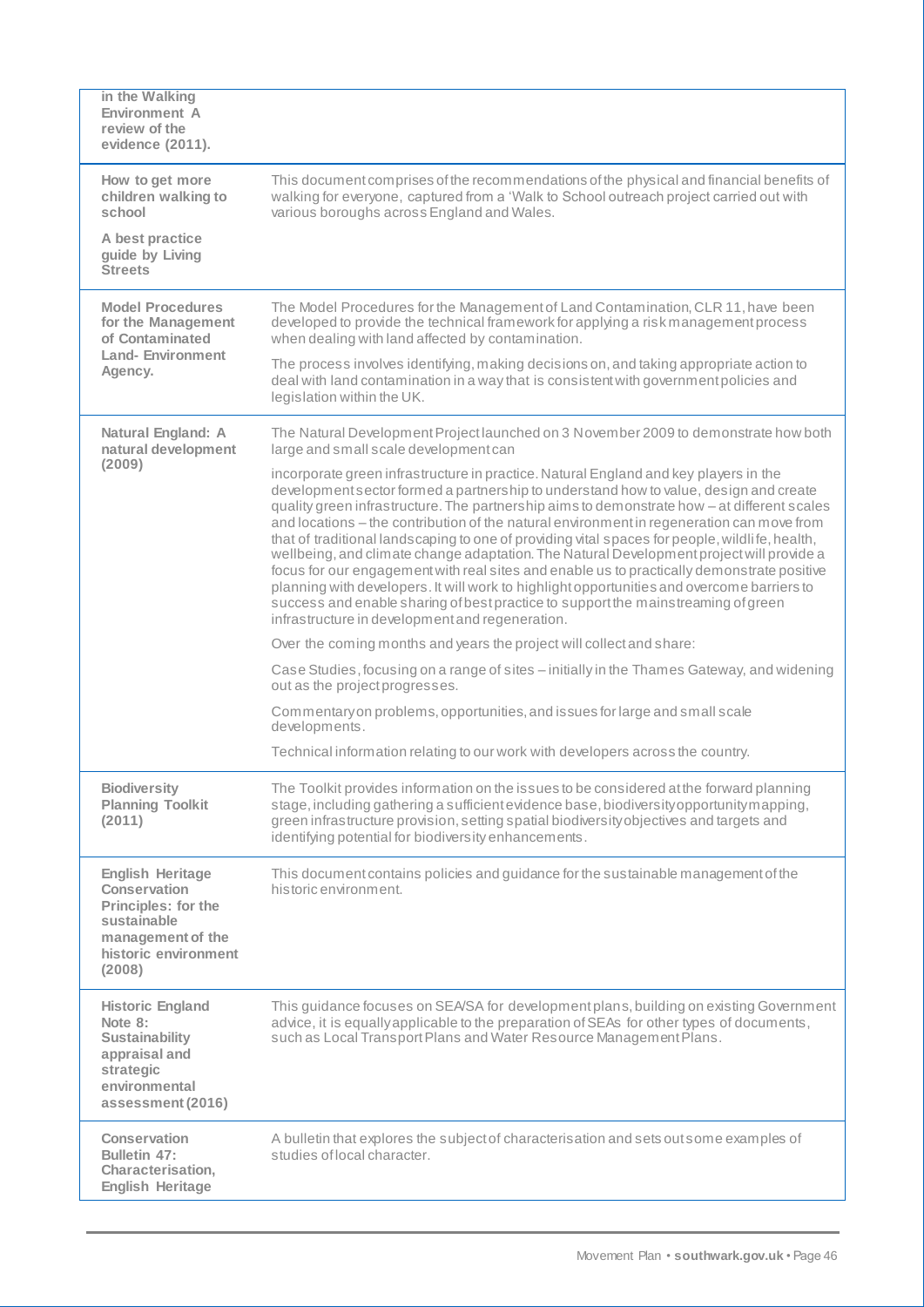| (2005)                                                                                                                                                           |                                                                                                                                                                                                                                                                                                                                                                                                                                                                                                                                                                                                                                                                                                                                                                                                    |
|------------------------------------------------------------------------------------------------------------------------------------------------------------------|----------------------------------------------------------------------------------------------------------------------------------------------------------------------------------------------------------------------------------------------------------------------------------------------------------------------------------------------------------------------------------------------------------------------------------------------------------------------------------------------------------------------------------------------------------------------------------------------------------------------------------------------------------------------------------------------------------------------------------------------------------------------------------------------------|
| Understanding<br><b>Place: Historic Area</b><br>Assessments in a<br><b>Planning and</b><br>Development<br>Context, English<br>Heritage (2010)                    | Sets out guidance for undertaking Historic Area Assessments to inform plan making and<br>development management.                                                                                                                                                                                                                                                                                                                                                                                                                                                                                                                                                                                                                                                                                   |
| <b>Understanding Place</b><br><b>Historic Area</b><br>Assessments:<br><b>Principles and</b><br>Practice, English<br>Heritage (2010)                              | Sets out guidance for how to undertake assessments for historic areas in order to produce<br>a Historic Area Assessment.                                                                                                                                                                                                                                                                                                                                                                                                                                                                                                                                                                                                                                                                           |
| <b>Valuing Places:</b><br><b>Good Practice in</b><br><b>Conservation Areas,</b><br><b>English Heritage</b><br>(2011)                                             | Sets out a series of exemplary case studies for managing change in the historic<br>environment.                                                                                                                                                                                                                                                                                                                                                                                                                                                                                                                                                                                                                                                                                                    |
| <b>Seeing The History</b><br>In The View: A<br><b>Method For</b><br><b>Assessing Heritage</b><br><b>Significance Within</b><br>Views, English<br>Heritage (2011) | Sets out a method for understanding and assessing heritage significance of views.                                                                                                                                                                                                                                                                                                                                                                                                                                                                                                                                                                                                                                                                                                                  |
| <b>Strategic</b><br>Environmental<br>Assessment.<br><b>Sustainability</b><br>Appraisal and The<br><b>Historic</b><br>Environment (2013)                          | This SEA/SA provides guidance that focuses on key principles required when analysing the<br>historic environment that must be measured for the development of certain Plans and<br>Programmes on the Environment that is also applicable to neighbourhood plans and other<br>documents such as the Local Transport Plans and Water Resource Management Plans.                                                                                                                                                                                                                                                                                                                                                                                                                                      |
| <b>The Historic</b><br>Environment in<br>Local Plans -<br><b>Historic</b><br><b>Environment Good</b><br><b>Practice Advice in</b><br>Planning: 1 (2015)          | This Historic England Good Practice Advice note provides comprehensive steps required<br>for the development of local plans through ascertaining not only the setting of the site, but<br>the 'value to society', to coincide with a strong evidence base that must incorporate the use<br>of local lists, heritage assets, with further consideration of the conservation areas within<br>and outside the site area. The conservation and enjoyment of the historic environment<br>must make a positive contribution, by enhancing the local character and distinctiveness of<br>the area, paying special attention in implementing historic environment legislation the<br>National Planning Policy Framework (NPPF), and the related guidance given in the<br>Planning Practice Guidance (PPG). |
| <b>Managing</b><br>Significance in<br>Decision-Taking in<br>the Historic<br>Environment<br><b>Historic</b><br><b>Environment Good</b>                            | This Historic England Good Practice Advice note provides the key principles required for<br>Managing Significance in Decision-Taking in the Historic Environment, inline with<br>implementing historic environment legislation, the National Planning Policy Framework<br>(NPPF), and the related guidance given in the Planning Practice Guidance (PPG).                                                                                                                                                                                                                                                                                                                                                                                                                                          |
| <b>Practice Advice in</b><br><b>Planning: 2 (2015)</b>                                                                                                           |                                                                                                                                                                                                                                                                                                                                                                                                                                                                                                                                                                                                                                                                                                                                                                                                    |
| The Setting of<br><b>Heritage Assets</b><br>Historic<br><b>Environment Good</b><br><b>Practice Advice in</b><br><b>Planning: 3 (2015)</b>                        | The GPA outlines good vital information on good practice to assist local authorities,<br>planning and other consultants, owners, applicants and other interested parties in<br>implementing historic environment policy in the National Planning Policy Framework<br>(NPPF) and the related guidance in the National Planning Practice Guide (PPG).                                                                                                                                                                                                                                                                                                                                                                                                                                                |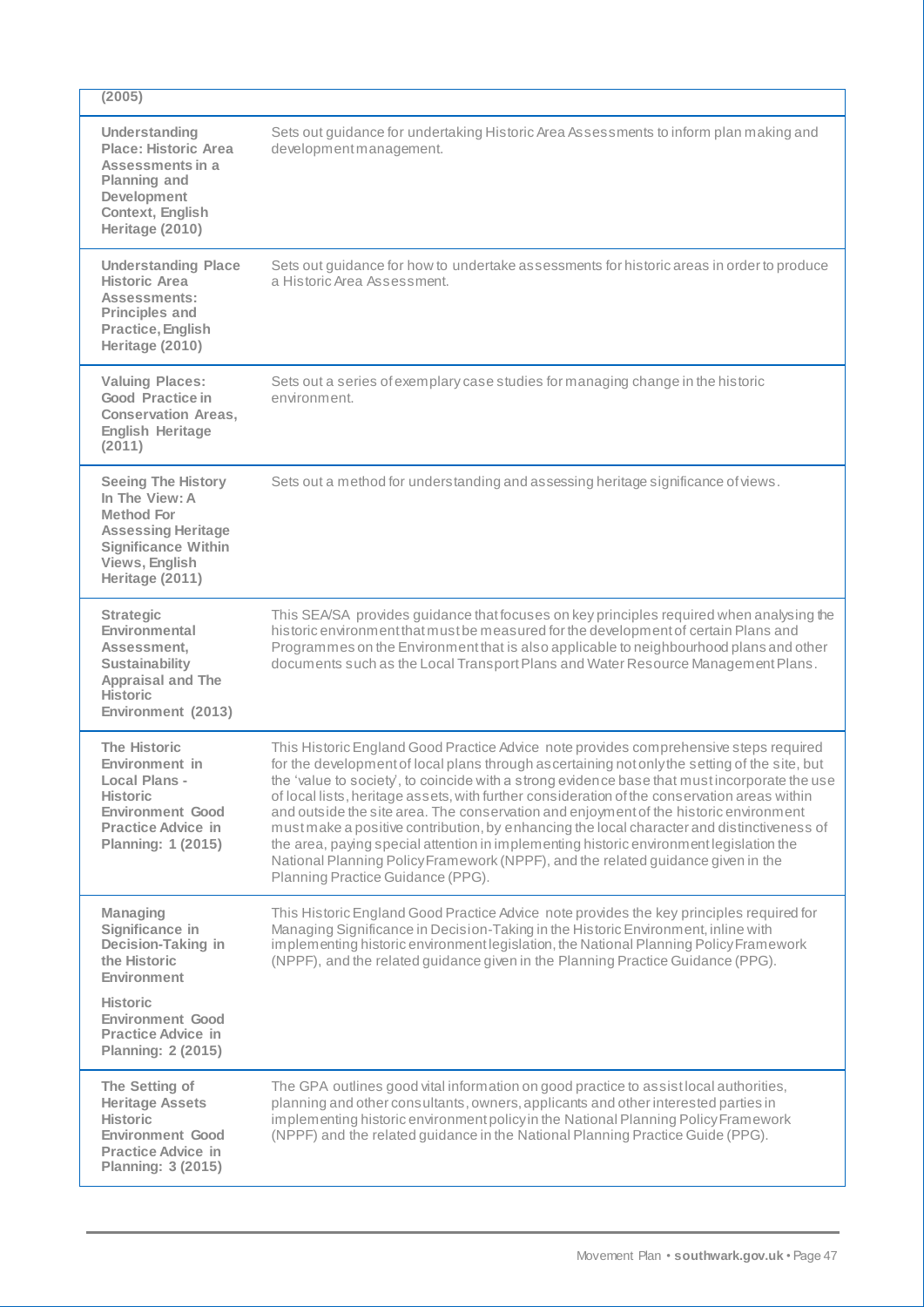| <b>Tall Buildings</b><br><b>Historic England</b><br><b>Advice Note 4 (2015)</b>                                                                                 | This Historic England Good Practice Advice note provides guided support to all those<br>dealing with proposals for tall buildings in implementing historic environment legislation, the<br>National Planning Policy Framework (NPPF), and the related guidance given in the<br>Planning Practice Guidance (PPG).                                                                                                                                                                                                                                               |
|-----------------------------------------------------------------------------------------------------------------------------------------------------------------|----------------------------------------------------------------------------------------------------------------------------------------------------------------------------------------------------------------------------------------------------------------------------------------------------------------------------------------------------------------------------------------------------------------------------------------------------------------------------------------------------------------------------------------------------------------|
| Understanding<br>place: Historic area<br>assessments (2017)                                                                                                     | Sets out case studies for how historic characterisation can be used to inform plan making<br>and development management decisions.                                                                                                                                                                                                                                                                                                                                                                                                                             |
| Understanding<br><b>Place: Conservation</b><br>Area Designation,<br>Appraisal and<br>Management,<br><b>English Heritage</b><br>(2011)                           | Sets out guidance for managing change in a way that conserves and enhances historic<br>areas through conservation area designation, appraisal and management.                                                                                                                                                                                                                                                                                                                                                                                                  |
| <b>Good Practice for</b><br><b>Local Listing</b><br>Consultation<br>Draft, English<br>Heritage (2011)                                                           | Sets out best practice guidance for identifying buildings and structures suitable for local<br>listing and for managing the list.                                                                                                                                                                                                                                                                                                                                                                                                                              |
|                                                                                                                                                                 |                                                                                                                                                                                                                                                                                                                                                                                                                                                                                                                                                                |
| Guidance on<br>Heritage Impact<br><b>Assessments for</b><br><b>Cultural World</b><br><b>Heritage Properties,</b><br><b>ICOMOS (2011)</b>                        | Sets out guidance for producing Heritage Impact Assessments for World Heritage Sites in<br>order to evaluate the impact of potential development on the Outstanding Universal Value.<br>This may also provide a guide for assessing general impact of development on heritage<br>assets and their settings.                                                                                                                                                                                                                                                    |
| <b>National Institute for</b><br><b>Health and Clinical</b><br><b>Excellence</b><br>(NICE):Alcohol-use<br>disorders:<br>preventing harmful<br>drinking (2010)   | The guidance identifies how government policies on alcohol pricing, its availability and how<br>it is marketed could be used to combat such harm. Changes in policy in these areas are<br>likely to be more effective in reducing alcohol-related harm among the population as a<br>whole than actions undertaken by local health professionals.                                                                                                                                                                                                               |
| <b>National Institute for</b><br><b>Health and Clinical</b><br><b>Excellence (NICE):</b><br><b>Prevention of</b>                                                | The guidance is for government, the NHS, local authorities, industry and all those whose<br>actions influence the population's cardiovas cular health (that is, can help keep people's<br>hearts healthy and prevent strokes). The guidance comprises two sets of<br>recommendations aimed at national policy makers and local practitioners respectively.                                                                                                                                                                                                     |
| Cardiovascular<br>disease at the<br>population level<br>(2010)                                                                                                  | Recommendations 1 to 12 outline a national framework for action. They break new ground<br>for NICE by focusing on legislative, regulatory and voluntary changes – including further<br>development of existing policies. Topics covered include:                                                                                                                                                                                                                                                                                                               |
|                                                                                                                                                                 | • How to reduce the nation's consumption of salt, saturated fats and trans fats                                                                                                                                                                                                                                                                                                                                                                                                                                                                                |
|                                                                                                                                                                 | • How to ensure food marketing and promotions aimed at children and young people do not<br>encourage them to consume high levels of salt, saturated fats and trans fats                                                                                                                                                                                                                                                                                                                                                                                        |
|                                                                                                                                                                 | • Commercial interests                                                                                                                                                                                                                                                                                                                                                                                                                                                                                                                                         |
|                                                                                                                                                                 | • Food product labelling                                                                                                                                                                                                                                                                                                                                                                                                                                                                                                                                       |
|                                                                                                                                                                 | • The European Union's common agricultural policy                                                                                                                                                                                                                                                                                                                                                                                                                                                                                                              |
|                                                                                                                                                                 | • Public sector catering guidelines                                                                                                                                                                                                                                                                                                                                                                                                                                                                                                                            |
|                                                                                                                                                                 | • Advice on take-aways and other food outlets.                                                                                                                                                                                                                                                                                                                                                                                                                                                                                                                 |
| National Institute for<br><b>Health and Clinical</b><br><b>Excellence (NICE):</b><br><b>Preventing</b><br>unintentional<br>injuries among<br>children and young | This is one of three pieces of NICE guidance published in November 2010 on how to<br>prevent unintentional injuries among under-15s. A second publication covers unintentional<br>injuries in the home and a third covers strategies, regulation, enforcement, surveillance and<br>workforce development. The guidance covers 20 mph limits, 20mph zones and engineering<br>measures to reduce speed or make routes safer. The recommendations include advice on:<br>• How health professionals and local highways authorities can coordinate work to make the |
| people aged under                                                                                                                                               | road environment safer.                                                                                                                                                                                                                                                                                                                                                                                                                                                                                                                                        |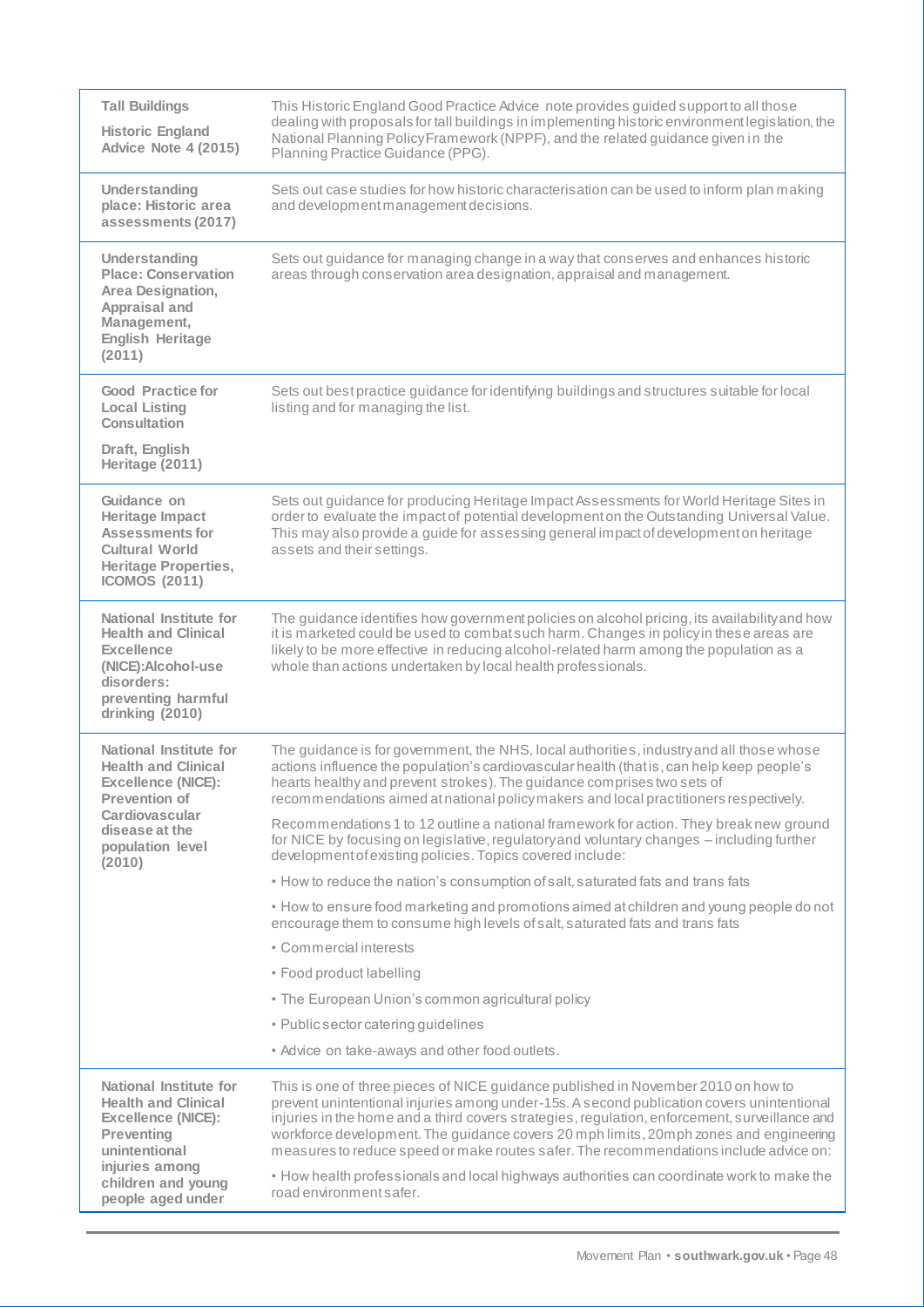| 15: road design and<br>modification                                                         | . Introducing engineering measures to reduce vehicle speeds, in line with Department for<br>Transport guidance.                                                                                                                                                                     |
|---------------------------------------------------------------------------------------------|-------------------------------------------------------------------------------------------------------------------------------------------------------------------------------------------------------------------------------------------------------------------------------------|
|                                                                                             | • Making routes commonly used by children and young people safer. This includes routes<br>to schools and parks.                                                                                                                                                                     |
| <b>National Institute for</b><br><b>Health and Clinical</b><br><b>Excellence (NICE):</b>    | This guidance is for all those who are involved in promoting physical activity among<br>children and young people, including parents and carers. The NICE recommendations give<br>advice on:                                                                                        |
| <b>Promoting physical</b><br>activity: active play                                          | • how to promote the benefits of physical activity and encourage participation                                                                                                                                                                                                      |
| and sport for pre-                                                                          | • high level strategic planning                                                                                                                                                                                                                                                     |
| school and school-<br>age children and                                                      | • the importance of consultation with children and young people and how to set about it                                                                                                                                                                                             |
| young people in<br>family, pre-school,                                                      | • planning and providing spaces, facilities and opportunities                                                                                                                                                                                                                       |
| school and                                                                                  | • training people to run programmes and activities                                                                                                                                                                                                                                  |
| community settings                                                                          | • how to promote physically active travel such as cycling and walking.                                                                                                                                                                                                              |
| National Institute for<br><b>Health and Clinical</b><br><b>Excellence (NICE):</b>           | This guidance offers the first evidence-based recommendations on how to improve the<br>physical environment to encourage physical activity. It is for NHS and other professionals<br>who have responsibility for the built or natural environment. This includes local transport    |
| <b>Promotion and</b><br>creation of<br>physical<br>environments that                        | authorities, transport planners, those working in local authorities and the education,<br>community, voluntary and private sectors. The seven recommendations cover strategy,<br>policy and plans, transport, public open spaces, buildings and schools. They include:              |
| support increased<br>levels of physical<br>activity                                         | • Ensure planning applications for new developments always prioritise the need for people<br>(including those whose mobility is impaired) to be physically active as a routine part of their<br>daily life.                                                                         |
|                                                                                             | • Ensure pedestrians, cyclists and users of other modes of transport that involve physical<br>activity are given the highest priority when developing or maintaining streets and roads.                                                                                             |
|                                                                                             | • Plan and provide a comprehensive network of routes for walking, cycling and using other<br>modes of transport involving physical activity.                                                                                                                                        |
| <b>Planning sustainable</b><br>cities for community<br>food growing (2014)                  | The Framework sets out what a range of local organisations can do to implement No<br>Health Without Mental Health, and improve mental health outcomes in their area. It also<br>outlines what work is underwaynationally to support this, and how progress will be<br>measured.     |
| Local action on<br>health inequalities:<br>evidence papers<br>(2014)                        | This research shows the evidence supporting action to reduce health inequalities.                                                                                                                                                                                                   |
| <b>Obesity: working</b><br>with local<br>communities; NICE<br>guidelines [PH42]<br>(2012)   | This guidance aims to support effective, sustainable and community-wide action to prevent<br>obesity. It sets out how local communities, with support from local organisations and<br>networks, can achieve this.                                                                   |
| <b>Physical activity:</b><br>walking and cycling<br><b>NICE</b> guidelines<br>[PH41] (2012) | This guideline sets out how people can be encouraged to increase the amount they walk or<br>cycle for travel or recreation purposes. This will help meet public health and other goals (for<br>instance, to reduce traffic congestion, air pollution and greenhouse gas emissions). |
| Regional                                                                                    |                                                                                                                                                                                                                                                                                     |
| Plan, Strategy or<br>Programme                                                              | Summary of objectives and targets                                                                                                                                                                                                                                                   |
| <b>Air Quality</b>                                                                          |                                                                                                                                                                                                                                                                                     |
| Clearing the air: The mayor's                                                               | This strategy sets out how to improve the quality of London's air and sets tough                                                                                                                                                                                                    |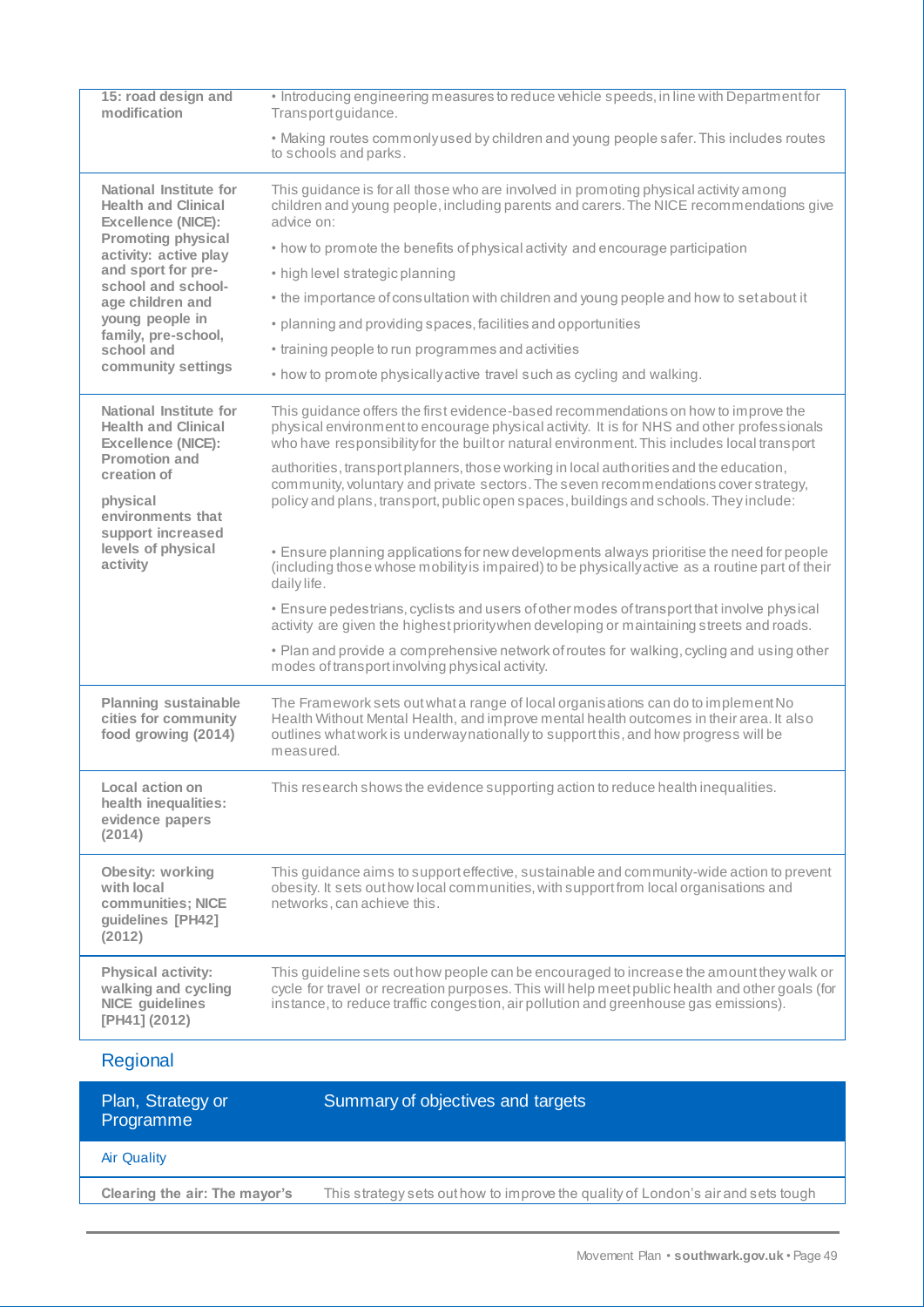| air quality strategy (2010)                                                                                        | new standards to address the main pollutants and meet legal limits in the short<br>and long term.                                                                                                                                                                                                                                                                                                                                                                                                                                                                                                                                                                                                                                                                      |
|--------------------------------------------------------------------------------------------------------------------|------------------------------------------------------------------------------------------------------------------------------------------------------------------------------------------------------------------------------------------------------------------------------------------------------------------------------------------------------------------------------------------------------------------------------------------------------------------------------------------------------------------------------------------------------------------------------------------------------------------------------------------------------------------------------------------------------------------------------------------------------------------------|
| The control of dust and<br>emissions from construction<br>and demolition - Best<br><b>Practice Guidance (2014)</b> | The GLA and London Councils have produced 'Best Practice Guidance' to control<br>dust and emissions from construction and demolition. The Guidance will be used<br>to inform the planning process within London boroughs; assisting developers in<br>understanding the methods available to them and what London boroughs might<br>expect. The Guidance will be reviewed regularly, in order to update new best<br>practice in dust and emissions management.                                                                                                                                                                                                                                                                                                          |
| Focus on London: The<br>Hidden City (2013)                                                                         |                                                                                                                                                                                                                                                                                                                                                                                                                                                                                                                                                                                                                                                                                                                                                                        |
| <b>A Digital Inclusion Strategy</b><br>for London (2015)                                                           | This strategy outlines why digital exclusion is an issue for London and how the<br>Mayor can work with partners to address the barriers people face to getting online.<br>It provides data on the numbers and groups of people that are digitally excluded. It<br>then explains the cost of digital exclusion to the individual, society and the<br>economy. The Mayor is keen to use his office to work with partners to ensure as<br>many Londoners who want to get online, have the opportunity to do so.                                                                                                                                                                                                                                                           |
| <b>Equal Life Chances for All</b><br>(2015)                                                                        | The Equal Life Chances for All framework 2014 highlights the Mayor's commitment<br>to tackling inequality; improving life chances, and removing barriers that prevent<br>people from reaching their full potential. The GLA will ensure that equality is<br>mainstreamed into everything the organisation does, including how it obtains<br>goods and services                                                                                                                                                                                                                                                                                                                                                                                                         |
| <b>Mayor's Annual Equality</b><br>Report 2016/17                                                                   | The Mayor's Annual Equality Report 2016/2017 highlights the progress made<br>during the financial year April 2016 to March 2017 towards achieving the GLA's<br>revised equality objectives. It also gives the latest figures and trends for the<br>indicators of progress.                                                                                                                                                                                                                                                                                                                                                                                                                                                                                             |
| Equal Life Chances for All -<br><b>Measures Report (2011)</b>                                                      | The Equal Life Chances for all Measures report sets out the most recent trends on<br>measures of the delivery of policies and programmes directly under the control of<br>the Mayor and his partners as well as statistical measures outside the Mayor's<br>direct influence.                                                                                                                                                                                                                                                                                                                                                                                                                                                                                          |
| Poverty in London report<br>(2015)                                                                                 | Detailing poverty levels in London on each London borough and for different<br>demographic groups                                                                                                                                                                                                                                                                                                                                                                                                                                                                                                                                                                                                                                                                      |
| A Fairer London: The 2015<br>Living Wage in London                                                                 | A report into the state of London's living wage which is an equalised income<br>yielding an hourly wage of £7.80 and the Income Distribution approach of £8.60.                                                                                                                                                                                                                                                                                                                                                                                                                                                                                                                                                                                                        |
| <b>Accessible London:</b><br>Achieving an Inclusive<br><b>Environment SPG (2014)</b>                               | This SPG provides guidance on the implementation of London Plan Policy 7.2 An<br>inclusive environment and of other policies in the Plan with specific reference to<br>inclusive design. It also provides guidance on Lifetime Neighbourhoods to support<br>London Plan Policy 7.1 Building London's neighbourhoods and communities. One<br>of the Mayor's aims for London is that everyone, whether resident, visitor or<br>worker, is able to participate and enjoy all that the city has to offer. To help achieve<br>this aim the London Plan 2011 includes a number of policies which promote an<br>inclusive environment to help ensure that all of London's diverse communities can<br>contribute to London's growing economy and enjoy a high quality of life. |
| <b>Strategy to end violence</b><br>against women and girls:<br>2016 to 2020                                        | This report sets out the Government's strategy to decrease violence towards<br>women and girls. Significant new legislation is sets out including specific offences<br>for stalking, forced marriage, failure to protect from FGM and revenge pornography                                                                                                                                                                                                                                                                                                                                                                                                                                                                                                              |
| Police and crime plan 2013-<br>16                                                                                  | The Police and Crime Plan 2013-2016 outlines the Mayor's mission, priorities and<br>objectives for tackling crime and making London safer.                                                                                                                                                                                                                                                                                                                                                                                                                                                                                                                                                                                                                             |
| 2015 round population<br>projections                                                                               | The White population of Greater London is projected to be fairly stable at about 4.9<br>million over the next decade and increase very slightly thereafter, reaching 5.1<br>million in 2041. The BAME population of Greater London is projected to increase<br>from 3.3 million in 2011 to 5.2 million in 2041. By the Census year 2011 the Black<br>African population (576 thous and) had surpassed the Indian population (545                                                                                                                                                                                                                                                                                                                                       |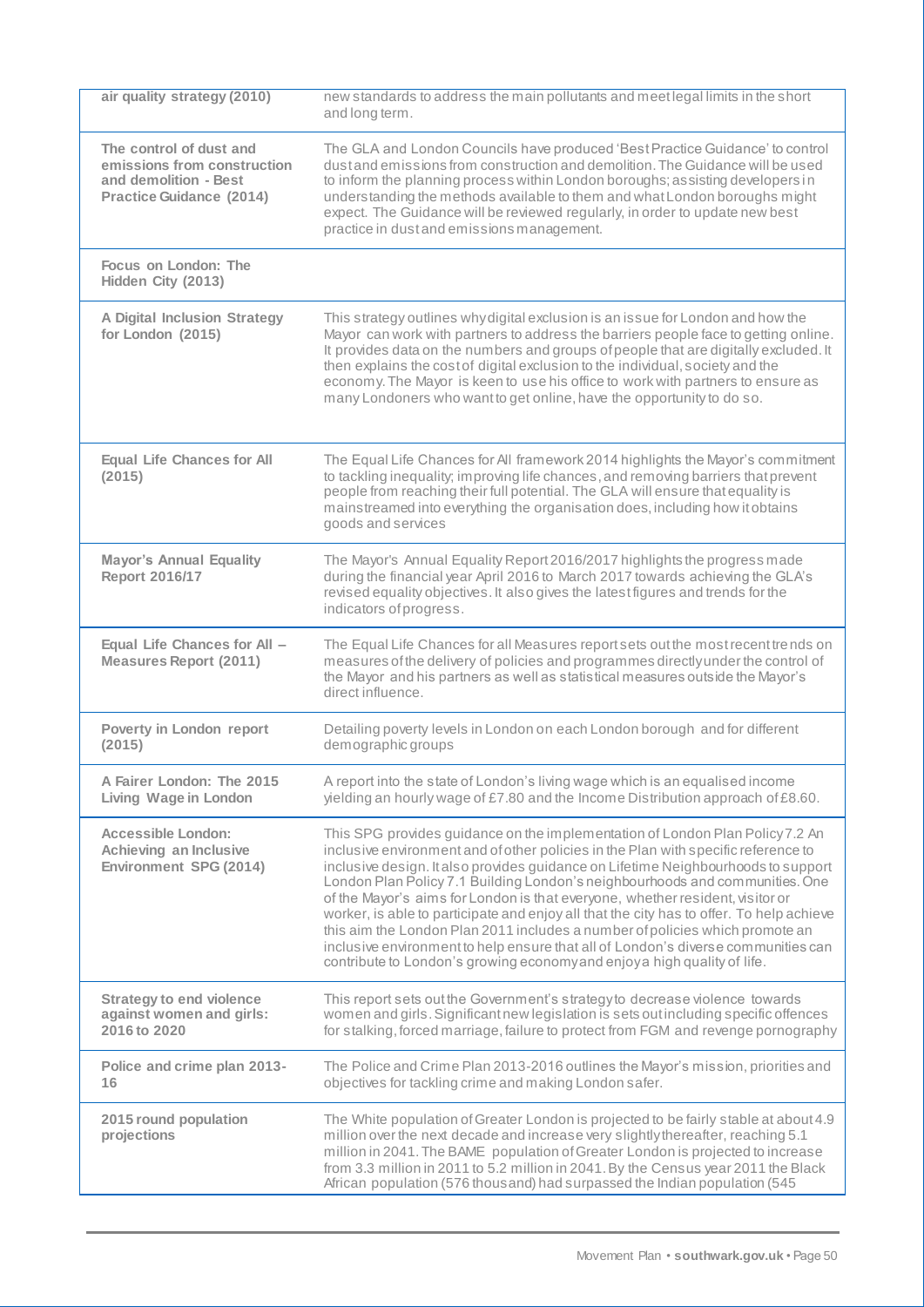|                                                                                 | thousand) to become the biggest individual BAME ethnic group in Greater London.                                                                                                                                                                                                                                                                                                                                                                                                                                                                                                                                                                                                                                                                                                                                                          |
|---------------------------------------------------------------------------------|------------------------------------------------------------------------------------------------------------------------------------------------------------------------------------------------------------------------------------------------------------------------------------------------------------------------------------------------------------------------------------------------------------------------------------------------------------------------------------------------------------------------------------------------------------------------------------------------------------------------------------------------------------------------------------------------------------------------------------------------------------------------------------------------------------------------------------------|
| A hate crime reduction<br>strategy for London (2014-<br>17)                     | The strategy sets out plans to boost confidence across all communities in reporting<br>hate crime, develop ways to prevent offences and reduce repeat victimisation and<br>outlines how agencies can work together to ensure swift and sure justice for<br>victims. Hate crime is defined as any criminal offence which is perceived, by the<br>victim or any other person, to be motivated by a hostility or prejudice based on a<br>personal characteristic, specifically race, religion/faith, sexual orientation, disability<br>and transgender identity.                                                                                                                                                                                                                                                                            |
| London Enriched (2009) and<br>update (2013)                                     | London Enriched is the Mayors refugee integration strategy, setting out a vision for<br>refugee integration in the capital, focusing on the right of refugees to live in dignity<br>and security, sharing with other Londoners the same life chances and<br>opportunities to contribute.                                                                                                                                                                                                                                                                                                                                                                                                                                                                                                                                                 |
| An evidence base on<br>migration and integration in<br>London (2010)            | The report begins with a literature and demographic review presenting a picture of<br>migration in London and the key issues around migrant integration. This draws<br>together the state of the academic and policy literature with as recent as possible<br>primary data provided by the GLA and UK Border Agency and original data<br>analysis conducted by COMPAS. The work was conducted over two months in<br>Spring 2010. The report presents the broad contours of the contemporary<br>migration landscape in London, before looking at each of the Mayor's integration<br>strategy core themes in terms of barriers and factors to successful integration and<br>policy implications arising. It concludes with a framework of interventions, noting<br>the policy priorities arising from the evidence for each of the themes. |
| Planning for Equality and                                                       | This SPG:                                                                                                                                                                                                                                                                                                                                                                                                                                                                                                                                                                                                                                                                                                                                                                                                                                |
| Diversity in London SPG<br>(2007)                                               | • provides guidance to boroughs, partners and developers on the implementation<br>of policies in the London Plan which relate to equalities issues and addressing the<br>needs of London's diverse communities;                                                                                                                                                                                                                                                                                                                                                                                                                                                                                                                                                                                                                          |
|                                                                                 | • sets out some of the tools for promoting equality and diversity in planning<br>processes:                                                                                                                                                                                                                                                                                                                                                                                                                                                                                                                                                                                                                                                                                                                                              |
|                                                                                 | • highlights the spatial impacts of wider socio-economic issues such as poverty<br>and discrimination in the planning context;                                                                                                                                                                                                                                                                                                                                                                                                                                                                                                                                                                                                                                                                                                           |
|                                                                                 | • sets out overarching principles and the key spatial issues for planning for<br>equality; and examines in greater detail the spatial needs of London's diverse<br>communities and identifies how spatial planning can be used to try and address<br>these                                                                                                                                                                                                                                                                                                                                                                                                                                                                                                                                                                               |
| Responding to the needs of<br>faith communities: Report<br>and evidence (2008)  | CAG Consultants with Diverse Ethics and Land Use Consultants were<br>commissioned by the GLA in late 2007 to explore the needs of faith communities<br>in relation to places of worship in London. This document reports on our findings<br>and conclusions from the research and engagement process with faith<br>communities and planning authorities in relation to places of worship in London.                                                                                                                                                                                                                                                                                                                                                                                                                                      |
| <b>Culture</b>                                                                  |                                                                                                                                                                                                                                                                                                                                                                                                                                                                                                                                                                                                                                                                                                                                                                                                                                          |
| (Draft) Culture for all<br>Londoners - Mayor's draft<br>culture strategy (2018) | This draft strategy sets out a vision of equal access to London's different artistic<br>riches and diverse heritage. It emphasises that the cultural impacts of smaller-<br>spaces need to be maximised. It also sets out the role of Las in this process and<br>aims to create a diverse, creative workforce                                                                                                                                                                                                                                                                                                                                                                                                                                                                                                                            |
| <b>Cultural Metropolis 2014 -</b><br>The Mayor's culture strategy<br>for London | The Mayor's Cultural Strategy sets out the vision, priorities and recommendations<br>for how to strengthen the cultural life of Londoners across the capital. It recognises<br>the significance of the cultural and creative sectors in making London a successful<br>world city, and puts forward a case for its continued support and investment. It<br>includes an update on the policy achievements and next steps in: Maintaining<br>London's position as a world city of culture, Widening the reach, Education and<br>skills, Infrastructure, environment and the public realm. It provides a recap of the<br>cultural triumphs and cultural legacy from the Games.                                                                                                                                                               |
| Culture on the high street<br>guide 2013                                        | The Culture on the High Street guide will help local authorities, town centre<br>managers and business improvement districts to improve the quality and ambition<br>of culture on our high street.                                                                                                                                                                                                                                                                                                                                                                                                                                                                                                                                                                                                                                       |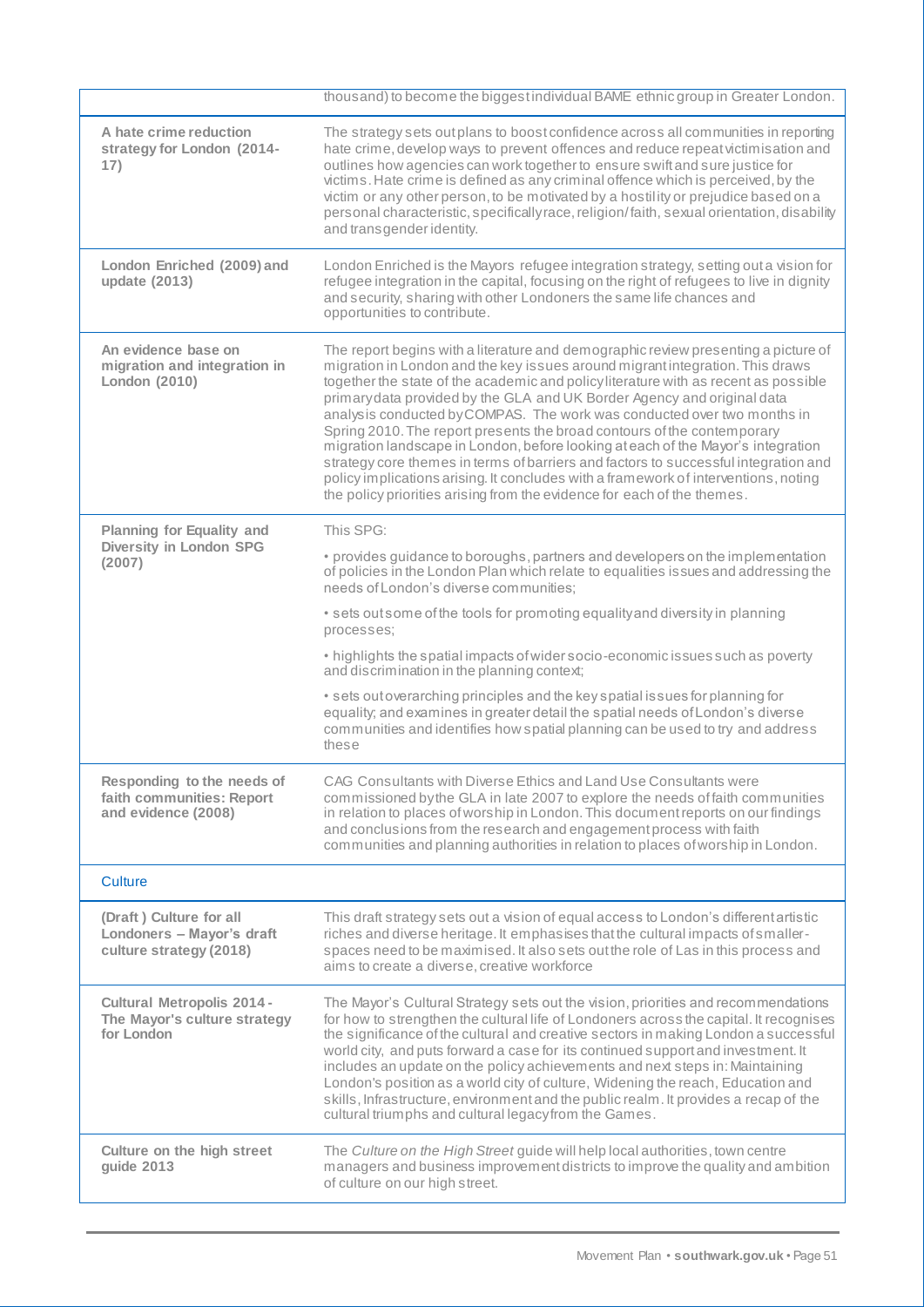| <b>Working Paper 48: Culture</b><br>and regeneration - What<br>evidence is there of a link<br>and how could it be<br>measured? (2011) | Despite much research, there have been few comprehensive evaluations of<br>culture-led regeneration schemes and so a good evidence base does not exist. A<br>review of the limited evidence shows mixed results and much uncertainty of the<br>impact of culture-led regeneration. Current evaluation measures are not<br>appropriate for understanding the long-term and dynamic changes that<br>regeneration schemes may cause and instead these schemes should be<br>monitored, focussing on both people and places. |
|---------------------------------------------------------------------------------------------------------------------------------------|-------------------------------------------------------------------------------------------------------------------------------------------------------------------------------------------------------------------------------------------------------------------------------------------------------------------------------------------------------------------------------------------------------------------------------------------------------------------------------------------------------------------------|
| Design and place shaping                                                                                                              |                                                                                                                                                                                                                                                                                                                                                                                                                                                                                                                         |
| <b>Shaping Neighbourhoods:</b><br><b>Character and Context SPG</b><br>(2014)                                                          | This guidance sets out an approach and process to help understand the character<br>and context of a place so that its results can inform the planning and design<br>process, and guide change in way which is responsive to individual places and<br>locations. A separate non-technical summary sets out the main messages of the<br>SPG. A supporting list of data and research resources is provided as a living<br>document that will be updated as appropriate.                                                    |
| <b>Streetscape Guidance: A</b><br>guide to better London<br><b>Streets (published 2009;</b><br>revised 2017)                          | The Streetscape Guidance provides advice on improving and managing the<br>Transport for London Road Network (TLRN) and promotes consistency of<br>approach and excellence in design and workmanship. The document highlights<br>relevant policies and guidance, sets out specific design principles and guidelines<br>including a palette of materials and products, and acts as a best practice resource<br>for London boroughs and other partners                                                                     |
| <b>London View Management</b><br><b>Framework Supplementary</b><br>Planning Guidance, Mayor of<br>London (2012)                       | The London View Management Framework is a key component of the Mayor's<br>strategy to preserve London's character and built heritage. It outlines the policy<br>framework for managing the impact of development on key panoramas, river<br>prospects and townscape views.                                                                                                                                                                                                                                              |
| Economy                                                                                                                               |                                                                                                                                                                                                                                                                                                                                                                                                                                                                                                                         |
| London's Economy Today<br>2018                                                                                                        | Regular update on the state of London's economy.                                                                                                                                                                                                                                                                                                                                                                                                                                                                        |
| <b>London's Digital Economy</b><br>(2012)                                                                                             | This report draws together a variety of data sources to highlight London's position<br>in the digital arena. The report looks at uptake and use of digital technologies by<br>businesses and households.                                                                                                                                                                                                                                                                                                                |
| <b>Retail in London: Looking</b>                                                                                                      | Through reading the main report you will:                                                                                                                                                                                                                                                                                                                                                                                                                                                                               |
| forward (2015)                                                                                                                        | • Find out how developments such as changing consumer behaviour and<br>technological advances have altered the playing field for London's retailers                                                                                                                                                                                                                                                                                                                                                                     |
|                                                                                                                                       | • See how retailers have adapted by implementing measures such as 'Click-and-<br>Collect' or 'Dark Stores'                                                                                                                                                                                                                                                                                                                                                                                                              |
|                                                                                                                                       | • Gain an understanding of what these adaptations may mean for the role retail<br>plays in London, ranging from the employment it provides to the land it uses                                                                                                                                                                                                                                                                                                                                                          |
| Jobs and Growth Plan                                                                                                                  | It will help to deliver jobs and growth for London through:                                                                                                                                                                                                                                                                                                                                                                                                                                                             |
| (London Enterprise Panel)<br>2013                                                                                                     | • Skills and employment: to ensure Londoners have the skills to compete for and<br>sustain London's jobs;                                                                                                                                                                                                                                                                                                                                                                                                               |
|                                                                                                                                       | · Micro, small and medium sized enterprises: to support and grow London's<br>businesses:                                                                                                                                                                                                                                                                                                                                                                                                                                |
|                                                                                                                                       | • Digital creative, science and technology: for the capital to be recognised globally<br>as world leading hub; for science, technology and innovation - creating new jobs<br>and growth; and                                                                                                                                                                                                                                                                                                                            |
|                                                                                                                                       | • Infrastructure: to keep London moving and functioning.                                                                                                                                                                                                                                                                                                                                                                                                                                                                |
| London labour market<br>project 2017                                                                                                  | This report outlines GLA Economics' latest employment projections and shows<br>that jobs in London are projected to grow by 49,000 jobs/annum, to reach 6.907<br>million in 2041. The report also provides future projections for both the occupations<br>and qualifications of those employed in London.                                                                                                                                                                                                               |
| Alcohol Consumption in the                                                                                                            | The night-time economy (NTE) is activity which occurs between the hours of 6pm                                                                                                                                                                                                                                                                                                                                                                                                                                          |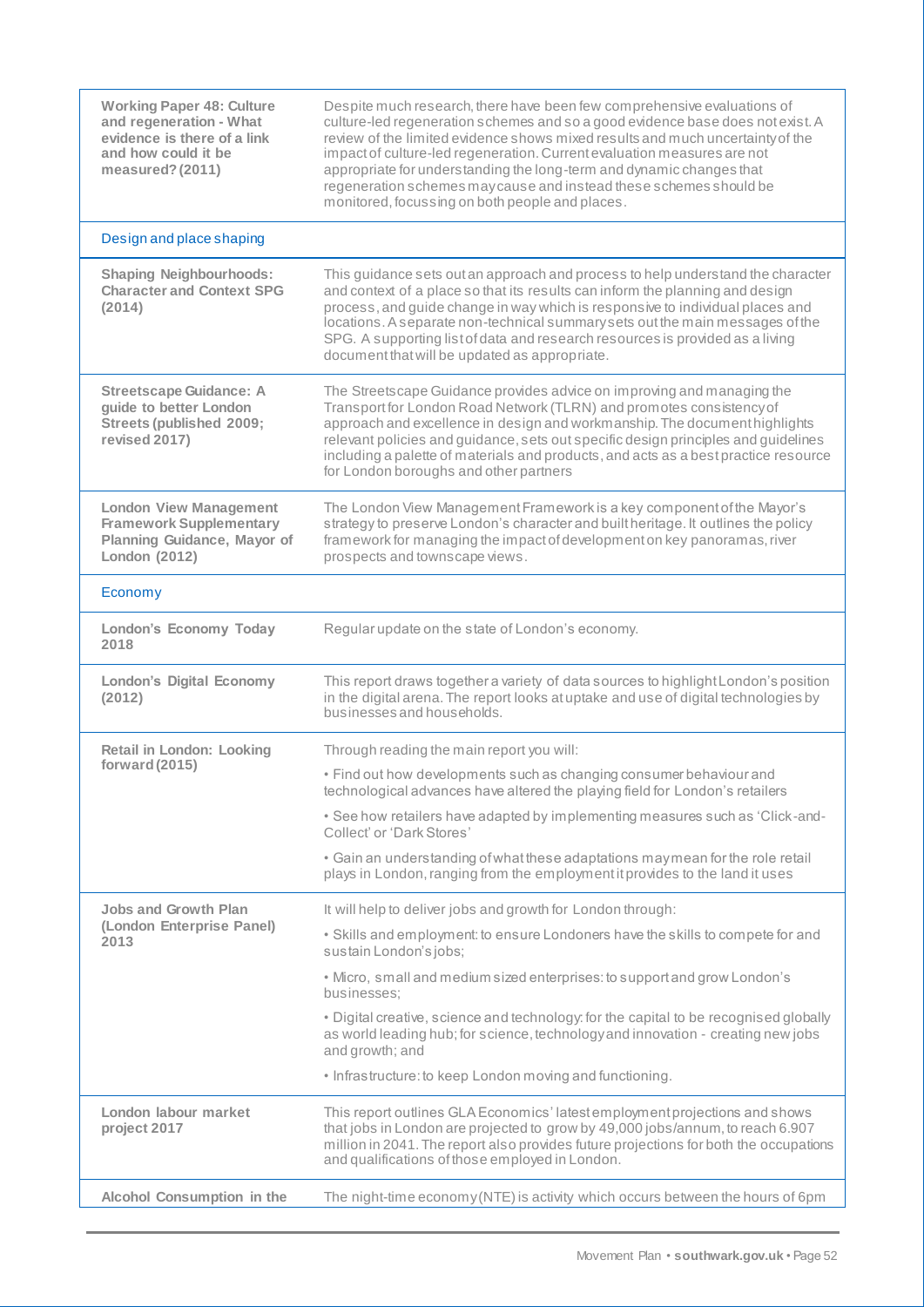| nighttime economy (2012)                                   | to 6am and involves the sale of alcohol for consumption on-trade (e.g. bars, pubs<br>and restaurants). This work looks at the most effective ways to mitigate the costs<br>associated with alcohol in the NTE. It is combined with a tool which estimates<br>(currently measurable) pros and cons for each London Local Authority. The policy<br>options assessed cover pricing, licensing, premise design and operations, public<br>realm design, service interventions, and community mobilisation.                                                                                                                        |
|------------------------------------------------------------|------------------------------------------------------------------------------------------------------------------------------------------------------------------------------------------------------------------------------------------------------------------------------------------------------------------------------------------------------------------------------------------------------------------------------------------------------------------------------------------------------------------------------------------------------------------------------------------------------------------------------|
| <b>London's Super Connected</b><br><b>City Plan (2012)</b> | London's Super Connected City Plan is ambitious and innovative. It will underpin<br>the capital's aspiration for contiguous ultrafast connectivity, provide the digital<br>infrastructure needed for the new economy and help East London realise its full<br>economic potential. Successful delivery of this plan will be critical to realising the<br>Mayor of London's prime objective: economic growth for London, and job creation<br>for Londoners.                                                                                                                                                                    |
| Mayor's draft economic<br>development strategy (2018)      |                                                                                                                                                                                                                                                                                                                                                                                                                                                                                                                                                                                                                              |
| <b>London's Super Connected</b><br><b>City Plan (2012)</b> | London's Super Connected City Plan is ambitious and innovative. It will underpin<br>the capital's aspiration for contiguous ultrafast connectivity, provide the digital<br>infrastructure needed for the new economy and help East London realise its full<br>economic potential. Successful delivery of this plan will be critical to realising the<br>Mayor of London's prime objective: economic growth for London, and job creation<br>for Londoners.                                                                                                                                                                    |
| Economic Evidence base for<br>London 2016                  | This report provides an economic evidence base to help inform and support<br>strategy and development for London. It outlines how London's economy has<br>developed over time, the forces acting upon it, and identifies the risks and issues<br>facing London's economy. As such, the work covers a number of areas including:<br>trade and London's international competitiveness; the spatial characteristics of<br>London; commuting and transport; land use and housing; the risks to London's<br>economy, London's environment; people and the labour market; and some of the<br>socio-economic issues faced by London |
| London office policy review<br>2017                        | The London Office Policy Review is the most recent in a series of independent<br>reviews of office market trends commissioned by the GLA. It includes robust<br>Monitoring Benchmarks and associated time series data to illustrate key trends<br>and market relationships and their bearing on policy. LOPR 12 includes:                                                                                                                                                                                                                                                                                                    |
|                                                            | • A review of office-based employment projections and office floor space need<br>estimates to inform future alterations to the London Plan                                                                                                                                                                                                                                                                                                                                                                                                                                                                                   |
|                                                            | • An assessment of the impact of recent economic events on different parts of the<br>London office market, and those which might be anticipated in the future                                                                                                                                                                                                                                                                                                                                                                                                                                                                |
|                                                            | • A review of London Plan town centre office development guidelines and<br>associated policy proposals                                                                                                                                                                                                                                                                                                                                                                                                                                                                                                                       |
|                                                            | • Consideration of the potential for conversion of surplus office space to other<br>uses, especially residential, in different parts of London                                                                                                                                                                                                                                                                                                                                                                                                                                                                               |
|                                                            | • An overview of hybrid office/industrial buildings, their locational attributes and<br>implications for office, industrial, transport and other polices                                                                                                                                                                                                                                                                                                                                                                                                                                                                     |
| <b>GLA employment time series</b>                          | Roger Tym and partners were commissioned by the GLA to produce historic and<br>projected employment data by sector and borough. The objectives are:                                                                                                                                                                                                                                                                                                                                                                                                                                                                          |
|                                                            | • To provide a sectoral breakdown of both historic employment data and the latest<br>GLA Economics employment projections for London to 2031 using at least the<br>established 'RTP definitions' of Offices, Industry and Other and;                                                                                                                                                                                                                                                                                                                                                                                         |
|                                                            | • To provide the sectoral breakdown above for all London Boroughs plus sub-totals<br>showing the Central Activities Zone (CAZ), Isle of Dogs (IOD), rest of Inner<br>London, Outer London and the sum Total for London.                                                                                                                                                                                                                                                                                                                                                                                                      |
| <b>London Business Survey</b><br>(2014)                    | The 2014 London Business Survey is an innovative survey designed by the Office<br>for National Statistics, on behalf of the London Enterprise Panel and the GLA. The<br>survey covers a wide range of topics including the profile of London business, their<br>performance and outlook, workforce, trade, and London as a place to do business.                                                                                                                                                                                                                                                                             |
| Land for Industry and                                      | This draft document sets out proposed guidance to supplement the policies in the<br>2011 London Plan relating to land for industrial type activities and transport. The                                                                                                                                                                                                                                                                                                                                                                                                                                                      |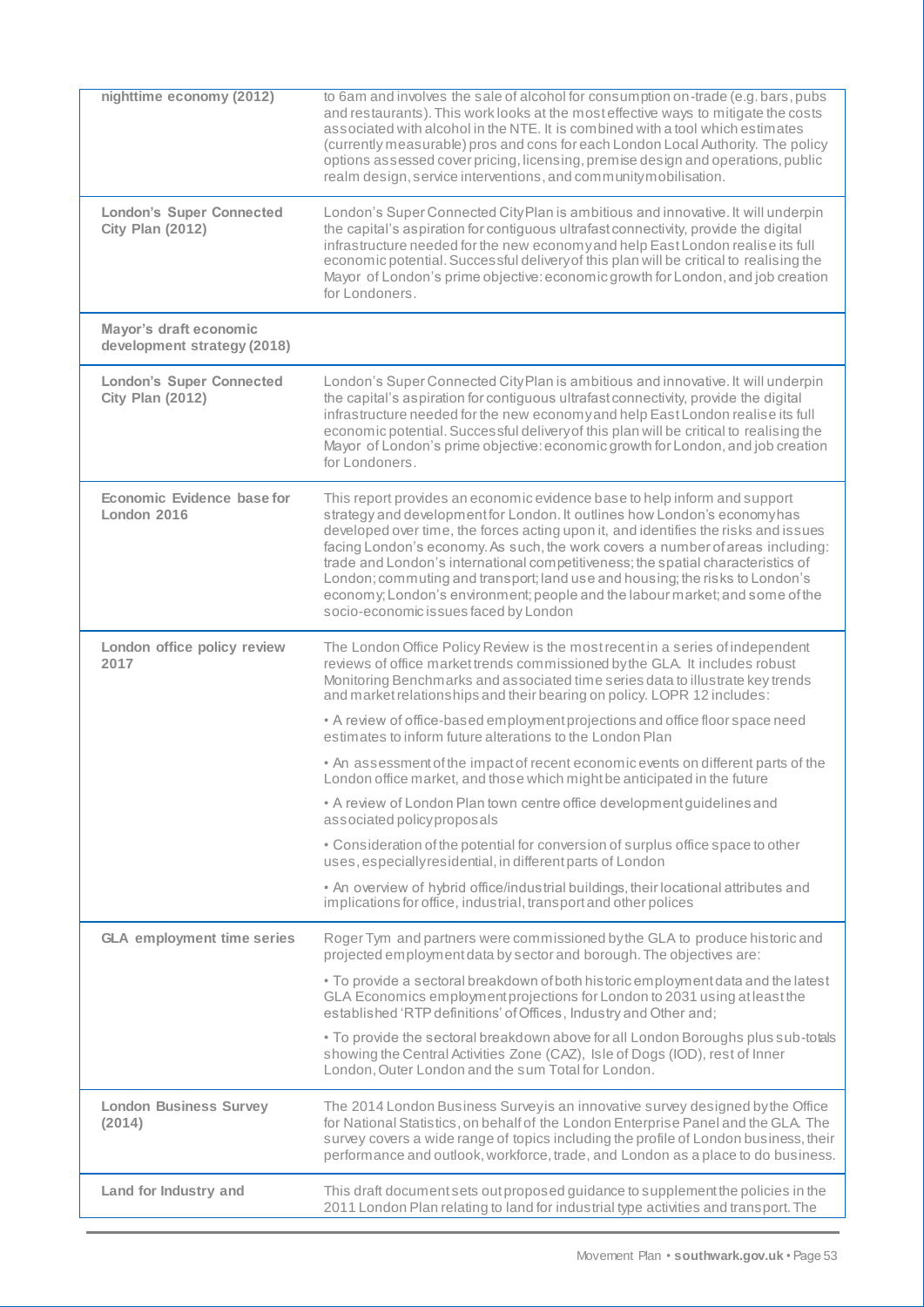| <b>Transport SPG (2012)</b>                                                                                           | SPG provides advice on how to implement these policies, in particular Policy 2.17<br>on Strategic Industrial Locations, Policy 4.4 on Managing Industrial Land and<br>Premises; and Policy 6.2 on Providing Public Transport Capacity and<br>Safeguarding Land for Transport. Once adopted it will replace the 2004 Industrial<br><b>Capacity SPG</b>                                                                                                                                                                                                                                                                                                                                                                                                                                                                                                                                                                                                                                                                                                                                                                  |
|-----------------------------------------------------------------------------------------------------------------------|------------------------------------------------------------------------------------------------------------------------------------------------------------------------------------------------------------------------------------------------------------------------------------------------------------------------------------------------------------------------------------------------------------------------------------------------------------------------------------------------------------------------------------------------------------------------------------------------------------------------------------------------------------------------------------------------------------------------------------------------------------------------------------------------------------------------------------------------------------------------------------------------------------------------------------------------------------------------------------------------------------------------------------------------------------------------------------------------------------------------|
| London industrial land<br>demand (2017) - Colliers<br><b>International, Peter Brett</b><br><b>Associates, Ramidus</b> | This study assesses future demand for industrial land across London and<br>compares it with the current and planned supply. The aim of the study is to provide<br>evidence to inform London-wide and local planning policy in order to ensure that<br>London has the right quantity and quality of industrial land to support its economy<br>and its population while using the land efficiently. Where there is evidence of an<br>over-supply, the study estimates how much land maybe released to other uses<br>and makes recommendations for the management of surplus capacity.                                                                                                                                                                                                                                                                                                                                                                                                                                                                                                                                    |
| Understanding the demand<br>for and supply of visitor<br>accommodation in London<br>to 2036 (2013)                    | GLA Economics was asked by the Greater London Authority (GLA) London Plan<br>team to update work surrounding the demand for serviced visitor accommodation<br>to see whether the existing London Plan benchmark target (Policy 4.5) for serviced<br>rooms needed revising. The work was to also include an update around the<br>accessibility of serviced visitor accommodation. The first part of this report<br>examines the supply side of the London market. It sets out the best estimate of the<br>current supply of serviced (and non-serviced) visitor accommodation in London. It<br>also looks at the potential growth in supply of visitor accommodation over time<br>(from focusing on the supplyside only). The report then moves onto the demand<br>side, illustrating how visitor nights in London have moved over time. It sets out how<br>GLA Economics has gone about projecting visitor nights over time and its central<br>projection for visitor nights. The report finishes with the projection for nights<br>converted into the likely requirement for serviced visitor accommodation over time |
| <b>Accessible Hotels in London</b><br>(2012)                                                                          | This report was commissioned by Design for London (DfL)/London Development<br>Agency (LDA) and Greater London Authority (GLA) to provide evidence to inform a<br>new London Plan policy on the percentage of accessible hotel bedrooms required<br>to meet demand now and over the next 20 years. A room which is 'accessible' is<br>defined as one which minimises barriers to use for as many people as possible. It<br>is a wider definition than a room being wheelchair accessible as it allows use by<br>people with disabilities other than mobility impairments. Policy and planning<br>requirements have previously been based around the definition of wheelchair<br>accessibility, but this is now considered to be too narrow a definition of disability,<br>as well as being based on an outdated medical model of disability.                                                                                                                                                                                                                                                                            |
| <b>Cornered shops: London's</b><br>small shops and the<br>planning system (2010) and<br>addendum                      | This report looks at how the planning system, and other initiatives, can provide<br>support for London's small shops and neighbourhood shopping areas. It seeks to<br>identify the benefits of small, local and independent retailers to London; the<br>evidence there is to show that they are under threat; the policies that have been<br>proposed to support small shops; and what progress has been made in<br>implementing them.                                                                                                                                                                                                                                                                                                                                                                                                                                                                                                                                                                                                                                                                                 |
| London's retail streets<br>markets – draft final report –<br><b>Regeneris Consulting (2010)</b>                       | This is a research report commissioned by the LDA. It provides a spatial and<br>economic analysis of the retail street markets in London and identifies the area<br>based issues facing these markets. The analysis also considers the contribution<br>street markets can and are making to London's economy. The study has been<br>used to inform the LDA (and the wider GLA group) what role they could have in<br>supporting street markets. The study includes research on all types of London<br>retail markets (such as clothing, arts, food etc) but exclude wholesale markets                                                                                                                                                                                                                                                                                                                                                                                                                                                                                                                                  |
| <b>London Town Centre Health</b><br><b>Check (2013)</b>                                                               | The 2013 London Town Centre Health Check is the latest in the ongoing series of<br>strategic London-wide health checks undertaken by the Greater London Authority<br>with support from the London boroughs. It provides a 'snapshot' of the health of<br>over 200 of London's town centres using a selection of strategic health check<br>indicators and illustrates how these have changed over time                                                                                                                                                                                                                                                                                                                                                                                                                                                                                                                                                                                                                                                                                                                  |
| <b>Consumer Expenditure and</b><br><b>Comparison Goods Retail</b><br><b>Floorspace Need in London</b><br>(2013)       | Government policy in the National Planning Policy Framework requires the GLA<br>and boroughs to assess the overall need for additional floorspace for economic<br>uses, including retail and leisure development. This study assesses the scale and<br>nature of consumer expenditure in London for comparison goods retail,<br>convenience goods retail, and other expenditure including leisure over the period<br>from 2011 to 2036. It focuses on strategic requirements for comparison goods<br>retail floorspace need in London, distributed to boroughs and individual town<br>centres. The project is both current and forward-looking, factoring in major retail                                                                                                                                                                                                                                                                                                                                                                                                                                              |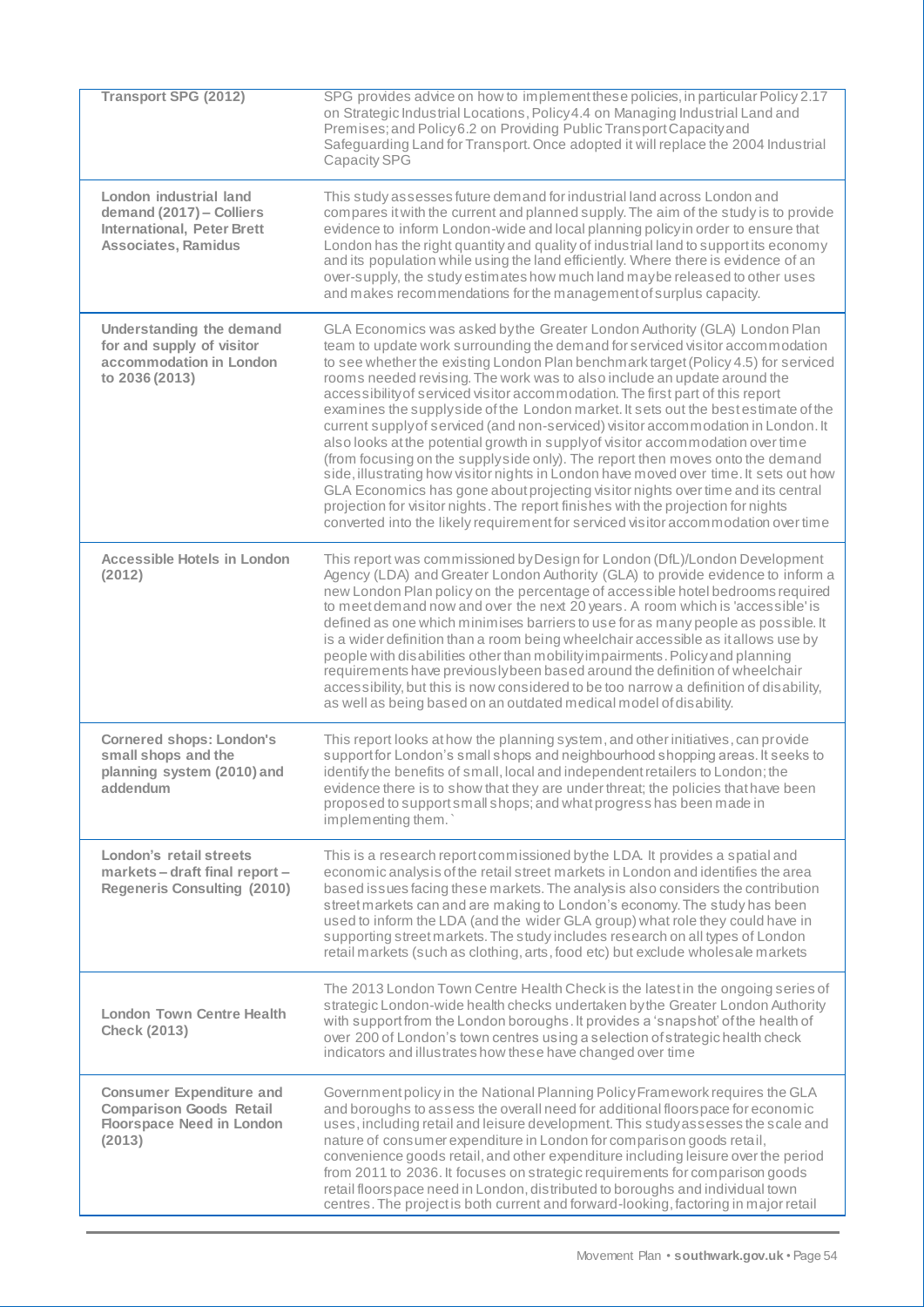|                                                                                                                                                                          | pipeline developments in and around the capital and contains three additional<br>scenarios to test alternative spatial patterns of growth and quality.                                                                                                                                                                                                                                                                                                                                                                                                                                                                                                                                                                                                                                                                                                                |
|--------------------------------------------------------------------------------------------------------------------------------------------------------------------------|-----------------------------------------------------------------------------------------------------------------------------------------------------------------------------------------------------------------------------------------------------------------------------------------------------------------------------------------------------------------------------------------------------------------------------------------------------------------------------------------------------------------------------------------------------------------------------------------------------------------------------------------------------------------------------------------------------------------------------------------------------------------------------------------------------------------------------------------------------------------------|
| <b>Accommodating Growth in</b><br><b>Town Centres: Achieving</b><br><b>Successful Housing</b><br><b>Intensification and High</b><br><b>Street Diversification (2014)</b> | The 'Accommodating Growth in Town Centres' report assesses the changing<br>nature of retail and the capacity and deliverability of housing intensification in and<br>around town centres, while encouraging a diverse range of enterprises and the<br>spaces they need on High Streets.                                                                                                                                                                                                                                                                                                                                                                                                                                                                                                                                                                               |
| <b>Artists Workspace Study:</b><br>We made that (2014)                                                                                                                   | Study to better understand the picture of affordable studio provision for artists in<br>London. The study is the first step in creating a list of all London's Artist Studios on<br>the Mayor's 'London.Gov' website                                                                                                                                                                                                                                                                                                                                                                                                                                                                                                                                                                                                                                                  |
| <b>Supporting Places of Work:</b><br>incubators, accelerators and<br>co-working spaces (2014)                                                                            | The GLA appointed URS, Ramidus, #1 Seed and Gort Scott to carry out research<br>into the supply of existing Incubators, Accelerators and Co-working (IAC) spaces<br>in London, which was the first study into the emerging sector of this kind. The<br>report recommends the creation of a workspace provider network, through which<br>IACs can inform emerging workspace policies, share learnings, and engage with<br>boroughs and developers. The report also recommends the creation of an online<br>interactive map to make IAC spaces visible to Londoners. The report concludes<br>that any future public sector investment should focus on IACs with clear<br>community outreach goals (e.g. providing training for disadvantaged groups,<br>providing subsidised workspace) as well as being combined with wider initiatives<br>to maximise public outcome. |
| Cross river partnership:<br><b>Delivering London's Future</b><br>Together - Annual report<br>and business plan<br>2017/18/19                                             | Cross River Partnership (CRP) is a public-private partnership that was originally<br>formed to deliver cross-river infrastructure projects such as the Millennium Bridge.<br>CRP has since diversified to deliver a wide range of externally-funded, multi-<br>partner regeneration projects.                                                                                                                                                                                                                                                                                                                                                                                                                                                                                                                                                                         |
| Town Centres SPG (2014)                                                                                                                                                  | This SPG provides guidance on the implementation of London Plan Policy 2.15<br>Town centres and of other policies in the Plan with specific reference to town<br>centre development and management. It also provides guidance on Policy 2.16<br>Strategic Outer London Development Centres and their potential to be developed<br>as business locations with distinct strengths of greater than sub regional<br>importance. To support the policies in the London Plan this SPG includes<br>guidance on:                                                                                                                                                                                                                                                                                                                                                              |
|                                                                                                                                                                          | • Supporting the evolution and diversification of town centres                                                                                                                                                                                                                                                                                                                                                                                                                                                                                                                                                                                                                                                                                                                                                                                                        |
|                                                                                                                                                                          | • Delivering mixed use housing intensification                                                                                                                                                                                                                                                                                                                                                                                                                                                                                                                                                                                                                                                                                                                                                                                                                        |
|                                                                                                                                                                          | • Quality matters                                                                                                                                                                                                                                                                                                                                                                                                                                                                                                                                                                                                                                                                                                                                                                                                                                                     |
|                                                                                                                                                                          | • Promoting Accessibility and Connectivity                                                                                                                                                                                                                                                                                                                                                                                                                                                                                                                                                                                                                                                                                                                                                                                                                            |
|                                                                                                                                                                          | • Town centre regeneration and initiatives                                                                                                                                                                                                                                                                                                                                                                                                                                                                                                                                                                                                                                                                                                                                                                                                                            |
|                                                                                                                                                                          | • Proactive town centre strategies                                                                                                                                                                                                                                                                                                                                                                                                                                                                                                                                                                                                                                                                                                                                                                                                                                    |
|                                                                                                                                                                          | · Strategic Outer London Development Centre implementation guideline                                                                                                                                                                                                                                                                                                                                                                                                                                                                                                                                                                                                                                                                                                                                                                                                  |
| The Mayor's Action for High<br><b>Street (2014)</b>                                                                                                                      | It also outlines what the Mayor and his staff will do to help high streets, including<br>how to diversify and grow and the support on offer from the Mayor's regeneration<br>team. It makes the case for investment and how the Mayor will lobby to protect the<br>future of London's high streets.                                                                                                                                                                                                                                                                                                                                                                                                                                                                                                                                                                   |
| <b>Energy and Climate Change</b>                                                                                                                                         |                                                                                                                                                                                                                                                                                                                                                                                                                                                                                                                                                                                                                                                                                                                                                                                                                                                                       |
| <b>Delivering London's Energy</b><br><b>Future: the Mayor's climate</b><br>change mitigation and<br>energy strategy (2011)                                               | Delivering London's Energy Future is the Mayor's climate change mitigation and<br>energy strategy. It sets out his strategic approach to limiting further climate change<br>and securing a low carbon energy supply for London. To limit further climate<br>change the Mayor has set a target to reduce London's CO <sub>2</sub> emissions by 60 per<br>cent of 1990 levels by 2025. Delivering London's Energy Future details the<br>programmes and activities that are ongoing across London to achieve this.                                                                                                                                                                                                                                                                                                                                                       |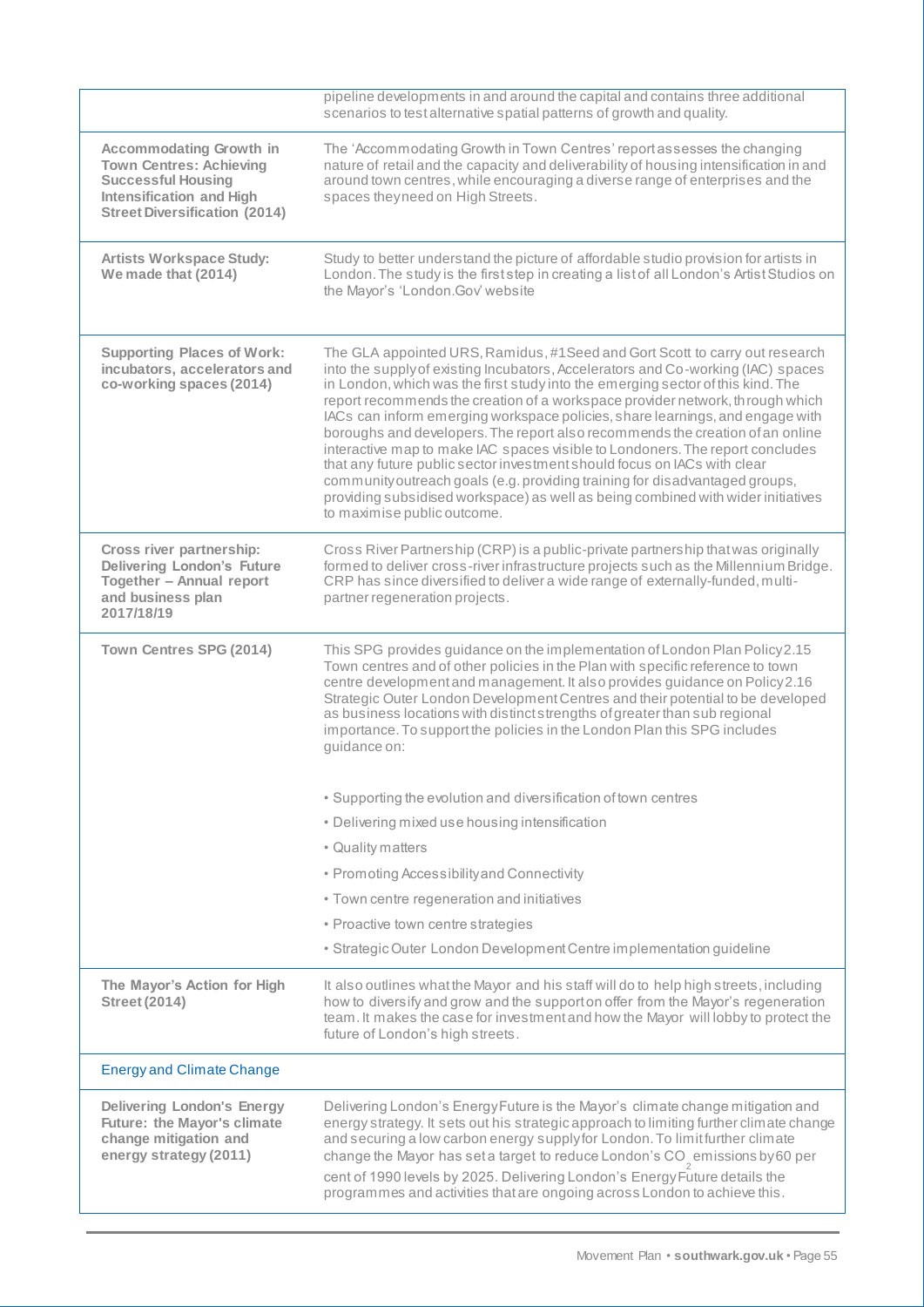| <b>Managing risks and</b><br>increasing resilience: the<br>Mayor's climate change<br>adaptation strategy (2011)           | Managing risks and increasing resilience is the Mayor's climate change adaptation<br>strategy for London. It details his strategic approach to managing the climate risks<br>we face now and in the future in order to maintain London as one of the best big<br>cities in the world.                                                                                                                                                                                                                                                                                                                                                                                                                          |
|---------------------------------------------------------------------------------------------------------------------------|----------------------------------------------------------------------------------------------------------------------------------------------------------------------------------------------------------------------------------------------------------------------------------------------------------------------------------------------------------------------------------------------------------------------------------------------------------------------------------------------------------------------------------------------------------------------------------------------------------------------------------------------------------------------------------------------------------------|
| <b>Decentralised Energy</b><br>Capacity Study (2011)                                                                      | This publication is formed of three reports providing data on, and analysis of, the<br>potential for renewable and low carbon energy in London. This regional<br>assessment breaks down the types of energy that can contribute to the Mayor's<br>target to supply 25 percent of London's energy from decentralised sources by<br>2025.                                                                                                                                                                                                                                                                                                                                                                        |
| <b>Flood risk</b>                                                                                                         |                                                                                                                                                                                                                                                                                                                                                                                                                                                                                                                                                                                                                                                                                                                |
| <b>Thames Region Catchment</b><br><b>Flood Management Plan,</b><br>2009                                                   | This plan presents what the Environment Agency considers the most sustainable<br>direction for the management of fluvial flood risk within the region for the next 50 to<br>100 years. It is based on extensive research into the catchment characteristics of<br>the region and the options available for managing the risk to people, properties<br>and the environment. It takes into account the likely impacts of climate change and<br>the plans for future development.                                                                                                                                                                                                                                 |
| London regional flood risk<br>appraisal - first review<br>(2014)                                                          | This report provides an overview of all sources of flooding in London and<br>addresses its probability and consequences. It states that 14% of London is at risk<br>of tidal and fluvial flooding and 3% is at risk of surface water flooding.                                                                                                                                                                                                                                                                                                                                                                                                                                                                 |
| Health and well-being                                                                                                     |                                                                                                                                                                                                                                                                                                                                                                                                                                                                                                                                                                                                                                                                                                                |
| Individual well-being in<br>London (2014)                                                                                 | Over the past four years, the UK Government has sought to understand the<br>subjective well-being of individuals as an alternative measure of the relative<br>'health' of a country compared to traditional measures such as GDP. This analysis<br>presents findings for London and examines variations in how individuals assess<br>their own well-being according to a number of different personal characteristics.<br>Among those characteristics exhibiting the largest levels of variation in well-being<br>are qualification level, health and disability status, along with some variation seen<br>across different age and ethnic groups.                                                             |
| London Mental Health: The<br>invisible costs of mental ill<br>health (2014)                                               | This report aims to, where possible, quantify the impact of mental ill health in<br>London in order to highlight the scale of the problem. It does this through analysing<br>the wider economic and social impacts of mental ill health. As such the<br>measurement and quantification of the costs of mental ill health go beyond usual<br>measures of economic output, or Gross Value Added (GVA) to consider, amongst<br>other things, so-called 'non-market' impacts, for instance the impact on individuals'<br>quality of life from mental ill health. The intention is for this to provide for a more<br>'all-encompassing' measure of the economic and social costs of mental ill health to<br>London. |
| The London Health<br><b>Inequalities Strategy (2010)</b>                                                                  | The London Health Inequalities Strategy sets out the Mayor's commitments to<br>work with partners to:                                                                                                                                                                                                                                                                                                                                                                                                                                                                                                                                                                                                          |
|                                                                                                                           | 1 Promote effective parenting, early years development, young people's emotional<br>health and readiness for learning                                                                                                                                                                                                                                                                                                                                                                                                                                                                                                                                                                                          |
|                                                                                                                           | 2 Motivate and enable Londoners to adopt healthier behaviours and engage in<br>lifelong learning                                                                                                                                                                                                                                                                                                                                                                                                                                                                                                                                                                                                               |
|                                                                                                                           | 3 Build knowledge about health and wellbeing, tackling stigma and taboo in the<br>process                                                                                                                                                                                                                                                                                                                                                                                                                                                                                                                                                                                                                      |
|                                                                                                                           | 4 Promote community development approaches to improve health, and actively<br>support the role of the third sector                                                                                                                                                                                                                                                                                                                                                                                                                                                                                                                                                                                             |
|                                                                                                                           | 5 Build public sector capacity to engage more effectively with individuals,<br>communities and the Voluntary and Community Sector (VCS).                                                                                                                                                                                                                                                                                                                                                                                                                                                                                                                                                                       |
| London health inequalities<br>strategy - Delivery Plan,<br>2015-2018: Convening and<br>collaborating for action<br>(2015) | This report sets out the overall approach the GLA will take to tackle health<br>inequalities over the next three years. It describes the role LAs have to play in<br>tackling health inequalities and how to express health inequalities in London that<br>can be tracked over time. There will be a strengthening of a 'health in all policies<br>approach' throughout the GLA to make policies and decisions more equitable                                                                                                                                                                                                                                                                                  |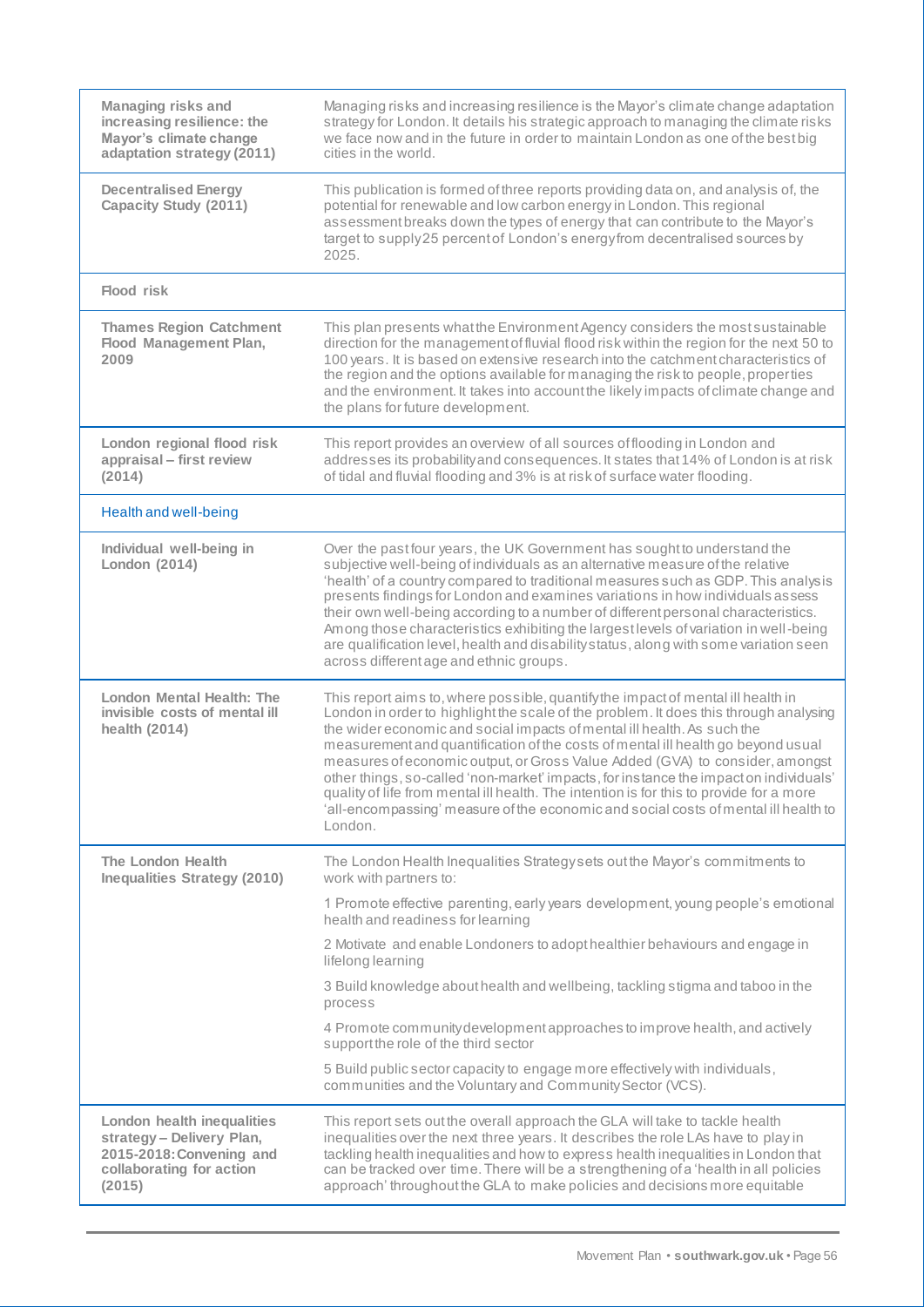|                                                                                                                                        | across the population.                                                                                                                                                                                                                                                                                                                                                                                                                                                                                                                     |
|----------------------------------------------------------------------------------------------------------------------------------------|--------------------------------------------------------------------------------------------------------------------------------------------------------------------------------------------------------------------------------------------------------------------------------------------------------------------------------------------------------------------------------------------------------------------------------------------------------------------------------------------------------------------------------------------|
| <b>Takeaways Toolkit: Tools,</b><br>interventions and case<br>studies to help local<br>authorities develop a<br>response to the health | Takeaways may be good for London's economy, but they're often bad for<br>Londoners' health. To help London boroughs balance these conflicting priorities<br>and understand the options available when considering the health impacts of fast<br>food, we've created a 'takeaways toolkit'. The toolkit has three main<br>recommendations for boroughs:                                                                                                                                                                                     |
| impacts of fast food<br>takeaways (2012)                                                                                               | . making food healthier - working with takeaway businesses and the food industry<br>to make healthier fast food.                                                                                                                                                                                                                                                                                                                                                                                                                           |
|                                                                                                                                        | • starting them young - schools should have strategies to reduce the amount of<br>unhealthyfood children eat at lunch and on their journey to and from school.                                                                                                                                                                                                                                                                                                                                                                             |
|                                                                                                                                        | • planning for health – use regulatory and planning measures to address the<br>proliferation of hot food takeaway outlets.                                                                                                                                                                                                                                                                                                                                                                                                                 |
| Report of the children and<br>young people's health<br>outcomes forum 2013/14                                                          | The Forum, which consists of different advisory groups, has worked together to<br>improve children and young people's health outcomes and to drive up standards of<br>care. This report provides an opportunity to take stock of the progress,<br>acknowledging the unprecedented focus on children and young people's<br>healthcare and for it to continue as the new health system settles down. It<br>highlights the need to take a life course approach and the importance of getting<br>services right for children and young people. |
| The mental health of<br>children and young people<br>in London (2016)                                                                  | The purpose of this report is to describe the importance of mental health, the case<br>for investment, and summarise the evidence of what works to improve mental<br>health and inform local services.                                                                                                                                                                                                                                                                                                                                     |
| Sporting future: A new<br>strategy for an active nation<br>(2015)                                                                      | This strategy considers what people get out of participating in sport as well as<br>what more can be done to make a physically active life truly transformative. Future<br>funding decisions will be made on the basis of the social good that sport and<br>physical activity can deliver, as well as those (different demographic groups) who<br>tend not to take part in sport.                                                                                                                                                          |
| <b>Our Healthier South East</b><br>London (2014)                                                                                       | Our Healthier South East London is a five year commissioning strategy which aims<br>to improve health, reduce health inequalities and ensure all health services in<br>south east London meet safety and quality standards consistently and are<br>sustainable in the longer term.                                                                                                                                                                                                                                                         |
| Workforce strategic<br>framework (2015/16 -<br>2020/21) (2015)                                                                         | The future model of care for south east London places an emphasis on community<br>based care that is proactive and focused upon empowerment of patients and<br>carers.                                                                                                                                                                                                                                                                                                                                                                     |
| NHS London: A Call to<br><b>Action (2014)</b>                                                                                          | This builds on NHS England's national Call to Action document published in July,<br>which set out a case that the NHS must transform in order to continue to deliver<br>the best care to those who need it.                                                                                                                                                                                                                                                                                                                                |
| <b>Better Health for London:</b><br>Next Steps (2015)                                                                                  | The Mayor of London, NHS England (London), Public Health England, London<br>Councils and the 32 GP-led clinical commissioning                                                                                                                                                                                                                                                                                                                                                                                                              |
|                                                                                                                                        | groups have come together to outline how, individually and collaboratively, they<br>will work towards London becoming the world's healthiest major city.                                                                                                                                                                                                                                                                                                                                                                                   |
| Heritage                                                                                                                               |                                                                                                                                                                                                                                                                                                                                                                                                                                                                                                                                            |
| English Heritage's heritage<br>at $risk$ – London (2011)                                                                               | The Register identifies which heritage assets are at risk from development<br>pressures, neglect or decay. It also monitors the changing condition of assets in<br>order to help us prioritise where resources and expertise can best be deployed to<br>resolve the problems. It also includes listed buildings and scheduled monuments,<br>Conservation Areas, Registered Parks and gardens.                                                                                                                                              |
| The National Heritage List<br>for England                                                                                              | The Register identifies all registered heritage assets including listed buildings,<br>scheduled monuments, protected wreck sites, registered parks and gardens,<br>registered battlefields, world heritage sites, applications for certificates of immunity<br>(COIs) and current building preservation notices (BPNs).                                                                                                                                                                                                                    |
| <b>London World Heritage Sites</b>                                                                                                     | The London Plan sets out policies to conserve and enhance London's World                                                                                                                                                                                                                                                                                                                                                                                                                                                                   |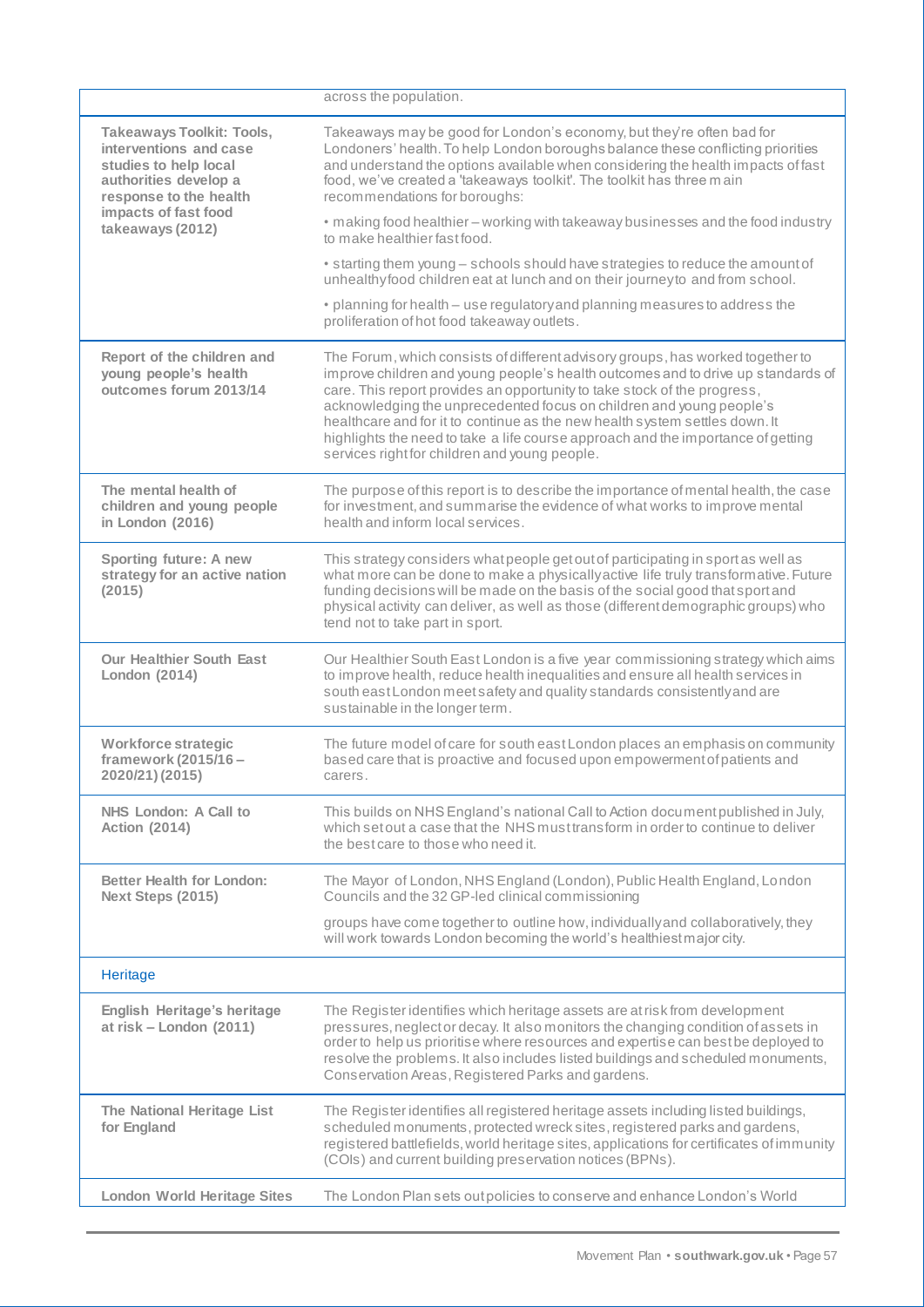| - Guidance on Settings<br>(2012)                                                        | Heritage Sites and their settings, and states that the Mayor will produce guidance<br>on defining the settings of London's World Heritage Sites. There are four World<br>Heritage Sites and one potential site on the Tentative List in London:                                                                                                                                                                                                                                                                                                                                                                                                                                        |
|-----------------------------------------------------------------------------------------|----------------------------------------------------------------------------------------------------------------------------------------------------------------------------------------------------------------------------------------------------------------------------------------------------------------------------------------------------------------------------------------------------------------------------------------------------------------------------------------------------------------------------------------------------------------------------------------------------------------------------------------------------------------------------------------|
|                                                                                         | • Palace of Westminster and Westminster Abbey, including St Margaret's Church                                                                                                                                                                                                                                                                                                                                                                                                                                                                                                                                                                                                          |
|                                                                                         | • Tower of London                                                                                                                                                                                                                                                                                                                                                                                                                                                                                                                                                                                                                                                                      |
|                                                                                         | • Maritime Greenwich                                                                                                                                                                                                                                                                                                                                                                                                                                                                                                                                                                                                                                                                   |
|                                                                                         | • Royal Botanic Gardens, Kew                                                                                                                                                                                                                                                                                                                                                                                                                                                                                                                                                                                                                                                           |
|                                                                                         | • Darwin Landscape Laboratory (Tentative List)                                                                                                                                                                                                                                                                                                                                                                                                                                                                                                                                                                                                                                         |
|                                                                                         | Each has been designated because of its outstanding universal value of<br>international significance. The sites themselves are set in a very dynamic, complex<br>urban environment in which pressure for development is high. However one of the<br>things that makes London distinctive is the way it combines old and new,<br>protecting heritage but encouraging change. The Mayor has brought forward<br>guidance on how this dynamic relationship can be managed in ways that protect<br>the value of the sites and whilst also allowing the city to grow and change around<br>them                                                                                               |
| <b>Housing supplementary</b><br>planning guidance (2016)                                | The SPG provides guidance on how to implement the housing policies in the 2015<br>London Plan. In particular, it provides detail on how to carry forward the Mayor's<br>view that "providing good homes for Londoners is not just about numbers. The<br>quality and design of homes, and the facilities provided for those living in them, are<br>vital to ensuring good liveable neighbourhoods". It is informed by the<br>Government's National Planning Policy Framework and by its Housing Strategy for<br>England                                                                                                                                                                 |
| <b>Draft London housing</b><br>strategy (2017)                                          | Sets out an approach that will start to rebalance housing supplyin London. It also<br>details investment in affordable housing funding, and a new approach to affordable<br>units to speed up the planning system.                                                                                                                                                                                                                                                                                                                                                                                                                                                                     |
| Housing in London (2014)                                                                | Housing in London is the evidence base for the Mayor's London Housing Strategy,<br>summarising keypatterns and trends across a wide range of topics relevant to<br>housing in the capital.                                                                                                                                                                                                                                                                                                                                                                                                                                                                                             |
| <b>GLA Housing Design Guide</b><br>Interim edition (2010)                               | The new 'interim edition' of the London Housing Design Guide sets out the Mayor<br>of London's aspirations for the design of new housing in the capital. The Mayor is<br>committed not just to delivering more homes in London, but also to improving the<br>quality of our homes. The London Development Agency has published the new<br>London Housing Design Guide, which sets a new benchmark for housing design in<br>London. All housing built on London Development Agency land is expected to<br>meet these standards. The standards will also start to be applied to housing<br>schemes applying for funding from the London Homes and Communities Agency<br>from April 2011. |
| South East London Housing<br><b>Market Assessment (2014)</b><br>and sub reports         | Cobweb were commissioned by local authorities in South East London to<br>undertake a Strategic Housing Market Assessment (SHMA) for the sub region.<br>The local authorities involved in the project are Bexley, Bromley, Greenwich,<br>Lewisham and Southwark, A SHMA is a fram ework that local authorities and<br>regional bodies can follow to develop a good understanding of how housing<br>markets operate                                                                                                                                                                                                                                                                      |
| The Private Rented sector in                                                            | The aim of the research was threefold:                                                                                                                                                                                                                                                                                                                                                                                                                                                                                                                                                                                                                                                 |
| South East London and<br>Lambeth (2014)                                                 | • To complement the South East London Strategic Housing Market Assessment<br>(SHMA) that had been undertaken recently, by providing evidence and analysis of<br>the PRS that would not be available or achievable through the 'desk top' SHMA.                                                                                                                                                                                                                                                                                                                                                                                                                                         |
|                                                                                         | . To provide some of the evidence base that boroughs will need to draw on if<br>considering introduction of licensing in the PRS.                                                                                                                                                                                                                                                                                                                                                                                                                                                                                                                                                      |
|                                                                                         | • To enable boroughs to better target interventions in the PRS, in terms of both<br>enforcement and procurement (e.g. for use as temporary accommodation or for<br>the prevention of homelessness).                                                                                                                                                                                                                                                                                                                                                                                                                                                                                    |
| The role of the planning<br>system in delivering housing<br>choices for older Londoners | This study is a 'think piece' to look specifically at the role of the planning system in<br>helping to ensure that older Londoners have a choice of homes that they can<br>afford and which meet their requirements for different sizes and types of dwellings                                                                                                                                                                                                                                                                                                                                                                                                                         |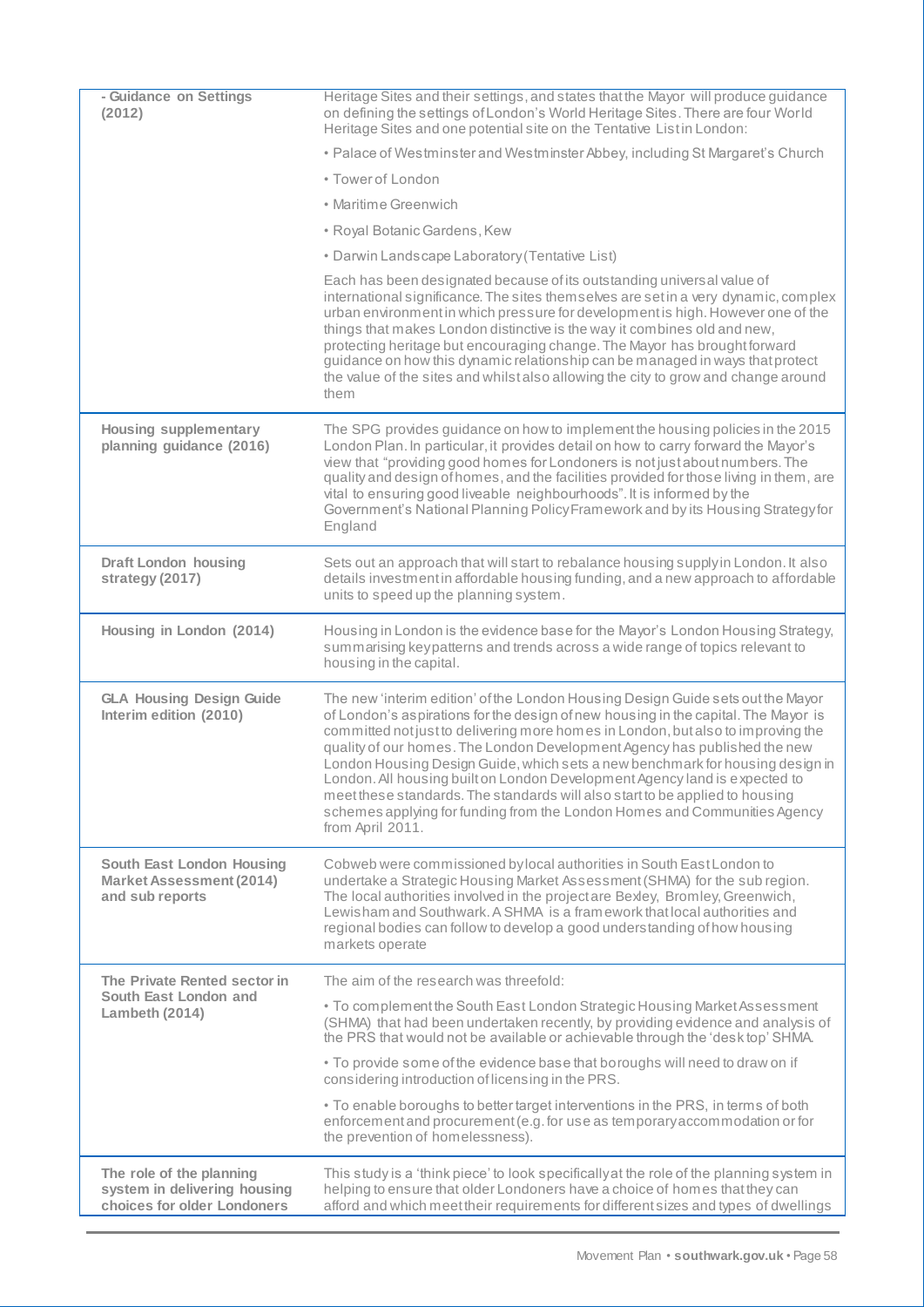| (2012)                                                                                                                  | in high quality environments. A policy for older Londoners will be a key input to a<br>wider policy development process across London. The research set out to provide<br>estimates of the future demand for and supply of specialist housing for older<br>Londoners and to identify the challenges and potential barriers to delivery.<br>Methods included modelling supply and demand, analysis of borough policies and<br>practice and an extensive review of existing research.                                                                                                                                                                                                                                                               |
|-------------------------------------------------------------------------------------------------------------------------|---------------------------------------------------------------------------------------------------------------------------------------------------------------------------------------------------------------------------------------------------------------------------------------------------------------------------------------------------------------------------------------------------------------------------------------------------------------------------------------------------------------------------------------------------------------------------------------------------------------------------------------------------------------------------------------------------------------------------------------------------|
| <b>GLA</b> mid-year population<br>projections (2017)                                                                    | Detailed ward level population projections to support the London Plan.<br>Incorporating housing provision targets as outlined in the consultations draft of the<br>revised London Plan                                                                                                                                                                                                                                                                                                                                                                                                                                                                                                                                                            |
| <b>Barriers to Housing Delivery</b><br>(Update 2014)                                                                    | In 2012 The GLA asked Molior London to produce a report called 'Barriers to<br>Housing Deliveryin London'. The report's purpose, broadly, was to find out why<br>developers in London were not building more homes for private-sale. The report's<br>conclusion was, broadly, 'they are building more homes for private sale than you<br>think'. Molior London was asked to update that report. This time the brief might be<br>simplified as 'the stock of unbuilt private-sector planning permissions in London is<br>significant-so why aren't we hitting housing delivery targets?'. This report's<br>conclusion can be summarised as 'big schemes in London are commencing units<br>in line with the numbers required to meet housing need'. |
| Outer London Commission -<br><b>Removing Barriers to</b><br><b>Housing Delivery (Issue 3</b><br>background paper, 2015) | Average rates of annual housing completions across the capital need to be<br>doubled and sustained consistently at these levels for the next 20 years to address<br>the capital's overall requirement for 49,000 homes a year. One of the greatest<br>housing supply challenges London faces is to translate the capital's substantial<br>pipeline of 261,000 approved units into completed new homes. Whilst on average<br>over 50,000 housing units are given planning approval in London each year, only<br>around 27,000 units are actually delivered.                                                                                                                                                                                        |
| <b>London Student Housing</b><br><b>Requirements Study (2007)</b>                                                       | BBP Regeneration, SQW Ltd., Tribal Consulting, and Opinion Research Services<br>undertook a study in 2006 to assess the impact that growth in the Higher<br>Education (HE) sector may have on housing requirements and housing markets in<br>Greater London. The primaryaim of this research was to inform the<br>implementation of London Plan and borough policy. The study incorporates a<br>policy review, an analysis of baseline data on London's student population and<br>student accommodation, and primary research. The data has been used to help<br>forecast future student population growth and accommodation needs and the<br>potential impact of the HE sector on London's economy, followed by a number of<br>recommendations.  |
| Mayor's Academic Forum<br><b>Recommendations Paper-</b><br>student housing (2014)                                       | The Mayor's Academic Forum was established through the 2011 London Plan<br>particularly to support implementation of Policy 3.8 Bh, which recognises that<br>specialist student provision could give rise to concerns over:                                                                                                                                                                                                                                                                                                                                                                                                                                                                                                                       |
|                                                                                                                         | • the loss of capacity for conventional homes, especially affordable family housing;                                                                                                                                                                                                                                                                                                                                                                                                                                                                                                                                                                                                                                                              |
|                                                                                                                         | • the need to secure mixed and balanced communities;                                                                                                                                                                                                                                                                                                                                                                                                                                                                                                                                                                                                                                                                                              |
|                                                                                                                         | • the scope for identifying land suitable for student accommodation; and,                                                                                                                                                                                                                                                                                                                                                                                                                                                                                                                                                                                                                                                                         |
|                                                                                                                         | • the way these issues are expressed in parts of inner London "where almost three<br>quarters of the capacity for new student accommodation is concentrated".                                                                                                                                                                                                                                                                                                                                                                                                                                                                                                                                                                                     |
|                                                                                                                         | The Mayor's Academic Forum Recommendations Paper - student housing is the<br>first report of the Mayor's Academic forum to the Mayor, focusing on strategic<br>planning is sues for student housing. Its main recommendations have been<br>reflected in FALP paragraphs 3.52, 3.53a and 3.53b.                                                                                                                                                                                                                                                                                                                                                                                                                                                    |
| Infrastructure                                                                                                          |                                                                                                                                                                                                                                                                                                                                                                                                                                                                                                                                                                                                                                                                                                                                                   |
| London infrastructure plan<br>2050 update (2015)                                                                        | Sets out proposals about London's strategic infrastructure requirements up to<br>2050 in transport, green, digital, energy, water and waste. This report provides an<br>overview of London's infrastructure requirements and sets out how we will ensure<br>the continued success of the city by making them a reality.                                                                                                                                                                                                                                                                                                                                                                                                                           |
| <b>MOPAC/MPS Estates</b><br>Strategy 2013-16 (2013)                                                                     | Linked to the Police and Crime Plan is the new MOPAC/MPS Estates Strategy<br>2013-16, see below. Following consultation on local policing and public access in<br>January-March 2013, further work was undertaken to finalise plans for the wider                                                                                                                                                                                                                                                                                                                                                                                                                                                                                                 |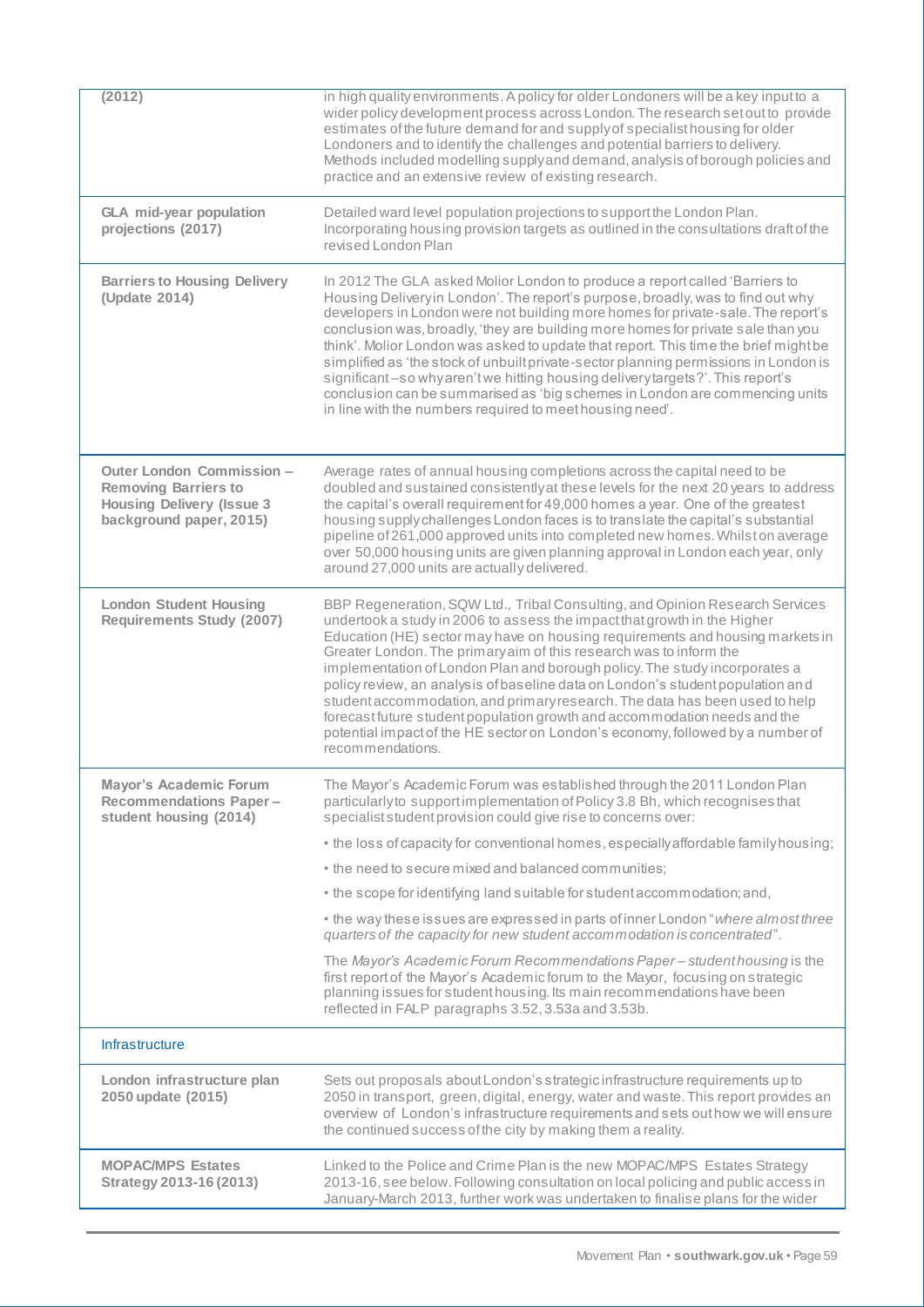|                                                                                                                                        | police estate and the final version of this strategy is available below.                                                                                                                                                                                                                                                                                                                                                                                                                                                                                                                                                                                                                                                              |
|----------------------------------------------------------------------------------------------------------------------------------------|---------------------------------------------------------------------------------------------------------------------------------------------------------------------------------------------------------------------------------------------------------------------------------------------------------------------------------------------------------------------------------------------------------------------------------------------------------------------------------------------------------------------------------------------------------------------------------------------------------------------------------------------------------------------------------------------------------------------------------------|
| <b>Central London</b><br><b>Infrastructure Study - URS</b><br>(2009)                                                                   | The study aims to provide a strategic understanding of the implications of growth<br>for the whole of Central London, with an indication of how growth, and therefore<br>demand for infrastructure, is distributed across the study area. This analysis allows<br>Central London Forward to build a robust case for additional infrastructure<br>investment for Central London to achieve sustainable growth up to 2026. In<br>particular, as well as offering local authority level information and analysis, the<br>report provides evidence of sub-regional issues and opportunities, encouraging<br>joint solutions wherever appropriate. This study also identifies existing gaps and<br>shortfalls in infrastructure provision. |
| <b>Community Infrastructure</b><br>Levy Charging Schedule -<br>Mayor of London (2012)                                                  | Sets out the level of charge that will apply to certain types of new development<br>across London in order to deliver the Crossrail programme                                                                                                                                                                                                                                                                                                                                                                                                                                                                                                                                                                                         |
| Use of planning obligations<br>in the funding of Crossrail,<br>and the Mayoral Community<br><b>Infrastructure Levy - SPG</b><br>(2013) | This SPG sets out guidance on implementation of London Plan policies on the<br>funding of Crossrail, planning obligations and the Community Infrastructure Levy<br>$(CIL)$ .                                                                                                                                                                                                                                                                                                                                                                                                                                                                                                                                                          |
| <b>Social Infrastructure SPG</b><br>(2015)                                                                                             | Social infrastructure includes a wide range of services and facilities, including<br>health, education, community, cultural, play, recreation and sports facilities, faith,<br>emergencyfacilities and many other local services and facilities that contribute to<br>quality of life.                                                                                                                                                                                                                                                                                                                                                                                                                                                |
|                                                                                                                                        | The draft guidance;                                                                                                                                                                                                                                                                                                                                                                                                                                                                                                                                                                                                                                                                                                                   |
|                                                                                                                                        | • Gives a range of information sources to evaluate need for social infrastructure at<br>the strategic planning level, starting with the GLA's own demographic projections<br>and the ways in which these can be used to understand need for health, education<br>and sports facilities.                                                                                                                                                                                                                                                                                                                                                                                                                                               |
|                                                                                                                                        | • Emphasises the need for planning across services to ensure the efficient and<br>timely delivery of social infrastructure in a way the meets the broader built<br>environmentaims of the London Plan.                                                                                                                                                                                                                                                                                                                                                                                                                                                                                                                                |
|                                                                                                                                        | • Describes Department of Health models for service delivery in a way that should<br>help planners and health professionals to communicate with each other.                                                                                                                                                                                                                                                                                                                                                                                                                                                                                                                                                                           |
|                                                                                                                                        | • Sets specific targets for the provision of burial space based upon projections of<br>need and survey of existing capacity set out in the 2011 Audit of London Burial<br>Provision.                                                                                                                                                                                                                                                                                                                                                                                                                                                                                                                                                  |
|                                                                                                                                        | • Provides a comprehensive range of resources for the assessment of social<br>infrastructure need arising from individual applications.                                                                                                                                                                                                                                                                                                                                                                                                                                                                                                                                                                                               |
| <b>London Plan</b>                                                                                                                     |                                                                                                                                                                                                                                                                                                                                                                                                                                                                                                                                                                                                                                                                                                                                       |
| London Plan (2016)                                                                                                                     | The London Plan is the overall strategic plan for London, and it sets out a fully<br>integrated economic, environmental, transport and social framework for the<br>development of the capital to 2036. It forms part of the development plan for<br>Greater London. London boroughs' local plans need to be in general conformity<br>with the London Plan, and its policies guide decisions on planning applications by<br>councils and the Mayor.                                                                                                                                                                                                                                                                                    |
| Draft London Plan (2017)                                                                                                               |                                                                                                                                                                                                                                                                                                                                                                                                                                                                                                                                                                                                                                                                                                                                       |
| <b>London Implementation Plan</b>                                                                                                      | The Implementation Plan is intended to:                                                                                                                                                                                                                                                                                                                                                                                                                                                                                                                                                                                                                                                                                               |
| (2013)                                                                                                                                 | • facilitate effective coordination and cooperation of activities to ensure the<br>realisation of the London Plan                                                                                                                                                                                                                                                                                                                                                                                                                                                                                                                                                                                                                     |
|                                                                                                                                        | . inform developers and all delivery partners who need to understand the<br>envisaged implementation actions and strategic infrastructure provision in relation<br>to the London Plan                                                                                                                                                                                                                                                                                                                                                                                                                                                                                                                                                 |
|                                                                                                                                        | • provide communities with transparent and accessible information to enable them<br>to get involved in the development of their area                                                                                                                                                                                                                                                                                                                                                                                                                                                                                                                                                                                                  |
|                                                                                                                                        | • help boroughs in terms of the wider context for their local implementation and                                                                                                                                                                                                                                                                                                                                                                                                                                                                                                                                                                                                                                                      |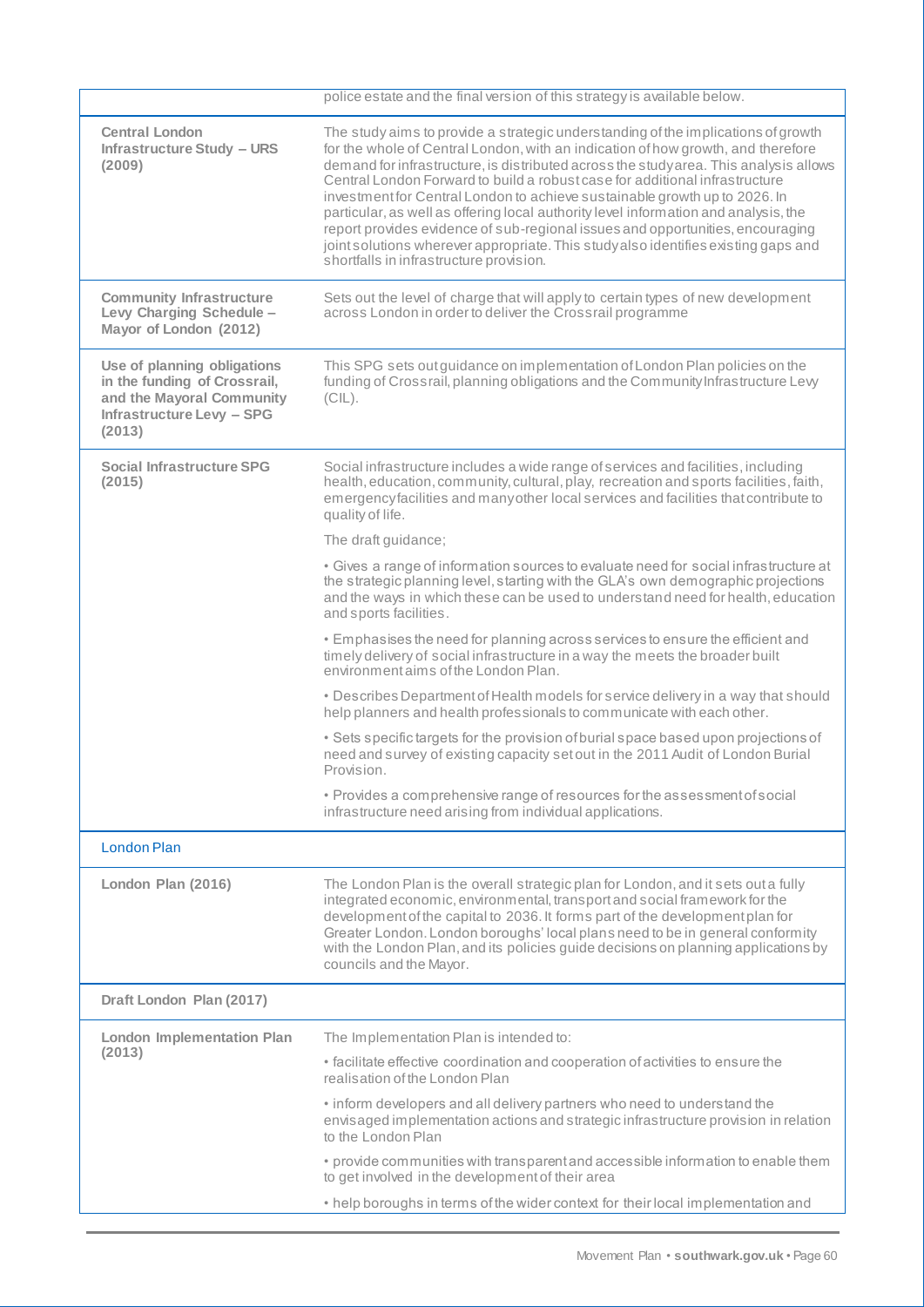|                                                                                               | infrastructure planning and the preparation for their Community Infrastructure Levy<br>(CIL).                                                                                                                                                                                                                                                                                                                                                                                                                                                                                                                 |
|-----------------------------------------------------------------------------------------------|---------------------------------------------------------------------------------------------------------------------------------------------------------------------------------------------------------------------------------------------------------------------------------------------------------------------------------------------------------------------------------------------------------------------------------------------------------------------------------------------------------------------------------------------------------------------------------------------------------------|
|                                                                                               | The Plan will be updated regularly.                                                                                                                                                                                                                                                                                                                                                                                                                                                                                                                                                                           |
| <b>London Planning Statement</b><br>(2014)                                                    | The NPPF revoked Government Office for London Circular 1/2008 which "provided<br>advice and guidance on the arrangements for strategic planning in London". The<br>Mayor considers that it is helpful for him to fill the gap this leaves with a document<br>that provides some information about his planning functions, and the way in which<br>he intends to carry them out. This document is intended to be helpful to anyone<br>concerned with planning in London, including boroughs, specialist agencies,<br>developers, amenity and voluntary groups, individual neighbourhoods and<br>Londoners. It: |
|                                                                                               | • sets out some general principles of fundamental importance to the planning<br>system in London;                                                                                                                                                                                                                                                                                                                                                                                                                                                                                                             |
|                                                                                               | • explains the Mayor's part in London's planning system, both in preparing<br>strategic planning policy through his spatial development strategy (or "London<br>Plan") and in the taking of planning decisions about strategic developments;                                                                                                                                                                                                                                                                                                                                                                  |
|                                                                                               | • highlights the issues that the Mayor considers are particular priorities for the<br>London planning system and which he thinks it is helpful to draw to the attention of<br>others; and                                                                                                                                                                                                                                                                                                                                                                                                                     |
|                                                                                               | • sets out the Mayor's intended programme of planning-related work for the next<br>four years.                                                                                                                                                                                                                                                                                                                                                                                                                                                                                                                |
| <b>Noise</b>                                                                                  |                                                                                                                                                                                                                                                                                                                                                                                                                                                                                                                                                                                                               |
| <b>Noise Action Plan:</b><br><b>Agglomerations (2014)</b>                                     | The purpose of the Noise Action Plan is to assist in the management of<br>environmental noise and its effects, including noise reduction if necessary, in the<br>context of government policy on sustainable development. Noise Action Plans are<br>based on the results of the strategic noise maps published in 2012.                                                                                                                                                                                                                                                                                       |
| Sounder City: The Mayor's<br><b>Ambient Noise Strategy</b><br>(2004)                          | The aim of the Mayor's ambient noise strategy is a practical one $-$ to minimise the<br>adverse impacts of noise on people living and working in, and visiting London<br>using the best available practices and technology within a sustainable<br>development framework.                                                                                                                                                                                                                                                                                                                                     |
|                                                                                               | Three key issues are:                                                                                                                                                                                                                                                                                                                                                                                                                                                                                                                                                                                         |
|                                                                                               | 1. Securing good noise reducing road surfaces                                                                                                                                                                                                                                                                                                                                                                                                                                                                                                                                                                 |
|                                                                                               | 2. Securing a night aircraft ban across London                                                                                                                                                                                                                                                                                                                                                                                                                                                                                                                                                                |
|                                                                                               | 3. Reducing noise through better planning and design of new housing                                                                                                                                                                                                                                                                                                                                                                                                                                                                                                                                           |
| Open Space, Biodiversity,<br>Geodiversity                                                     |                                                                                                                                                                                                                                                                                                                                                                                                                                                                                                                                                                                                               |
| A Manifesto for Public Open<br><b>Space: London's Great</b><br>Outdoors (2009)                | London's Great Outdoors recognises that investment in public space enhances the<br>look and feel of the city, making it a more healthy and pleasant place for residents<br>and visitors and an environment in which businesses can thrive. It contributes to<br>maintaining and improving London's image as the world's most green and liveable<br>big city and highlights London's offer as a city that can sustain economic growth.                                                                                                                                                                         |
| <b>Open Spaces Strategies:</b><br><b>Best Practice Guidance</b><br>(2009)                     | This document provides guidance on how to create an open space strategy.<br>Drawing on the lessons learnt from 5 years of CABE Space strategic enabling<br>support with local authorities across England, it updates earlier CABE Space<br>guidance, (Green space strategies: A good practice guide, 2004), and combines<br>this with an update of the guidance for London, (Mayor's guide to preparing open<br>space strategies; Best practice guidance of the London Plan, 2004), to provide one<br>comprehensive guide for England.                                                                        |
| <b>Connecting with London's</b><br>Nature. The Mayor's<br><b>Biodiversity Strategy (2002)</b> | The document details the Mayor's vision for protecting and conserving London's<br>natural open spaces. It seeks to ensure that there is no overall loss of wildlife<br>habitats in London, and that open spaces are created and made accessible, so<br>that all Londoners are within walking distance of a quality natural space. The<br>strategy is an important step in establishing a London-wide framework for                                                                                                                                                                                            |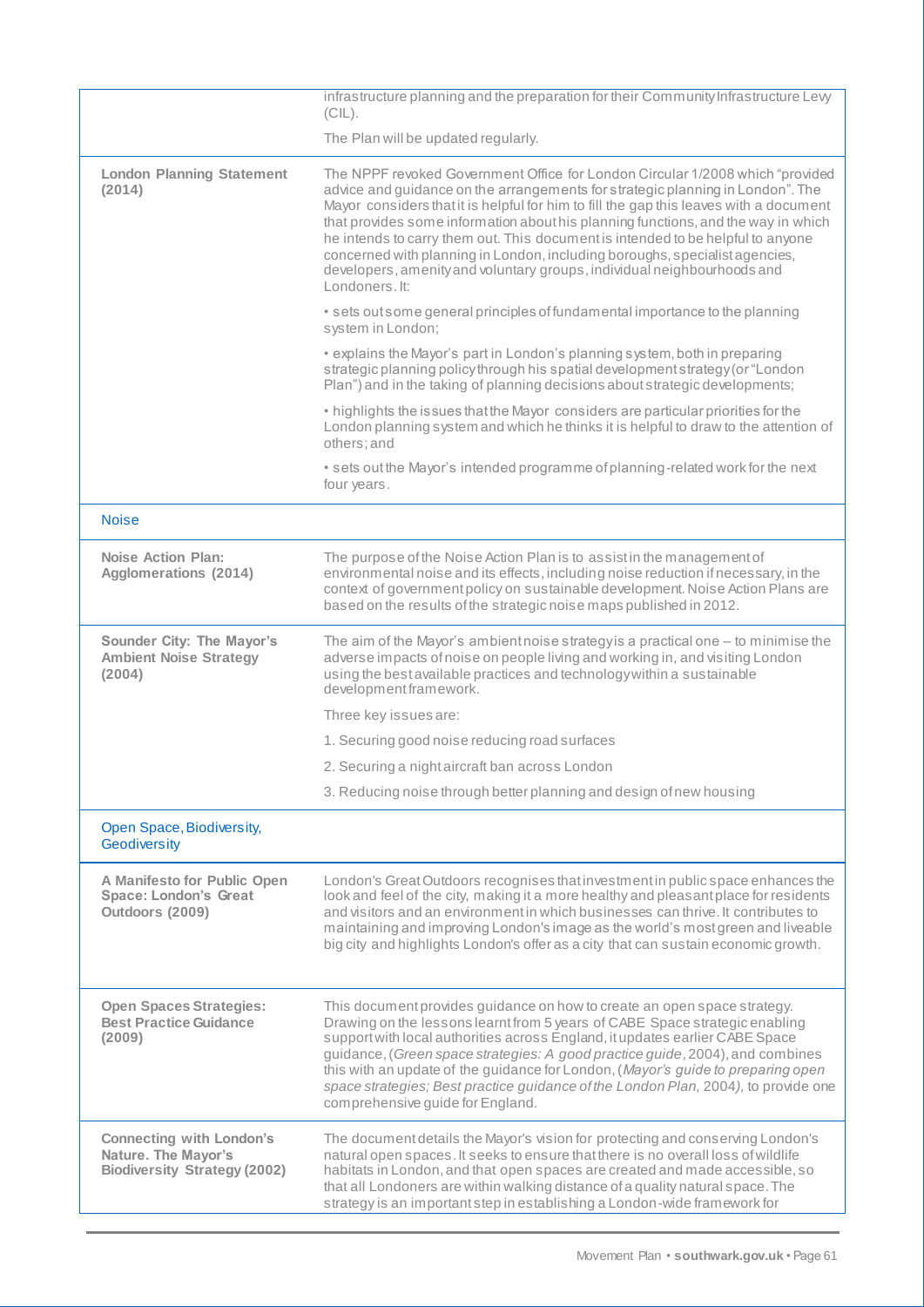|                                                                                                                                  | maintaining London's diversity of wildlife.                                                                                                                                                                                                                                                                                                                                                                                                                                                                                                                  |
|----------------------------------------------------------------------------------------------------------------------------------|--------------------------------------------------------------------------------------------------------------------------------------------------------------------------------------------------------------------------------------------------------------------------------------------------------------------------------------------------------------------------------------------------------------------------------------------------------------------------------------------------------------------------------------------------------------|
| Green infrastructure and<br>urban environments:<br><b>Preparing Borough Tree and</b><br><b>Woodland Strategies SPG</b><br>(2013) | The Preparing Borough Tree and Woodland Strategies Supplementary Planning<br>Guidance, a joint publication with the Forestry Commission, has been published. It<br>sets out an approach to trees and woodland that:                                                                                                                                                                                                                                                                                                                                          |
|                                                                                                                                  | • Covers the audit, protection and management of trees and woodland in line with<br>Policy 7.21 of the London Plan                                                                                                                                                                                                                                                                                                                                                                                                                                           |
|                                                                                                                                  | . Highlights the asset value of trees and woodland, both in financial terms and the<br>broad range of economic and environmental benefits they provide                                                                                                                                                                                                                                                                                                                                                                                                       |
|                                                                                                                                  | • Considers all the trees in a borough as a single unified resource – an 'urban<br>forest                                                                                                                                                                                                                                                                                                                                                                                                                                                                    |
|                                                                                                                                  | • Extends the concept of an 'urban forest' across boundaries so that the<br>cumulative benefits of trees to Londoners can be enhanced                                                                                                                                                                                                                                                                                                                                                                                                                        |
|                                                                                                                                  | • Takes a step by step approach to the management of trees and woodland.                                                                                                                                                                                                                                                                                                                                                                                                                                                                                     |
| Green infrastructure and<br>open environments: All<br><b>London Green Grid SPG</b><br>2012                                       | The SPG aims to promote the concept of green infrastructure, and increase its<br>delivery by boroughs, developers, and communities, by describing and advocating<br>an approach to the design and management of green and open spaces to deliver<br>hitherto unrealised benefits. These benefits include sustainable travel, flood<br>management, healthyliving, and creating distinctive destinations; and the<br>economic and social uplift these support.                                                                                                 |
| <b>Shaping Neighbourhoods:</b><br><b>Play and Informal Recreation</b><br>SPG (2012)                                              | This SPG aims to help those involved in planning local neighbourhoods to engage<br>with young Londoners to deliver real improvements in the quality of play spaces.<br>The Mayor wants to see a child-friendly London with inclusive, accessible, and<br>safe play spaces that allow all young Londoners to engage in fun, positive, and<br>healthy play and recreation in their own communities and throughout London. The<br>2012 SPG adds further guidance to the previous 2008 SPG, in particular<br>expanding on the concept of lifetime neighbourhoods |
| Green infrastructure and<br>open environments:<br>London's foundations SPG<br>(2012)                                             | London's Foundations (2009) was a joint publication with Natural England setting<br>out London's geological heritage, explaining the process for identifying sites of<br>national, regional and local geological importance, identifying important geological<br>sites for protection and advising boroughs on how to promote as well as protect<br>geodiversity. It has been updated to reflect:                                                                                                                                                            |
|                                                                                                                                  | . The publication of the 2011 London Plan;                                                                                                                                                                                                                                                                                                                                                                                                                                                                                                                   |
|                                                                                                                                  | . The emerging advice of the Government in its National Planning Policy<br>Framework:                                                                                                                                                                                                                                                                                                                                                                                                                                                                        |
|                                                                                                                                  | . The ongoing work of the London Geodiversity Partnership (LGP) in updating the<br>number of sites that should be promoted/protected by boroughs via their<br>development plan documents;                                                                                                                                                                                                                                                                                                                                                                    |
|                                                                                                                                  | . The publication by the LGP of their Geodiversity Action Plan.                                                                                                                                                                                                                                                                                                                                                                                                                                                                                              |
| Sustainability                                                                                                                   |                                                                                                                                                                                                                                                                                                                                                                                                                                                                                                                                                              |
| <b>Sustainable Design and</b><br><b>Construction. Mayor's</b><br><b>Supplementary Planning</b><br>Guidance (2014)                | This SPG provides guidance on what measures developers can include in their<br>building designs and operations to achieve the carbon dioxide and water<br>consumption targets set out in the London Plan. It also provides guidance on how<br>boroughs can take forward the new approaches set out in the London Plan, such<br>as carbon-dioxide off-setting, retrofitting and 'air quality neutral'.                                                                                                                                                        |
| <b>Adapting to Climate Change:</b><br>A checklist for development<br>(2005)                                                      | This guidance on designing developments in a changing climate was published by<br>the Greater London Authority. The main actions are summarised in a simple to use<br>checklist, however, it is not intended to be a design manual, although it does<br>contain signposts to more detailed guidance.                                                                                                                                                                                                                                                         |
| <b>Sustainable Development</b><br>Framework for London.<br><b>London Sustainable</b><br><b>Development Commission</b>            | This Framework has been developed by the London Sustainable Development<br>Commission, appointed by the Mayor in May 2002 to advise on sustainability<br>issues in the capital. It is the first Sustainable Development Framework for<br>London. It sets out a Vision for the capital and a set of objectives to guide decision                                                                                                                                                                                                                              |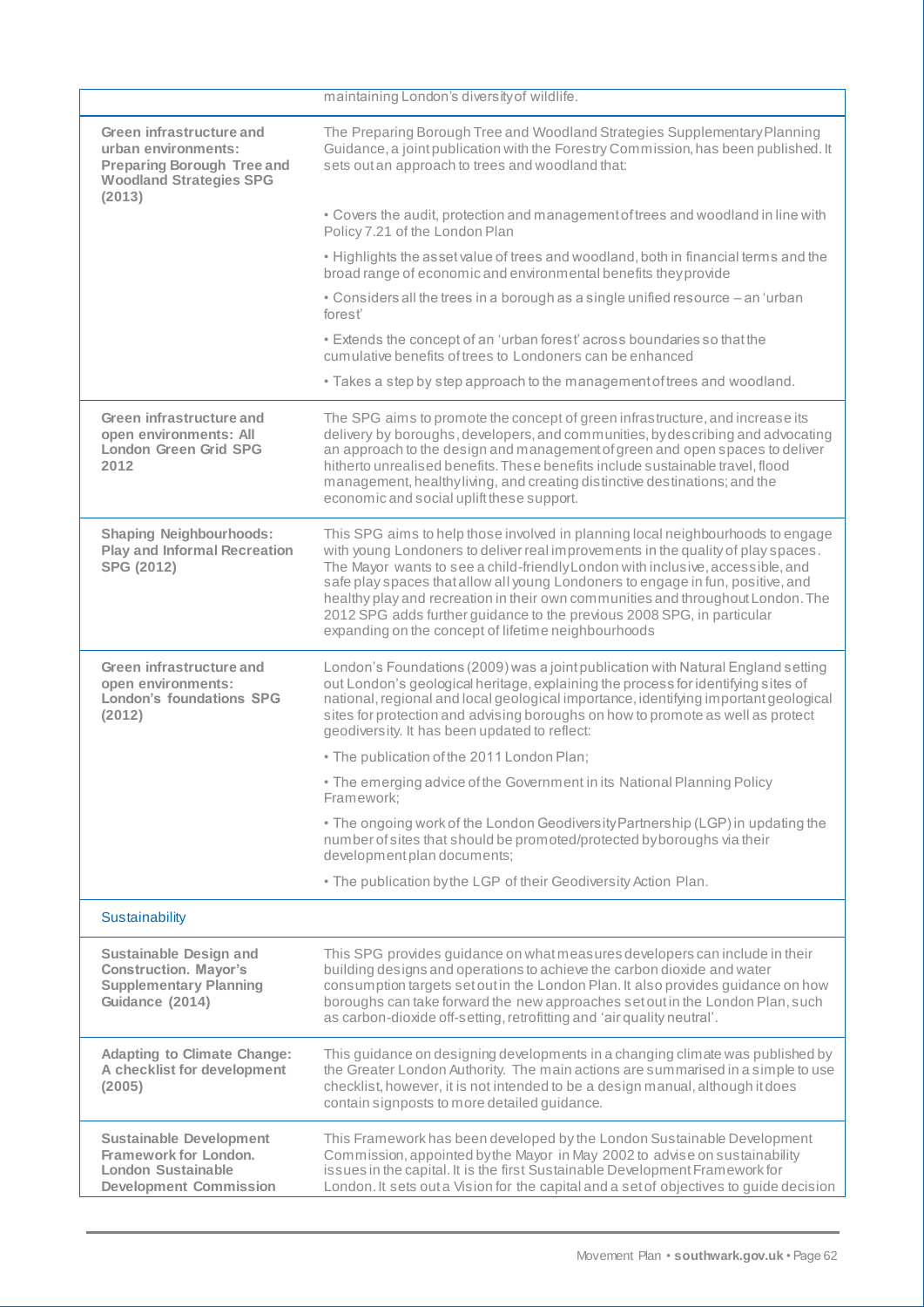| (June 2003)                                                                                                                          | making.                                                                                                                                                                                                                                                                                                                                                                                                                                                                                                                                                                                                                             |
|--------------------------------------------------------------------------------------------------------------------------------------|-------------------------------------------------------------------------------------------------------------------------------------------------------------------------------------------------------------------------------------------------------------------------------------------------------------------------------------------------------------------------------------------------------------------------------------------------------------------------------------------------------------------------------------------------------------------------------------------------------------------------------------|
|                                                                                                                                      | The Framework should be used to:                                                                                                                                                                                                                                                                                                                                                                                                                                                                                                                                                                                                    |
|                                                                                                                                      | -provide the context for policy development and decision-making;                                                                                                                                                                                                                                                                                                                                                                                                                                                                                                                                                                    |
|                                                                                                                                      | -undertake sustainability appraisals of projects, plans and strategies;                                                                                                                                                                                                                                                                                                                                                                                                                                                                                                                                                             |
|                                                                                                                                      | -monitor progress towards a more sustainable city                                                                                                                                                                                                                                                                                                                                                                                                                                                                                                                                                                                   |
| <b>Sustainable Development</b><br>Framework for London.<br><b>London Sustainable</b><br><b>Development Commission</b><br>(June 2003) | This Framework has been developed by the London Sustainable Development<br>Commission, appointed by the Mayor in May 2002 to advise on sustainability<br>issues in the capital. It is the first Sustainable Development Framework for<br>London. It sets out a Vision for the capital and a set of objectives to guide decision<br>making.                                                                                                                                                                                                                                                                                          |
|                                                                                                                                      | The Framework should be used to:                                                                                                                                                                                                                                                                                                                                                                                                                                                                                                                                                                                                    |
|                                                                                                                                      | -provide the context for policy development and decision-making;                                                                                                                                                                                                                                                                                                                                                                                                                                                                                                                                                                    |
|                                                                                                                                      | -undertake sustainability appraisals of projects, plans and strategies;                                                                                                                                                                                                                                                                                                                                                                                                                                                                                                                                                             |
|                                                                                                                                      | -monitor progress towards a more sustainable city                                                                                                                                                                                                                                                                                                                                                                                                                                                                                                                                                                                   |
| <b>Sustainable Communities</b><br>Plan for London: Building<br>for the Future (2004)                                                 | This document is part of a national programme of action setting out how the<br>Government intends to achieve sustainable communities in London. The main<br>challenges for London are to accommodate growth and to reduce poverty and<br>deprivation. To do this, the main aims are for more and better-designed and<br>affordable homes, including homes for key workers. To improve public transport<br>and other infrastructure to support the development of new and growing<br>communities; to raise education standards and skill levels across the capital; to<br>tackle crime, anti-social behaviour and the fear of crime. |
| <b>Transport</b>                                                                                                                     |                                                                                                                                                                                                                                                                                                                                                                                                                                                                                                                                                                                                                                     |
| <b>Mayor's Transport Strategy</b><br>(2018)                                                                                          | The Mayor's Transport Strategy is a statutory document, developed alongside the<br>London Plan and Economic Development Strategy as part of a strategic policy<br>framework to support and shape the economic and social development of London<br>over the next 20 years. It sets out the Mayor's transport vision and describes how<br>Transport for London (TfL) and its partners, including the London boroughs, will<br>deliver that vision.<br>Its sets out a healthy streets approach, emphasises safety, suggests opportunities<br>to reduce vehicle use, and major strategic infrastructure projects.                       |
| Land for Industry and                                                                                                                | The SPG provides an update of previous Mayoral guidance, setting out how                                                                                                                                                                                                                                                                                                                                                                                                                                                                                                                                                            |
| <b>Transport SPG (2012)</b>                                                                                                          | boroughs should make effective, efficient use of land for transport purposes.                                                                                                                                                                                                                                                                                                                                                                                                                                                                                                                                                       |
| River Action Plan (2013)                                                                                                             | This plan outlines a number of specific measures to be taken by TfL and other<br>stakeholders to help boost the number of river trips in line with achieving the<br>Mayor's target of 12 million passenger journeys a year by 2020                                                                                                                                                                                                                                                                                                                                                                                                  |
| <b>Cycling Revolution London</b><br>(2010)                                                                                           | The Strategy sets out the vision and policies for encouraging and enabling more<br>cycling across London. The strategy sets out an aspiration to increase cycling by<br>400% by 2026 through a range of initiatives including the delivery of a series of<br>cycle superhighways, improved cycle safety and an increase training aimed at<br>cyclists                                                                                                                                                                                                                                                                               |
| The Mayor's vision for<br>cycling (2013)                                                                                             | The Mayor's Vision for Cycling document sets out how this will be achieved,<br>focusing on four key outcomes:                                                                                                                                                                                                                                                                                                                                                                                                                                                                                                                       |
|                                                                                                                                      | 1. A Tube network for the bike. London will have a network of direct, joined-up<br>cycle tracks, with many running in parallel with key Underground, rail and bus<br>routes.                                                                                                                                                                                                                                                                                                                                                                                                                                                        |
|                                                                                                                                      | 2. Safer streets for the bike. Spending on the Better Junctions programme will be                                                                                                                                                                                                                                                                                                                                                                                                                                                                                                                                                   |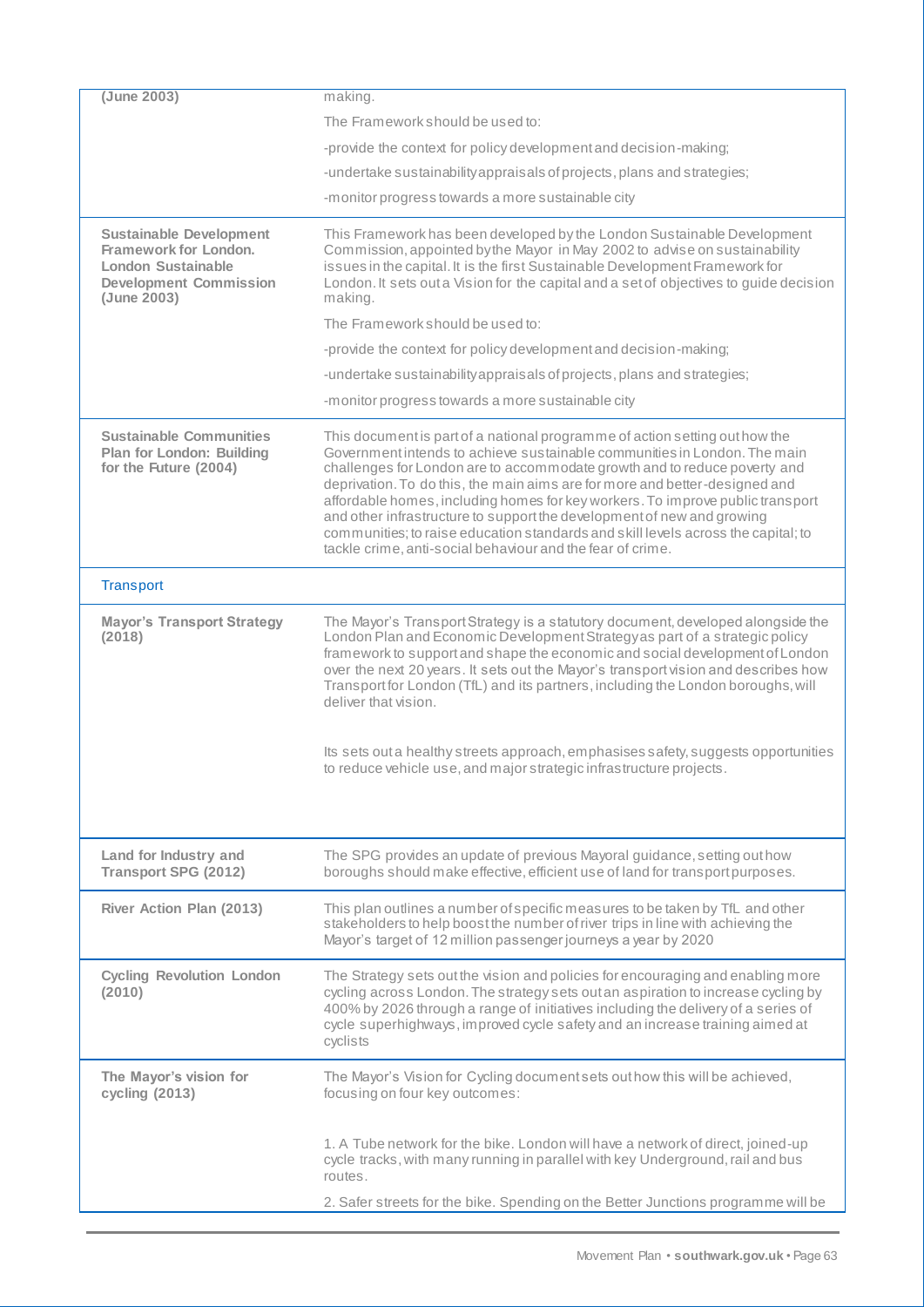|                                                                                                                            | significantly increased and substantial                                                                                                                                                                                                                                                                                                                                                                                                                                                           |
|----------------------------------------------------------------------------------------------------------------------------|---------------------------------------------------------------------------------------------------------------------------------------------------------------------------------------------------------------------------------------------------------------------------------------------------------------------------------------------------------------------------------------------------------------------------------------------------------------------------------------------------|
|                                                                                                                            | improvements to the worst junctions will be prioritised. With government help, a<br>range of radical measures will improve the safety of cyclists around large vehicles.                                                                                                                                                                                                                                                                                                                          |
|                                                                                                                            | 3. More people travelling by bike. We will 'normalise' cycling, making it something<br>anyone feels comfortable doing.                                                                                                                                                                                                                                                                                                                                                                            |
|                                                                                                                            | 4. Better places for everyone. The new bike routes are a step towards the Mayor's<br>vision of a 'village in the city', with more trees, more space for pedestrians and less<br>traffic.                                                                                                                                                                                                                                                                                                          |
| An ultra low emission<br>vehicle delivery plan for<br>London (2015)                                                        | This report sets out a vision for London to grow as a sustainable citywhere ULEVs<br>are the preferred option for all vehicle travel, not only across public transport, but<br>also in other fleets and for private vehicle owners. A comprehensive strategy is<br>outlined to stimulate the market for electric vehicles in London. It sets out the steps<br>TfL and the GLA will take and calls on our partners and stakeholders to do what<br>they can to help realise this vision for London. |
| Your Accessible Transport<br>Network (2014)                                                                                | Mayor of London's commitment to make it easier for people to travel around<br>London.                                                                                                                                                                                                                                                                                                                                                                                                             |
| Improving the Health of<br><b>Londoners: Transport</b><br>Action Plan (2014)                                               | A Health Action Plan to improve the health of the population by examining the links<br>between health and public transport and improving people's health through<br>transport interventions and strategies. The document is reviewed regularly and<br>updates are provided by TfL.                                                                                                                                                                                                                |
| Waste                                                                                                                      |                                                                                                                                                                                                                                                                                                                                                                                                                                                                                                   |
| <b>London's Wasted Resource:</b><br><b>The Mayor's Municipal</b><br><b>Waste Management Strategy</b><br>(2011)             | London's Wasted Resource sets out the Mayor's policies and proposals for<br>reducing the amount of municipal waste produced, increasing the amount of waste<br>reused, recycled or composted, and generating low carbon energy from waste<br>remaining. This strategy also sets out how the Mayor, through the London Waste<br>and Recycling Board, will help develop more waste management infrastructure in<br>London.                                                                          |
| <b>Making Business Sense of</b><br><b>Waste: The Mayor's</b><br><b>Business Waste</b><br><b>Management Strategy (2011)</b> | Making Business Sense of Waste is the first Mayoral strategy for London's<br>business waste. It sets out initiatives to help all kinds of London's businesses, from<br>shops, restaurants, office buildings, manufacturers to construction companies to<br>save money and reduce harm to the environment through better waste<br>management.                                                                                                                                                      |
| <b>London Waste</b><br><b>Apportionment Study (2007)</b><br>- update and further<br>sensitivity testing                    | Subsequent to the reiteration of the apportionment, published in December 2006,<br>further data of relevance to criteria within the model has become available. The<br>update includes                                                                                                                                                                                                                                                                                                            |
|                                                                                                                            | • correct data on safeguarded wharves,                                                                                                                                                                                                                                                                                                                                                                                                                                                            |
|                                                                                                                            | • revision of current licensed waste management capacity in London resulting from<br>the decision on the development of the Belvedere facility, updated, recently<br>verified and soon to be published data on indicative capacity of land for waste,<br>logistics and other industrial used in London, provided by the GLA.                                                                                                                                                                      |
| <b>London Waste</b><br><b>Apportionment Study (2006)</b>                                                                   | This report describes in detail the waste apportionment methodology underlying<br>the London Plan minor alteration on borough level waste apportionment.                                                                                                                                                                                                                                                                                                                                          |
| <b>London Remade Demolition</b><br>Protocol Report (2005)                                                                  | This describes how demolition recyclate can be recovered with maximum value<br>and how this can be provided as a high quality recycled material in new builds.                                                                                                                                                                                                                                                                                                                                    |
| Water                                                                                                                      |                                                                                                                                                                                                                                                                                                                                                                                                                                                                                                   |
| <b>Securing London's Water</b><br><b>Future (2011)</b>                                                                     | The draft London Water Strategy is intended to complement the plans and<br>strategies of other organisations bypresenting a London-specific view of<br>managing water resources. At a time of decreasing supply and increasing demand<br>for water we need to use the water we have more wisely. The strategy promotes<br>increasing water efficiency and reducing water wastage to balance supply and<br>demand for water, safeguard the environment and help tackle water affordability         |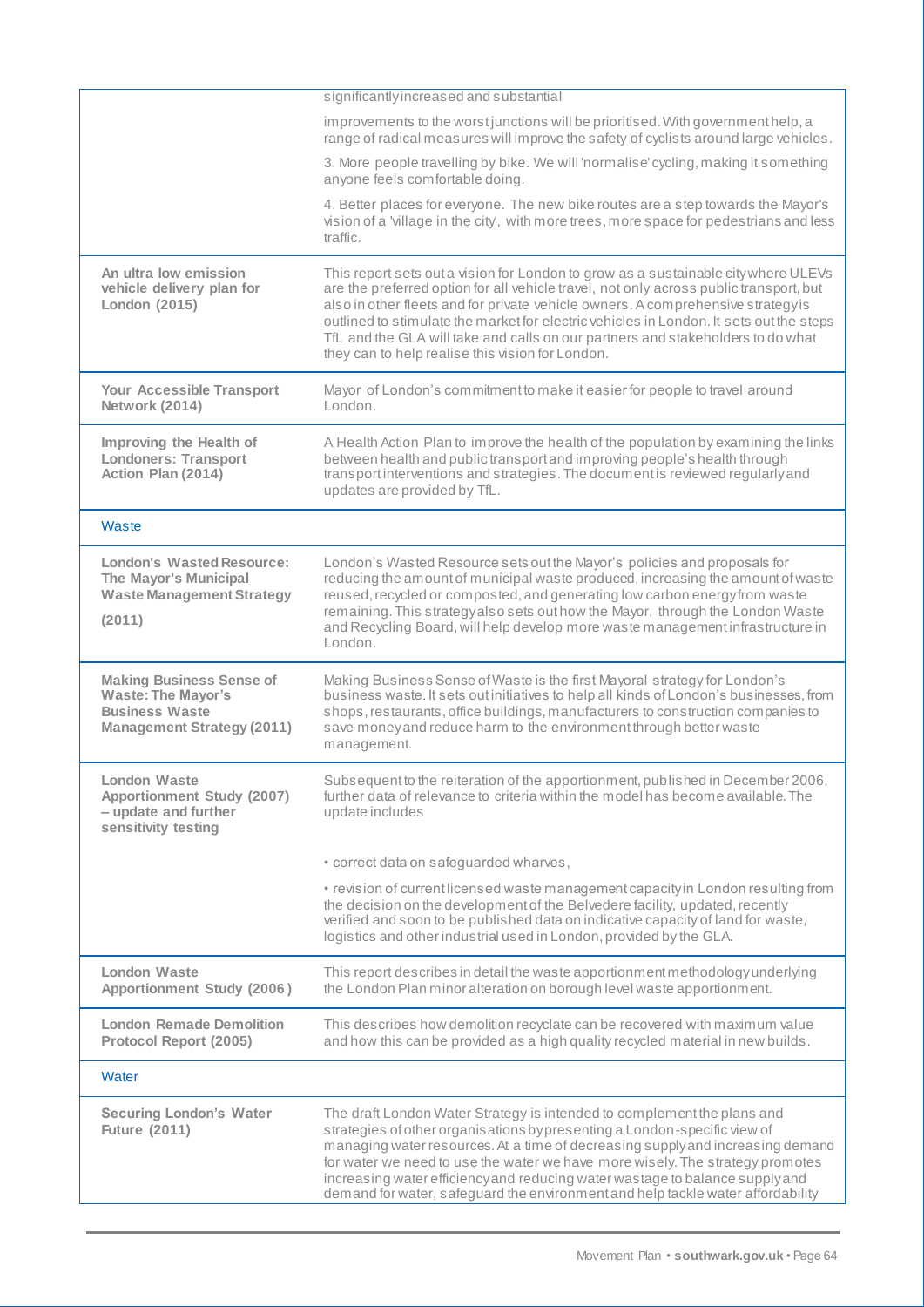|                                                                                                        | problems. It also sets out how the Mayor will help communities at risk of flooding to<br>increase their resilience to flooding                                                                                                                                                                                                                                                                                                                                                                                                                                                                                                                                                                                             |
|--------------------------------------------------------------------------------------------------------|----------------------------------------------------------------------------------------------------------------------------------------------------------------------------------------------------------------------------------------------------------------------------------------------------------------------------------------------------------------------------------------------------------------------------------------------------------------------------------------------------------------------------------------------------------------------------------------------------------------------------------------------------------------------------------------------------------------------------|
| <b>Environment Agency</b><br>Thames Estuary 2100 plan<br>(2011)                                        | This document provides regional guidance on the predicted effects of climate<br>change in relation to tidal flood risk                                                                                                                                                                                                                                                                                                                                                                                                                                                                                                                                                                                                     |
| <b>Thames River Basin</b><br><b>Management Plan (2009)</b>                                             | The EU Water Framework Directive requires the Environment Agency to prepare<br>and publish 10 River Basin Management Plans (RBMP) by 2009 to promote the<br>concept of sustainable water management. Their aims are:                                                                                                                                                                                                                                                                                                                                                                                                                                                                                                       |
|                                                                                                        | • To safeguard the sustainable use of water                                                                                                                                                                                                                                                                                                                                                                                                                                                                                                                                                                                                                                                                                |
|                                                                                                        | • To protect and restore the status of aquatic ecosystems                                                                                                                                                                                                                                                                                                                                                                                                                                                                                                                                                                                                                                                                  |
|                                                                                                        | • To improve aquatic environments by the reduction of hazardous substances                                                                                                                                                                                                                                                                                                                                                                                                                                                                                                                                                                                                                                                 |
|                                                                                                        | • To reduce groundwater pollution; and                                                                                                                                                                                                                                                                                                                                                                                                                                                                                                                                                                                                                                                                                     |
|                                                                                                        | • To help mitigate the effects of flood and droughts                                                                                                                                                                                                                                                                                                                                                                                                                                                                                                                                                                                                                                                                       |
| <b>Taking Care of Water-Our</b><br>Plan for the next 25 years<br>(Thames Water Utilities)<br>2015-2040 | Taking care of water describes a long-term strategy to address a series of issues.<br>It is built around the four main themes that have emerged from public consultation:<br>delivering for customers; planning for a sustainable future; delivering efficiently;<br>and providing affordable services. The document set out the things that are<br>needed to meet the challenges of the future. It also set out the costs of providing<br>those services and the likely impact on bills.                                                                                                                                                                                                                                  |
| <b>Water Resources</b><br><b>Management Plan (Thames</b><br>Water Utilities) 2015-2040.                | Sets out how demand for water is balanced against the supply over the next 25-<br>year period.                                                                                                                                                                                                                                                                                                                                                                                                                                                                                                                                                                                                                             |
| <b>Our Plans for Water (Thames</b><br>Water Utilities) 2015-2020                                       | A five-year Plan which sets out proposals to maintain and improve services during<br>the period 2015 to 2020.                                                                                                                                                                                                                                                                                                                                                                                                                                                                                                                                                                                                              |
| Here for you: Our business<br>plan 2020-2025 (Thames<br>Water)                                         | A five-year Plan which sets out proposals to maintain and improve services during<br>the period 2020 to 2025                                                                                                                                                                                                                                                                                                                                                                                                                                                                                                                                                                                                               |
| Drought Plan (2013)<br>(Thames Water Utilities)                                                        | The Drought Plan sets out the actions to take in the event of a drought to maintain<br>essential supplies of water while protecting the environment.                                                                                                                                                                                                                                                                                                                                                                                                                                                                                                                                                                       |
| Draft Drought Plan (2016)<br>(Thames Water)                                                            | The drought plan covers up to 2022 and demonstrates how Thames Water will<br>react to a period of unusually low rainfall.                                                                                                                                                                                                                                                                                                                                                                                                                                                                                                                                                                                                  |
| <b>Thames Water Utilties</b><br><b>Limited Bioresources RCV</b><br><b>Allocation</b>                   | Sewage sludge is recognised as a energy-rich organic material and a valuable by-<br>product of the wastewater treatment process. Sludge can be treated to a high<br>standard which generates renewable energy that is used to run our largest<br>sites. The recycling of treated sewage solids (known as 'biosolids') to agriculture is<br>carried out under strict regulations. To ensure Thames Water continues to manage<br>sewage sludge in a safe, sustainable and beneficial way, this strategy sets out<br>how to implement a strategy that makes the best use of our sludge and considers<br>issues of acceptability, energy, transport, odour, nutrients, local constraints and<br>innovative uses in the future. |
| <b>Thames Corridor Catchment</b><br><b>Abstraction Management</b><br>Strategy (CAMS) (2004)            | This guidance on designing developments in a changing climate was published by<br>the Greater London Authority in November 2005. The main actions are<br>summarised in a simple to use checklist, however, it is not intended to be a design<br>manual, although it does contain signposts to more detailed guidance.                                                                                                                                                                                                                                                                                                                                                                                                      |
| <b>Sustainable Remediation</b><br>Forum UK (SuRF-UK) (2010)                                            | This document presents the first phase of work by the UK Sustainable<br>Remediation Forum (SuRF-UK), which is a framework for assessing the<br>sustainability of soil and groundwater remediation, and for incorporating<br>sustainable development criteria in land contamination management strategies. It                                                                                                                                                                                                                                                                                                                                                                                                               |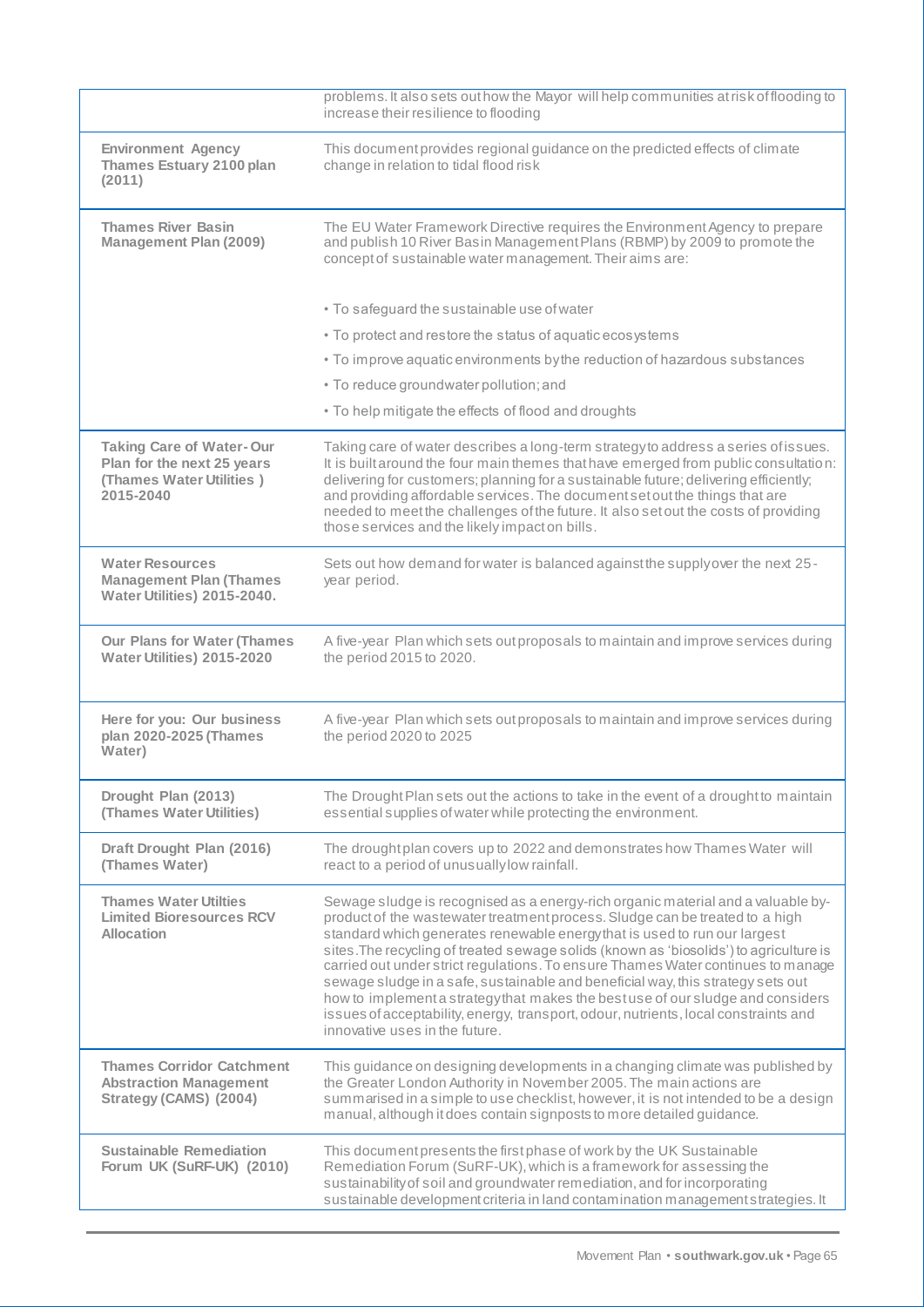helps assessors to identify the optimum land and/or groundwater remediation strategy and/or technique.

## Local

| Policy or Plan                                                                  | Summary of objectives and targets                                                                                                                                                                                                                                                                                                                                                                                      |
|---------------------------------------------------------------------------------|------------------------------------------------------------------------------------------------------------------------------------------------------------------------------------------------------------------------------------------------------------------------------------------------------------------------------------------------------------------------------------------------------------------------|
| Community                                                                       |                                                                                                                                                                                                                                                                                                                                                                                                                        |
| New Southwark Plan-<br><b>Proposed Submission</b><br>Version (2017)             | The purpose of the Plan is to set out how the areas in Southwark will<br>develop and the policies which will guide new development. It explains the<br>strategy for the regeneration of Southwark and will contain Area Visions,<br>setting out aspirations for places and borough-wide strategic policies.                                                                                                            |
| The Council Plan 2014/15 to<br>2017/18                                          | The Council Plan is the council's overarching business plan. A Council Plan for<br>2014/15 to 2017/18 was agreed by Cabinet in July 2014. The council plan<br>describes how we will deliver our fairer future vision through the promises and<br>commitments that we have made to the people of Southwark. It also makes a<br>number of commitments to equality and fairness in line with our approach to<br>equality. |
| <b>Children and Young</b><br>People's Plan 2013-2016                            | This strategy provides a plan for all local services affecting children and young<br>people in Southwark. The aims in the next three years are: improved literacy and<br>numeracy; more things to do; less crime against children and young people; fewer<br>teenagers getting pregnant; and a reduction in the rate of increase of children who<br>are obese.                                                         |
| Southwark Primary and<br><b>Community Care Strategy</b><br>2013-2018            | This plan describes Southwark Clinical Commissioning Group's intentions to build<br>strong local services to meet the challenges of improving care over the next five<br>years. It is supports a range of our other plans and priorities as well as reflecting<br>national policies and thinking on the best way to ensure that primary and<br>community care services are fit for the future.                         |
| <b>Southwark Statement of</b><br><b>Community Involvement</b><br>(2008)         | The Statement of Community Involvement (SCI) sets out how and when Southwark<br>Council involve the community in the alteration and development of town planning<br>documents and applications for planning permission. This ensures there is effective<br>community involvement in the planning process.                                                                                                              |
| <b>Safer Southwark</b><br><b>Partnership Rolling Action</b><br>Plan (2013-2015) | The Safer Southwark Partnership (SSP) has agreed minimum standards of service<br>for responding to antisocial behaviour and for victims and witnesses of crime.<br>These are a commitment to residents that the SSP will continue to keep Southwark<br>a safe place to live, work and visit.                                                                                                                           |
| <b>Southwark Violent Crime</b><br><b>Strategy 2010/2015</b>                     | The Southwark violent crime strategy 2010/15 detailing how the council, police and<br>other partners in Southwark are tackling violent crime in the borough.                                                                                                                                                                                                                                                           |
| <b>Southwark Statement of</b><br><b>Licensing Policy 2016-2020</b>              | Section 5 of the Licensing Act 2003 requires each licensing authority to prepare<br>and publish a statement of its licensing policy every five years.                                                                                                                                                                                                                                                                  |
| <b>Economy and Employment</b>                                                   |                                                                                                                                                                                                                                                                                                                                                                                                                        |
| <b>Southwark Employment</b><br>Land Strategy (2016)                             | The report provides a summary of labour market conditions in Southwark before<br>looking at the land available for this employment. It recognises the importance of<br>the need for houses in the area and the pressures on this land but also how<br>Southwark's population will continue to expand to 2036                                                                                                           |
| <b>Southwark Economic Well-</b><br>being Strategy 2012-2020                     | Our new strategy sets out what we want to achieve between now and 2020, and<br>how we aim to work across the Council and with our partners in the private, public<br>and voluntary sectors in order to make Southwark a place:                                                                                                                                                                                         |
|                                                                                 | . Where people, especiallyour young people, are equipped with the skills and<br>ambition to make the most of our central London location                                                                                                                                                                                                                                                                               |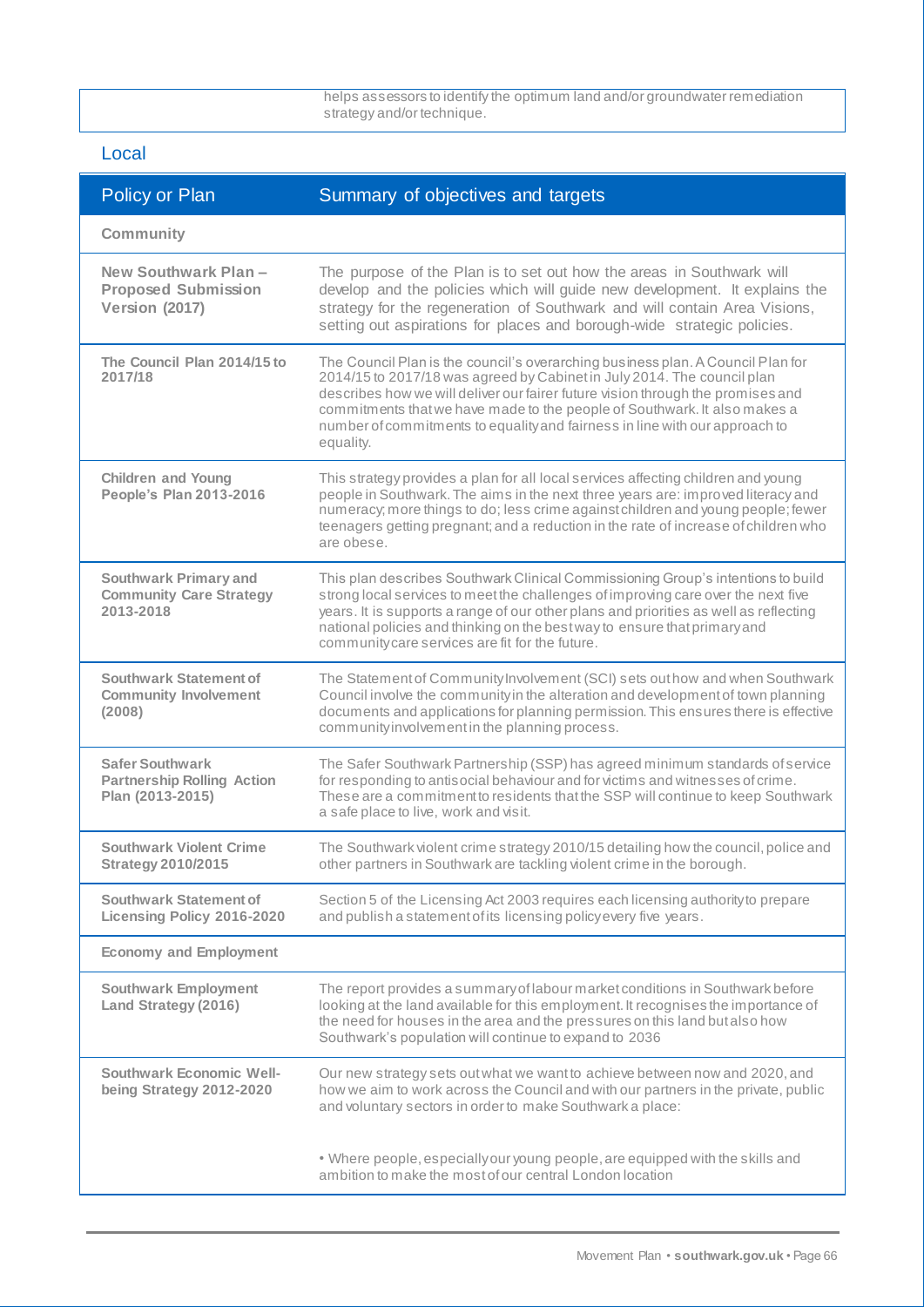|                                                                                        | • Where businesses grow and prosper                                                                                                                                                                                                                                                                                                                                                                                                                                                                                                                                                                                                                         |
|----------------------------------------------------------------------------------------|-------------------------------------------------------------------------------------------------------------------------------------------------------------------------------------------------------------------------------------------------------------------------------------------------------------------------------------------------------------------------------------------------------------------------------------------------------------------------------------------------------------------------------------------------------------------------------------------------------------------------------------------------------------|
|                                                                                        | • Where town centres and high streets thrive                                                                                                                                                                                                                                                                                                                                                                                                                                                                                                                                                                                                                |
|                                                                                        | • Where our residents are financially independent                                                                                                                                                                                                                                                                                                                                                                                                                                                                                                                                                                                                           |
| Southwark Industrial and<br><b>Warehousing Land Study</b><br>(2014)                    | Southwark Council commissioned GVA to undertake a review of industrial and<br>warehousing land and premises in the borough. The study is an evidence base<br>document and will inform the preparation of future planning policies, as well as a<br>wider employment land review (a forecast of how much space will be needed to<br>meet demand over the next 15 years or so) that will be carried out in 2014/15.                                                                                                                                                                                                                                           |
| Culture Strategy 2013-2018<br>and action plan                                          | We have developed a strategy to cover the period from 2013 to 2018 that uses our<br>targeted support, partnership and leverage to enable the valuable cultural sector in<br>Southwark to create, develop and grow. The key objectives are to generate<br>opportunities, build local pride and deliver prosperity for the borough. The strategy<br>is presented as a range of specific and measurable actions to be delivered over the<br>next five years.                                                                                                                                                                                                   |
| <b>Education</b>                                                                       |                                                                                                                                                                                                                                                                                                                                                                                                                                                                                                                                                                                                                                                             |
| <b>Primary Investment</b><br><b>Strategy Cabinet Report</b><br>2014                    | This Cabinet Report sets out a series of recommendations for addressing need for<br>additional primary school places in the borough                                                                                                                                                                                                                                                                                                                                                                                                                                                                                                                         |
| <b>School places strategy</b><br>update, Cabinet Report<br>(2014)                      | This report sets out the forecast demand for primary and secondary places and the<br>associated need for additional school places. It sets out the approach for meeting<br>primary demand.                                                                                                                                                                                                                                                                                                                                                                                                                                                                  |
| <b>Southwark Extended</b><br><b>Schools Strategy</b>                                   | The strategy sets out a set out principles as the basis for the development of<br>extended schools in Southwark.                                                                                                                                                                                                                                                                                                                                                                                                                                                                                                                                            |
|                                                                                        | The strategy anticipates that providing extended services will                                                                                                                                                                                                                                                                                                                                                                                                                                                                                                                                                                                              |
|                                                                                        | • supportimprovements in standards                                                                                                                                                                                                                                                                                                                                                                                                                                                                                                                                                                                                                          |
|                                                                                        | • enable children to have fun and develop new skills                                                                                                                                                                                                                                                                                                                                                                                                                                                                                                                                                                                                        |
|                                                                                        | • enhance support for vulnerable children                                                                                                                                                                                                                                                                                                                                                                                                                                                                                                                                                                                                                   |
|                                                                                        | • encourage parental involvement in children's learning                                                                                                                                                                                                                                                                                                                                                                                                                                                                                                                                                                                                     |
|                                                                                        | • make better use of facilities by opening them up to the community                                                                                                                                                                                                                                                                                                                                                                                                                                                                                                                                                                                         |
|                                                                                        | • provide better help to address children's wider needs                                                                                                                                                                                                                                                                                                                                                                                                                                                                                                                                                                                                     |
| <b>Flood Risk</b>                                                                      |                                                                                                                                                                                                                                                                                                                                                                                                                                                                                                                                                                                                                                                             |
|                                                                                        |                                                                                                                                                                                                                                                                                                                                                                                                                                                                                                                                                                                                                                                             |
| London Borough of<br><b>Southwark Strategic Flood</b><br><b>Risk Assessment (2017)</b> | A Strategic Flood Risk Assessment (SFRA) has been prepared to ensure that flood<br>risk is taken into account and minimised in all new developments. The SFRA sets<br>out the level of flood risk in different areas of the borough. This will help plan for<br>new developments and assist in the determination of planning applications.                                                                                                                                                                                                                                                                                                                  |
| <b>Draft Local Flood Risk</b><br><b>Management Strategy</b><br>(2014)                  | Under Section 9 of the Flood and Water Management Act 2010 Act, Southwark<br>Council is required to develop, maintain, apply and monitor a Local Flood Risk<br>Management Strategy (LFRMS) for the borough. The LFRMS ("the Strategy")<br>should provide strategic direction in proactively managing flood risk in Southwark<br>and to meet the requirements of the Act. The Strategy will be developed in<br>consultation with key internal and external stakeholders, and will be reviewed every<br>6 years in consonance with the periodic reviews of Southwark Council's Preliminary<br>Flood Risk Assessment (PFRA) as required under the Regulations. |
| Health                                                                                 |                                                                                                                                                                                                                                                                                                                                                                                                                                                                                                                                                                                                                                                             |
| <b>Better Environment, Better</b><br>Health (Southwark) (2013)                         | The Better Environment, Better Health guide offers tailored information on seven<br>important environmental factors that can impact on                                                                                                                                                                                                                                                                                                                                                                                                                                                                                                                      |
|                                                                                        | residents' health. These factors are green spaces, active travel and transport,                                                                                                                                                                                                                                                                                                                                                                                                                                                                                                                                                                             |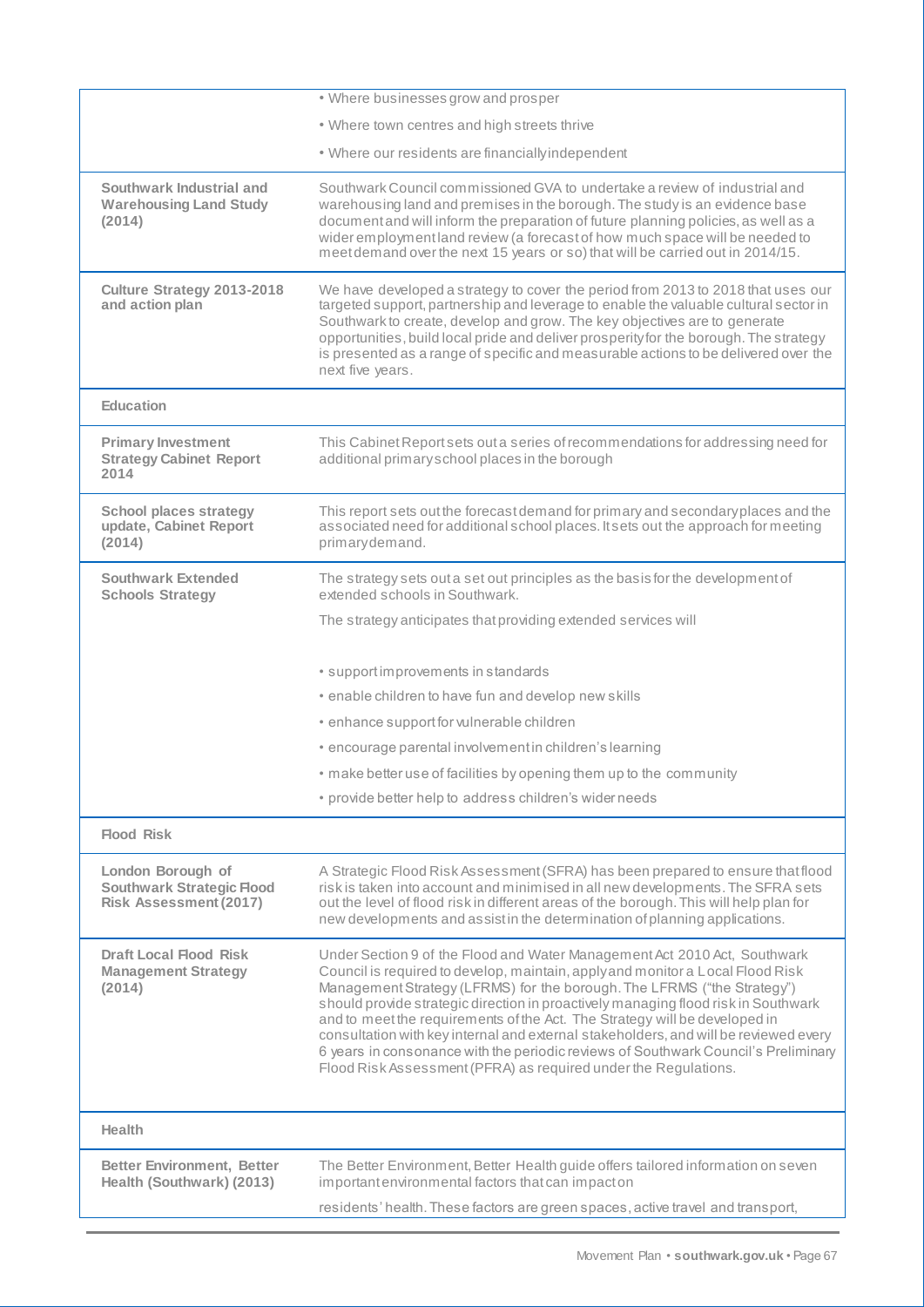|                                                                                                         | surface water flood risk, air quality, healthy food, fuel poverty and overheating.<br>These guides are written for borough Health and Wellbeing Boards, Directors of<br>Public Health, elected members, Regeneration and Planning Officers,<br>Environmental Officers, Health Watch and Clinical Commissioning Groups (CCGs).<br>The guides aim to influence local borough decisions and how budgets are decided<br>and allocated. The hope is to encourage more collaborative work to reinforce<br>London's resilience to changes in climate and improve Londoners' health.                                                                                                                                                                                                                  |
|---------------------------------------------------------------------------------------------------------|-----------------------------------------------------------------------------------------------------------------------------------------------------------------------------------------------------------------------------------------------------------------------------------------------------------------------------------------------------------------------------------------------------------------------------------------------------------------------------------------------------------------------------------------------------------------------------------------------------------------------------------------------------------------------------------------------------------------------------------------------------------------------------------------------|
| <b>Southwark Alcohol Needs</b><br>Assessment (2011)                                                     | The Alcohol Needs Assessment quantifies the prevalence of alcohol related<br>behaviours, the impact of alcohol on health in Southwark and assesses the<br>services provided to reduce alcohol related harm.                                                                                                                                                                                                                                                                                                                                                                                                                                                                                                                                                                                   |
| The impact of Alcohol in<br>Southwark: Southwark's<br><b>Joint Strategic Needs</b><br>Assessment (2017) | The JSNA is the ongoing process through which we seek to identify the current and<br>future health and wellbeing needs of our local population. In Southwark, alcohol is a<br>serious and acute problem, it is committed to a multifaceted response to alcohol-<br>related issues. The action plan outlines the fantastic work by stakeholders across<br>the borough. It also sets some ambitious targets for tackling alcohol related harms<br>over the next three years.                                                                                                                                                                                                                                                                                                                    |
| <b>Public Health Report for</b><br>Southwark (2012)                                                     | Life expectancy in Southwark has never been higher, with women in Southwark<br>living to an average of 82.9 years, which is above the national average of 82.3 and<br>men in Southwark living to an average of 77.8 years. However, every year up to<br>600 people die in Southwark before the age of 75. Southwark's early death rates<br>from heart attack and chronic obstructive lung disease (covering emphysema and<br>bronchitis) was significantly higher than the national average. The key<br>recommendations include health improvement and protection, the wider<br>determinants of health, and preventing premature mortality.                                                                                                                                                   |
| <b>Children and Young</b><br><b>People's Health Needs</b><br>Assessment (2010)                          | A detailed analysis of the demand and performance of Southwark's services and<br>how this contributed to the development of the Children and Young People's Plan<br>2010-2013.                                                                                                                                                                                                                                                                                                                                                                                                                                                                                                                                                                                                                |
| Southwark Children and<br>Young Peoples Health plan<br>(2010)                                           | This plan sets out how we will improve the wellbeing of children and young people<br>in regard to the five Every Child Matters outcomes:<br>• Be healthy<br>• Stay safe<br>• Enjoy and achieve<br>• Make a positive contribution                                                                                                                                                                                                                                                                                                                                                                                                                                                                                                                                                              |
|                                                                                                         | • Achieve economic wellbeing<br>This plan recognises and addresses the far-reaching implications of statutory<br>changes to children's trusts, local safeguarding children boards, Children and<br>Young People's Plans and the roles of lead members and directors of children's<br>services, which came into force on 1 April 2010.                                                                                                                                                                                                                                                                                                                                                                                                                                                         |
| Public Health England -<br><b>Southwark: Local Authority</b><br>Health Profile (2018)                   | This report contains a summary of health and wellbeing issues represented through<br>available statistics obtained from reliable sources. This document forms a part of<br>the suite of documents published as a part of the Joint Strategic Needs<br>Assessment work programme. The document is intended to provide an<br>understanding of the health and well-being of Southwark residents. The content of<br>this report is meant to support the health and social care commissioners; along with<br>other stakeholders in primary, secondary and community care including local<br>voluntary sector agencies.                                                                                                                                                                             |
| <b>Public Health Outcomes</b><br><b>Framework: Southwark</b><br>(2013)                                  | The Public Health Outcomes Framework 'Healthylives, healthy people: Improving<br>outcomes and supporting transparency' sets out<br>a vision for public health, desired outcomes and the indicators that will help us<br>understand how well public health is being improved and protected. The framework<br>concentrates on two high-level outcomes to be achieved across the public health<br>system, and groups further indicators into four 'domains' that cover the full<br>spectrum of public health. The outcomes reflect a focus not only on how long<br>people live, but on how well they live at all stages of life. This profile currently<br>presents data for the first set of indicators at England and upper tier local authority<br>levels, collated by Public Health England. |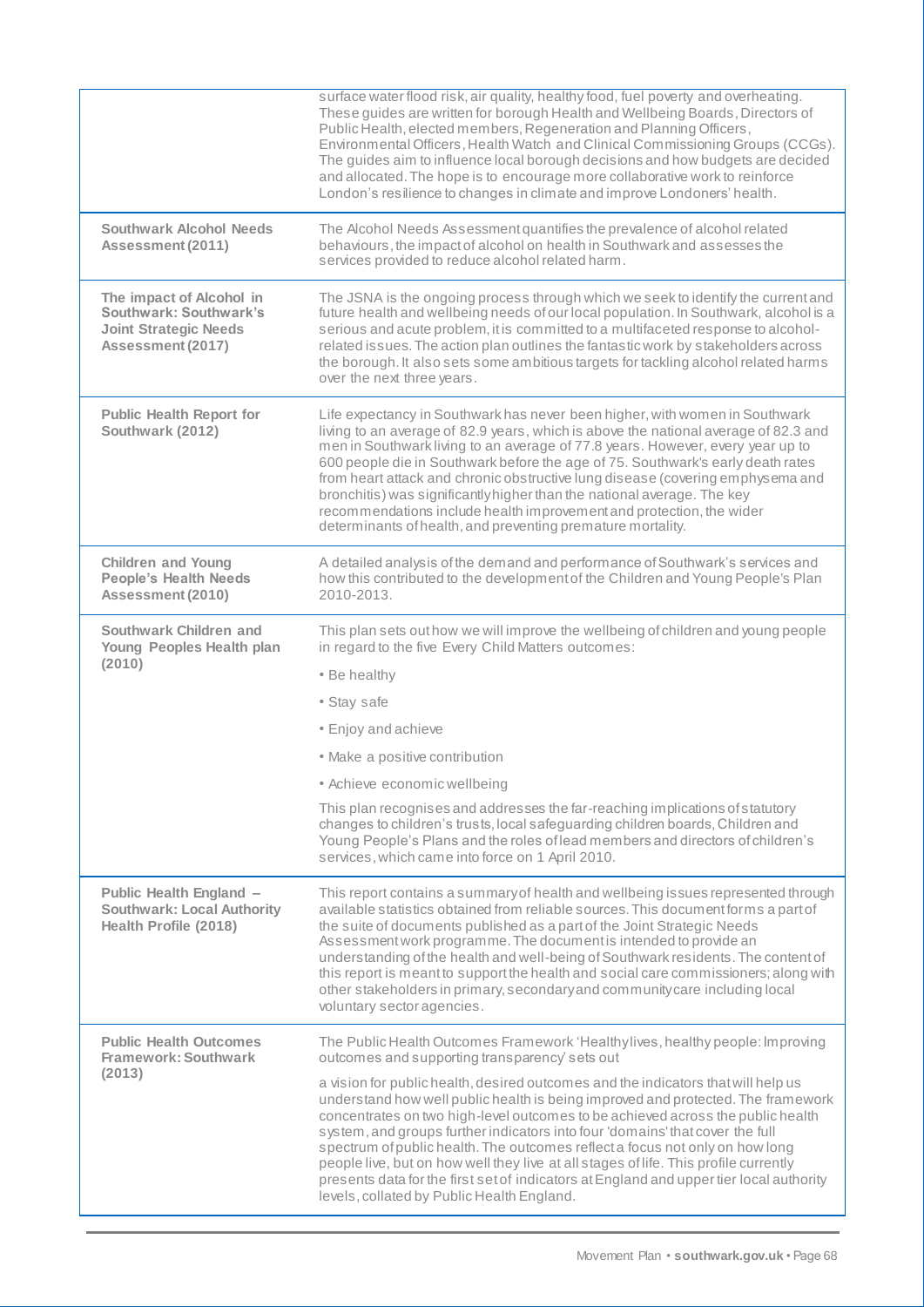|                                                                                                                                     | The profile allows you to:                                                                                                                                                                                                                                                                                                                                                                                                                                                     |
|-------------------------------------------------------------------------------------------------------------------------------------|--------------------------------------------------------------------------------------------------------------------------------------------------------------------------------------------------------------------------------------------------------------------------------------------------------------------------------------------------------------------------------------------------------------------------------------------------------------------------------|
|                                                                                                                                     | -Compare your local authority against other authorities in the region                                                                                                                                                                                                                                                                                                                                                                                                          |
|                                                                                                                                     | -Benchmark your local authority against the England value                                                                                                                                                                                                                                                                                                                                                                                                                      |
| <b>Child Obesity Joint Review</b><br>(2012)                                                                                         | The child obesity joint review examines the high rate of childhood obesity in the<br>borough and recommends a wide range of actions to counteract the increasing<br>prevalence                                                                                                                                                                                                                                                                                                 |
| <b>Joint Health and Wellbeing</b><br><b>Strategy 2015-20</b>                                                                        | This strategy outlines how the council and its partners will work together to promote<br>integration, improve outcomes and reduce health inequalities of Southwark's<br>residents by focusing on three strategic objectives.                                                                                                                                                                                                                                                   |
| <b>Lambeth and Southwark:</b><br><b>Emotional Wellbeing and</b><br><b>Mental Health Needs</b><br>Assessment 2013                    | This needs assessment (NA) covers Lambeth and Southwark boroughs and was<br>overseen by a stakeholders group. It aims to inform the commissioning strategies<br>of the two boroughs and partner agencies.                                                                                                                                                                                                                                                                      |
| Supporting the Health of<br>Young People in<br>Southwark: A summary<br>report of the Health Related<br><b>Behaviour Survey 2014</b> | These results are the compilation of data collected from a sample of primary and<br>secondary pupils aged 8 to 15 in Southwark during the summer term 2014. This<br>work was commissioned by the Lambeth and Southwark Public Health team on<br>behalf of the London Borough of Southwark as a way of collecting robust<br>information about young people's lifestyles.                                                                                                        |
| Betting, borrowing and<br>health: Health impacts of<br>betting shops and payday<br>Ioan shops in Southwark<br>(2014)                | This report summarises evidence on the health impacts associated with the<br>clustering of betting shops and payday loan shops in the context of Article 4<br>Directions. The objectives of this report are to: review existing evidence around<br>health and wellbeing impacts; identify a range of local health indicators; and<br>examine the spatial relationship between betting shops and pay-dayloan shops<br>and health indicators.                                    |
| <b>Adult Social Care:</b><br>Promoting independence,<br>wellbeing and choice -<br>Local Account 2012/2013                           | The Local Account is a new form of public performance report, setting out the<br>progress councils have made in delivering national and local adult social care<br>priorities and the key areas where further improvement is required.                                                                                                                                                                                                                                         |
| Southwark Pharmaceutical<br><b>Needs Assessment 2015</b>                                                                            | From 1 April 2013, every Health and Wellbeing Board (HWB) in England has a<br>statutory responsibility to publish and keep up-to-date a statement of the needs for<br>pharmaceutical services for the population in its area, referred to as a<br>'pharmaceutical needs assessment' (PNA). The PNA will help in the commissioning<br>of pharmaceutical services in the context of local priorities.                                                                            |
| Heritage, Design and<br>Archaeology                                                                                                 |                                                                                                                                                                                                                                                                                                                                                                                                                                                                                |
| <b>Southwark Conservation</b><br><b>Area Appraisals</b>                                                                             | The government requires all councils to produce appraisals for the conservation<br>areas in their borough. Conservation area appraisals are intended to: Provide an<br>analysis and account of the area; explain why it is considered to be of special<br>architectural or historic interest; Give a clear indication of the council's approach to<br>its preservation and enhancement. They are also used by the council in assessing<br>the design of development proposals. |
| <b>Southwark Archaeology</b><br><b>Priority Zones</b>                                                                               | Southwark Council has policies to protect the borough's archaeology. The policy<br>identifies seven archaeological priority zones (APZs). When development<br>proposals are submitted for these areas, the archaeology officer conducts initial<br>appraisals to assess the archaeological implications and ensures that any<br>necessary investigations take place                                                                                                            |
| <b>Core Strategy: Policy 12</b><br>Tall building background<br>paper, Southwark Council<br>(2010)                                   | Sets out the background and research that has informed the suitable locations for<br>tall buildings as established in Policy 12 and supporting text contained within our<br>core strategy. It summarises our evidence base, describes our strategy and our<br>reasons for selecting the approach we have taken.                                                                                                                                                                |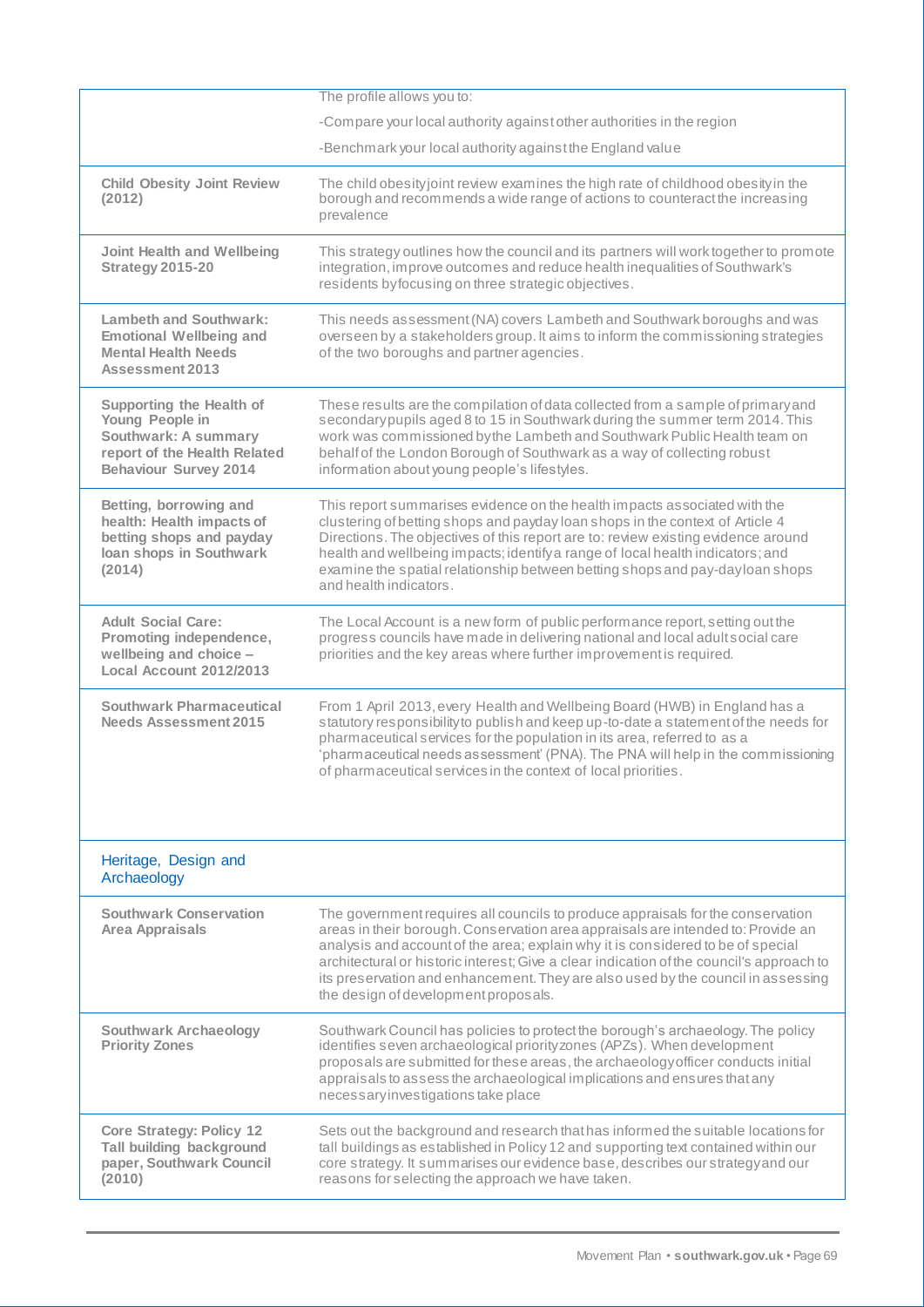| <b>Core Strategy: Borough-</b><br>wide Strategic Tall Building<br><b>Study, Southwark Council</b><br>(2009)                                      | Sets out an overview of the character of Southwark to inform the evidence base<br>which informs the production of Core Strategy Policy 12, particularly the tall building<br>height policy.                                                                                                                                                                                |
|--------------------------------------------------------------------------------------------------------------------------------------------------|----------------------------------------------------------------------------------------------------------------------------------------------------------------------------------------------------------------------------------------------------------------------------------------------------------------------------------------------------------------------------|
| <b>Guidance on Tall Buildings,</b><br>July 2007, CABE & English<br>Heritage                                                                      | This document sets out how CABE and Historic England evaluate proposals for tall<br>buildings. It also offers advice on good practice in relation to tall buildings in the<br>planning process.                                                                                                                                                                            |
| Heritage in local plans -<br>how to create a sound plan<br>under the NPPF, 2012,<br><b>English Heritage</b>                                      | This is a guide to local authorities from Historic England on how to achieve the<br>objectives of the NPPF for the historic environment and therebypass the test for a<br>sound local plan.                                                                                                                                                                                |
| Seeing The History In The<br>View: A Method For<br><b>Assessing Heritage</b><br><b>Significance Within Views,</b><br>June 2011, English Heritage | This document presents a method for understanding and assessing heritage<br>significance within views.                                                                                                                                                                                                                                                                     |
| The setting of heritage<br>assets - Historic<br>environment good practice<br>advice in planning note 3<br>(second edition) - Historic<br>England | This document sets out guidance and gives general advice on understanding<br>setting, how it may contribute to the significance of heritage assets and allow that<br>significance to be appreciated, as well as advice on how views contribute to setting.<br>The guidance has been written for LPAs and those proposing change to heritage<br>assets.                     |
| Housing - General                                                                                                                                |                                                                                                                                                                                                                                                                                                                                                                            |
| Southwark Affordable<br><b>Housing Viability Study</b><br>(2015)                                                                                 | This report examines in terms of financial viability, the potential for development<br>sites in Southwark to deliver affordable housing at varying percentages and mixes,<br>while maintaining other planning obligations at the current levels as advised.                                                                                                                |
| <b>Southwark Housing</b><br><b>Requirements Study (and</b><br>sub reports) 2009                                                                  | The study was undertaken to inform local policies, in particular relating to the<br>development plan and housing strategy surrounding affordable housing provision.<br>The study provides a key component of the evidence base required to develop and<br>support a robust policy framework.                                                                               |
| <b>Southwark Housing</b><br>Strategy (2015)                                                                                                      | Southwark Council Cabinet agreed Southwark's first long-term housing strategy in<br>January 2015. The Southwark housing strategy to 2043 consists of four principles:                                                                                                                                                                                                      |
|                                                                                                                                                  | . We will use every tool at our disposal to increase the supply of all kinds of homes<br>across Southwark.                                                                                                                                                                                                                                                                 |
|                                                                                                                                                  | . We will demand the highest standards of quality, making Southwark a place<br>where you will not know whether you are visiting homes in private, housing<br>association or council ownership.                                                                                                                                                                             |
|                                                                                                                                                  | . We will support and encourage all residents to take pride and responsibility in<br>their homes and local area.                                                                                                                                                                                                                                                           |
|                                                                                                                                                  | . We will help vulnerable individuals and families to meet their housing needs and<br>live as independently as possible.                                                                                                                                                                                                                                                   |
| <b>Planning Committee report</b><br>on Affordable Rent (2011)                                                                                    | This Planning Committee report clarifies the council's affordable housing policies,<br>including the council's current approach in addressing the affordable rent tenure.                                                                                                                                                                                                  |
| Affordable Rent in<br>Southwark Study (2011)                                                                                                     | This study looks at the affordability of affordable rent across the nine different<br>postcode areas of Southwark. It models a range of scenarios from 40% to 80%<br>market rents for one, two, three and four bedrooms dwellings. It shows that it will be<br>very difficult for people in housing need to afford the affordable rent model,<br>particularly family homes |
| <b>Impact of the Affordable</b><br>Rent tenure on the viability<br>of developments in                                                            | This study looks at the viability of delivering affordable rent housing in Southwark. It<br>considers the potential for development sites in Southwark to deliver affordable<br>housing at varying percentages and mixes, while maintaining other planning                                                                                                                 |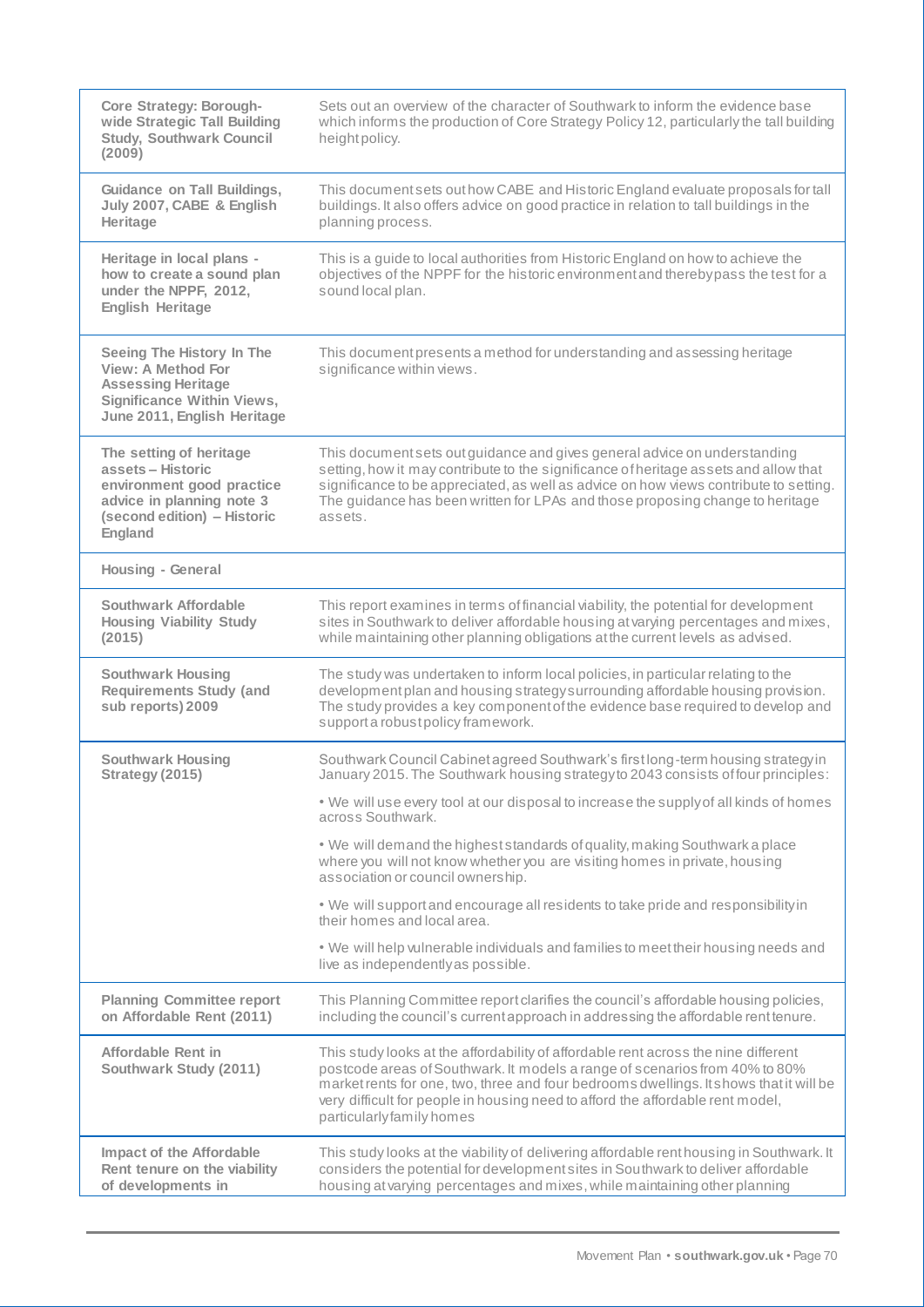| Southwark (2011)                                                                                                                                     | obligations at the current levels as advised.                                                                                                                                                                                                                                                                                                                                                                                                                                                                                                                                                                                                                                                                                                                                                                                        |
|------------------------------------------------------------------------------------------------------------------------------------------------------|--------------------------------------------------------------------------------------------------------------------------------------------------------------------------------------------------------------------------------------------------------------------------------------------------------------------------------------------------------------------------------------------------------------------------------------------------------------------------------------------------------------------------------------------------------------------------------------------------------------------------------------------------------------------------------------------------------------------------------------------------------------------------------------------------------------------------------------|
| <b>Southwark Commuted</b><br>Sums Study 2011                                                                                                         | This study looks at how much money could be secured as a pooled contribution in<br>lieu of on-site affordable housing, if a scheme was 100% private housing rather<br>than requiring affordable housing to be on site. It tests the amount of potential<br>pooled contribution that could be viable by testing 35 sites across Southwark. It is<br>part of the evidence base for the draft affordable housing supplementary planning<br>document 2011.                                                                                                                                                                                                                                                                                                                                                                               |
| <b>New Southwark plan</b><br>evidence base: Build to rent                                                                                            | Southwark's housing strategy states the Council wants to see a transformation of<br>the PRS. The Strategy seeks to encourage better management of rented property<br>and to provide tenants with better stability, security, affordability and conditions<br>than the existing PRS market. Furthermore, the Strategy seeks to encourage<br>institutional landlords to develop high quality PRS properties.                                                                                                                                                                                                                                                                                                                                                                                                                           |
| <b>Maximising independence</b><br>through housing: The older<br>people's housing delivery<br>plan: Southwark Housing<br>Strategy 2009 to 2016 (2012) | This plan covers both the supply of housing for older people and housing support<br>services for older people. These services cross council departments and partner<br>agencies.                                                                                                                                                                                                                                                                                                                                                                                                                                                                                                                                                                                                                                                     |
| Housing - Student<br>Accommodation                                                                                                                   |                                                                                                                                                                                                                                                                                                                                                                                                                                                                                                                                                                                                                                                                                                                                                                                                                                      |
| Research into the need for<br>additional student housing<br>in Southwark (2008)                                                                      | London Borough of Southwark undertook research into the need for additional<br>student housing in Southwark in 2008. The study was initiated to inform the<br>comprehensive review of the Southwark Housing Strategy and to inform the<br>preparation of the core strategy. It was produced at the time when the borough was<br>beginning to experience an increasing number of planning applications from<br>developers wishing to build accommodation for students in Southwark. The<br>objective of this study is to report provide consolidated information on: Existing<br>student accommodation in the Borough; the schemes of student housing currently<br>in the pipeline with planning consent to include those under construction and those<br>not yet started; and the student housing schemes with current applications. |
| <b>Student Implementation</b><br><b>Study (2011)</b>                                                                                                 | This study looks at how strategic policy 8 of the core strategy on requiring<br>affordable housing within student homes could be implemented. It looks at ways in<br>which the policy can be implemented as well as testing the viability of the policy. It<br>is part of the evidence base for the draft affordable housing supplementary<br>planning document 2011.                                                                                                                                                                                                                                                                                                                                                                                                                                                                |
| <b>Lewisham Council</b><br><b>Sustainable Community</b><br><b>Strategy (2008-2020)</b>                                                               | Every London Borough has a Sustainable Community Strategy that is prepared by<br>the Local Strategic Partnership. Broadly, the role of the strategy is to establish a<br>vision for the how the borough should change over a set period for the benefit of<br>the local community. The strategies are cross-cutting in terms of the themes<br>covered and each is tailored to the key issues in each of the boroughs in question.<br>Subsequent strategies, including Local Plans and other planning documents,<br>should be linked to achieving this vision and where appropriate delivering specific<br>objectives. The sustainable communities strategies for our neighbouring boroughs<br>set the context for much of the partnership working that that we undertake with<br>each other.                                         |
| Our vision 2020: Lambeth<br><b>Community Strategy (2008-</b><br>2020)                                                                                |                                                                                                                                                                                                                                                                                                                                                                                                                                                                                                                                                                                                                                                                                                                                                                                                                                      |
| <b>Croydon community</b><br><b>Strategy 2016-2021</b>                                                                                                |                                                                                                                                                                                                                                                                                                                                                                                                                                                                                                                                                                                                                                                                                                                                                                                                                                      |
| City of London: Local Plan<br>(2015)                                                                                                                 |                                                                                                                                                                                                                                                                                                                                                                                                                                                                                                                                                                                                                                                                                                                                                                                                                                      |
| <b>Tower Hamlets Core Plan</b><br>(2010)                                                                                                             |                                                                                                                                                                                                                                                                                                                                                                                                                                                                                                                                                                                                                                                                                                                                                                                                                                      |
| <b>Building a better Bromley</b><br>2020 (2009)                                                                                                      |                                                                                                                                                                                                                                                                                                                                                                                                                                                                                                                                                                                                                                                                                                                                                                                                                                      |
| <b>Westminster City Local Plan</b><br>(2016)                                                                                                         |                                                                                                                                                                                                                                                                                                                                                                                                                                                                                                                                                                                                                                                                                                                                                                                                                                      |
| Lambeth Local Plan (2015)                                                                                                                            | The Core Strategies and Local Plans of each of the London Boroughs contain their<br>vision for future development, usually over a 10 or 15 year period. They set out the<br>spatial planning policies that establish guidance around strategic issues such as<br>the distribution of housing, delivery of new jobs and economic growth, transport and<br>connectivity, the environment and sustainability and the delivery of new<br>infrastructure. Importantly, the Core Strategies of the various London Boroughs will                                                                                                                                                                                                                                                                                                            |
| <b>Lewisham Core Strategy</b><br>(2011)                                                                                                              |                                                                                                                                                                                                                                                                                                                                                                                                                                                                                                                                                                                                                                                                                                                                                                                                                                      |
| Bromley saved UDP (2006)<br>and emerging Local Plan                                                                                                  |                                                                                                                                                                                                                                                                                                                                                                                                                                                                                                                                                                                                                                                                                                                                                                                                                                      |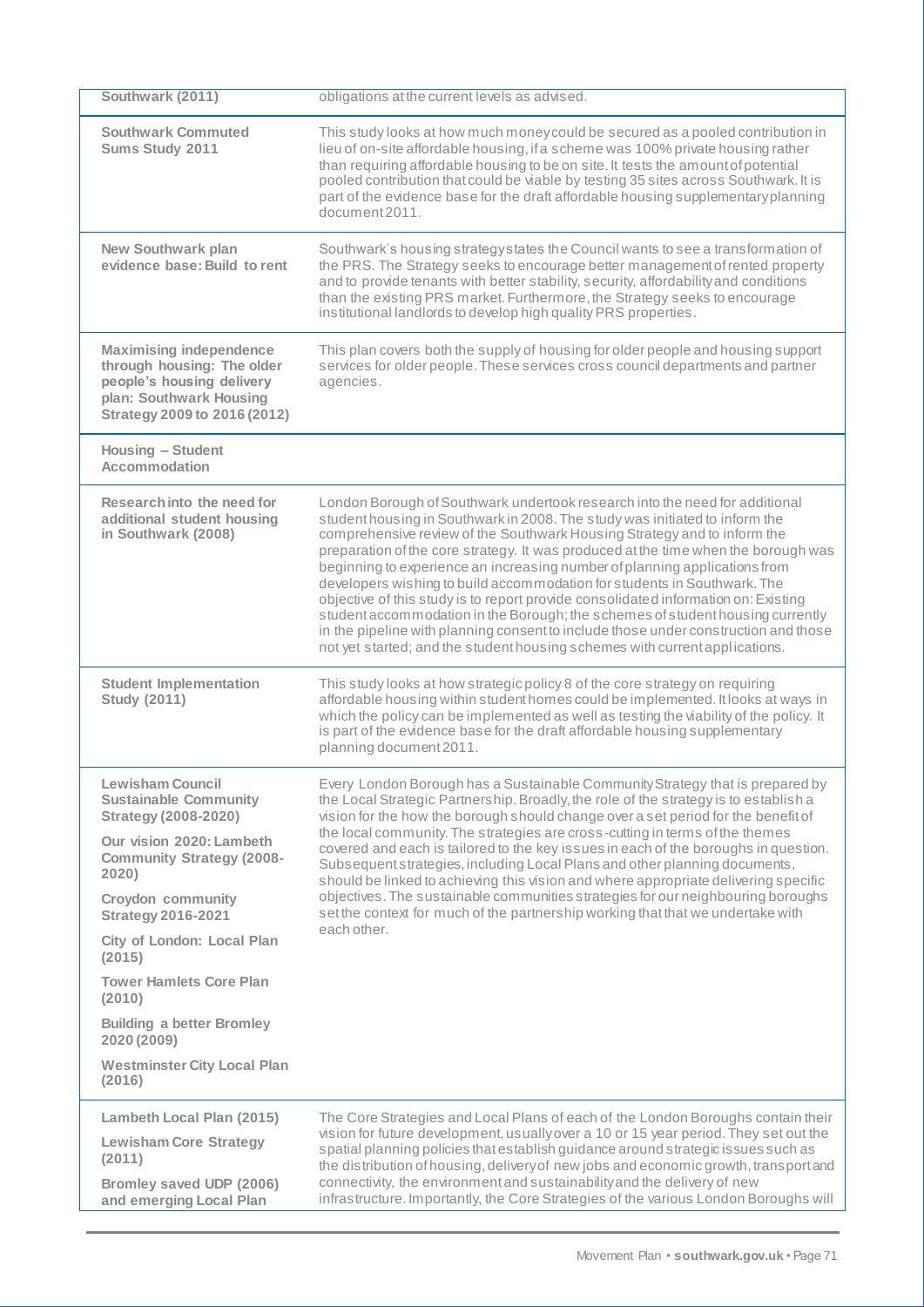| (2018)                                                                                    | set out planning issues that could potentially have an impact across administrative                                                                                                                                                                                                                                                                                                                                                                   |
|-------------------------------------------------------------------------------------------|-------------------------------------------------------------------------------------------------------------------------------------------------------------------------------------------------------------------------------------------------------------------------------------------------------------------------------------------------------------------------------------------------------------------------------------------------------|
| The City of London Local<br>Plan (2015)                                                   | boundaries. Where a core strategy has not yet been adopted, the Unitary<br>Development Plan forms the basis of the Local Plan for those boroughs.                                                                                                                                                                                                                                                                                                     |
| <b>Tower Hamlets Core</b><br>Strategy (2010)                                              |                                                                                                                                                                                                                                                                                                                                                                                                                                                       |
| <b>Croydon Strategic Policies</b>                                                         |                                                                                                                                                                                                                                                                                                                                                                                                                                                       |
| <b>Westminster City Plan:</b><br><b>Strategic Policies (2013)</b><br>and saved UDP (2010) |                                                                                                                                                                                                                                                                                                                                                                                                                                                       |
| Open Space and<br><b>Biodiversity</b>                                                     |                                                                                                                                                                                                                                                                                                                                                                                                                                                       |
| <b>Southwark Open Space</b><br>Strategy (2013) and<br>evidence base (2013)                | This report provides the evidence base setting out the current position with regard<br>to the provision of open spaces in Southwark, This includes an updated audit of all<br>the existing protected open spaces. The strategy sets out a number of<br>recommendation on improving the quality of the existing open spaces and makes<br>site specific recommendations for the different sub-areas of the borough.                                     |
| <b>Southwark Physical Activity</b><br>and Sport Strategy 2014-<br>2017                    | This study sets out what the council and PRO-ACTIVE Southwark partners will<br>deliver to support more people becoming more active more often.                                                                                                                                                                                                                                                                                                        |
| <b>Southwark Biodiversity</b><br>Action Plan (2013-2019) and<br>evidence base             | A new Biodiversity Action Plan (BAP) has been developed and is in the process of<br>being adopted by the Council. The BAP has been developed by the Southwark<br>Biodiversity Partnership in accordance with national, regional and local legislation<br>and policies. The plans will run from 2012 to 2018. This plan provides information<br>and guidance on protecting, managing and promoting key wildlife habitats and<br>species within London. |
| <b>Southwark Tree</b><br><b>Management Strategy</b><br>(2013)                             | A tree management strategy is a policy framework for the trees owned, managed<br>and/or protected by an organisation. Southwark Council's tree management<br>strategy sets out a vision for the next five years and explains how we will achieve<br>this vision. It is a reference document for anyone with an interest in Southwark's<br>trees.                                                                                                      |
| Planning                                                                                  |                                                                                                                                                                                                                                                                                                                                                                                                                                                       |
| (Draft) New Southwark Plan<br>(2017)                                                      | A tree management strategy is a policy framework for the trees owned, managed<br>and/or protected by an organisation. Southwark Council's tree management<br>strategy sets out a vision for the next five years and explains how we will achieve<br>this vision. It is a reference document for anyone with an interest in Southwark's<br>trees.                                                                                                      |
| <b>Southwark Core Strategy</b><br>(2011)                                                  | The Core Strategy is a planning document that sets out how Southwark will change<br>up to 2026 to be the type of place set out in our Sustainable Community Strategy<br>(Southwark 2016). It affects everyone living, working and visiting Southwark. The<br>core strategy sets out our long term vision, spatial strategy and strategic policies<br>with an implementation plan up until 2026 to deliver sustainable development.                    |
| <b>Southwark Plan Saved</b><br>Policies (2013)                                            | The Southwark Plan policies are saved where they are consistent with the core<br>strategy.                                                                                                                                                                                                                                                                                                                                                            |
| <b>Area Action Plans</b>                                                                  | An Area Action Plan (AAP) is a development plan document focused upon a<br>specific location or area subject to conservation or significant change. This could<br>include a major regeneration project or growth area. It ensures development of an<br>appropriate scale, mixand quality for key areas of opportunity, change or<br>conservation. AAPs are subject to independent examination.                                                        |
|                                                                                           | Peckham and Nunhead AAP (2014)                                                                                                                                                                                                                                                                                                                                                                                                                        |
|                                                                                           | Aylesbury (2010)                                                                                                                                                                                                                                                                                                                                                                                                                                      |
|                                                                                           | Canada Water AAP (2015)                                                                                                                                                                                                                                                                                                                                                                                                                               |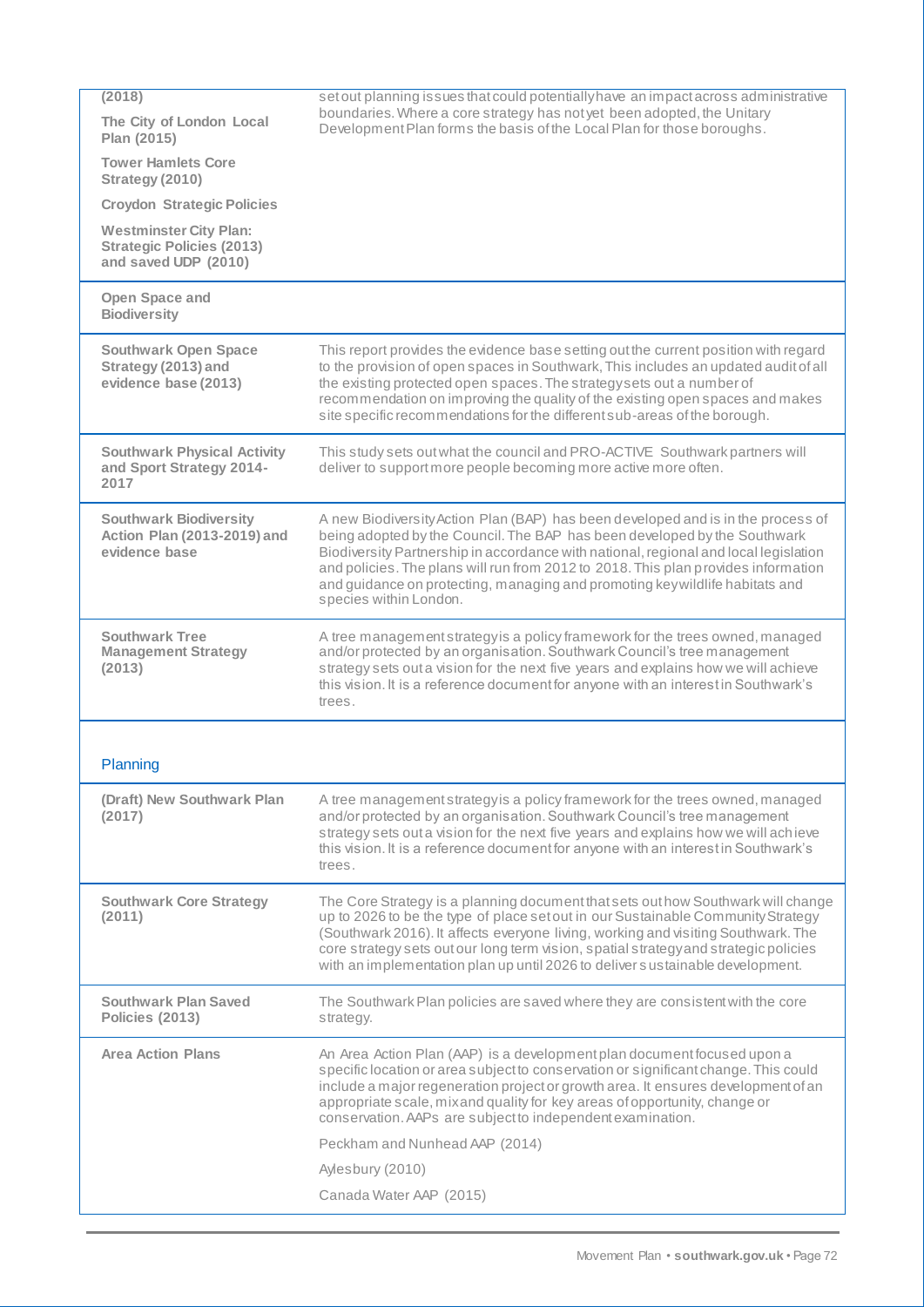|                                                                                                                                | Old Kent AAP (2018)                                                                                                                                                                                                                                                                                                                                                                                                                                                    |
|--------------------------------------------------------------------------------------------------------------------------------|------------------------------------------------------------------------------------------------------------------------------------------------------------------------------------------------------------------------------------------------------------------------------------------------------------------------------------------------------------------------------------------------------------------------------------------------------------------------|
| <b>Southwark Plan Adopted</b><br><b>Policies Map</b>                                                                           | The adopted proposals map is part of Southwark's Local Plan and shows the<br>proposals and policies for the following adopted plans                                                                                                                                                                                                                                                                                                                                    |
| (updated March 2012)                                                                                                           | which are used to make decisions on planning applications:                                                                                                                                                                                                                                                                                                                                                                                                             |
|                                                                                                                                | • Southwark Plan (Southwark Unitary Development Plan) adopted July 2007                                                                                                                                                                                                                                                                                                                                                                                                |
|                                                                                                                                | • Aylesbury Area Action Plan                                                                                                                                                                                                                                                                                                                                                                                                                                           |
|                                                                                                                                | • Canada Water Area Action Plan March 2011                                                                                                                                                                                                                                                                                                                                                                                                                             |
|                                                                                                                                | The adopted proposals map is updated each time a new Development Plan<br>Document in the LDF is adopted.                                                                                                                                                                                                                                                                                                                                                               |
| Southwark adopted<br><b>Supplementary Planning</b><br>Documents (SPDs) and<br><b>Supplementary Planning</b><br>Guidance (SPGs) | Supplementaryplanning documents (SPDs) and supplementary guidance<br>documents (SPGs) are used to provide more information and guidance on the<br>policies in the development plan. They can be based on certain topics such as<br>transport or design, or they can be specific to certain places such as Dulwich.<br>Southwark has several SPDs and SPGs which provide additional information on<br>the saved policies in the Southwark Plan (UDP) and Core Strategy. |
| Southwark Annual<br><b>Monitoring Reports (2004-</b><br>2017)                                                                  | The AMR assesses if our planning policies achieve their objectives and targets by<br>using a collection of data from local, regional and national sources and a number of<br>indicators that measure performance.                                                                                                                                                                                                                                                      |
|                                                                                                                                | The AMR sets out:                                                                                                                                                                                                                                                                                                                                                                                                                                                      |
|                                                                                                                                | • progress in producing planning documents                                                                                                                                                                                                                                                                                                                                                                                                                             |
|                                                                                                                                | • whether planning policies are achieving the objectives of the plan                                                                                                                                                                                                                                                                                                                                                                                                   |
|                                                                                                                                | • what impacts the policies are having on the local environment, communities and<br>economy                                                                                                                                                                                                                                                                                                                                                                            |
|                                                                                                                                | • details of how policies need to be changed or replaced if we are not meeting our<br>objectives or targets                                                                                                                                                                                                                                                                                                                                                            |
| <b>Pollution</b>                                                                                                               |                                                                                                                                                                                                                                                                                                                                                                                                                                                                        |
| <b>Air Quality Management</b><br>and Improvement Plan<br>(2015)                                                                | This document will help deliver the National Air Quality Strategy for Air Quality<br>Management Areas (AQMA).                                                                                                                                                                                                                                                                                                                                                          |
| <b>Southwark Contaminated</b><br>Land Strategy 2012-2017<br>(2012)                                                             | This document establishes a programme to identify contaminated land and water in<br>Southwark, and to facilitate its remediation according to UK National Regulations.                                                                                                                                                                                                                                                                                                 |
| <b>Town Centres</b>                                                                                                            |                                                                                                                                                                                                                                                                                                                                                                                                                                                                        |
| <b>Southwark Retail Study</b>                                                                                                  | The study considers:                                                                                                                                                                                                                                                                                                                                                                                                                                                   |
| (2015)                                                                                                                         | • The vitality and viability of Southwark's existing town centres                                                                                                                                                                                                                                                                                                                                                                                                      |
|                                                                                                                                | . The extent to which Southwark centres are fulfilling their role in meeting the<br>retailing needs of the borough                                                                                                                                                                                                                                                                                                                                                     |
|                                                                                                                                | • The need for further retail development during the local plan period, and possible<br>scenarios for meeting anyidentified need for additional retail floorspace                                                                                                                                                                                                                                                                                                      |
| <b>Southwark Street Trading</b><br>and Markets Strategy (2010-<br>2013)                                                        | The street trading and markets strategy sets out how we want to work with traders<br>to revitalise markets in the borough. The strategy aims to set out what we will do to:<br>increase numbers of people using and trading on our markets; keep markets<br>thriving and viable business environments; improve the management of markets<br>and market areas.                                                                                                          |
| <b>Southwark's Economic</b><br><b>Wellbeing Strategy 2017-</b><br>2022                                                         | This report is based on increasing employment within the borough, encouraging<br>businesses and SMEs and encouraging thriving town centres/high streets                                                                                                                                                                                                                                                                                                                |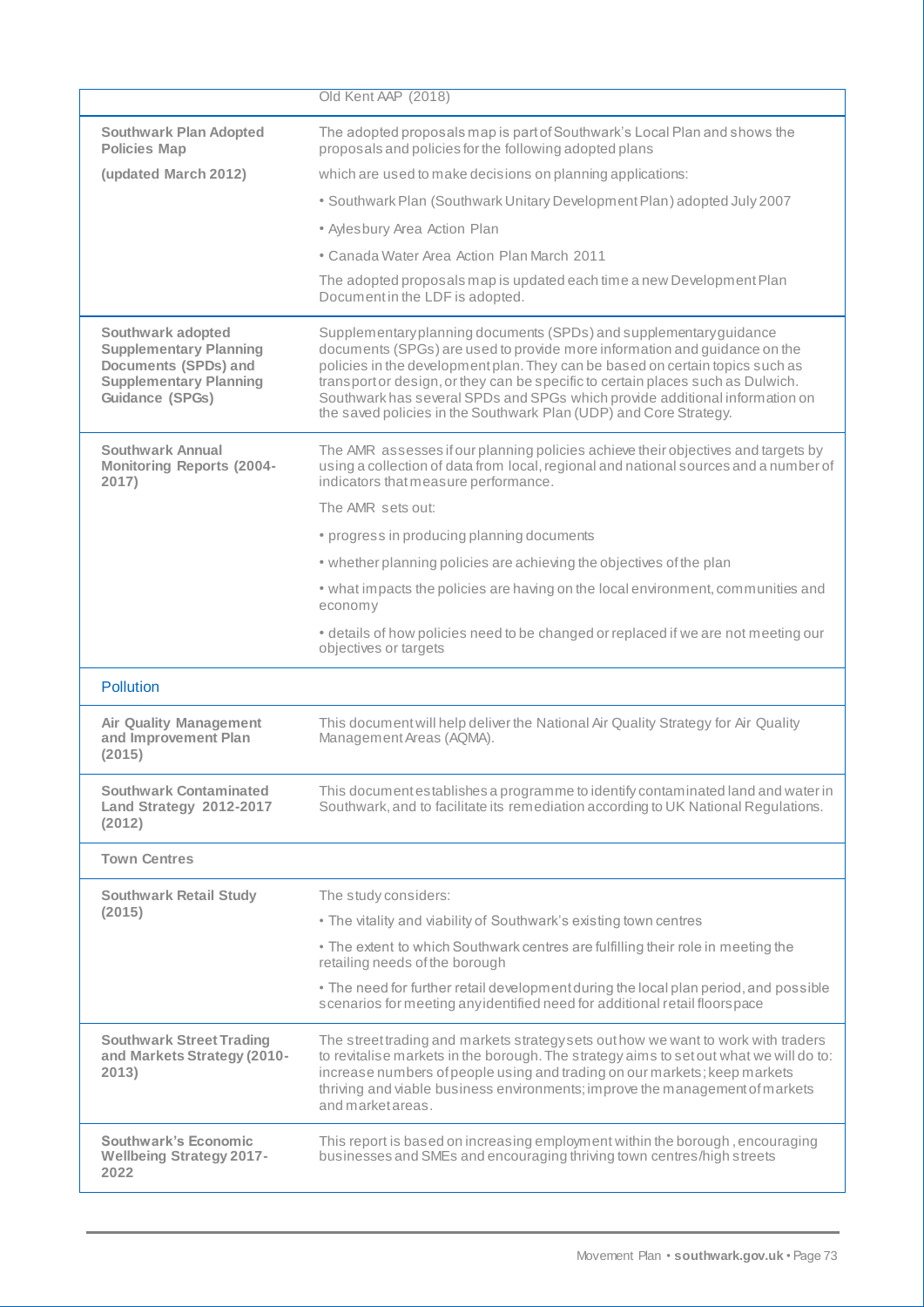| <b>Sustainability</b>                                                                                         |                                                                                                                                                                                                                                                                                                                                                                                                                                                                                                                                                                                                           |
|---------------------------------------------------------------------------------------------------------------|-----------------------------------------------------------------------------------------------------------------------------------------------------------------------------------------------------------------------------------------------------------------------------------------------------------------------------------------------------------------------------------------------------------------------------------------------------------------------------------------------------------------------------------------------------------------------------------------------------------|
| <b>Environment Agency</b><br>summary for Southwark<br>(2011)                                                  | This report provides a snapshot of the environment in Southwark. It outlines trends<br>and changes in the environment, and highlights some of the work being carried out<br>in the local areas to improve the environment, and people's experience of it. The<br>report has been compiled as an extension of the London State of the Environment<br>report to provide a local focus on the Boroughs and the health of their environment.                                                                                                                                                                  |
| Southwark Energy and<br><b>Carbon Reduction Strategy</b><br>(2011)                                            | The Energy and Carbon Reduction Strategy summarises the current situation with<br>regard to carbon emissions in Southwark and sets out a series of recommendations<br>as to how the council can reduce its own emissions                                                                                                                                                                                                                                                                                                                                                                                  |
| <b>Transport</b>                                                                                              |                                                                                                                                                                                                                                                                                                                                                                                                                                                                                                                                                                                                           |
| <b>Southwark Transport Plan</b><br>(2011)                                                                     | The new Transport Plan for Southwark replaces the Local Implementation Plan.<br>The Transport Plan sets out how we will improve travel to, within and from the<br>borough. It also sets out our long term goals and transport objectives for the<br>borough (up to 20 years), a three year programme of investment, and the targets<br>and outcomes we are seeking to achieve. The Southwark Transport Plan responds<br>to the revised Mayor's Transport Strategy (MTS), the emerging Sub-Regional<br>Transport Plans (SRTPs), Southwark's Sustainable Community Strategy and other<br>relevant policies. |
| <b>Southwark Cycling Strategy</b><br>(2015)                                                                   | A strategy setting out objectives to work together in partnership with our<br>neighbouring boroughs, TFL, the police, businesses, organisations and agencies,<br>schools and local community groups and residents to further develop the local<br>cycling economy, invest in cycle friendly infrastructure, promote a cycling culture<br>and ensuring new developments are future proofed for cycling.                                                                                                                                                                                                    |
| Sustainable modes of<br>transport strategy 2009-<br>2019                                                      | The strategy sets out how we aim to help children and young people, including<br>those with special educational needs, to use sustainable modes of transport safely<br>and easily. The strategy has been prepared by the council's transport planning and<br>children's services teams and looks at current patterns of travel and barriers and<br>sets out ways to improve sustainable travel                                                                                                                                                                                                            |
| Waste                                                                                                         |                                                                                                                                                                                                                                                                                                                                                                                                                                                                                                                                                                                                           |
| Southwark Waste<br><b>Management Strategy: 2003</b><br>$-2021$                                                | This sets out Southwark council's programme for achieving the waste management<br>targets set out in the GLA Waste Management Strategy                                                                                                                                                                                                                                                                                                                                                                                                                                                                    |
| Infrastructure and Viability                                                                                  |                                                                                                                                                                                                                                                                                                                                                                                                                                                                                                                                                                                                           |
| <b>Southwark Community</b><br><b>Infrastructure Levy</b><br>(Revised Draft CIL Charging<br>Schedule Dec 2017) | The Community Infrastructure Levy (CIL) is a new levy that local authorities can<br>choose to charge on new developments in their area. CIL is a mandatory charge<br>levied on most new developments that involve an increase of 100sqm or more of<br>net additional internal floorspace or development that involves the creation of a new<br>residential unit or more. The money can be used to support development by<br>funding infrastructure that the council, local community and neighbourhoods need.                                                                                             |
| Southwark Infrastructure<br>Plan (2013)                                                                       | The Infrastructure Plan identifies strategic infrastructure which is needed to support<br>growth and development in the borough over the lifetime of Southwark's Core<br>Strategy (2011-2026). It is a "living document" which will be updated regularly as<br>further details about infrastructure requirement to support growth become clearer.                                                                                                                                                                                                                                                         |
| <b>CIL Viability Further</b><br><b>Sensitivity Testing, BNP</b><br>Paribas, November 2013                     | This report includes further sensitivity testing to support the proposed Community<br>Infrastructure Levy ('CIL') Revised Draft Charging Schedule.                                                                                                                                                                                                                                                                                                                                                                                                                                                        |
| CIL Viability Study (2014)                                                                                    | This report tests the ability of a range of developments throughout the London<br>Borough of Southwark to yield contributions to infrastructure requirements through<br>the Community Infrastructure Levy ('CIL'). Levels of CIL have been tested in<br>combination with the Council's other planning requirements, including the provision<br>of affordable housing.                                                                                                                                                                                                                                     |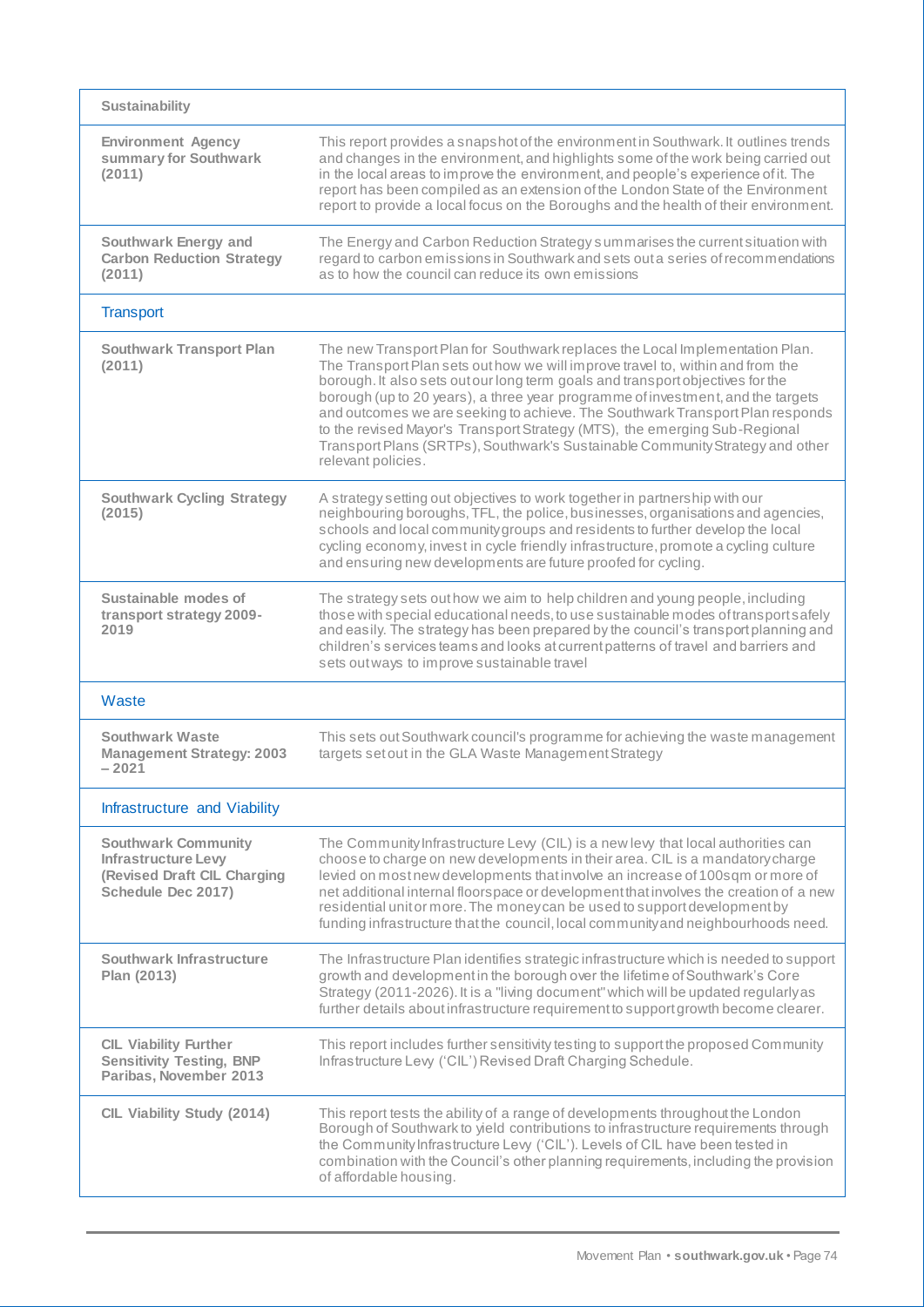| <b>Cemetery Strategy (2012)</b>                                        | This Cemetery Strategy seeks to address the chronic shortage of burial space in<br>the borough. The Strategy focuses on practical options for burial within the current<br>cemetery areas within Southwark but also takes account of potential options for<br>burial outside of those areas. |
|------------------------------------------------------------------------|----------------------------------------------------------------------------------------------------------------------------------------------------------------------------------------------------------------------------------------------------------------------------------------------|
| Metropolitan Police Estate -<br><b>Asset Management Plan</b><br>(2007) | This document sets out the strategy for improving the Metropolitan Police Estate in<br>Southwark over the next three years. The future estate will be based around the<br>following five operational policing themes:                                                                        |
|                                                                        | • Safer Neighbourhoods bases                                                                                                                                                                                                                                                                 |
|                                                                        | • Custody Centres                                                                                                                                                                                                                                                                            |
|                                                                        | • Patrol Bases                                                                                                                                                                                                                                                                               |
|                                                                        | • Front Counters                                                                                                                                                                                                                                                                             |
|                                                                        | • Office accommodation                                                                                                                                                                                                                                                                       |
| <b>MPA Estate Strategy</b><br>2010/14                                  | This Estate Strategy sets out our vision for the estate in supporting the delivery of<br>an effective policing service to London in a way that increases public confidence<br>and safety.                                                                                                    |

## Neighbourhood

| <b>Policy or Plan</b>                                                     | <b>Summary of objectives and targets</b>                                                                                                                                                                                                                                                                                                                                                                                             |
|---------------------------------------------------------------------------|--------------------------------------------------------------------------------------------------------------------------------------------------------------------------------------------------------------------------------------------------------------------------------------------------------------------------------------------------------------------------------------------------------------------------------------|
| University studies and<br>reports                                         | A number of Universities including London Metropolitan University Cass School of<br>Architecture, University College London and London School of Economics are<br>working on research and projects relating to the Old Kent Road. Some exhibitions of<br>the work have taken place in Southwark. Studies can be updated here when they are<br>ready to be published.                                                                 |
| <b>CASS Cities Audit Book</b><br>(2015-16) and Interviews                 | Produced by architecture students from the Sir John Cass Faculty of Art,<br>Architecture and Design, the document is an audit of the economic life of the Old<br>Kent Road which researches and catalogues the existing environment and examined<br>how a mixed use environment can be realised. http://www.casscities.co.uk/Cass-<br>Cities-audit-book                                                                              |
| <b>Elephant and Walworth</b><br>Neighbourhood Forum<br>research documents | The Elephant and Walworth Neighbourhood Forum in cooperation with a range of<br>partners including Latin Elephant, the Elephant Amenity Network and UCL students<br>have been working on a range of research studies to inform the progression of a<br>neighbourhood plan, and there are parallels with the wider area including Old Kent<br>Road. The workshops, reports and research are published at<br>http://ewnf.herokuapp.com |